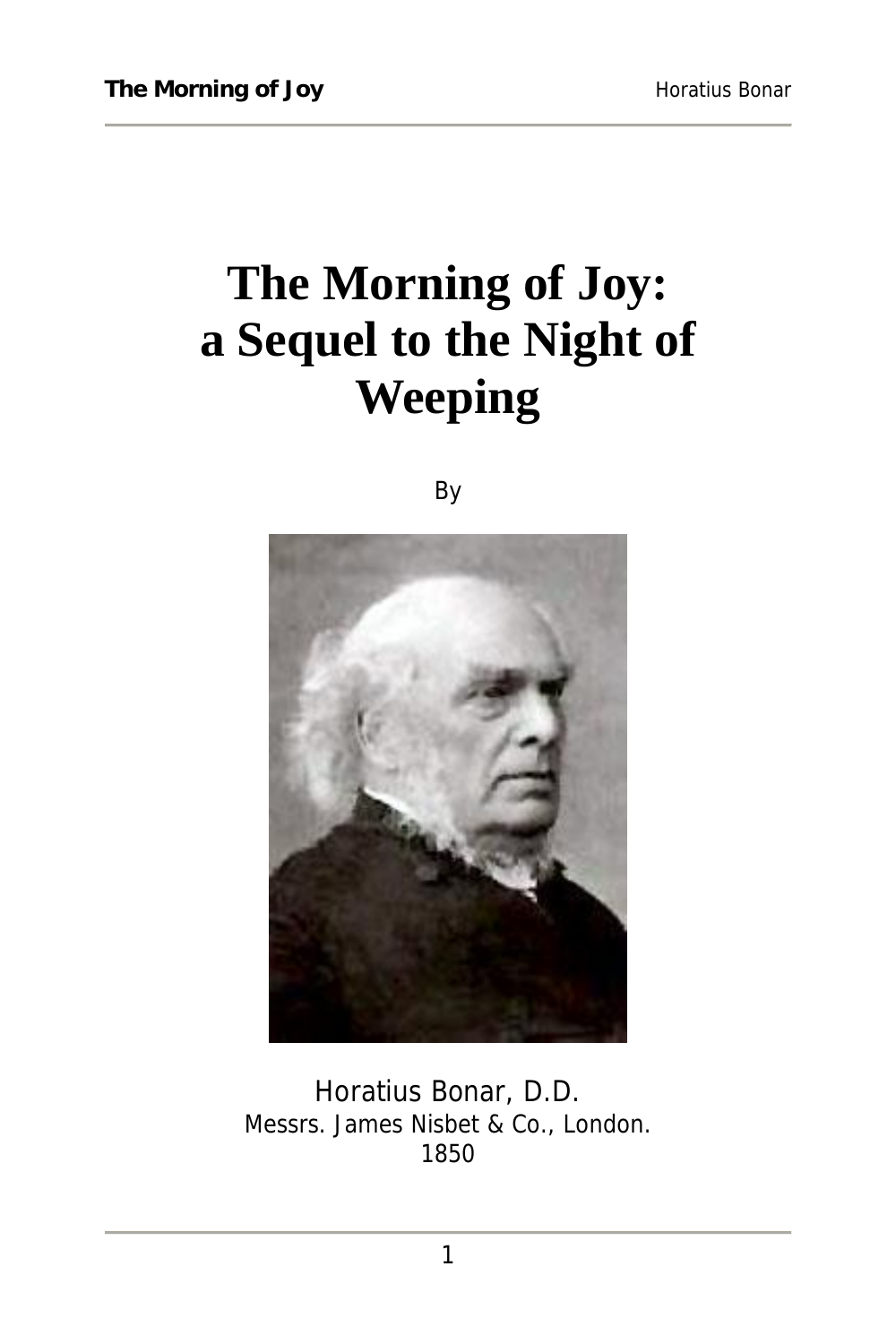### **Preface**

I have been asked, once and again, to follow up "The Night of Weeping" with "The Morning of Joy," the words of David, in the 30th Psalm, having suggested the addition. After much thought and some hesitation I have done so.

The former work was meant to be complete in itself, presenting not merely the night-side of tribulation, but bringing out also, though less prominently, some of its dayhues. As, however, it has been thought incomplete, having in it so much more of *night* than of  $day$ ; an endeavour has been made to complete it by drawing forward the eye to the scenes of morning, so soon to open upon us, in all their breadth and beauty. In this way we are led to forget the things that are behind, and to reach forward to those before, pressing towards the mark for the prize of our high calling. And the fuller, the truer, the more frequent our anticipations of promised glory are, the deeper and the richer will our consolations be.

Sitting down beneath the shadow of the cross, and reading in its inscription God's record of free love, our fears are put to flight and our souls find rest. Possessed of forgiveness and assured of the life that dies not, we feel that all is well with us. "Come life, come death," we can say, "come calm or storm, come gain or loss, come joy or grief, all is well." For "the work of righteousness is peace, and the effect of righteousness quietness and assurance for ever."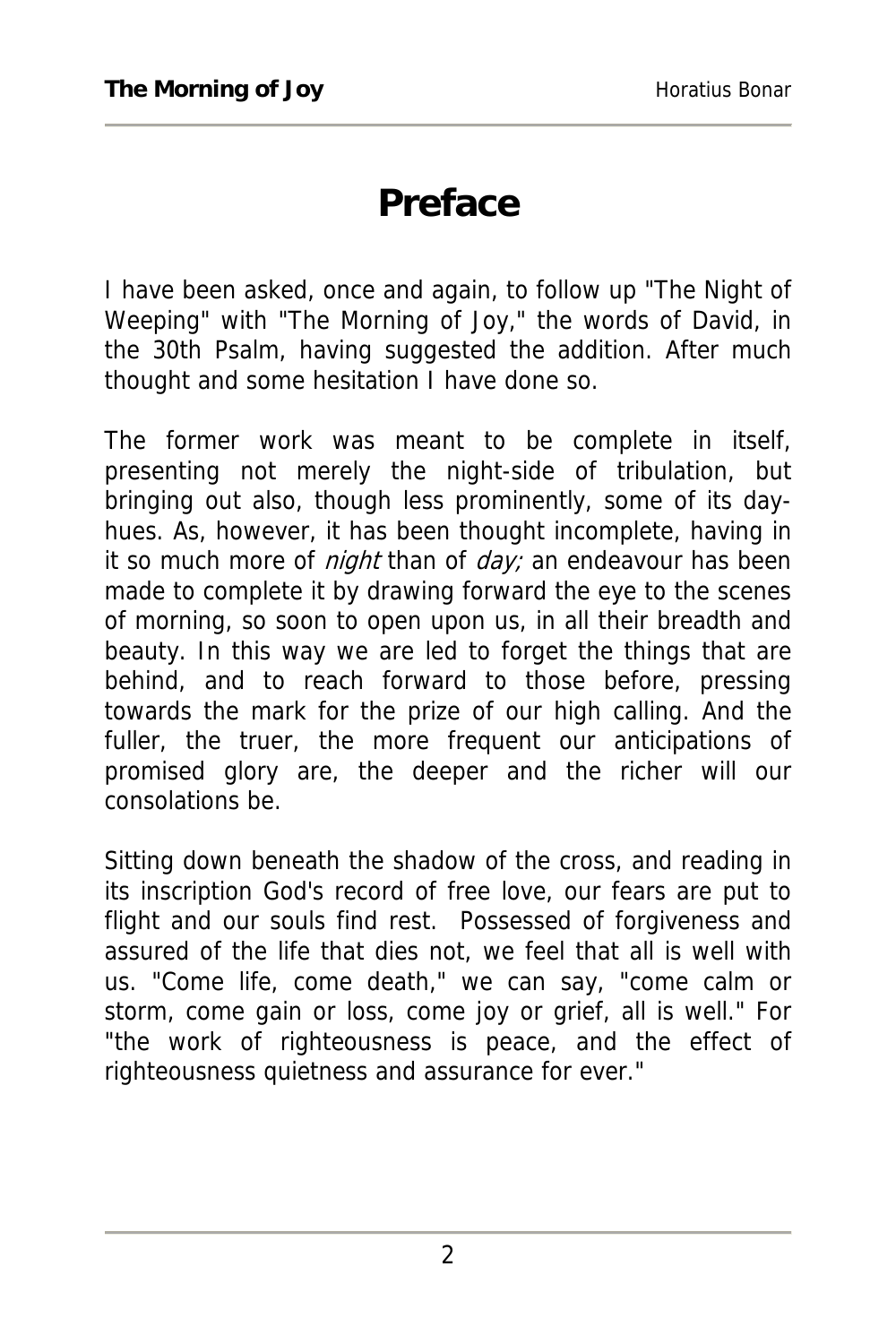And surely this is much in the way of consolation, even though we had nothing more to cheer us. But it is not all. There is much more than this.

While sitting there God opens upon our eye a wide prospect, stretching far into eternity. Perhaps he sends trial, "breaking us with his tempest." Then he spreads out before us the vision of brightness for our comfort, and as the grief presses heavier, the vision enlarges on the view. The going down of our sun, though it covers earth with a shadow, draws the curtain from the firmament above us, and encircles us with the splendour of ten thousand stars. Then we not only are led to see that the greater portion of our being lies beyond either present joy or sorrow, but are also led to inquire into those outlying hopes, and to survey the whole breadth of that goodly inheritance, of which we are the heirs.

These inquiries and surveys are, as we shall see, most blessed in their nature, and purifying, as well as comforting, in their tendency. They are fraught with holiness and full of joy. They tend to make us forget the present in the future, and to assimilate us to the objects thus vividly presented to us. For, though it is true that "tears make the harvest of the heart to grow;" yet it is the anticipated light of the unrisen morning that *ripens* it.

This is more than mere *negative* consolation. It is positive and efficacious. The negative is, "Wherefore should a living man complain?" or, "There the wicked cease from troubling and the weary are at rest." This, so far as it goes, is precious. But God has given us something more than this. The hope which he furnishes is not merely the hope of a quiet close to this world's weariness, but the hope of infinite gladness which is then to begin. There is a passage in Job which exemplifies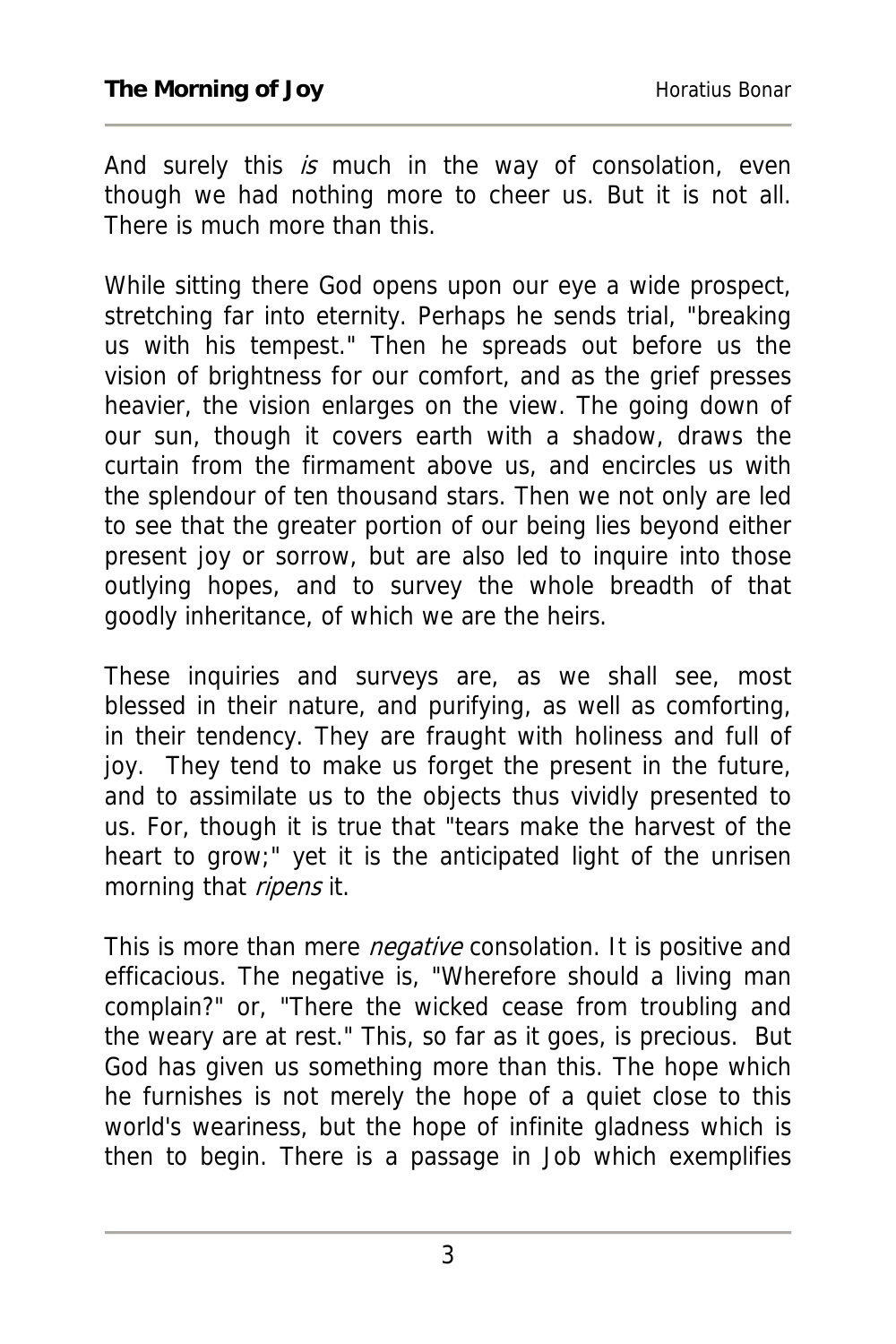both of these very fitly. Groaning under the pressure of no common grief, he cries out,

Oh that thou wouldst hide me in the grave! That thou wouldst keep me secret! Till thy wrath be past.

As if he would be glad to be hidden any where, even in the grave, from such calamities. But then this is not enough. This is mere *negative* comfort. It is the mere cessation of suffering. And this does not content him. He bethinks himself, and cries out again,

Oh that thou wouldst appoint me a set time And remember me!

He cannot bear the thought of always lying in the dust, even though it is a secure hiding-place from the storms of earth. He would not be forgotten there. He would have a time set, at the end of which God might remember him. Then abruptly he asks,

If a man die shall he live?

and, evidently answering himself, "Yes, he shall live again," he calmly adds,

All the days of my appointed time will I wait, Till my CHANGE come.

For it is resurrection-change he looks for, and rejoices in as his hope. When that day arrives the trumpet shall sound, the voice of God shall speak,—

Thou shalt call, And I will answer!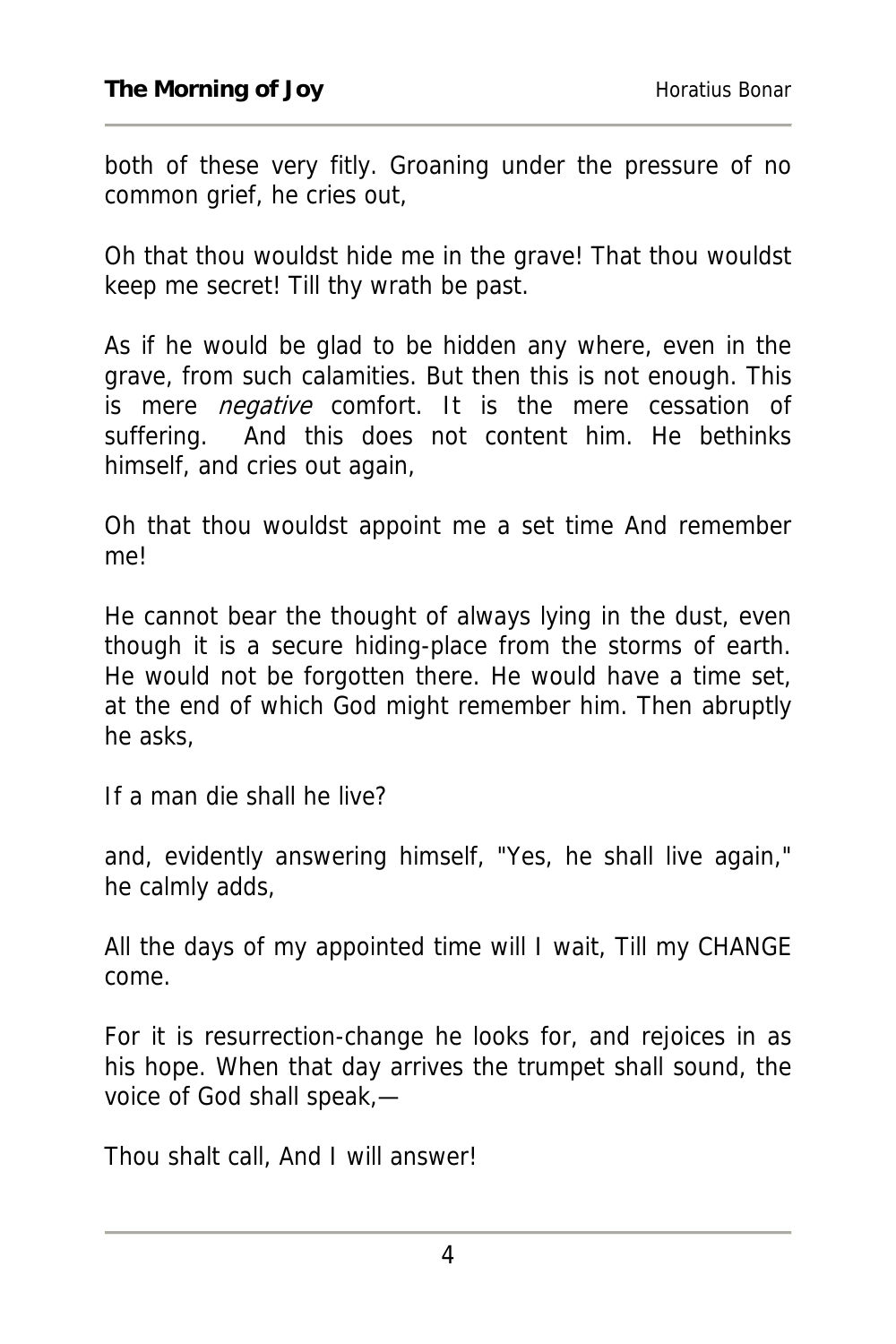But how is he so assured of being thus remembered of God? He knows how precious in his eyes is the dust of his saints,—

Thou wilt have a desire

To the work of thine hands.

Thus, though Job begins with what is merely negative, that is, the ending of his grief and shame, he cannot rest there, but presses on, in rapid hope, to the beginning of his joy and glory. It is the MORNING, with all its new life and reviving sunshine, that rises before his view, and from afar pours into him its healing light.

"The fashion of this world passeth away." This cheers us, for it assures us that no grief shall live long. But the fashion of "the world to come" endures. This is unspeakably gladdening; for all that that better "age" brings with it shall abide for ever. The inheritance is vast, the city is "joyous," the mansions are many, the title is sure, and the possession is everlasting.

Jerusalem! Jerusalem!

Would God I were in thee!

Oh that my sorrows had an end,

Thy joys that I might see.

Thus sweetly sung one of Scotland's holiest sons in the olden time. Broken with many griefs, he thus poured out his soul, weary and homesick, as a stranger here. And will not "night" fail in one of its objects, if it does not make us long for the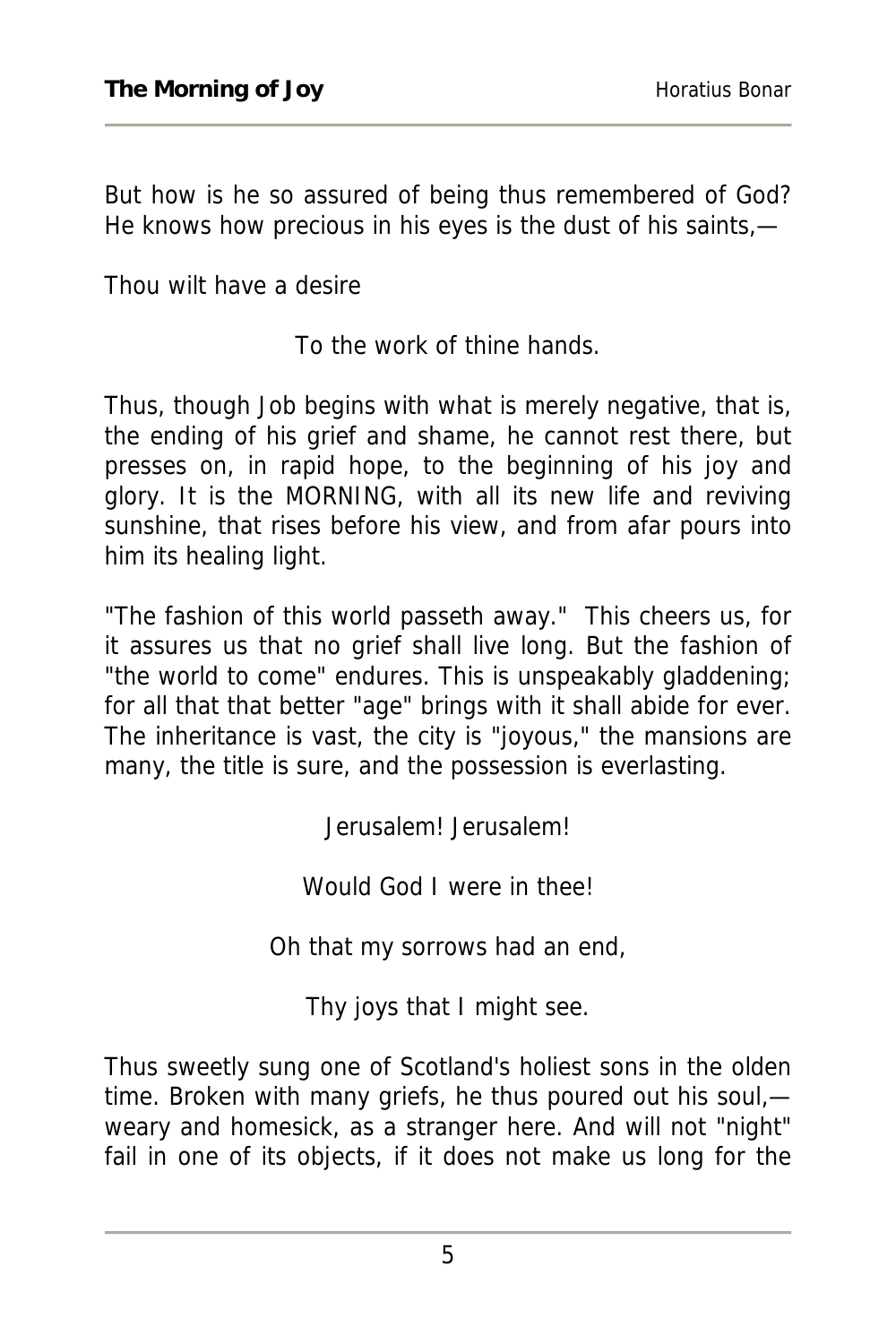"day"? Will not tribulation be frustrated if it do not stir within us this "earnest expectation," this "groaning within ourselves," this "fervent longing,"—this homesickness which the saints in other days felt so tenderly and truly? And all the more, because "now is our salvation nearer than when we believed;" for we have arrived at the last stage of our journey, and a few more days will suffice to bring us home.

Kelso, December 19, 1849.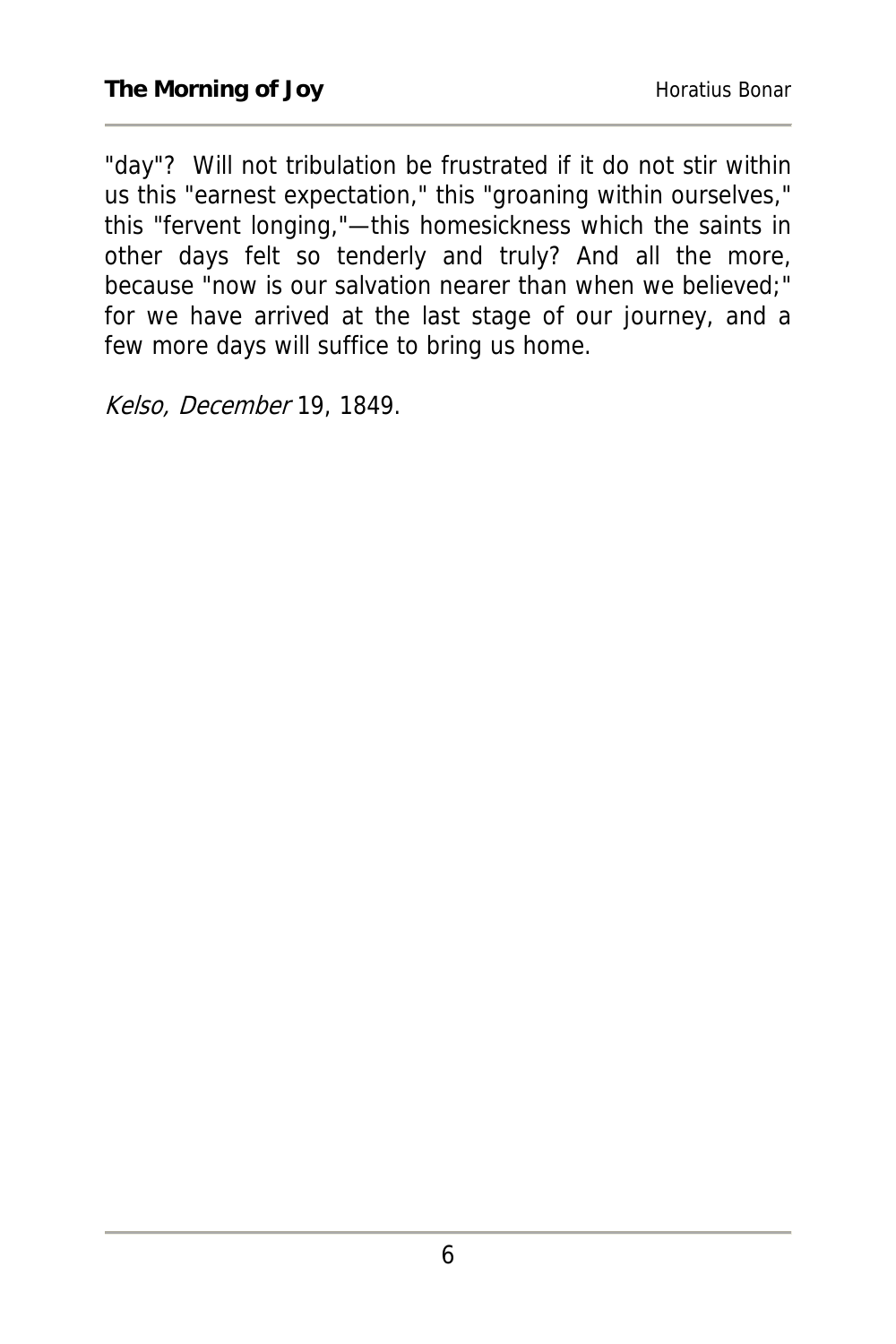## **CHAPTER 1**

#### **The Anticipations**

The Church of God on earth is not what she seems; nay, is what she seems not. She is not a beggar, yet she seems one; she is a King's bride, yet she seems not. It was so with her Lord while here. He was not what men thought him; he was what they thought him not.

It is in this way that the world is put to shame, its thoughts confounded, its greatness abased before God. And it is in this way that Divine wisdom gets large space over which to spread itself, step by step, and to open out its infinite resources slowly and with care, (like one exhibiting his treasures), that no part, no turn in all its windings may be left unobserved. It is not the result only that God desires that we should see and wonder at, but the process by which it is reached, so unlikely to effect it, yet so steadily moving forward to its end, and so strangely successful in bringing about that end. The planting of the "trees of God" in Eden, in full strength and fruitfulness at once, was not such an exhibition of wisdom as that which we ourselves see in yearly process before us, when God out of a small, shapeless seed brings a stately pine or palm.

In truth, this is the law of our world. It might not be so at first in Eden, when only the result was given to view; but it has been so since, and is so now, for God is showing us most minutely how "fearfully and wonderfully" all things are made, and we among the rest, in soul and in body, in our first birth and in our second, in our natural and in our spiritual growth.

The tree, in winter, is not what it appears—dead; nay, it is

7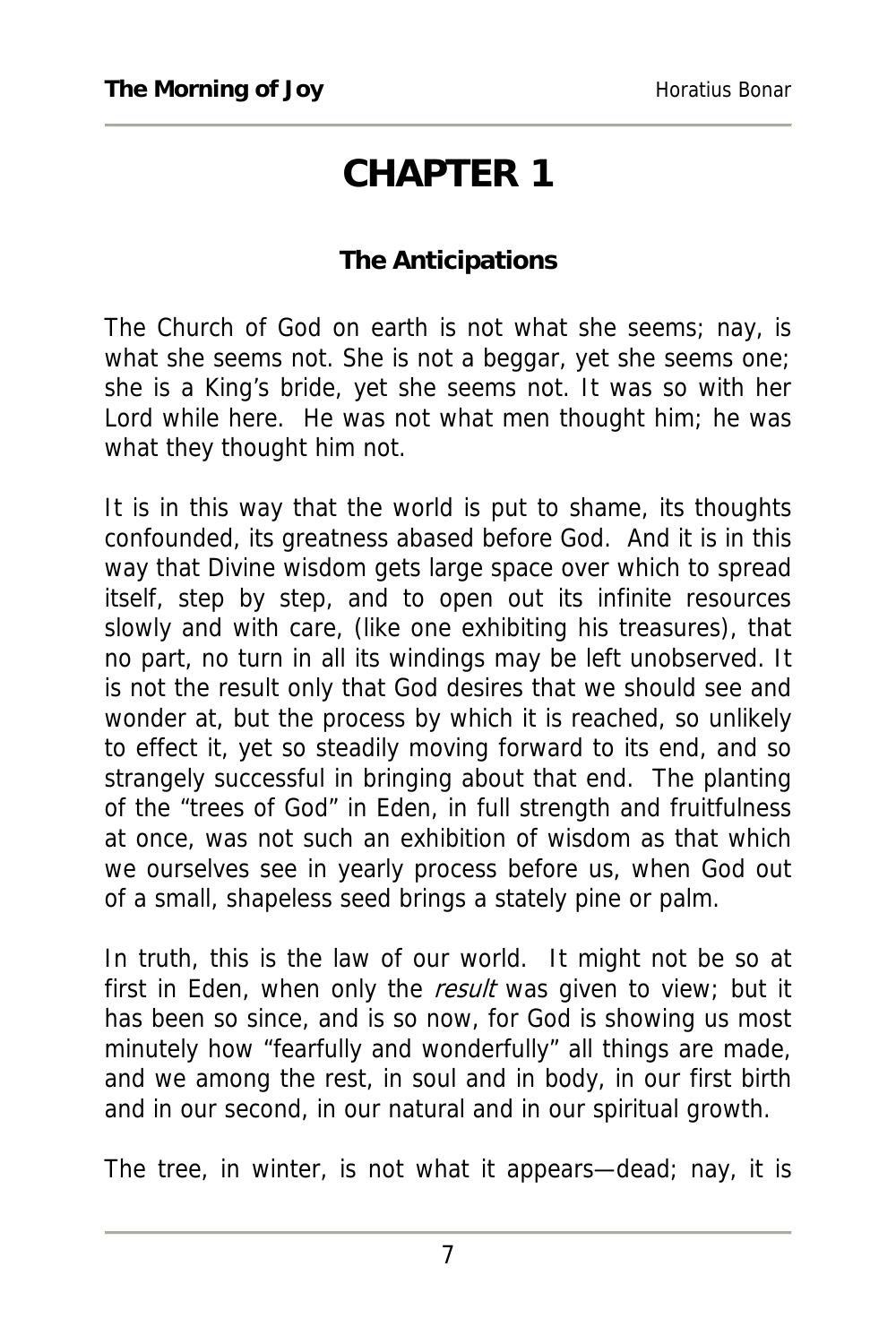what it appears not—alive; full in every part, root, stem, and branch, of vigorous though hidden vitality, a vitality which frosts and storms are but maturing, not quenching. All summer-life is there; all autumn fruitfulness is there; though neither visible. It wraps up within itself the germs of future verdure, and awaits the coming spring. So is it with the church, in this age of wintry night; for it is both night and winter with her. Her present condition ill accords with her prospects. No one, in looking at her, could guess what she either is or is to be; could conceive what God has in store for her. For eye has nothing to do with the seeing of it, nor ear with the hearing of it. No one, in observing her garb or her deportment, or the treatment she meets with at the hands of men, or the sharp, heavy discipline through which she is passing, could take the measure of her hopes. Faith finds difficulty in realizing her prospects,

and she can hardly at times credit the greatness of her heritage, when thinking of what she is and remembering what she has been.

It often seems strange to us, and it must seem much more so to unfallen beings, that saints should be found at all in such a world,—a world without God, a world of atheists,—a world that from the days of Cain has been the rejecter of his Son, both as the sacrifice for sin and as the heir of all things. It is not on such a spot that we should naturally expect to find sons of God. Next to hell, it is the unlikeliest place for a soul that loves God to dwell in, even for a day, and if a stranger, traversing the universe in search of God's little flock, his chosen ones, were to put to us the question, "Where are they to be found," certainly he would be astonished when told that they were in that very world where Satan reigned, and from which God had been cast out! Would he not say, "Either this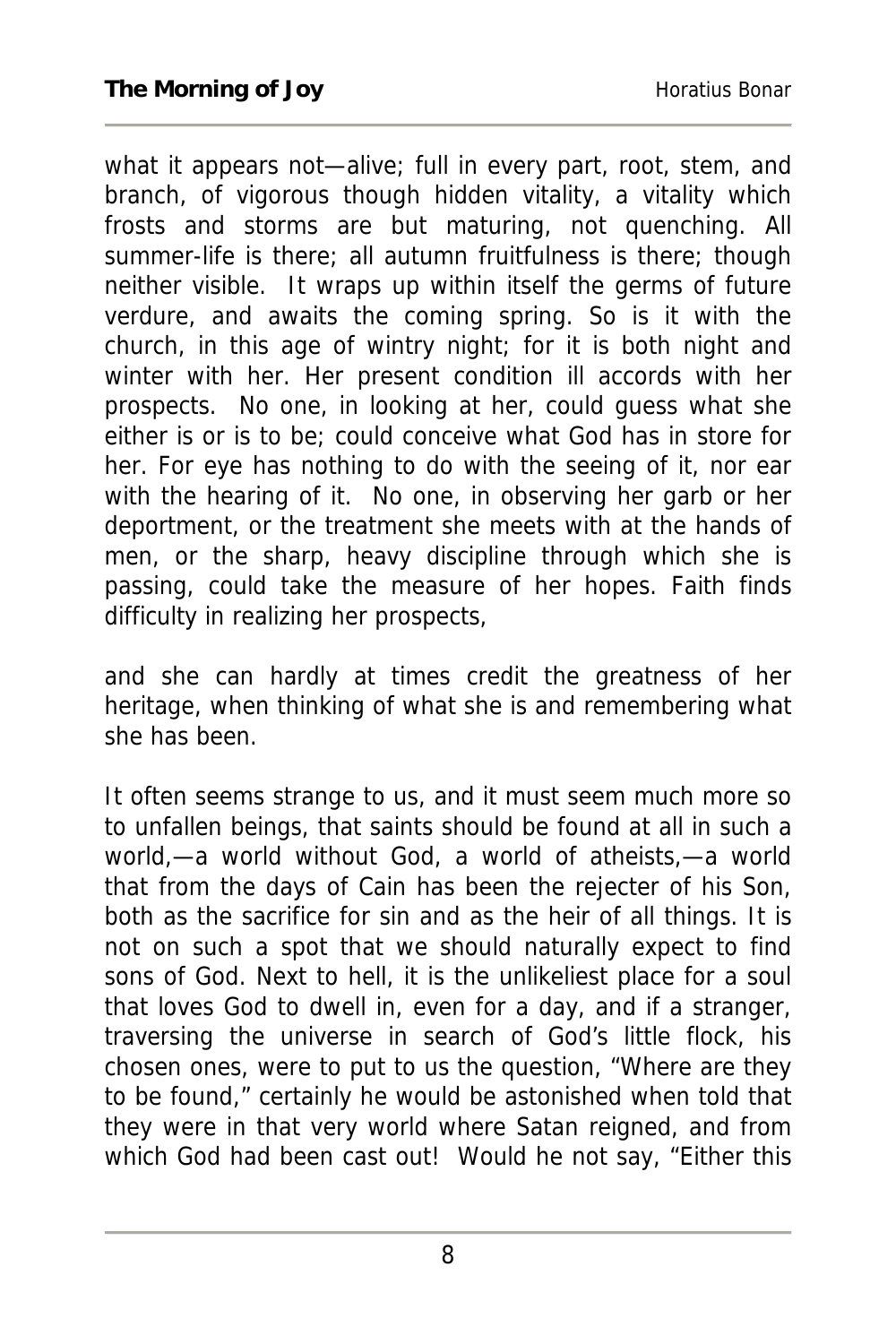is a mistake and a chance, or else it is the very depth of unfathomable wisdom." For we do not go to the crater's slope for verdure; nor for flowers to the desert; nor for the plants of heaven to the shores of the lake of fire. Yet it is so with the church. It is strange perhaps to find a Joseph in Egypt, or a Rahab in Jericho, or an Obadiah in the house of Ahab; but it is more amazing to find saints in the world at all.

Yet they are here. In spite of everything ungenial in soil and air, they are here. They never seem to become acclimatized, yet they do not die out, but are ever renewed. The enemy labours to uproot them, but they are ineradicable. Nay, they thrive and bear fruit. It is a miracle; but yet so it is. Here the great Husbandman is rearing his plants from generation to generation. Here the great Potter fashions his vessels. Here the great Master-builder hews and polishes the stones for his eternal temple.

Thus, then, one characteristic of the church is, the unlikeliness of her present to her future condition. It is this that marks her out, that isolates her, as a gem in the heart of a rock, as a vein of gold in a mine. Originally she belonged to the mass, but she was drawn apart from it, or it fell from off her and left her alone, like a pillar among ruins. Outwardly she retains much of her former self; but inwardly she has undergone a change that has assimilated her to "the world to come." Thus her affinities and her sympathies are all with that better world. Her dwelling is still here, and in external appearance she is much as she used to be; but the internal transformation has made her feel that this is not her home, and filled her with anticipations of the city and the kingdom to come, of which she has been made the heir. Her kindred according to the flesh are here, but she is now allied to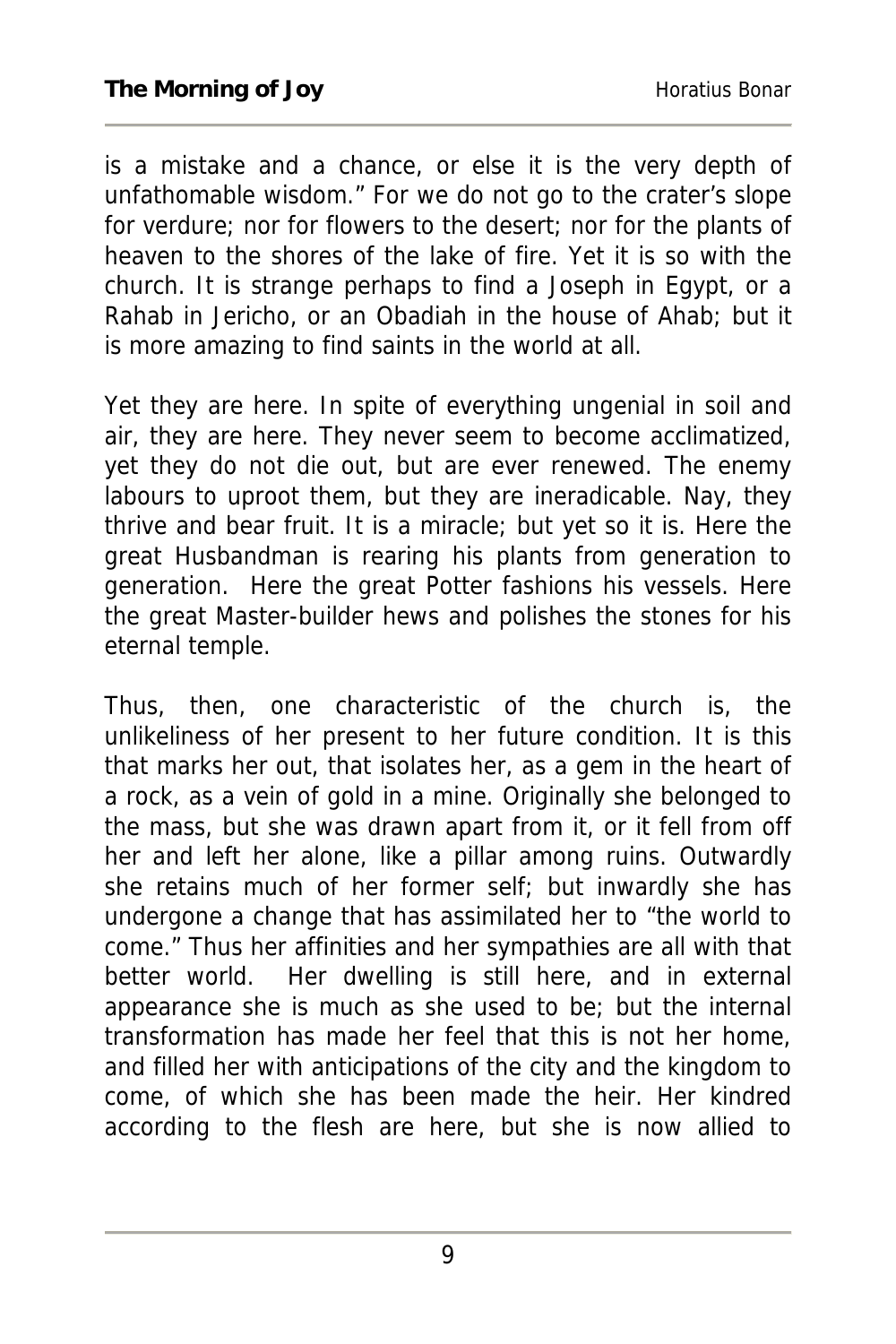Jehovah by the ties of blood, and this draws her soul upwards.

Cut off from a home and a heritage here, yet assured of both hereafter, she of necessity lives a life of anticipation. Giving credit to the message of grace, and resting on the blood of Him through whose cross that grace came down to her, she anticipates her acquittal at the judgment. Realizing her oneness with the risen and ascended Christ, she feels as if already seated with him in heavenly places. Looking forward to the arrival of the King, she anticipates the kingdom. In darkness she anticipates the light; in sorrow she anticipates the joy; in the night she anticipates the morning; in shame she anticipates the glory. "All are mine," she says "whether Paul, or Apollos, or Cephas, or the world, or life, or death, or things present, or things to come; all are mine; for I am Christ's, and Christ is God's." In these anticipations she lives. They make up a large portion of her daily being. They cheer her onward in spite of the rough wastes she has to pass through. They comfort her; or when they do not quite succeed in this, they at least calm and soothe her. They do not turn midnight into noon, but they make it less oppressive, and take off "the night side of nature."

"I am not what I seem," she says to herself, "and this is joy. I am not the beggared outcast that the world takes me for. I am richer far than they. They have their riches now, but mine are coming when theirs are gone. They have their joys now; but mine are coming when theirs have ended in eternal weeping. I live in the future; my treasure is in heaven, and my heart has gone up to be where my treasure is. I shall soon be seen to be what I now seem not. My kingdom is at hand; my sun is about to rise; I shall soon see the King in his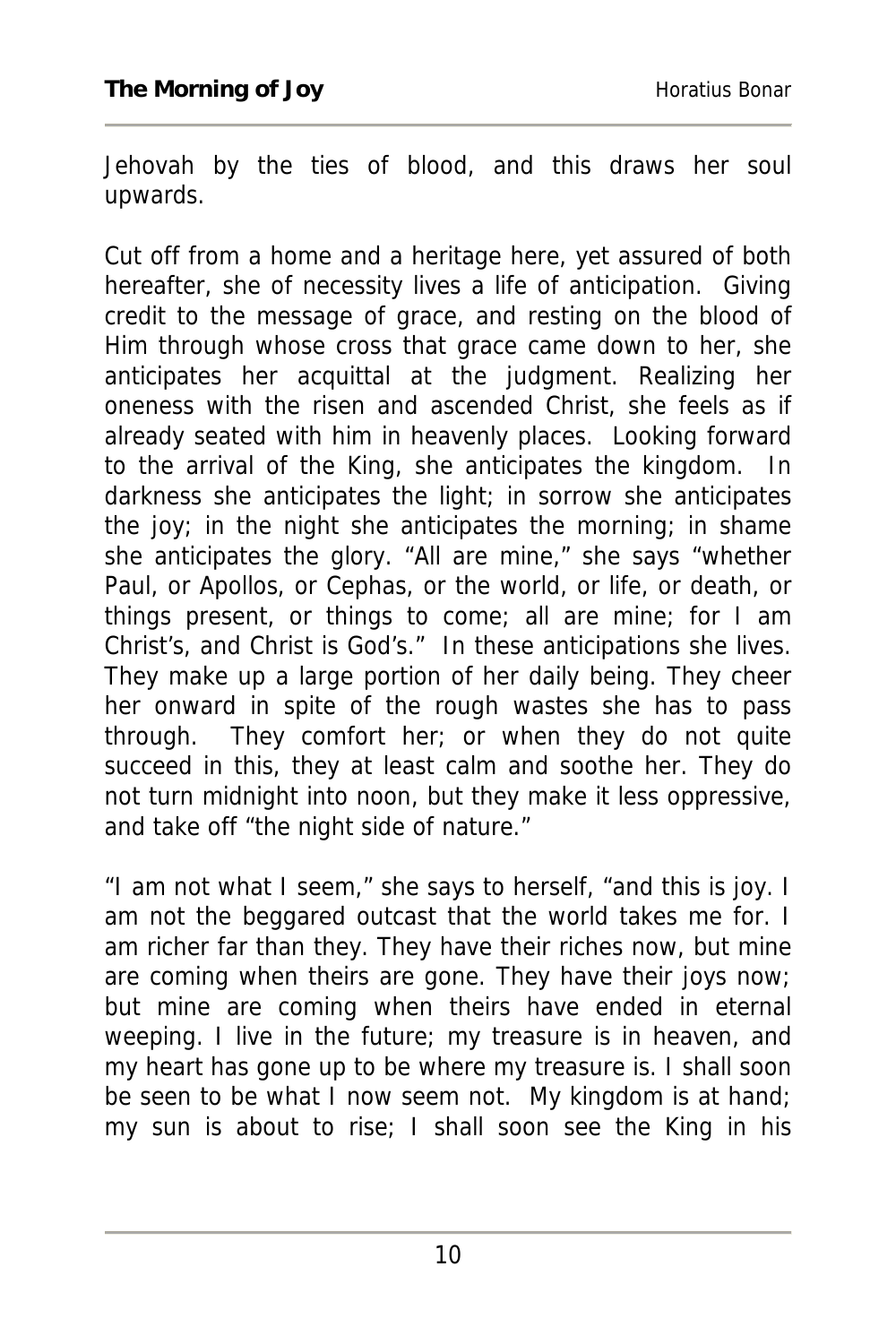beauty; I shall soon be keeping festival, and the joy of my promised morning will make me forget that I ever wept."

Thus she lives in the morning, ere the morning has come. She takes a wide sweep of vision, round and round, without a limit, for faith has no horizon; it looks beyond life, and earth, and the ages, into eternity.

Beyond the death-bed and beyond the grave, she sees resurrection. Beyond the broken hearts and severed bands of time, she realizes and clasps the eternal love-links; beyond the troubles of the hour, and beyond the storm that is to wreck the world, she casts her eye, and feels as if transported into the kingdom that cannot be moved, as if already she had taken up her abode in the New Salem, the city of peace and righteousness. Beyond the region of the falling leaf she passes on to the green pastures, and sits down under the branches of the tree of life which is in the midst of the paradise of God. Losing sight of the bitterness of absence from the beloved of her heart, she enters the bridal-chamber and tastes the bridal joy; keeping festival even in the desert, and enjoying the sabbath rest amid the tumults of a stormy world.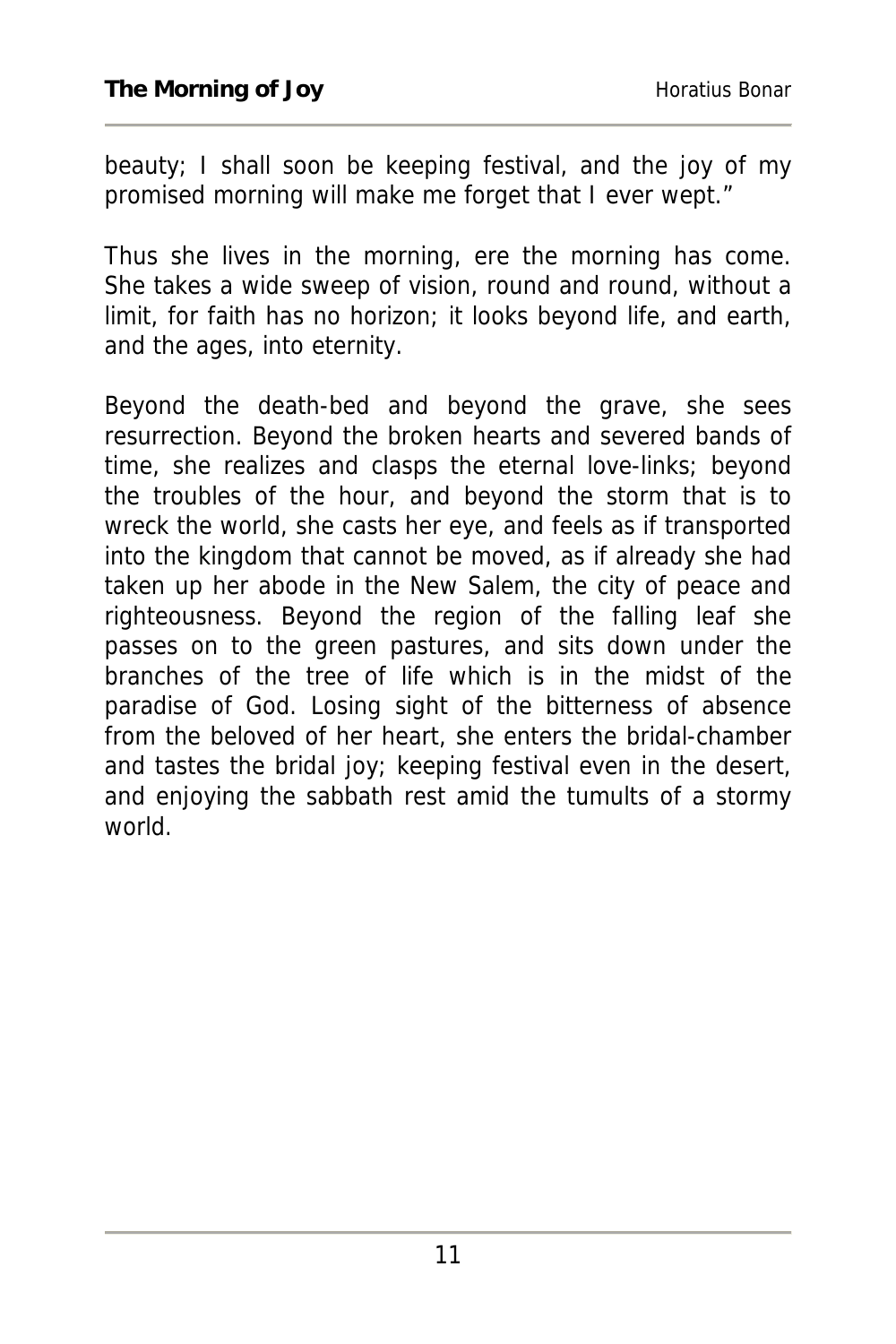### **CHAPTER 2**

#### **The Night-Watch**

We are not of the world, though we are in the world. So "we are not of the night," though we are in the night. We are "children of the day;" we belong to the day, and the day belongs to us, as our true heritage, though it has not yet dawned. Hope rests there; and though deferred, will not always tarry, nor when it comes will it shame our trust. "When the desire cometh it shall be a tree of life."

Night is around us still; but it is not merely one of weeping, it is also one of watching. No sorrow is to make us less watchful; nay, much more. So far from tribulation throwing us off our guard, it should lead to added vigilance. It prevents our falling asleep, as we should certainly do were all peaceful and prosperous. It makes the night more cold and bitter to us, thereby rendering us more weary of it, and more eager for the day. Were the night air mild, and the night sky clear, we should grow contented with it, and cease to watch for daybreak.

This is our night-watch. To this the Master has appointed us during his absence. "Watch ye therefore: for ye know not when the master of the house cometh, at even, or at midnight, or at the cock-crowing, or in the morning: lest coming suddenly he find you sleeping. And what I say unto you I say unto all, *Watch*" (Mark 13:35-37). It is the prospect of morning and of the Master's return that keeps us watching,—especially in these last days, when watch after watch has come and gone, and he has not yet arrived. "His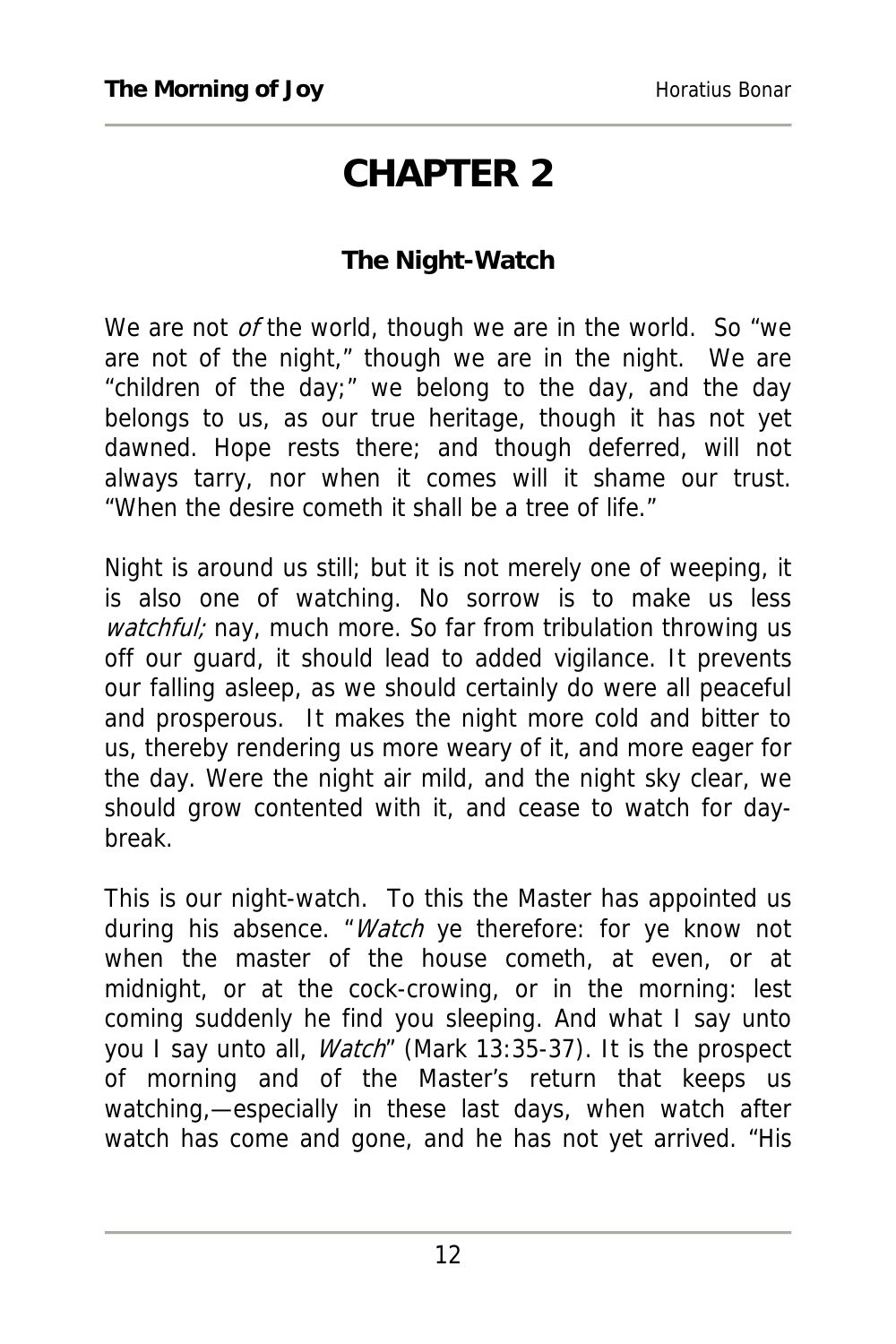going forth is prepared as the morning" (Hos. 6:3); and that morning cannot now be distant.

The church must fulfil her night-watch. Whether long or short, perilous or easy, she must fulfil it. It is watching to which she is specially called; and sadly will she belie her profession, as well as disobey her Lord, if she watches not. She need not think to substitute other duties for this, as more needful, more important, or more in character. She dare not say, "I love, I believe, I pray, I praise, why should I also watch? will not these do instead of watching, or is not watching included in these?" Her Lord has bidden her watch, and no other duty, no other grace, can be a substitute or an excuse for this.

She is to believe; but that is not all; she is also to watch. She is to rejoice; but that is not all; she is also to watch. She is to love; but that is not all; she is also to *watch*. She is to wait; but that is not all; she is also to watch. She is to long; but that is not all; she is also to watch. This is to be her special attitude, and nothing can compensate for it. By this she is to be known in all ages, as the watching one. By this the world is to be made to feel the difference between itself and her. By this she is specially to show how truly she feels herself to be a stranger here.

Men ask her, Why stand ye gazing up into heaven? Her reply is, "I am watching." Men taunt her, and say, Why this unrestfulness? Her reply is, "I am watching." Men think it strange that she runs not with them to the same excess of riot (1 Peter 4:4). She tells them, "I am watching." They ask her to come forth and join their gaiety, to come forth and sing their songs, to come forth and taste their pleasures, that thus they may teach her to forget her sorrows. She refuses,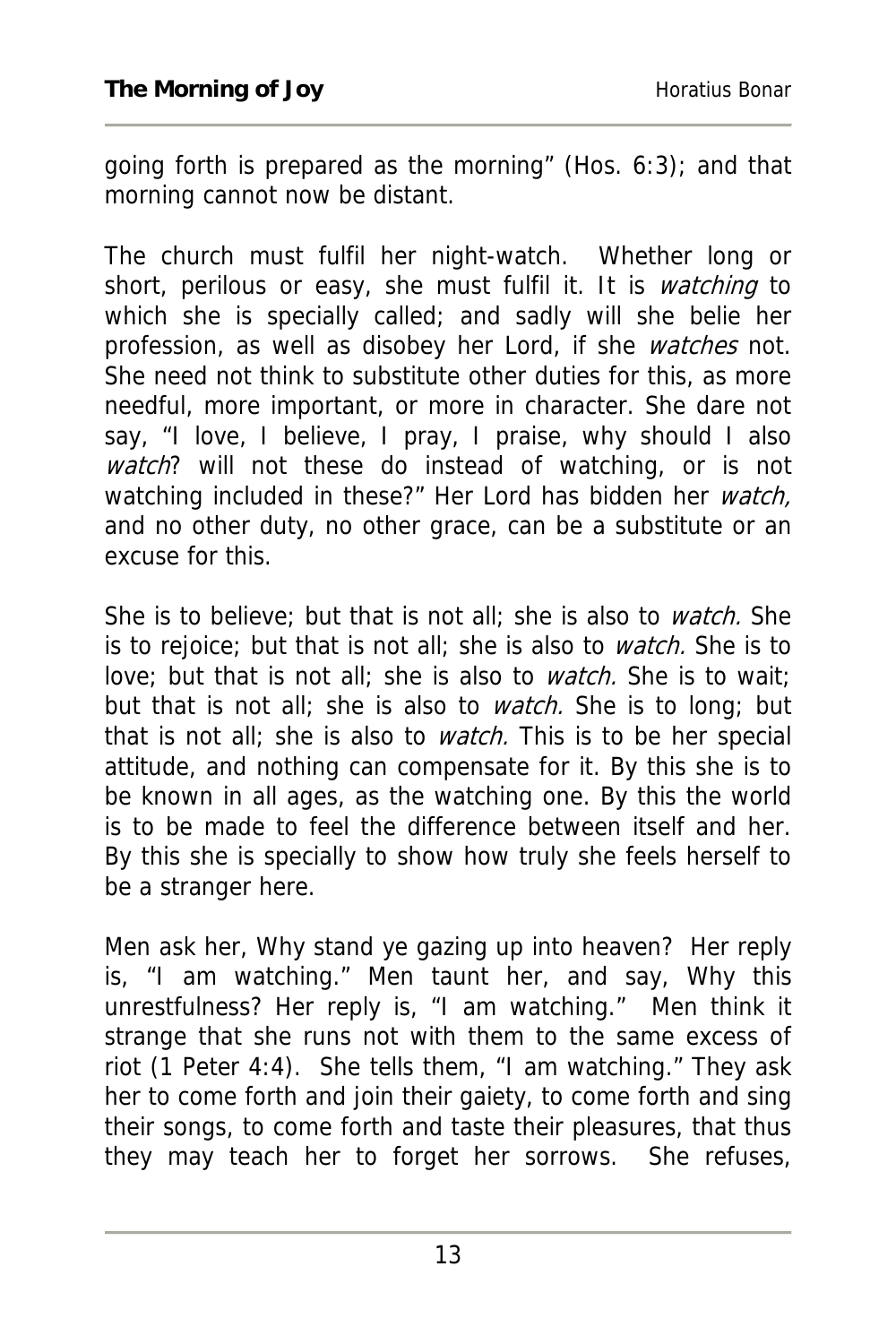saying, "I dare not, I am watching." The scoffer mocks her, and says, Where is the promise of his coming? She heeds not, but continues watching, and clasps her hope more firmly.

Sometimes to a feeble, doubting, or, it may be, inconsistent saint, asks in wonder, How are you so strong, so hardy, so able for the struggle, so successful in the battle? She answers, "I watch." Or he asks, How do you keep up a tone so elevated, and maintain a walk so close, so consistent, so unearthly? She answers, "I watch." Or he asks, How do you overcome sloth, and selfishness, and love of ease: or check fretfulness and anxiety, or gain the victory over a delaying spirit? She answers, "I watch." Or he asks, How do you make head against your fears, and challenge danger, and defy enemies, and keep under the flesh? She replies, "I watch." Or he asks, How do you wrestle with your griefs, and dry up your tears, and heal your wounds, nay, glory in tribulation? She answers, "I watch."

Oh what this watching can do, to one who understands it aright! Faith alone will not do. Love alone will not do. Expectation alone will not do. Obedience alone will not do. There must be watching.

And this watching takes for granted the suddenness and uncertainty of the day of the Lord. It does not say, the Lord must come in my day; but it says, the Lord may come in my day, therefore I must be on the outlook. This *may come* is the secret of a watchful spirit. Without it we cannot watch. We may love, and hope, and wait; but we cannot watch. Our lamps are to be always trimmed. Why? Not merely because the Bridegroom is to come, but because we know not how soon he may come. Our loins are to be *always* girt up. Why?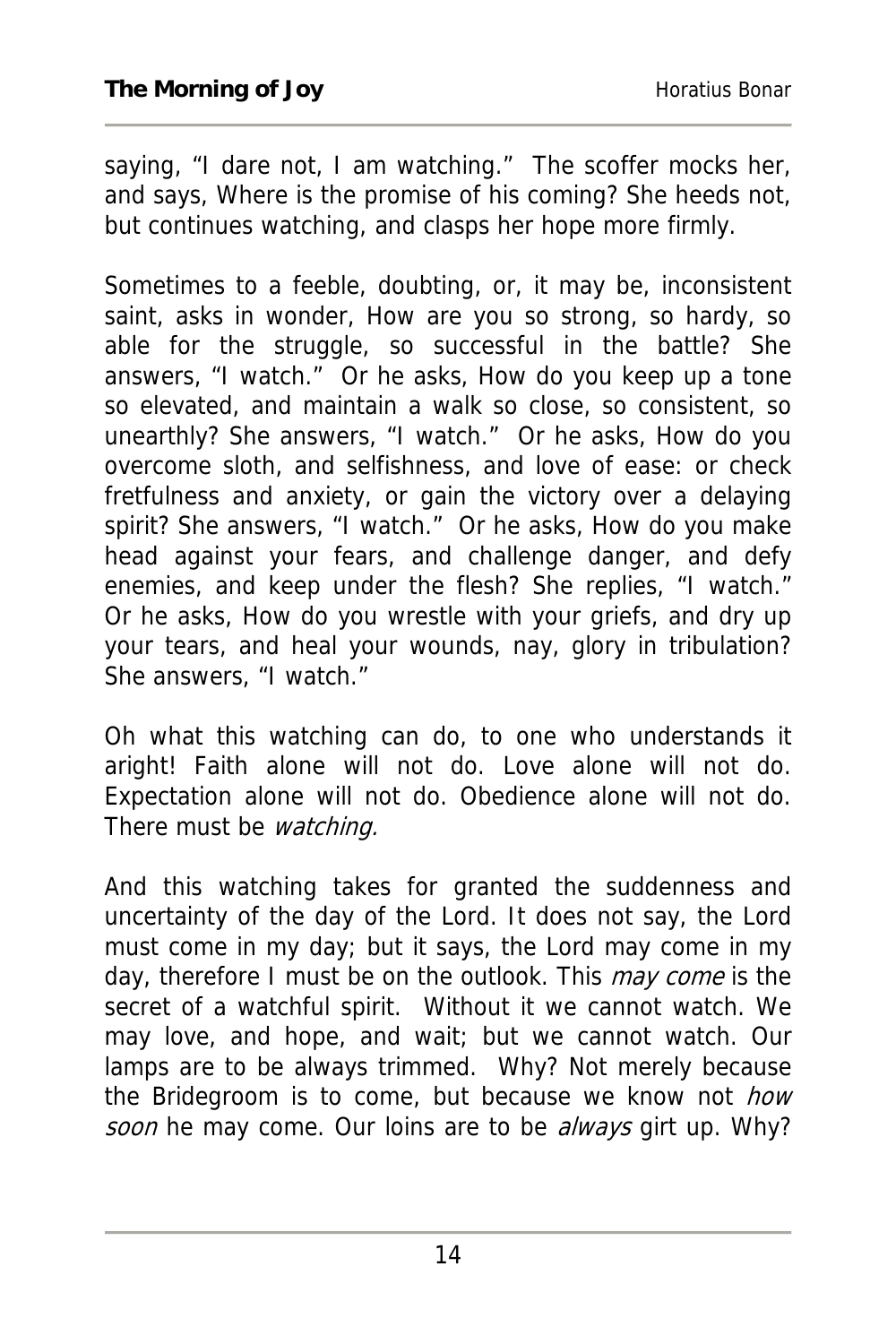Not simply because we know that there is to be a coming; but because we know not when that coming is to be.

The Lord foresaw the spirit of unwatchfulness into which his people would be apt to fall, while he tarried, and he warns us against it. He would have us always to remember that there will be a danger of our becoming easy-minded and earthlycontent with his absence instead of mourning because of it; content with his delay instead of joining in the primitive cry, "How long." He saw that the world would throw us off our guard; that few would really keep awake and watch; that many would get tired with watching, and find out excuses for not watching; that many would sit down and try to make themselves comfortable here without him. Hence he so often repeated the warning—Watch! Hence he added, "lest coming suddenly he find you sleeping."

His desire is, that we should be so watching, that when he cometh and knocketh, we may open unto him *immediately* (Luke 12:36). And he pronounces a special blessing upon those servants whom he finds thus, promising that "he will gird himself, and make them sit down to meat, and will come forth and serve them." To be in such an attitude of watchfulness as that we shall be ready to open to him immediately, is that to which he has promised so special a reward, so wondrous an honour. Ah! who amongst us is in this condition in these last days? Should we be ready to open to him *immediately* were he arriving now? Should we not be thrown into confusion at the news of his coming, like servants unprepared for their master's return, and not counting on it so soon! Should we not have to be getting ready, when we should be opening the door? Should we not be running to put on our needful and proper raiment instead of going forth to welcome him? Ah, what confusion in the household, what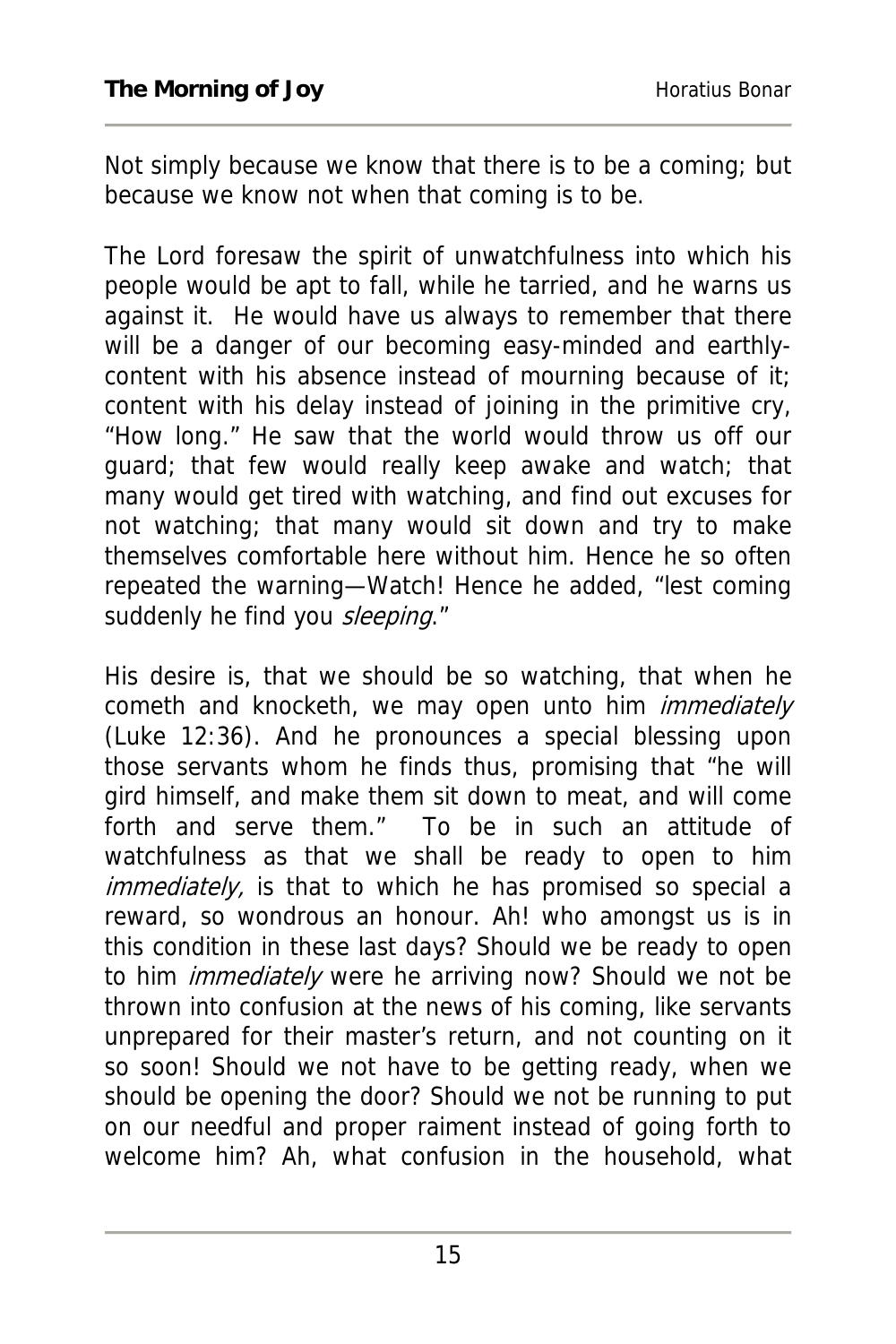amazement, what fear, what bustle, what running to and fro, would there be in our day, were the tidings to be brought us, "the Lord has come!"

In the repeated command to *watch*, there is much of rebuke. The Lord could not trust us to remember it for ourselves, or obey unbidden. Had he been able to count on perfect love in us to himself—love full and deep like his own, would he have thought of such a command? would it have been needed? It would not. All that would have been needful would have been to tell us that he meant to return; love would have supplied the rest, and, of itself, have made us watchful; love would have made it impossible that it should be otherwise. It would have needed neither the command nor the declaration of uncertainty and suddenness. It would have anticipated all these. It would have acted upon them unbidden. But the Lord could not trust us. He could not trust our love; and therefore he adds the command, therefore he reiterates the warning. It is strange and sad indeed, that neither the power of love, nor the awe of the command, can quicken us into watchfulness or rouse us into preparation.

The announcements of the suddenness of His coming are very distinct and particular. There is nothing vague about them; nothing to take off the edge of the warning which they contain. They are much more specific and repeated than those of His first coming. His first advent took the church by surprise, even though he had set the time and numbered the years. How much more then is his second coming likely to surprise us, when, by the way in which he has announced it, he has prevented us from counting on any interval at all! Yet we watch not! Neither his measuring the time in the one case, nor his leaving it unmeasured in the other, produces the designed effect. "When the Son of man cometh, shall he find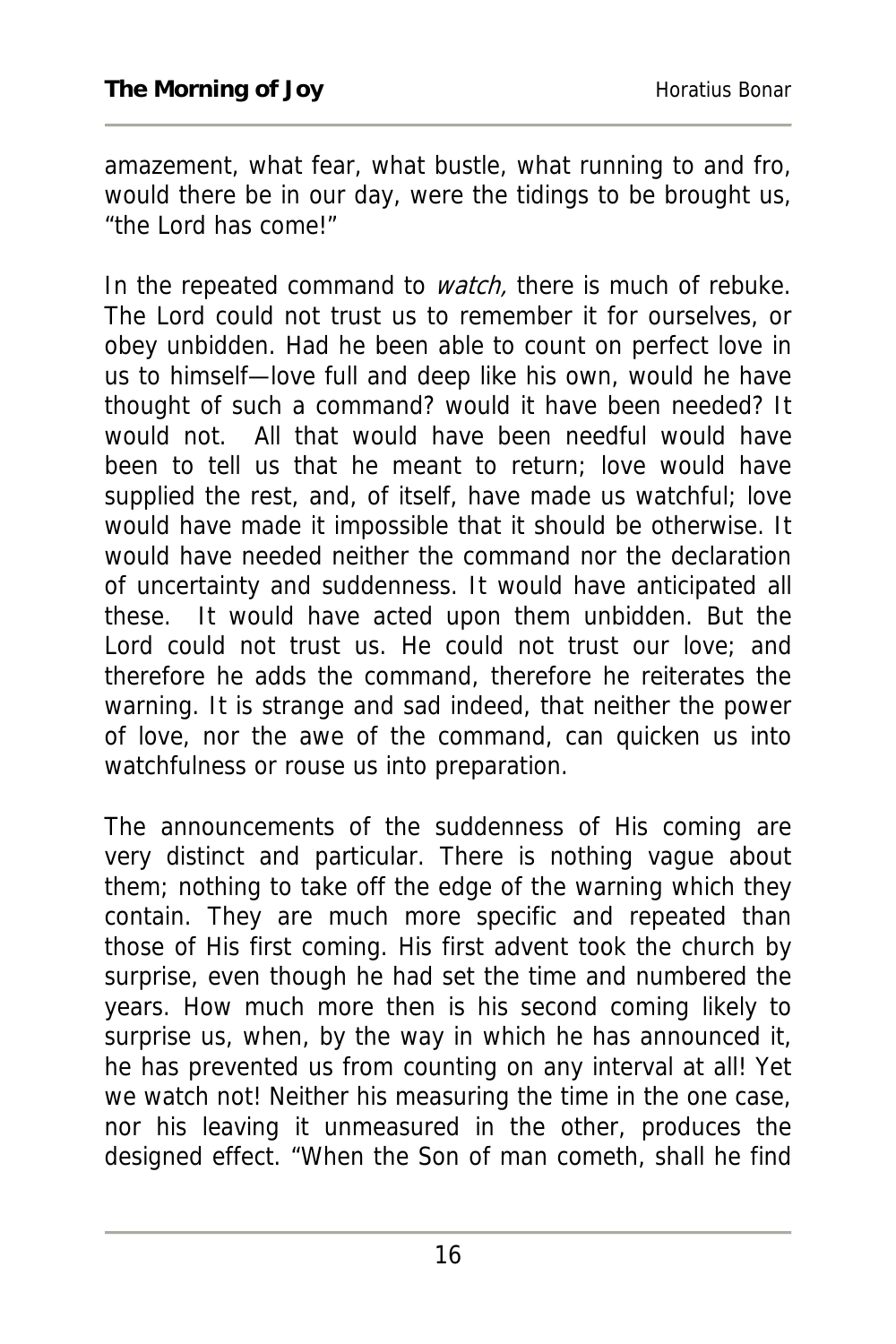faith on the earth?"

During this our night-watch, faith is to be ever vigorous and in motion. For it is the root of watchfulness. Without faith one can hardly have the idea of what it is to watch. For all the objects towards which watchfulness turns, are connected with things unseen,—an unseen Saviour, and an unseen kingdom.

 When first we knew the Lord and believed on him as the peace-maker, not only were we freely forgiven, but we were delivered from a present evil world. Things present fell off from us; things to come gathered around us. What was once shadowy became real, what once seemed real seemed then a shadow. Christ's words became real words; his truths real truths; his promises real promises. All else appeared unreal. The veil was not withdrawn, but we realized what was within it. The future did not become the present, nor the invisible the visible; but we felt as if they were so. "Our faith was the substance of things hoped for, the evidence of things not seen." Believing then that the Lord is coming, that the time is short, that the interval is uncertain, and that his arrival will be sudden, we watch. Unbelief throws us off our guard; but faith sends us to our watchtower. We know what our Lord meant when he said, "Blessed are they that have not seen and yet have believed."

Or, altering the words of our Lord, may we not also say, "Blessed are they that have seen and yet have not believed?" To see and yet *not* to believe, is one of the things that faith teaches us, and one of the things that quicken watchfulness. We look upon a world full of ungodliness and yet believe not that God has forsaken the earth. We see the world's wisdom worshipped, but yet believe not that it is wisdom. We see the power of evil, and yet believe not that evil shall triumph. We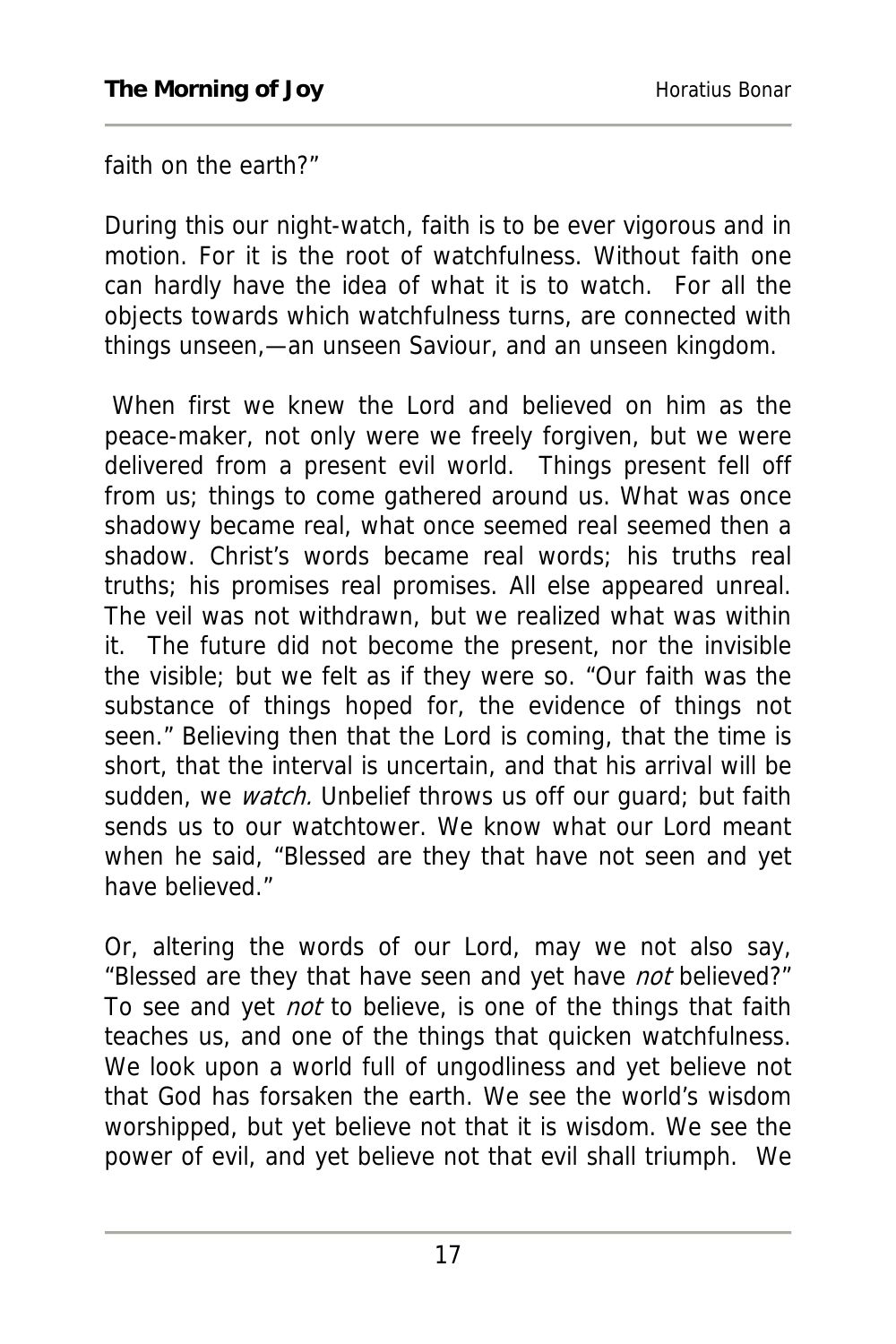see confusion everywhere, and yet believe not but that order is God's law. We see a divided church, and yet believe that the church is one. We see mighty kingdoms ruling, and yet believe not that they shall abide. We see the saints trodden down, but yet believe not in their shame or extinction. We look upon the tomb of the righteous, and yet believe not that he is dead. We see the church's persecutions and defeats, and yet believe not only that she is conqueror, but invincible. We see the march of Antichrist, but yet believe not in his progress, save as a progress to doom. We see the world's joy, and yet believe not that it is joy. We see the saint's sorrow, and yet believe not that he is sorrowful. We see night, thick, deep night around us, but yet we believe not in the night, but in the day.

Thus faith triumphs. We believe, we trust, we hope; and so doing, we stand above the world. We lift up our eyes to the hills whence cometh our help. We look towards the east, where the dawn breaks. We watch for the morning. Our night-watch has been long and weary; but the morning will soon end it. The watching, the waiting, and the hoping will then be done, but the loving will be for ever.

We *watch;* for we know of no interval between us and the Lord's appearing. The hour of our meeting with him, and with those whom we have loved and lost, may be nigh at hand. Sooner than we think, we may be joined together inseparably, our bodies clothed with resurrection-health, and our souls rejoicing in holiness and love.

We watch; for it is night, and though we are not children of the night, still the night with its shadows rests heavily upon us, making us with wistful keenness to look out for its passing away. We grow more dissatisfied with it as it deepens. It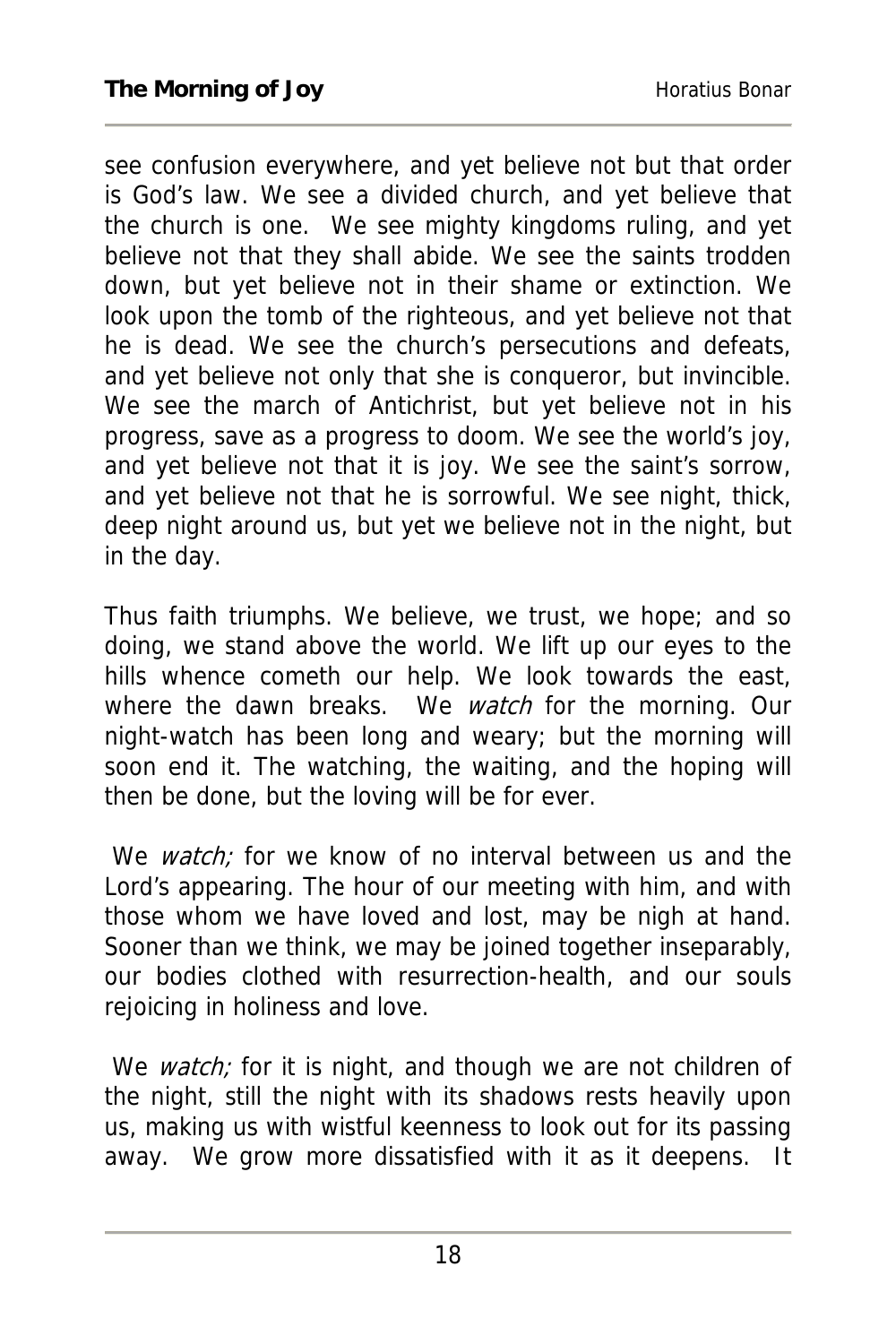brings so many griefs, it gathers round us so many temptations, it calls up so many dangers, it gives courage to so many enemies, that we grow troubled at its lasting so long. Yet we cannot shake it off. God's purpose must be served, and his time must run out. Till then let us possess our souls in patience, whilst watching for day-spring, and stirring up our souls with the assurance that we know of nothing between us and the ending of our long night-watch.

We watch; for the day is ours, with all that it contains of gladness and sunshine. We are weary of the night, and we rejoice that it is not ours, though we are in it; but that the day is ours. Just as we can say, "the kingdom is ours," so we can say, "the day is ours." And we watch for it as being ours. Its light is ours; its blue sky is ours; its mild air is ours; its cheerful sounds are ours; its friendly greetings are ours; all that it calls forth of joy, and health, and purity are ours. Need any wonder that we should watch for such a day?

We watch; for the night is far spent. Not only do we know of nought *before us* ere the Lord arrive; but we know of much behind us. Hours, years, ages have gone by. And if the whole night was to be brief, only a "little while," then surely very much of it must now be over. "The night is far spent," says the apostle; literally, it is "cut off," it is *foreshortened*, that is, it is becoming shorter, it is drawing to a close. Behind us are lying centuries of tears and shadows; the greater part of the little while *must* be past; the day *must* be at hand. The nearness makes the thought of day doubly welcome. We bend towards it with warm longings; we strain our eyes to catch the first token of it; we rouse ourselves to vigilance, knowing that now is our salvation nearer than when we believed.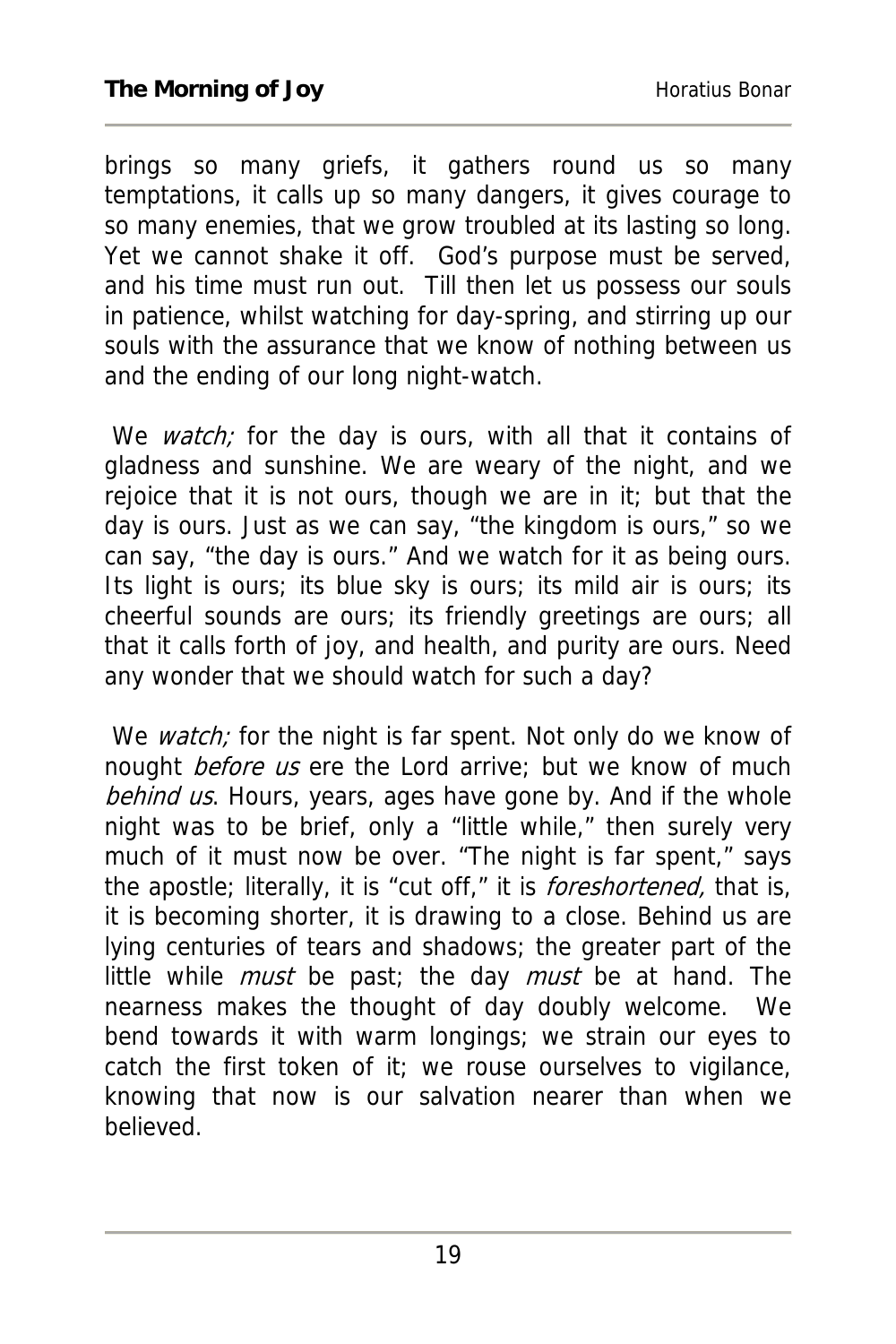How it disappoints, how it damps, to be told, there are centuries more of this night-watching still to come! Could that be *proved*, it would sadly chill our hope. We might at once come down from our watch-tower and give up our expectations. To "look for and haste unto the coming of the day of God," would be no longer a duty. The last generation of the church, living at the close of the millennium, might get up into the watch-tower, but for us, watching would be a name, a mere attitude of form or show.

It has ever been Satan's object to interpose some object between the church and her Lord's arrival; but never did he light upon a more specious, more successful device than that of making the interposed object a glorious and blessed one. To no other would the church have listened. She would have shrunk and turned away from a thousand years' sorrow; but she is attracted and dazzled by the promise of a thousand years' rest and joy. Yet, is the interposition of any fixed interval (be it sad or joyous), lawful or scriptural? If the Lord's advent be thrust into the distance, it matters not what may be introduced to fill the interval. If the Hope of the church be hidden, it is of small moment whether it be by a shroud of sackcloth or by a veil of woven gold.

God deals with the church as *one*. Though consisting of many generations, he looks upon it as one body. And in reference to her hope, he has so framed his revelation, that every generation of the church should stand upon the same footing as the last. How has this been done? How has the first age, and how have all subsequent ages, been placed in the same position as the last? Simply by concealing the interval. In this thing it has been truly "the glory of God to conceal a matter" (Proverbs 25:2). For by this method, so simple and so natural, each age of the church has been made to feel, precisely as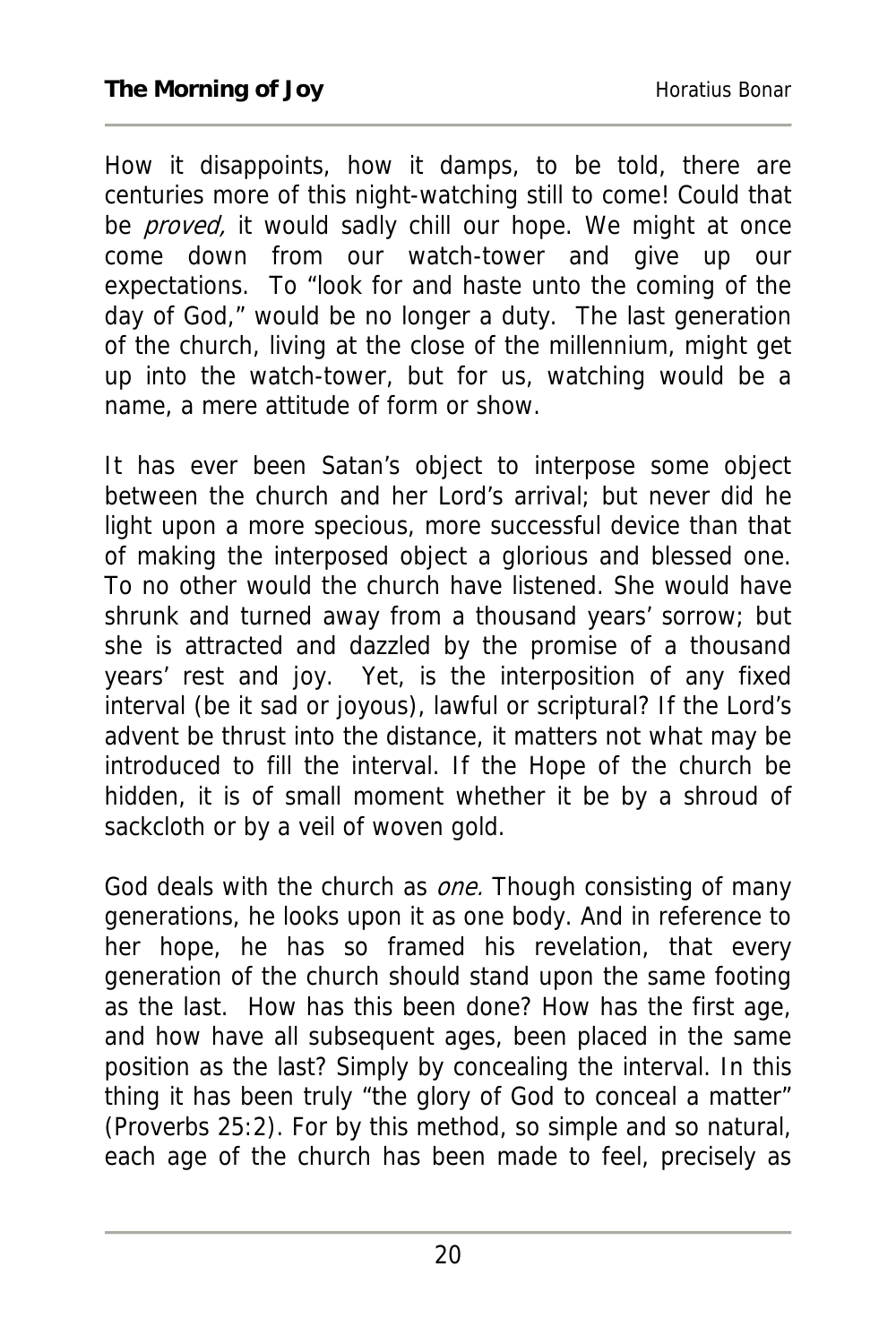the last will feel,—to watch, just as the last will watch, when the Lord is in very deed at hand. And thus that body which is spread over centuries, has at all times been made to occupy a position and present a character, the same as if it had been a body whose life and actings were summed up in one generation. So that any known interval interposed before the advent, alters the posture, destroys the character, and breaks the *oneness* of the church, while it defeats the object which God had so specially in view in keeping the times and seasons in his own power.

Often, since the Lord left the earth, has the watch been changed and the guard relieved. God has not tried too sorely the faith of any one age by making the watch too long. In mercy he has cut down man's age from patriarchal longevity to three-score years and ten, lest the over-wearied watchers should sink under the toil and hardship. It is this that makes unwatchfulness so inexcusable. Adam, or Seth, or Methuselah, or Noah, might have had the edge of their watchfulness blunted by the long conflict of nine hundred years; but what excuse have we for heedlessness! Our time of service is brief, and to fall asleep or grow impatient, would indicate sad indolence and unfaithfulness. "What! could ye not watch with me one hour? watch and pray, lest ye enter into temptation," If the Lord come not in our day, by his personal presence to end our watching, we still cannot complain of over-endurance or exhaustion, seeing we shall be so soon relieved and taken into his nearer presence, there to watch in rest and joy and light, as here we have watched in weariness and grief and darkness.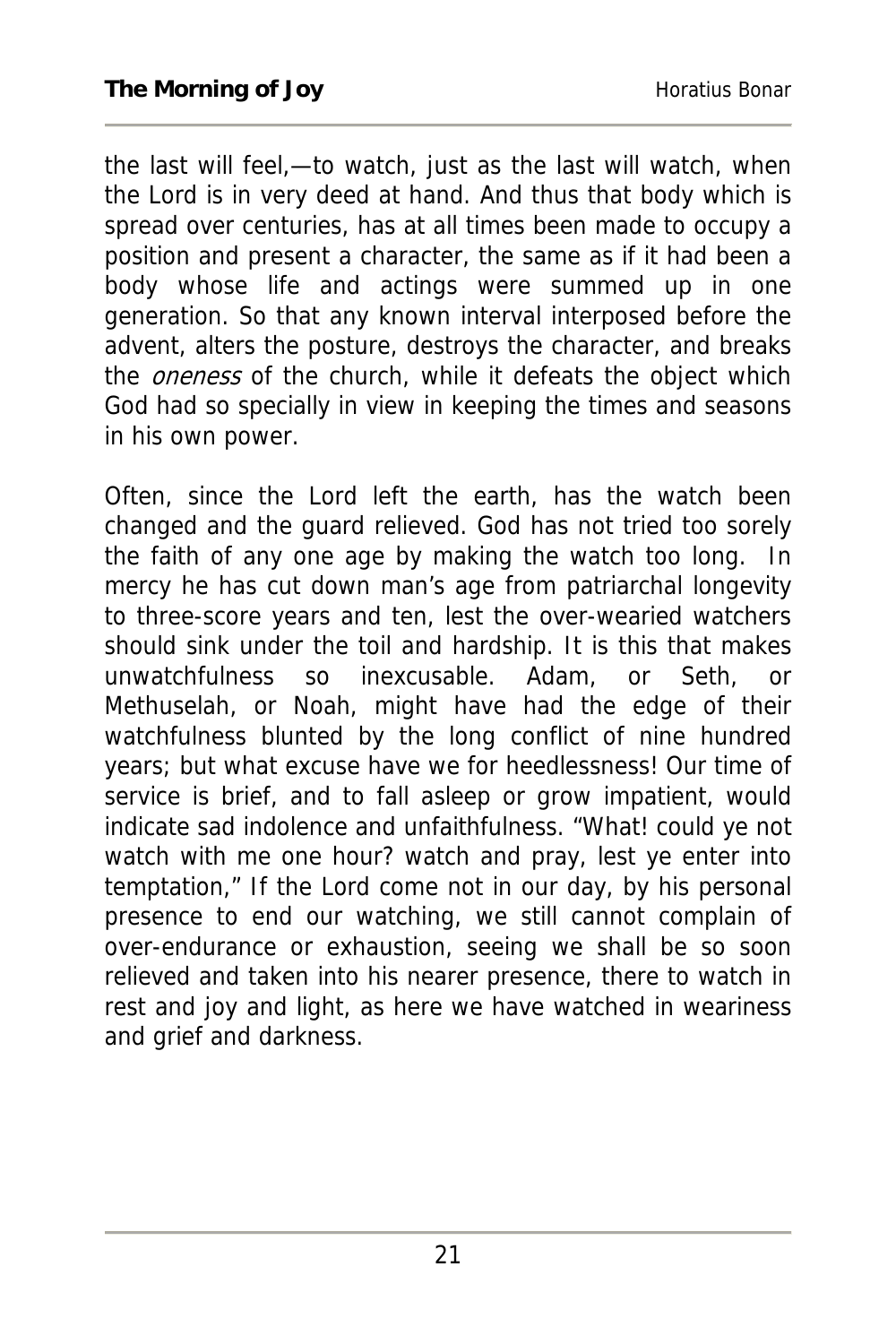## **CHAPTER 3**

#### **The Earnests of the Morning**

The true morning has not yet broken; hardly does it give forth any sign of breaking, save the deeper darkness that is the sure foreteller of the dawn.

It is still night upon the earth; and "the children of the night" are going to and fro in the world's streets, doing "the unfruitful works of darkness;" "walking in lasciviousness, lusts, excess of wine, revellings, banquetings, and abominable idolatries;" yielding to the "flattering lips" of the seducer, that "lieth in wait at every corner" in "the black and dark night" (Proverbs 7:9-21); making "provision for the flesh," by "living in rioting and drunkenness, in chambering and wantonness, in strife and envying" (Romans 13:13); compassing themselves about with sparks of their own kindling, which only sadden the gloom and make us feel more truly that it is night.

It is still night to the *church;* a night of danger, a night of weariness, a night of weeping. Her firmament is dark and troubled. The promise of morning is sure, and she is looking out for it with fixed and pleading eye, sore tried with the long gloom, yet it has not arisen. It is still deferred— deferred in mercy to an unready world, to whom the ending of this night shall be the closing of hope, and the sealing of ruin, and the settling down of the infinite darkness. For the Lord is not slack concerning his promise, as some men count slackness, but is long-suffering to us-ward, not willing that any should perish, but that all should come to repentance" (2 Peter 3:9).

But though it is *night*, there are times both in the saint's own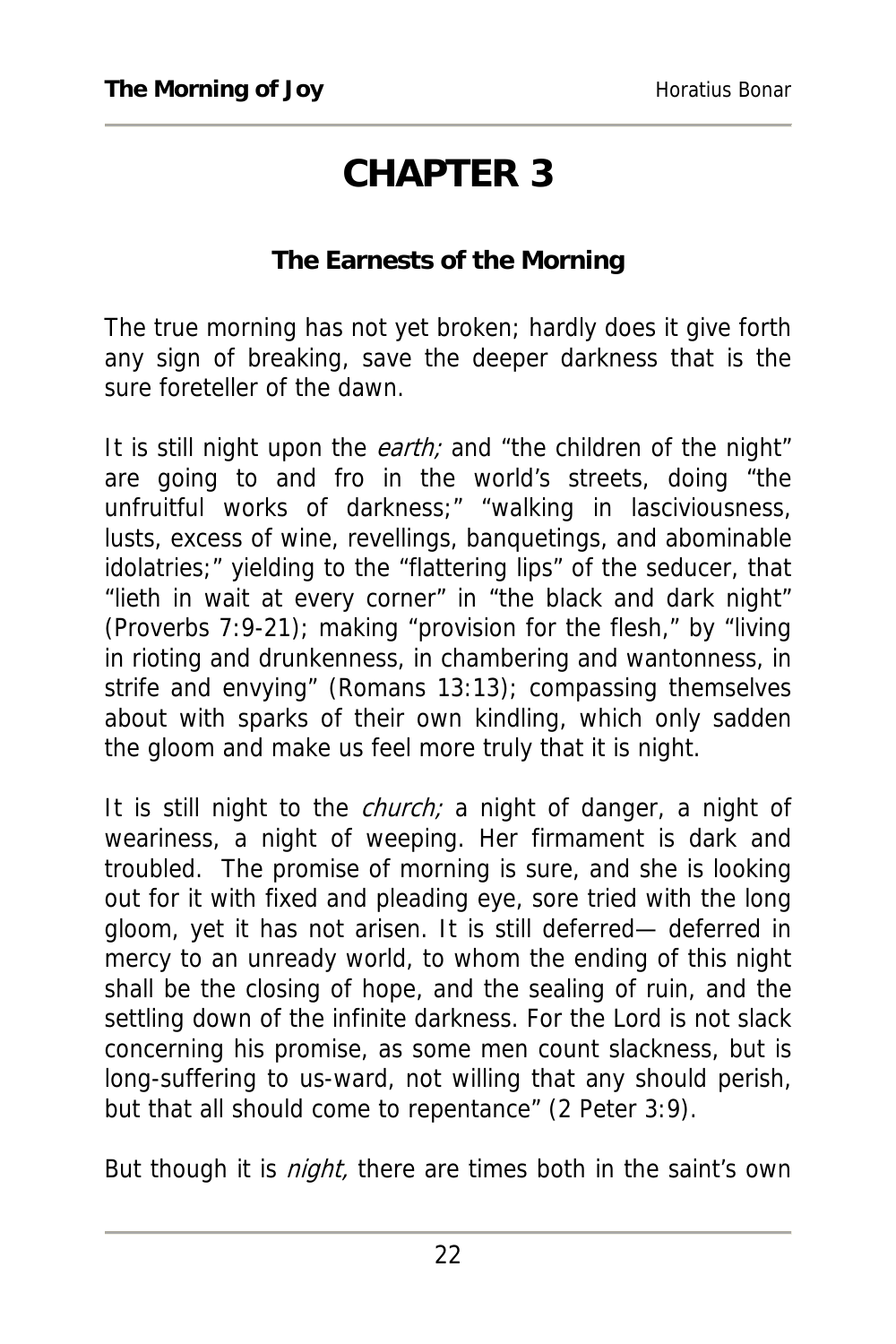history and the church's annals, which may be spoken of as mornings even now. Such was the "morning" to Adam when Seth was born to him after Abel's death (Genesis 4:25). Such was the "morning" to Noah when the flood dried up, and the face of the earth was renewed. Such was the "morning" to Jacob when the tidings came to him that Joseph was yet alive. Such was the "morning" to Naomi when Ruth and Boaz wiped off the tears of widowhood, and when in her old age she "saw her seed," and "took the child and laid it in her bosom" (Ruth 4:16). Such was Hannah's "morning" when, after long years of bitterness, "the Lord granted her petition," and "she went her way and was no more sad" (1 Samuel 1:18). Such was the "morning" that dawned on Job when the Lord accepted him, and turned his captivity, giving him twice as much as he had before, "blessing his latter end more than his beginning." Such was Israel's "morning" when the Lord turned back the captivity of Zion,

"making them like men that dream," filling "their mouth with laughter and their tongue with singing," in the day of their deliverance from exile.

Thus there are "mornings" ever and anon bursting on us now. They are indeed little more than brief brightenings of the darkness—lulls in the long tempest that is to rage unspent till the Lord come. Still we may call them "mornings," just as we give the name of midday to the dim kindlings of the sky at daily noon, in the six months' arctic night, when the sun keeps below the horizon. Or better and truer, we may call them *earnests of the morning*—that morning which is to outshine all mornings, and to swallow up alike the darkness and the light of a present evil world. Dim and transient as are these earnests, they are unutterably gladdening. They cheer the heavy darkness and are pledges of sun-rise.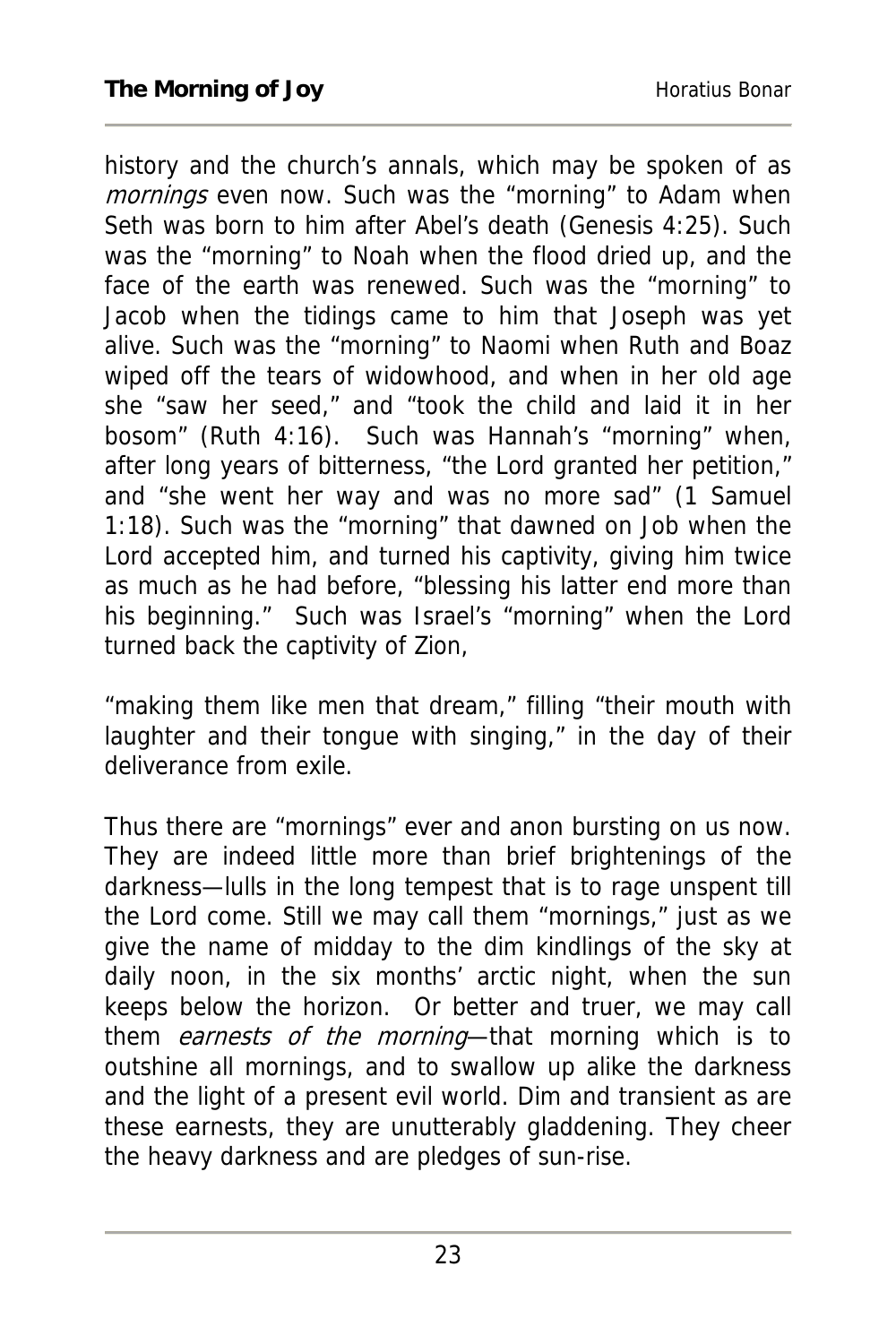Our life on earth, "the life that we now live in the flesh," is thus made up of many nights and many mornings. It is not all one night, nor is it all one day. Everything pertaining to it seems to revolve or alternate. It is a life of sinking and rising, of going and returning, of ebbing and flowing, of shade and brightness. The health of the soul seems in some measure to need such changes, just as the soil owes much of its fruitfulness to the vicissitudes of the seasons.

As there is no even continuance of constant good, so there is no equal pressure of unbroken evil. As the season of calm is brief, so is the burst of the storm. The days of darkness are many—more in number than the days of light, yet they do not last always. "Many are the afflictions of the righteous," yet there are *breaks* in the line of evil, for it is added, "the Lord delivereth him out of them all."

Our God has so fashioned us, and so regulated our circumstances, that each grief has its crisis, its spring-tide, after which it seems, as if by a law, to recede. Not only can the soul not bear beyond a fixed amount of pain or pressure without giving way, but it cannot be kept too long upon the stretch. If the tension is protracted, the "spirit fails," the mind breaks down. Or if this is not the case, callousness comes on; we grow stupid and insensible. Affliction loses its power by being too heavy or too long.

The highest mountain has its summit, the deepest mine-shaft has its lowest level. Nor, in general, are these long in being reached. So even when there is sorrow upon sorrow, there is respite between, or gladness at the close of the dark series. The outer and the inner world have, to some extent, the same laws of alternation and relief. Tides and variations seem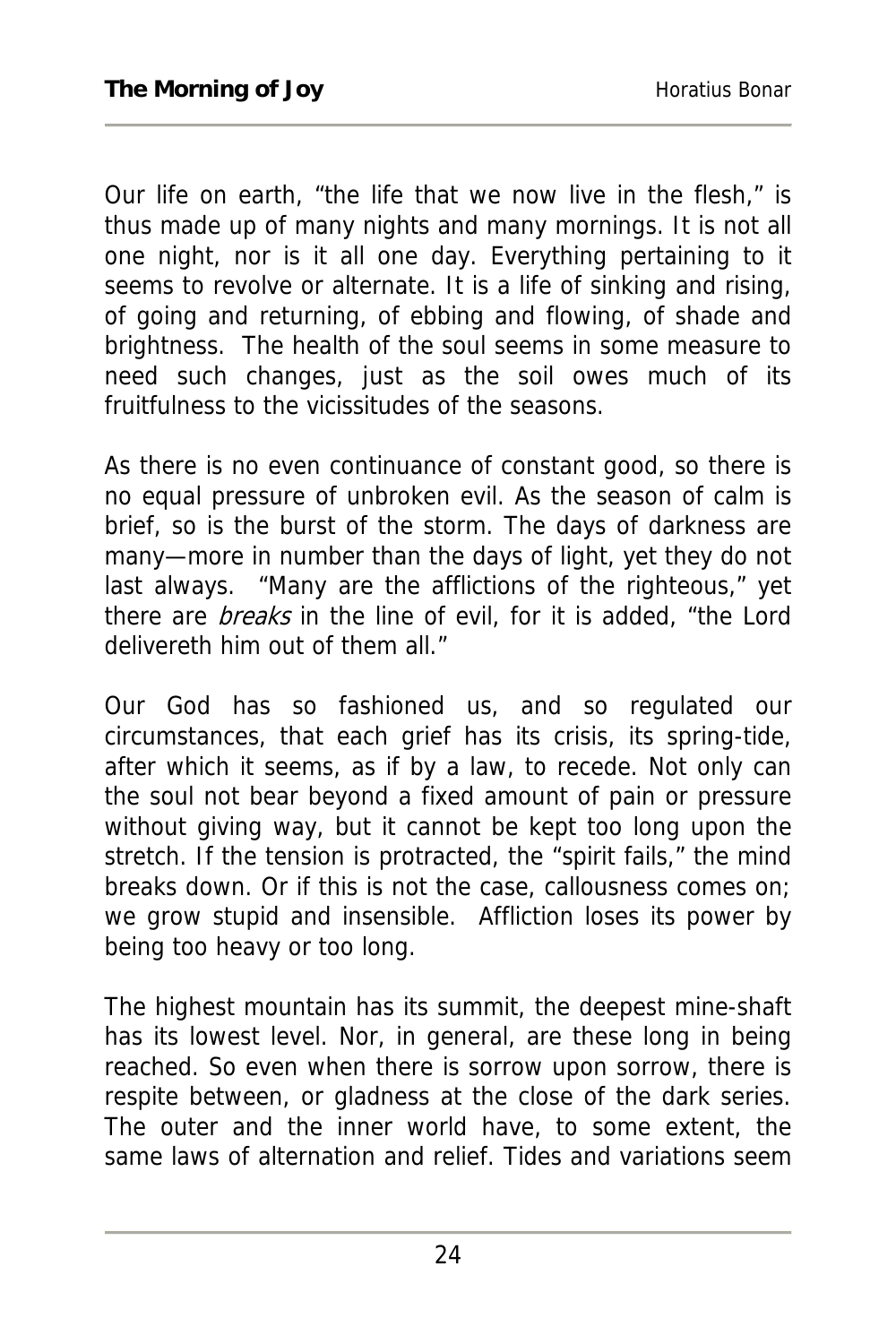needful in both. Thus it was in the life of David. At one time he stood with gladness in the courts of his God; at another he bemoaned himself, saying, "When shall I come and appear before God?" At one time he went with the multitude; at another he wandered in solitude and exile. At one time he kept holy day with the thousands of Israel, joining in the voice of joy and praise; at another his tears were his meat day and night. At one time his soul was cast down and disquieted within him; at another time he praised Jehovah as the health of his countenance. At one time he could look with open eye upon the glory of Jehovah in his house; at another he could only remember him from the land of Jordan and of the Hermonites, from the hill Mizar. At one time deep called unto deep, all God's waves went over him; at another the Lord commanded his loving kindness and opened his mouth in song. Such were the tides of David's history—the vicissitudes of day and night in his varying course. True type of every saint's history, not only in the old age of shadows, but in our own! True example of the changes and tossings marked out for the church in her course on earth from shame to glory! What else are we to look for till the Lord come? In the first age of the church, in the time of righteous Abel, it was so. "The evening and the morning were the first day." In the last age of the church, just ere the second Adam is brought in, it shall be no less so. "The evening and the morning were the sixth day." Then comes the world's seventh and brightest day—a day of cloudless splendour, unbroken and unending.

How wise, how gracious that it should be so! One firmament of gloom, spanning our whole life-time, would be intolerable. One long heavy chain of grief, with which we could never get familiar, and on which we could never learn to look calmly; or one linked succession of griefs, ever tearing open old wounds and adding new ones, would wither up existence and blight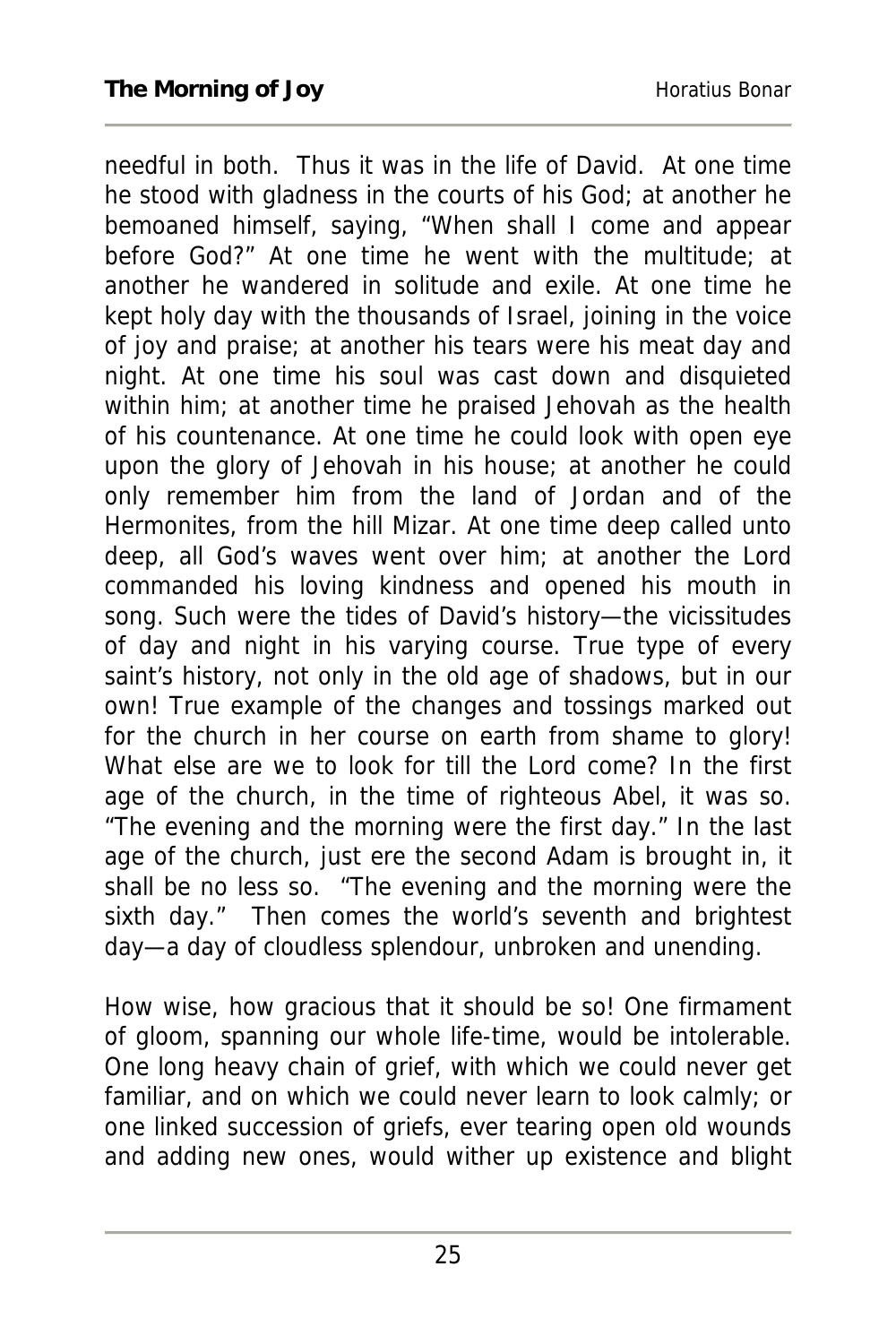life before its prime. Man's nature could not bear it; man's heart would sink under it, unless made totally callous by some unnatural process, or sustained by daily miracle; in which case grief would cease to be grief, and there could be no such thing as trial or chastisement at all.

Hence, He who "knoweth our frame and remembereth that we are dust," not only "stayeth his rough wind in the day of his east wind;" but often, for a season, bids both be still, and breathes on us only with the freshness of the mild south. For thus has he spoken, "I will not contend for ever, neither will I be always wroth; for the spirit should fail before me, and the souls which I have made" (Isaiah 57:16). Such then is God's purpose concerning us, and such his reasons for it. The purpose is a gracious and a tender one; no less so are the reasons for it. He tells us, that though he does, at seasons, contend with us, yet he will not prolong the contest beyond a certain time or limit; for in such a strife, who could stand before the Mighty One? "In measure when it shooteth forth thou wilt debate with it" (Isaiah 27:8); that is, he will set bounds to the sorrow and the smiting which cannot be overpassed; he will say to them, even in their fiercest course, "Thus far shalt thou go, and no farther." For were he to allow that tide to roll on unhindered, who, even of his own chosen and beloved ones, could withstand its rush, or sustain themselves amid its deepening waters?

Yet let us not forget what the sorrow has done for us while it lasted; and what the night has been, though dark and sad.

It has been a night of grief, yet a night of blessing; a night in which there may have been many things which we could wish forgotten, yet many more which we should wish to be remembered for ever. Often, during its gloom, we called it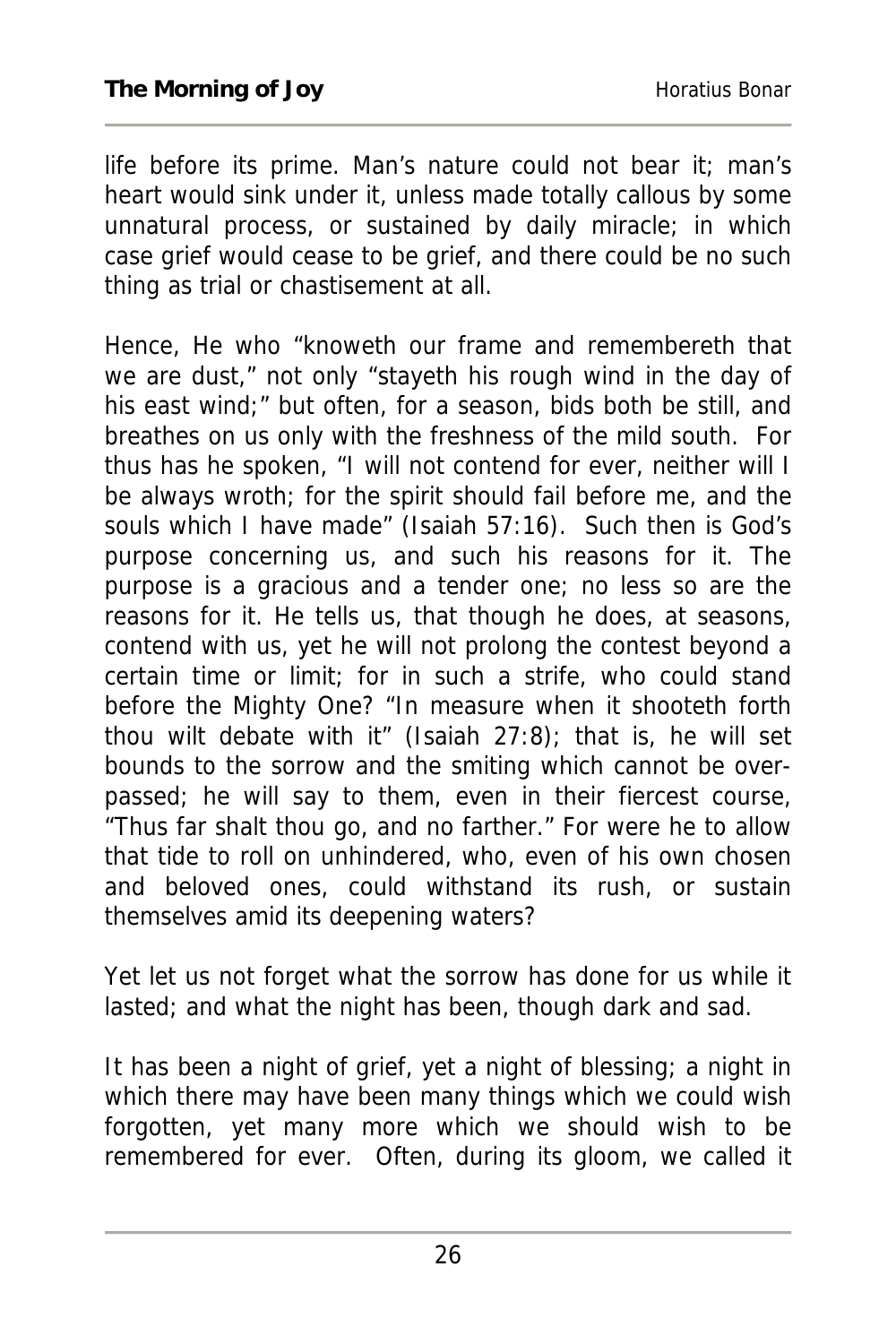"wearisome," and said. "When shall I arise and the night be gone?" (Job 7:4). Yet how much was there to reconcile us to it; nay, to fill us with praise because of it! It was then that the Lord drew near, and the world was displaced, and self was smitten, and our will conquered, and faith grew apace, and hope became brighter and more eager, and the things that are unseen were felt to be the real and the true; Jerusalem that is above was seen by us as our proper home.

It was then that we had "songs in the *night*" (Psalm 42:8). Our "reins instructed us in the *night* seasons" (Psalm 16:7). It was "in the night that we remembered the name" of our God (Psalm 119:55), and "desired him with our souls" (Isaiah 26:9), "meditating on him in the night-watches" (Psalm 63:6). It was "in the *night"* that "he led us with a light of fire" (Psalm 78:14). It was in the night that "the dew lay upon our branch" (Job 29:19), and with the dew" there came down the manna; for the manna and the dew fell together (Numbers 11:9), so that out of the bosom of the darkness there came at once nourishment and freshness. It was then that we were taught sympathy with a groaning creation, taking part in its "earnest expectation," and waiting for resurrection even as it is looking out for restitution; it was then that we were taught to know our high office, as those who have the first-fruits of the Spirit, "to lead (as one has written) the choir of all-complaining nature;" for it was then that the Spirit's power came forth upon us to tune the chords of our manifold being, that they might give forth the true note of mingled hope and sadness, peculiar to creation in its present low estate; and when we were fretting under the touch, and perhaps, with sentimental weakness, talking of broken strings and a blighted life, the hand of the great Master-tuner was upon us, giving to each rebellious chord its proper tension, that from the re-tuned instrument there might come forth that special harmony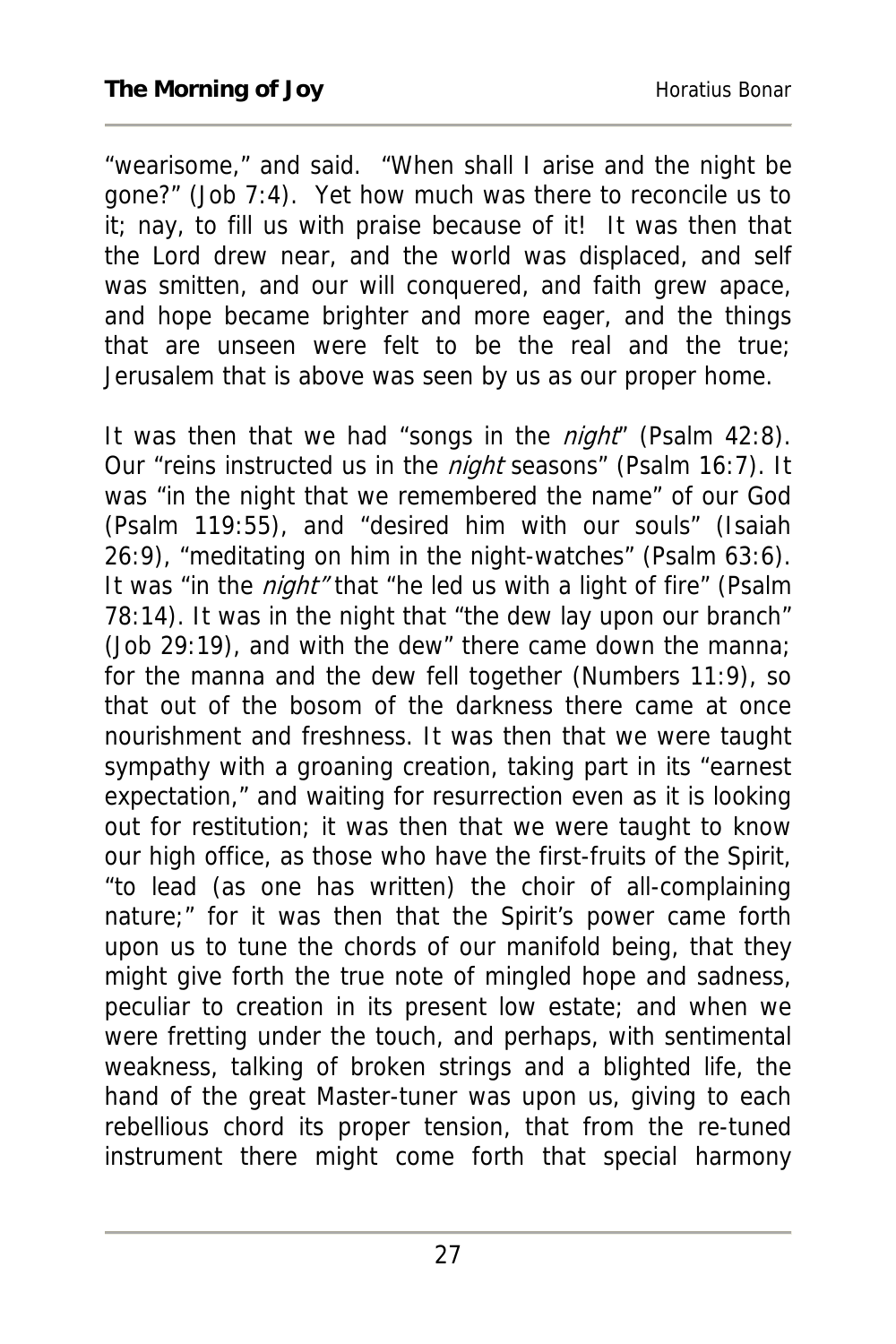which he desires to draw from it in this present age— that special harmony by which he is to be glorified on earth, until Eden comes again and the wilderness blossoms as the rose.

It was then that we could make the utterance of Jacob's patient faith our own, "I have waited for thy salvation, O Lord;" subscribing ourselves to our fellow saints as "your companion in tribulation and in the kingdom and patience of Christ" (that is, in patient waiting for his kingdom). It was then that these words of blessed cheer fell so sweetly on our ears, "He who testifieth these things saith, Surely I come quickly," drawing forth from our lips the glad response, "Even so, come, Lord Jesus." And it was then that, while learning thus to plead "make haste," we also learned to say with the Bride, "A bundle of myrrh is my well-beloved unto me, he shall lie all night in my bosom" (Song 1:13).

Blessed and profitable, however, as we have found the night with its still seclusion and solemn teachings, it is not the morning nor the day. And its very darkness makes us long the more for the anticipated sunrise—for "the flight of shadows and the eternal day break."

Nor are we hindered from desiring the day. Impatience is forbidden, but not desire. Let us possess our souls in patience, for he is neither the brave nor the believing man who says, "Let me die, for the cup is bitterer than I can drink;" but he who under the sorest grief can say, "let me live on and be useful, whatever may be the bitterness of the cup." But still we may long for the ending of the night. As in sickness we may long for health, and put forth all fit means for its attainment; so in darkness we may cry earnestly for the dawning, especially because we know that God has a day in store for us after the night is done—a day which is to be far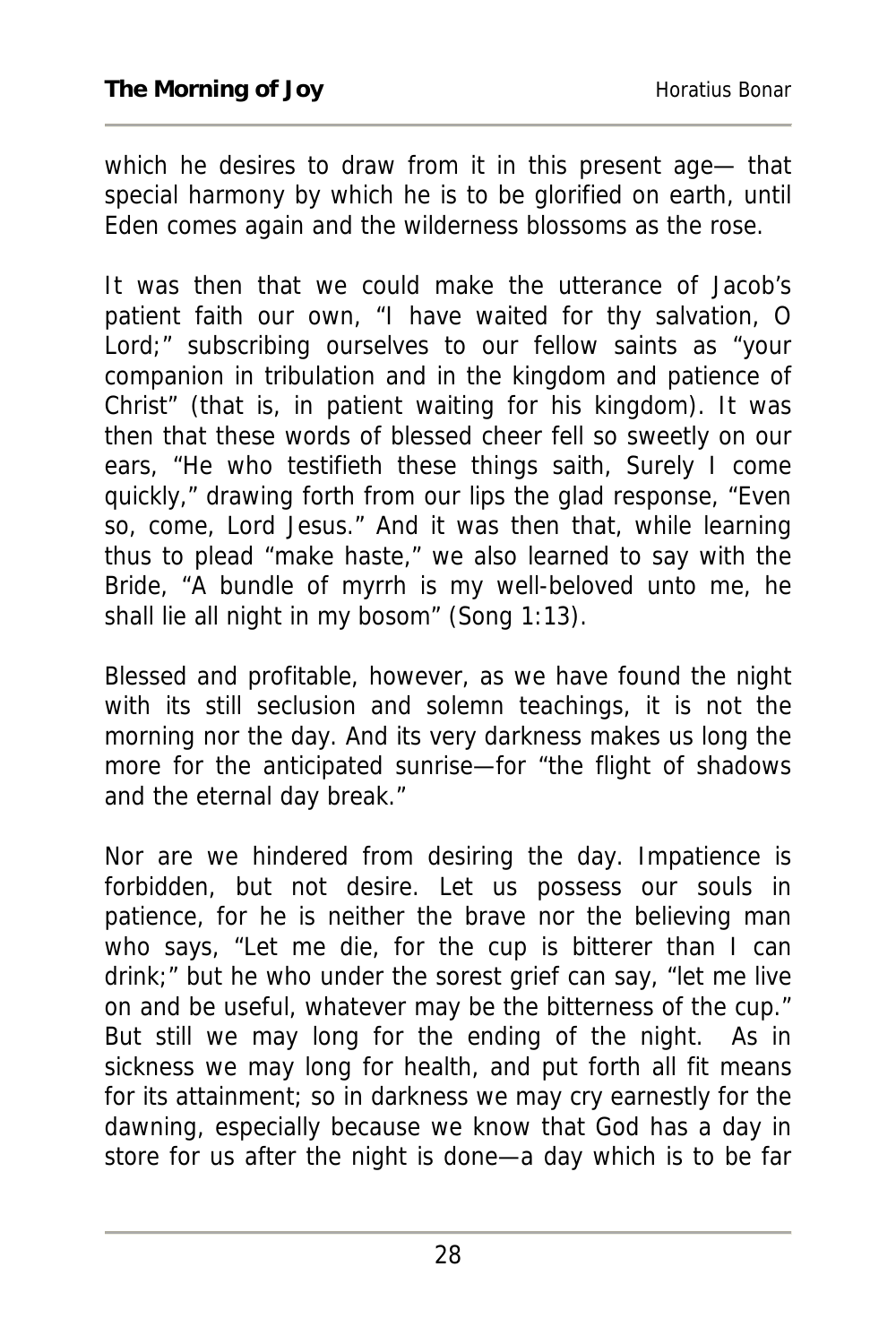more than a compensation for all previous sorrow. For every night God has provided a morning, so that as we have many nights, we have also many mornings here. They are not indeed "mornings without clouds," but still they are mornings whose cheering light lifts up the heavy spirit and brightens the faded eye.

But for the world, the children of the night, the heedless, the pleasure-loving world, what morning is there, or what earnest of the morning? None. Or at least it deserves not the name of morning. Their "sorrows are multiplied," because they have hastened after other gods. Their joy is but a moment. Their consolation is no better than a dream. They serve a god that cannot save, and that cannot comfort. Their portion here at the best is emptiness; and the end is the eternal blackness and the infinite despair. The tidings of God's free love they heed not; but the tidings of his wrath they shall ere long be made to heed; if now they turn not to him who is entreating of them this one favour, that they would bring their sins to him for pardon, and let him bear all their griefs and carry all their sorrows.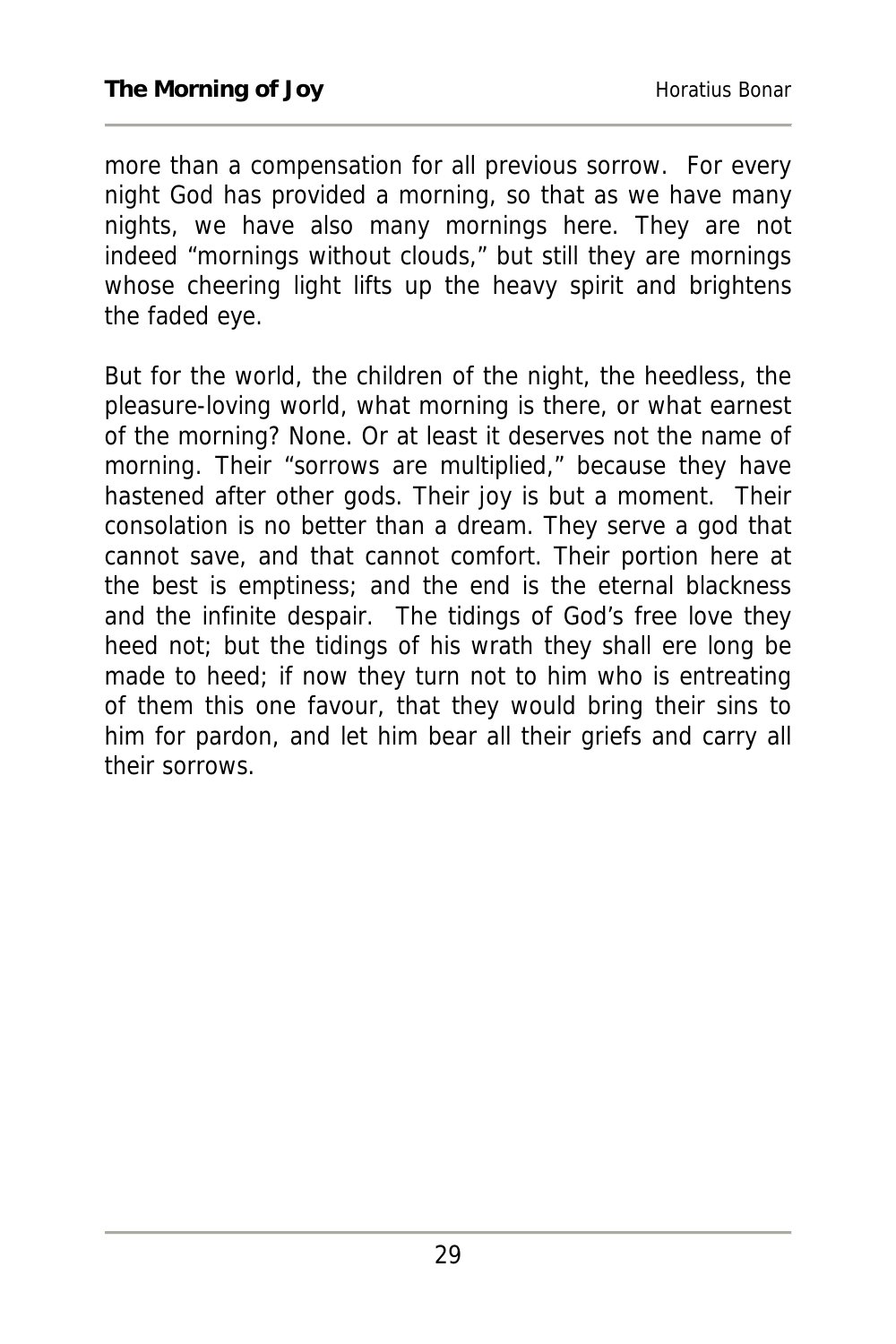## **CHAPTER 4**

#### **The Use Of These Earnests**

Now for a swifter race!" was the resolve of one over whose path sorrow was beginning to darken heavily. "Now for a busier and more useful life!" was the utterance of another, as he rose from his knees, after pouring out the bitterness of his grief into the ear of God.

In these cases tribulation was taking its true course and working its right end. It had gone down to the most sacred depths of the renewed heart, and was calling up buried feelings of devotedness that had remained dormant, but not extinct, under a mass of worldliness. It smote our selfishness, our narrow-mindedness, our sloth, our flesh-pleasing, and reminded us that we had no time to loiter or to sleep. Tearing off the veil which prosperous days had flung over our eyes, it pointed to the vanity of things "seen and temporal," till the vastness of the unseen and the eternal so grew upon us, that we rose up and went forth, resolving on a swifter race and a busier life on earth.

Still there was a hindrance. The very trial that stirred us up also weighed us down, unknitting our strength, and causing us well nigh to faint. The pressure staid our swiftness, and the deep wound, still bleeding, enfeebled us. We sought to run, but were often held back; and when we would have gone forth to do the work of God, we were constrained to turn aside and go alone, that, in weeping and pleading, we might relieve our heavy hearts. We may at times seem to escape from the sorrow, and, in the fire of zeal, almost forget its bitterness; yet it returns to us in full strength, and we feel as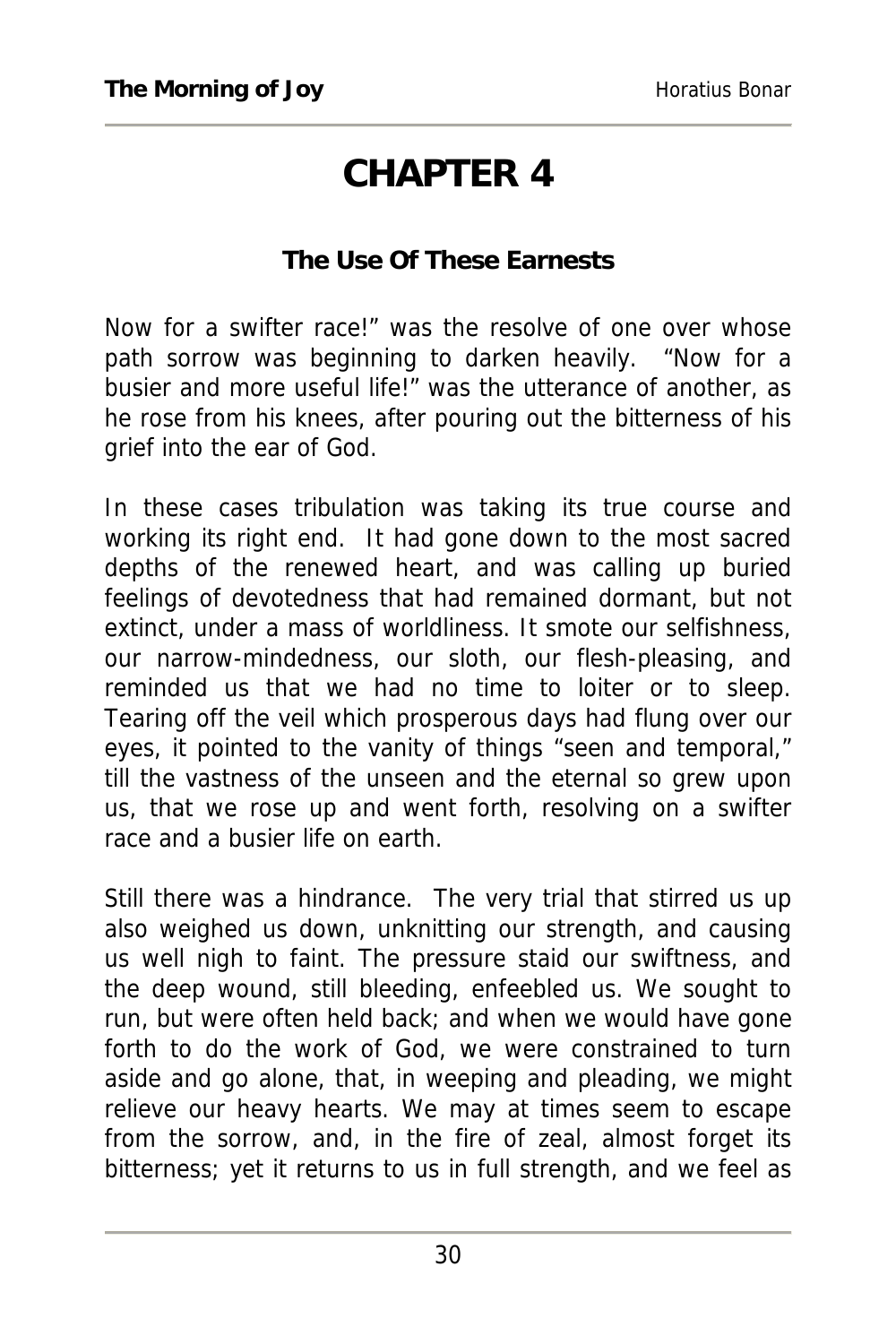if a chain were on our limbs. There is not indeed the bondage arising from any uncertainty as to the relationship in which we stand towards God. These fetters fell from us when we received God's record of forgiving love, and knew what it is to be freely pardoned. These fetters no amount of trial can reimpose on us, if "we hold the beginning of our confidence stedfast unto the end." Nay, it is often in a day of grief that we realize most blessedly how completely grace has set us free. But though there is no re-placement of our chains, and no bitterness of bondage again tasted, still chastisement is "not joyous but grievous:" and "being grievous" it sometimes disheartens and disables us, so that we cannot do the same amount of service, or undergo the same degree of toil for God, as otherwise we might have done. At the *first* lighting down of the stroke this is always felt, for we are men in the flesh, and the flesh gives way. "The spirit truly is willing, but the flesh is weak." And for a considerable time this continues to be experienced; shorter or longer, according to our natural characters, or according to the specialties of the trial.

Hence it is that affliction is often more a season of preparation for service than a time of actual service, save only as *patience* is service, for "they also serve who only stand and wait." Let us not fret, then, nor be cast down, because we feel disabled for zealous service for a time. Let it suffice us to know that we are preparing for this. And when the load is lifted off or becomes lighter, *then* we run with speedier foot, then we labour with fuller strength and freer heart. We cannot expect to be wholly free from sorrow here, for some amount of trial is always needful to keep us from forgetting that this is not our rest,—that this is the night and not the day; but still these intervals of calm and sunshine are precious times,—times of blessing; times of service; times for the swift race and the busy life.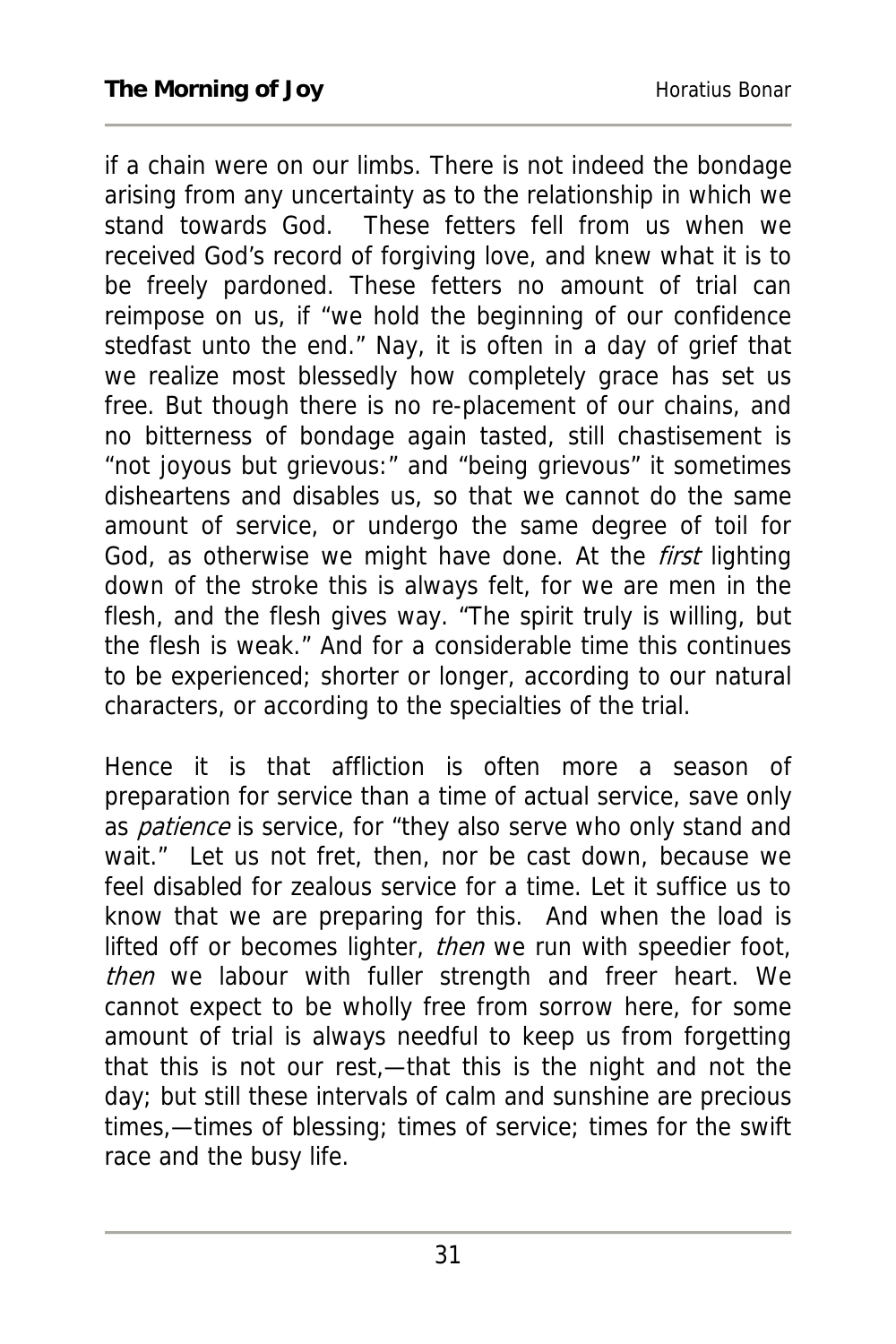These mornings here, coming after the nights that thicken over us, are most profitable. They not only relieve the "o'erfraught heart," but are seasons in which we find leisure to learn lessons of wisdom and holiness, which in the time of the sorrow we had overlooked or put from us. The returning elasticity of spirit enables us to rise from our depression, now that the weight has in some measure been lifted off. Too continuous a pressure of grief is apt to make us moody, selfish, desponding, slothful. It narrows the circle alike of vision and of sympathy, and dries up the springs of our nature. But when peace returns after a season of trouble, we seem doubly fitted as well as nerved for duty. The trial has sobered and mellowed us. It has taught us to endure hardness as good soldiers of Jesus Christ. It has rubbed off excrescences. It has made us less selfish, less contracted in soul. It has taught us to look round with sympathy upon a suffering world and a weeping church. It was as if we had been taken aside for a season into some quiet nook or dark cave, from which, while alone and undistracted, we could look out unobserved upon the multitudes that passed and repassed. And having been thus brought to form truer, riper judgments, we are led forth again to act—to act more unselfishly, more zealously, yet more stedfastly and soberly.

Our life, after a night of trial has passed over us, should be a life of truer aims, of steadier walk, of higher level, of keener, purer vision. If not, we have suffered in vain.

During the night, much was of necessity hidden from us. But the morning discloses what the night had hidden. It shows us how desperate the struggle was between us and our God, of which at the time we were hardly aware. It shows the amount of patience, love, and faithfulness, that have been expended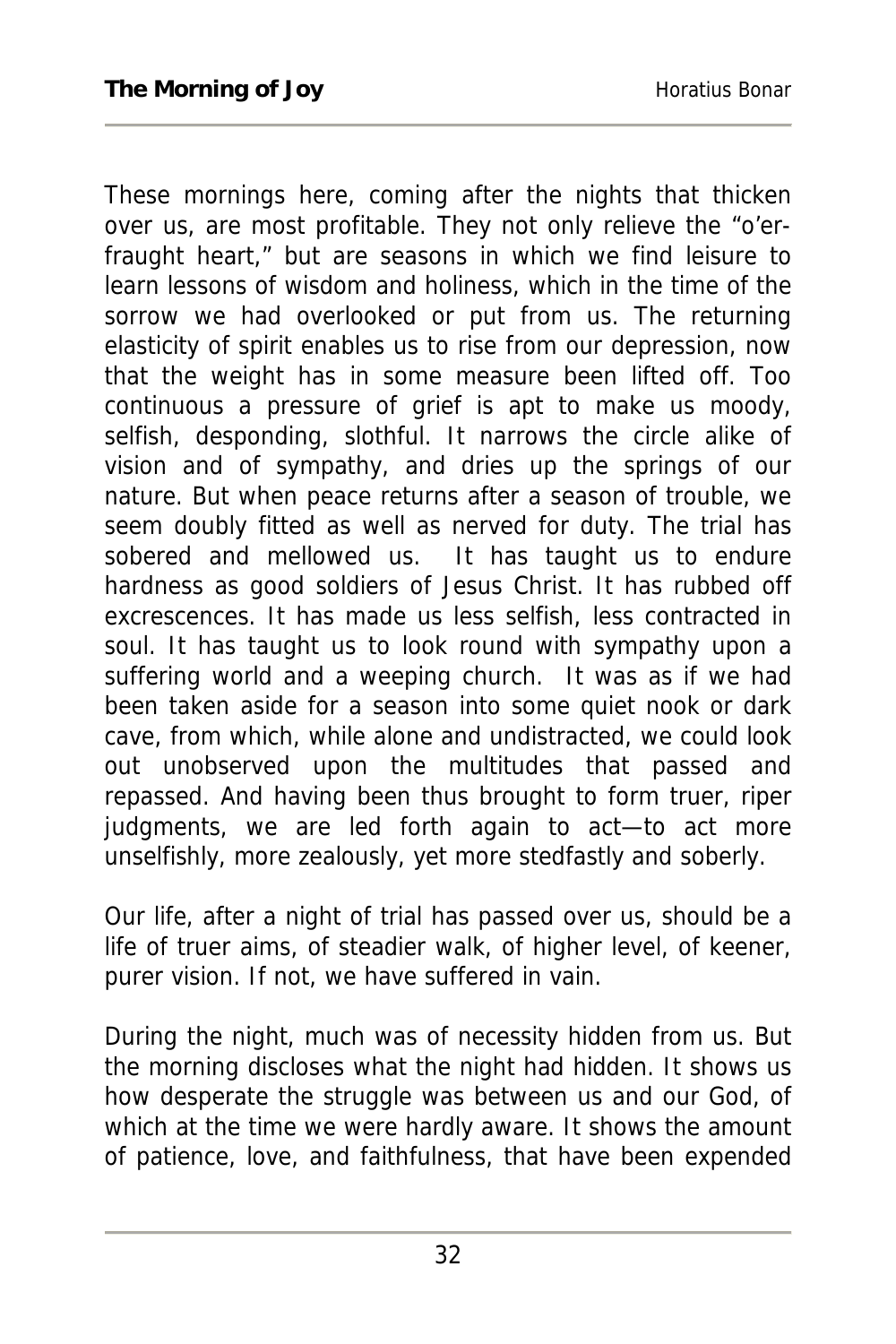on us by God. It shows the extent of the evil in us which had drawn down the chastening. It puts us in a position for bringing into practice the knowledge of the world's vanity and wretchedness which sorrow had taught us. Thus the morning carries out the lessons of the night, and gives us opportunity for exemplifying them. And thus the alternation of trial and rest which makes up our lot on earth, is in truth but a succession of lessons, and of opportunities for practising them. "Day unto day uttereth speech, and night unto night showeth knowledge" (Psalm 19:2).

Thus trial prepares for service. It nerves us, it braces us for toil. It shows us what alone is worth living for, so that when the force of it is in some measure abated, we find ourselves ready to start anew for the race, ready to wield the weapons of our warfare with a firmer and more skilful hand.

These intervals of brightness, then, are the true seasons for labour. These earnests of the morning should be prized as opportunities specially afforded us by God for strenuous labour. If thus laid out, how blessed will they be found! They are brief, for tribulation is our lot on earth, not ease; but this should only arouse to new vigour; for if they be thus brief, we have no moments to idle away.

But it is here that so many stumble. In trial they call upon the Lord and vow their life to him. Through evil report and good they will follow him; on the rough way or the smooth they will walk with him; by labour, by sacrifice, by watchfulness, by costly gifts, they will prove their love, and zeal, and constancy! Good words and sincerely spoken! But so were the words of the disciple, "If I should die with thee, I will not deny thee in any wise." He spoke what he truly felt, but when the hour came, the resolution was not to be found. So with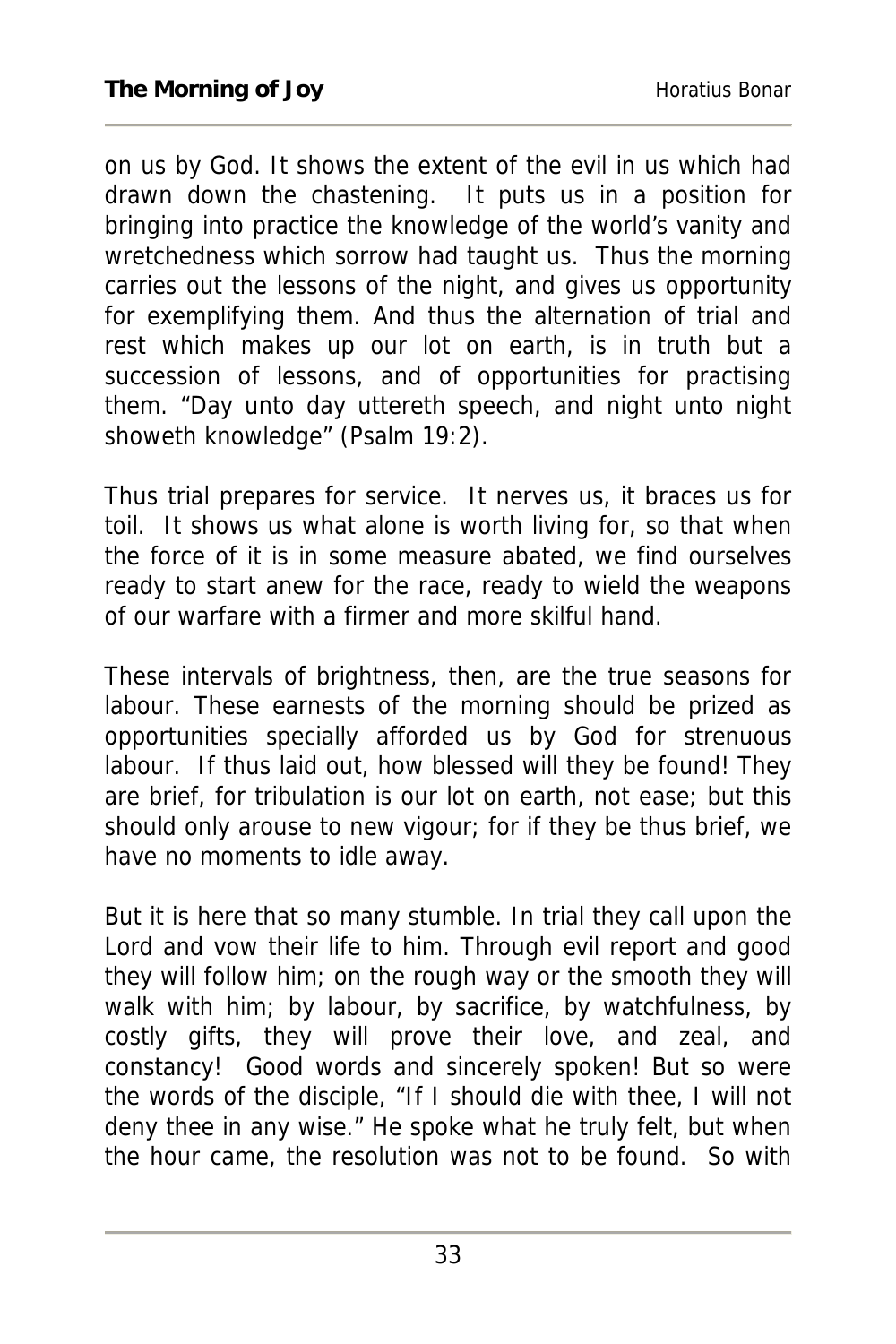us. Trial calls forth many a high thought and prompts to noble purposes. Yet how seldom do these thoughts ripen; how often do these purposes die! Peace returns, sunshine brightens over us, our broken strength knits again, and we sink back into sloth! The calm hour for which we longed, that we might do something for God, has come, but it finds us nearly as heedless and selfish as before we entered into the storm.

This must not be. Why were we smitten, but just that we might be stirred up? And why were we delivered, but just that we might work more strenuously, more efficaciously? How sad, then, that both the trial and the enlargement should fail of their purposed end!

These times of enlargement are times of light and gladness. In these mornings joy has come to us. It is not the mere reaction from sorrow; it is not mere familiarity with suffering; it is not oblivion of the past; it is not the calm of over-spent feeling. It is joy from the Lord. And "the joy from the Lord is our strength." He who gave us the night has given us also the morning. He who called up the storm has brought back the calm. So that it is his  $joy$  in which we rejoice; and this joy is our strength. Let not this strength lie idle. The calm will not last; the clouds will soon return; and it concerns us to lay out well the brief hour of light. "I must work the works of him that sent me while it is day; the night cometh when no man can work" (John 9:4).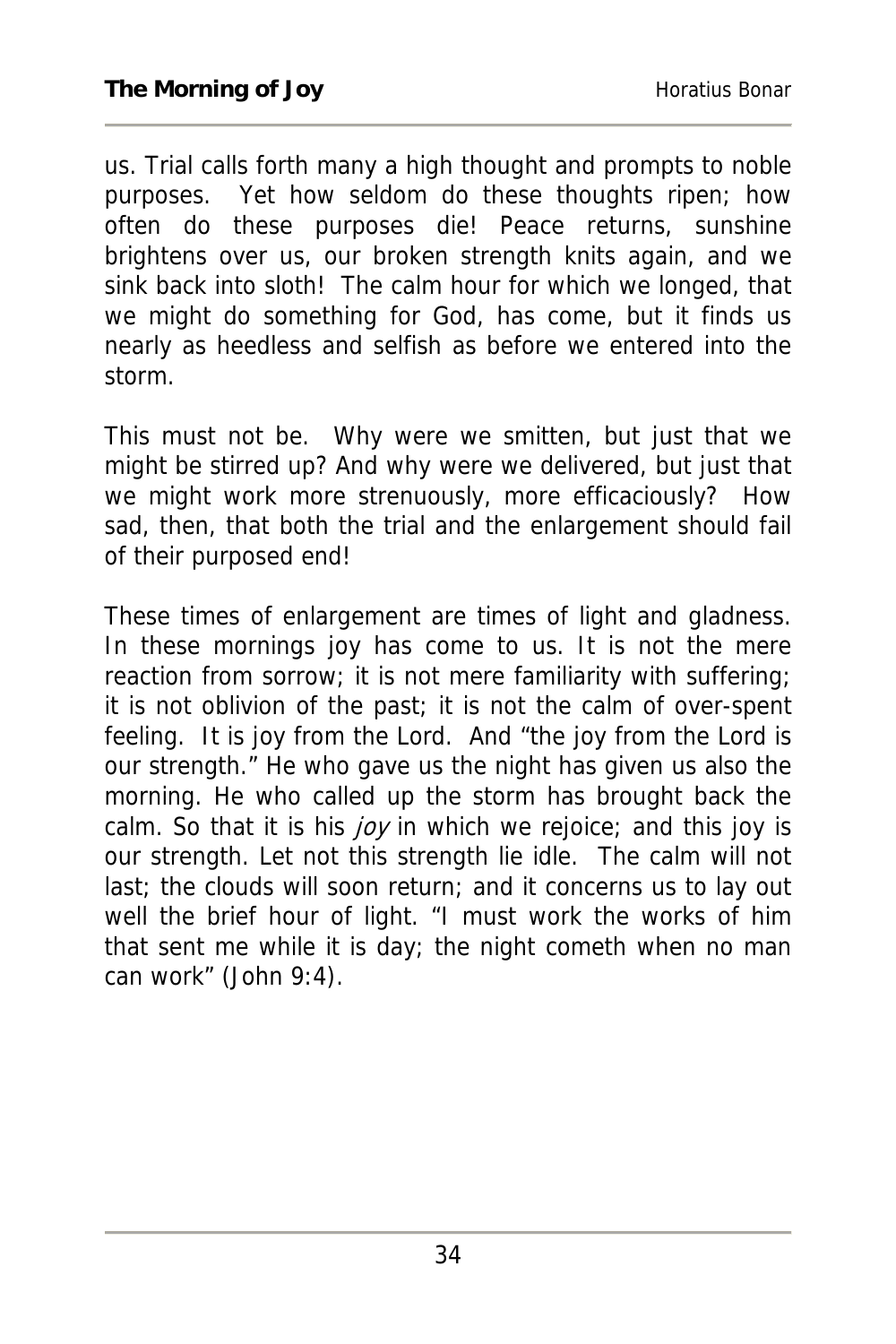## **CHAPTER 5**

#### **The Morning-Star**

It was "very early in the morning," while "it was yet dark," that Jesus rose from the dead. Not the sun, but only the morning-star, shone upon his opening tomb. The shadows had not fled, the citizens of Jerusalem had not awoke. It was still night—the hour of sleep and of darkness, when he arose. Nor did his rising break the slumbers of the city.

So it shall be "very early in the morning," when "it is yet dark," and when nought but the morning-star is shining, that Christ's body, the church, shall arise. Like him, his saints shall awake when the children of the night and darkness are still sleeping their sleep of death. In their arising they disturb no one. The world hears not the voice that summons them, or if it hears, shall only say, "It thunders," as did the unbelieving Jews when the Father's voice responded to the prayer of Jesus (John 12:29). As Jesus laid them quietly to rest, each in his own still tomb, like children in the arms of their mother; so as quietly, as gently, shall he awake them when the hour arrives.

He is the Morning-star. "I am the root and offspring of David, the bright and morning-star" (Revelation 22:16). And this name is given to him not only because of the glory of his person and the brightness of his appearing, but because of the *time* when he is to appear.

The first act, at his appearing, when he comes in glory,—the first indication of his arrival, while yet aloft "in the air," is likened to the shining of the morning-star. Afterwards he shall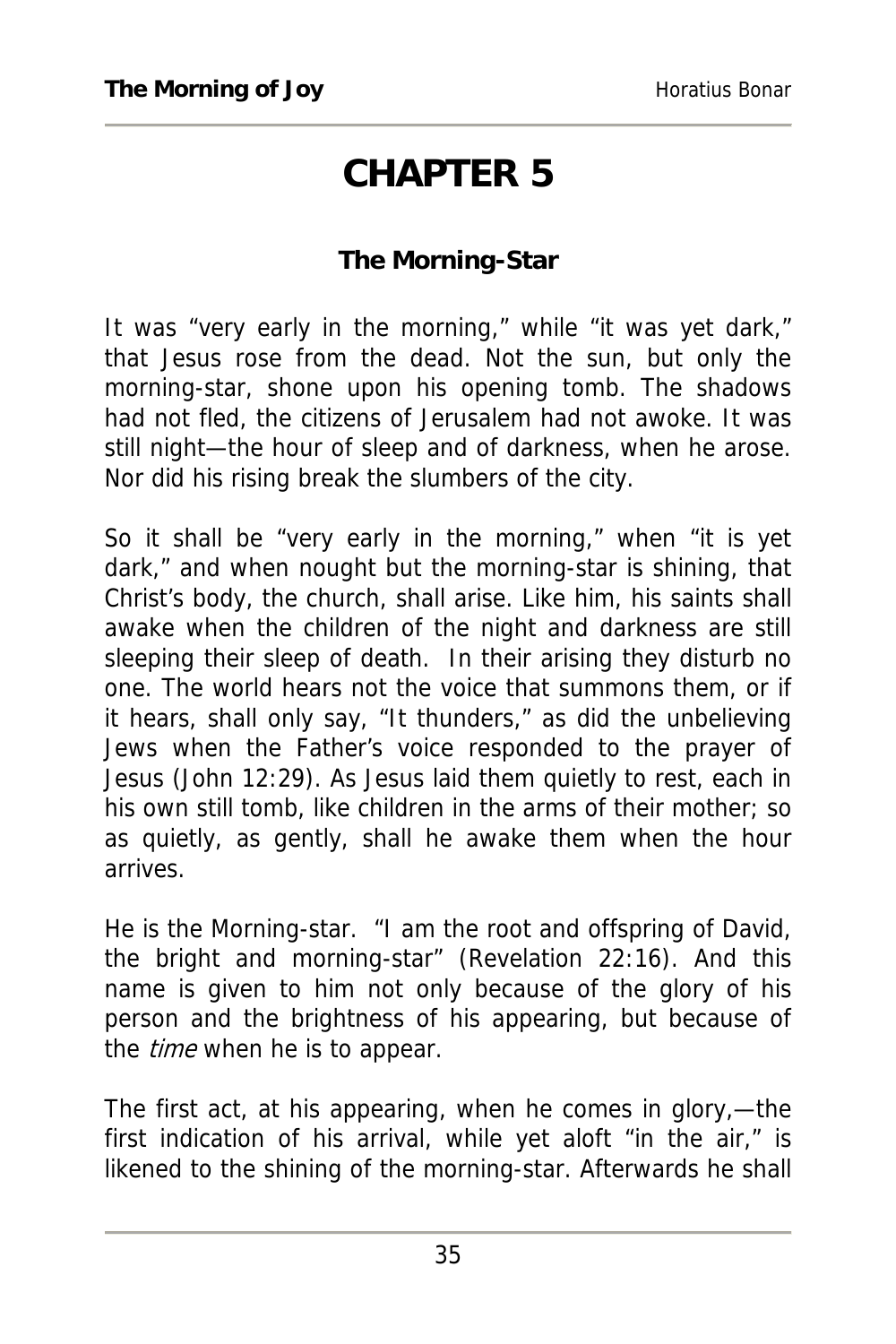come forth as "the Sun of righteousness," filling the whole earth with his brightness, and shadowing the nations with his healing wings (Malachi 4:2); but at first he shows himself as the Morning-star,—big with the hope of day, yet not the day; brighter than other stars and eclipsing all of them, yet not the Day-star; forerunner of the sun, yet not the sun; foreteller of the dawn, yet not the dawn.

Hence his promise to the conqueror is, "I will give him the morning-star" (Revelation 2:28); that is, I will give myself to him as the morning-star; I will show myself to him as such; I will confer on him this preeminence, this special blessedness.

We read in Scripture of "the eye-lids of the morning;" and the morning-star is the first beam shooting from under these lids as they begin to re-open, that the eye of day may again irradiate the earth. It is only they who awake early that see the first opening of these eyelids, or gaze upon the morningstar, or breathe the morning freshness, or taste the morning dew. So it is with those of whom it is said. "Blessed and holy is he that hath part in the first resurrection." To them come the quickening words, "Awake and sing, ye that dwell in dust" (Isaiah 26:19). Into their tomb the earliest ray of glory finds its way. They drink in the first gleams of morning, while as yet the eastern clouds give but the faintest signs of its uprising. Its genial fragrance, its soothing stillness, its bracing freshness, its sweet loneliness, its quiet purity, all so solemn and yet so full of hope, these are theirs. Oh the contrast between these things and the dark night through which they have passed! Oh the contrast between these things and the grave from which they have sprung! And as they skate off the encumbering turf, flinging mortality aside, and rising, in glorified bodies, to meet their Lord in the air, they are lighted and guided upward, along the untrained pathway, by the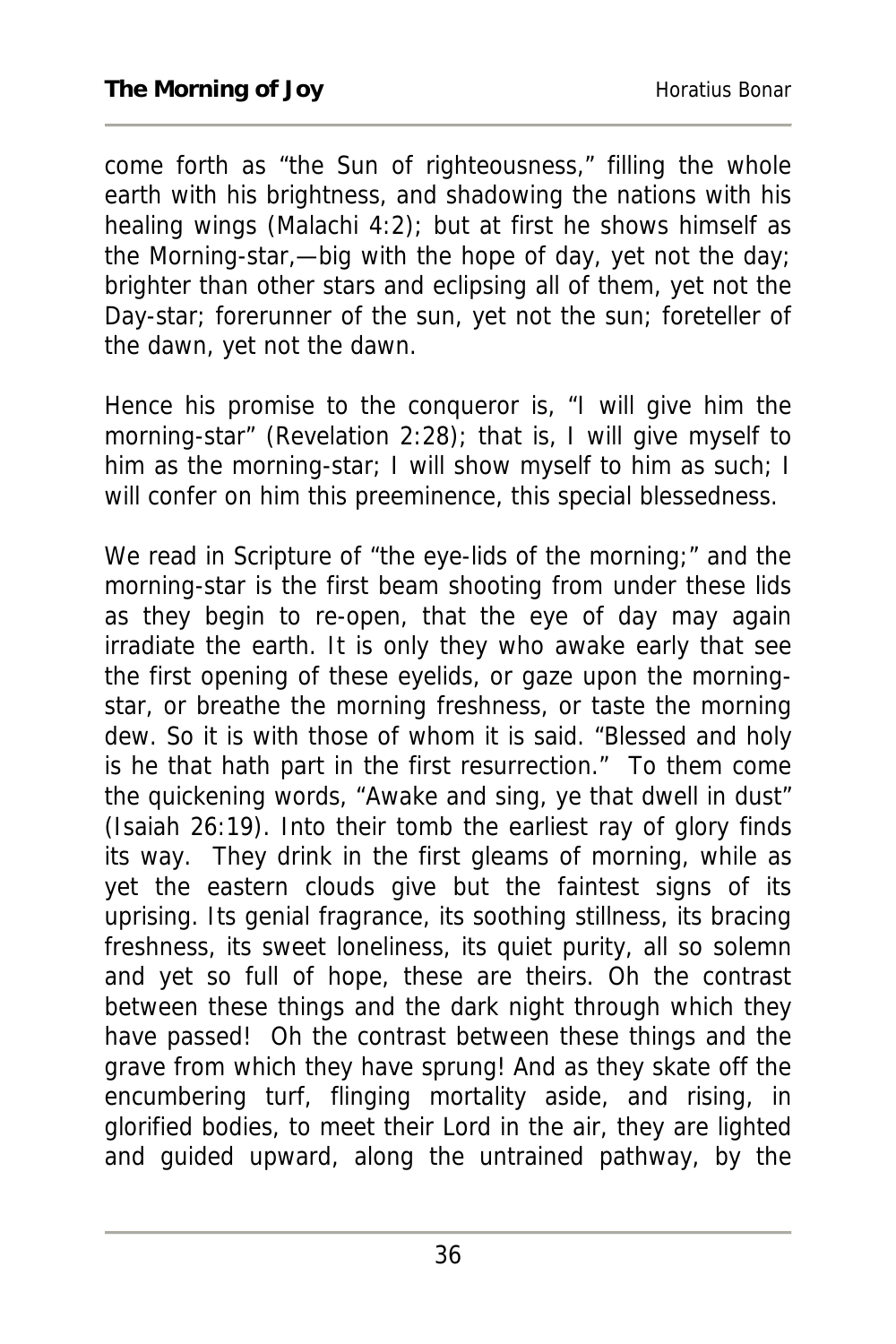beams of that Star of morning, which, like the star of Bethlehem, conducts them to the presence of the King.

There seem to be more *periods* than one (if times so very brief may be called by that name) opening out upon us when the Lord comes. Just as there are more scenes than one, and more *acts* than one, in "the day of the Lord," so there are more periods than one. And it is interesting to notice these in connexion with the morningstar.

All the time up to the moment of his appearing is reckoned night. Then the scenes change, and, step by step, the day with its full sunshine is brought in. First, there is the *period of* the Morning-star, during which the dead saints awake and the living saints are changed; then that which is sown in corruption is raised in incorruption, that which is sown in dishonour is raised in glory, that which is sown in weakness is raised in power, that which is sown a natural body is raised a spiritual body; and then they that have long dwelt in dust awake and sing. In every land they have found a grave, and every land now gives up the sleeping clay. They come forth "in the beauties of holiness from the womb of the morning," like the ten thousand times ten thousand dew-drops of the night, made visible by the morning-star, and sparkling to its far-coming glory (Psalm 110:3; Isaiah 26:19). It is long since "light was sown for the righteous" (Psalm 97:11), and this is the first-fruits of the harvest.

Next there is the *period of the* twilight. This is the time when "the light shall not be clear nor dark," like "the morning spread upon the mountains" (Joel 2:2). Then has the last battle-strife begun; then the Lord with his rod of iron is breaking his enemies in pieces like a potter's vessel; then he cometh forth from his place to punish the inhabitants of the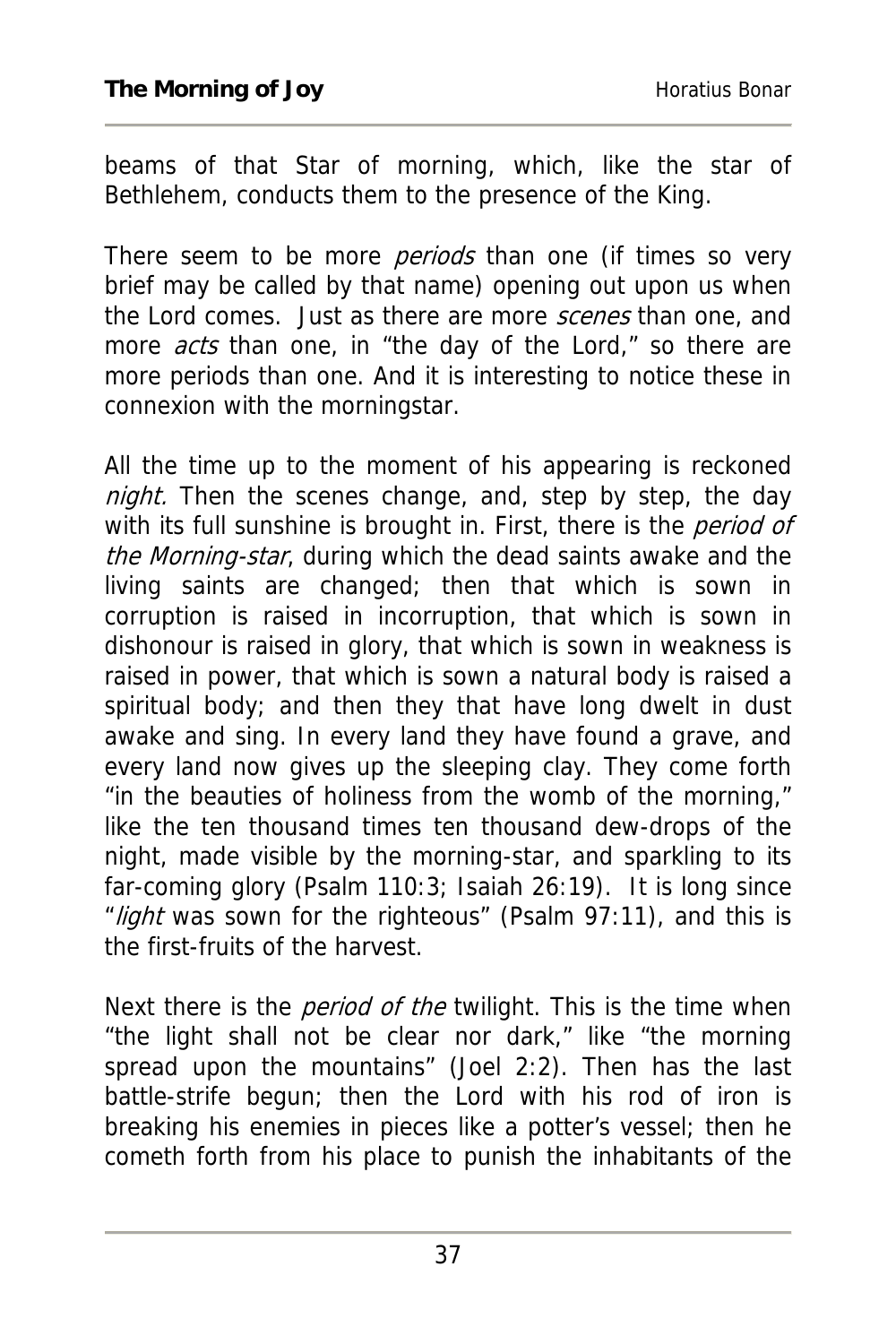earth for their iniquity; then, with all his saints, he executes the infinite vengeance, delivers Israel, destroys Antichrist, lays waste the world with sore calamity and purging fire. "Before the morning he is not," says the prophet, foretelling the ruin of the great enemy of Israel and the church (Isaiah 17:14).

Next there is the morning. The enemy has disappeared; each wreck that marked either his dominion or his destruction is gone. The face of the earth is renewed, the storm is laid to rest, and the glory of an unclouded sun and an unsullied firmament makes creation sing for joy. The voice of the Beloved is heard, "Rise up, my love, my fair one, and come away. For, lo, the winter is past, the rain is over and gone; the flowers appear on the earth; the time of the singing of birds is come, and the voice of the turtle is heard in our land; the fig tree putteth forth her green figs, and the vines with the tender grape give a good smell. Arise, my love, my fair one, and come away" (Song 2:10-13).

Lastly, there is the day in its full brightness. For the path of this Just One is like a shining light that shineth more and more unto the perfect day. Of that day, earth has never seen the like. For that day it waits in patient hope, struggling hard, meanwhile, with darkness, and labouring to throw off its long sad weight of ill.

It is as if the glory of the Lord, when first coming within sight of the earth, showed itself in the far distance, as the star of morning; token most welcome and hopeful, recognised at once by those who knew the true light of the world, and who had often in other days looked out wistfully for the Star of Jacob. It is, next, as if the same glory, when it neared the earth, showed itself in terrible majesty as the sign of the Son of man, in seeing which all the tribes of the earth mourn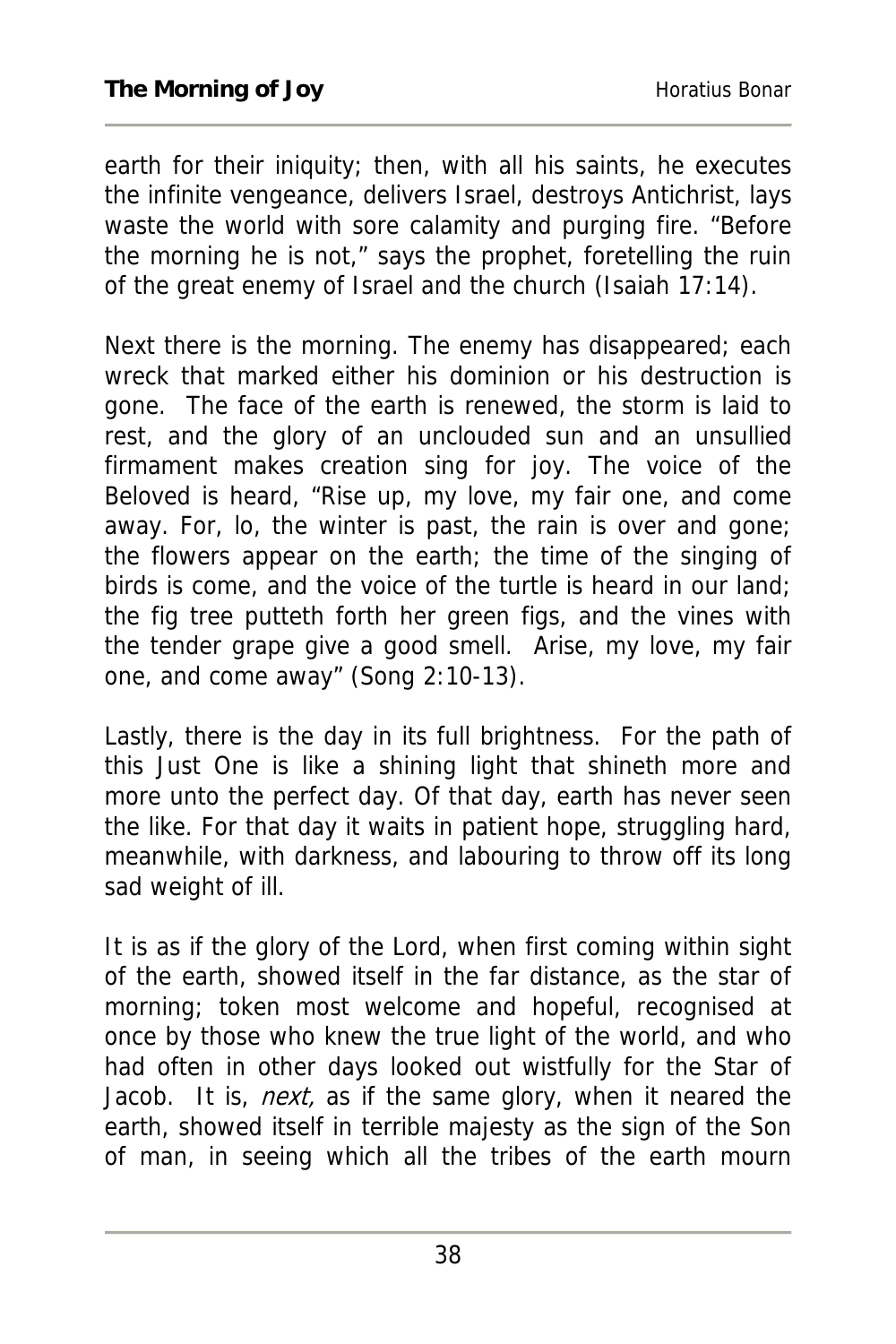(Matthew 24:30; Revelation. 1:7); for just as in the morningwatch the Lord looked through the pillar of fire and cloud and troubled the host of the Egyptians, (Exodus 14:24) so, when he cometh with clouds, "all kindreds of the earth shall wail because of him." It is, next, as if the same glory of the Son of man, coming still nearer, took up its destined position, and spread its skirts over earth as did the pillar-cloud over the tents of Israel. It is, *lastly*, as if this glory, this more than Shekinah-splendour, showed itself as the Sun of righteousness, bearing healing in his wings, wherewith he heals the *nations*, so that the inhabitant shall no more say, I am sick; wherewith he heals the *earth*, so that the curse takes flight; wherewith he heals the air, so that it poisons no more. Then day shall utter speech to day in a way unheard of before; then shall their line go throughout all the earth, and their words to the end of the world, when out of that "tabernacle which he both set for the Sun," that Sun shall come forth as a bride-groom out of his chamber, rejoicing as a strong man to run a race. Then shall come to pass the saying that is written, "Behold, the glory of the God of Israel came from the way of the east, and his voice was like the noise of many waters, and the earth shined with his glory" (Ezekiel 43:2).

With all of these in succession the saints have to do, from the time that they are roused out of their tombs by the first beams of the Morning-star, to have part in the first resurrection. But it is only the first of these that we are now considering.

The promise "to him that overcometh" is, "I will give him the morning-star" (Revelation 2:28). Of all the blessings symbolized or indicated by that star, he is made partaker. The first streak of dawn is his. He is summoned from the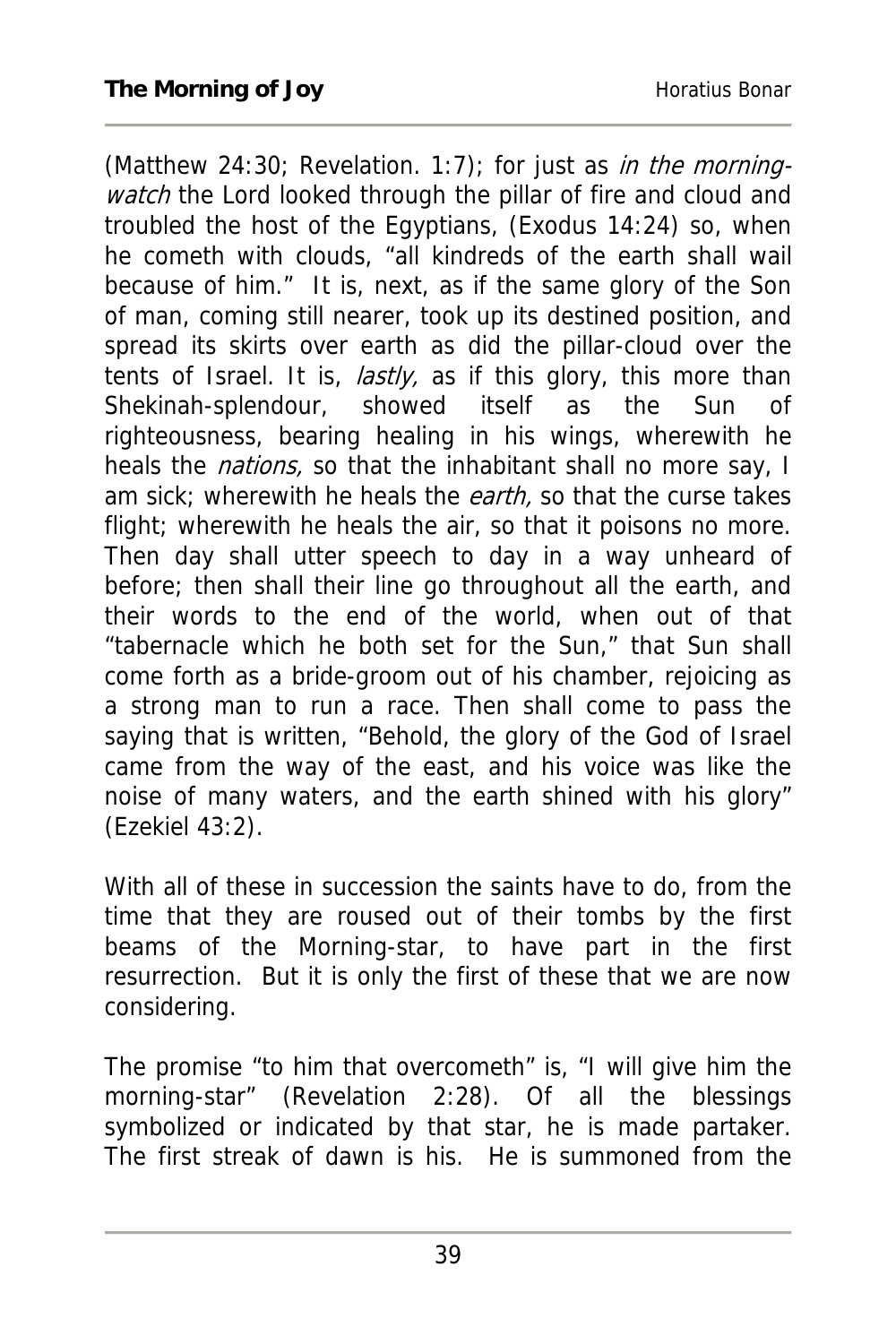dust to meet the morning ere yet one ray of it has touched the earth. The first glimpse of the long-waited for glory his eye shall see, when other eyes abide in darkness. In this first token of a coming Lord, his soul shall rejoice. At this, the first sound of the returning Bridegroom's voice, he shall go forth with ready love. The first object that shall meet his eye on awaking from the tomb, shall be the Star of Jacob.

This earnest of creation's better day is the portion of the saints. The deliverance of creation is at hand. The time of "the manifestation of the sons of God" is come. Now, arrayed in light, themselves the sons of light, they shall shine as the brightness of the firmament and as the stars for ever and ever. Now, transformed into the image of the Morning-star themselves the stars of morning, they prepare to sing together over the new creation, when its foundations shall be fastened and its corner-stone laid by Him who is to make all things new. Death is now swallowed up of victory; the grave is rifled; the spoiler is spoiled; ashes are exchanged for beauty; the light that was quenched is rekindled; the sorrow passes into joy; and the darkness of a brief night ends in the uprising of the endless day.

As for those that "are alive and remain unto the coming of the Lord," though they shall not go before those that are asleep, yet they shall not be behind them in the blessedness. They shall have the same privileges of the early morning,—the same honour, the same glory. Their eye shall look upon that Star; and it shall be to them all that it is to those who were "dwelling in dust." Living in the last days of a God-denying world,— days dark and hateful as those of Noah or of Lot, their righteous souls vexed from day to day with wickedness "that cannot rest," "casting up its mire and dirt" on every side,—danger pressing, conflict thickening, persecution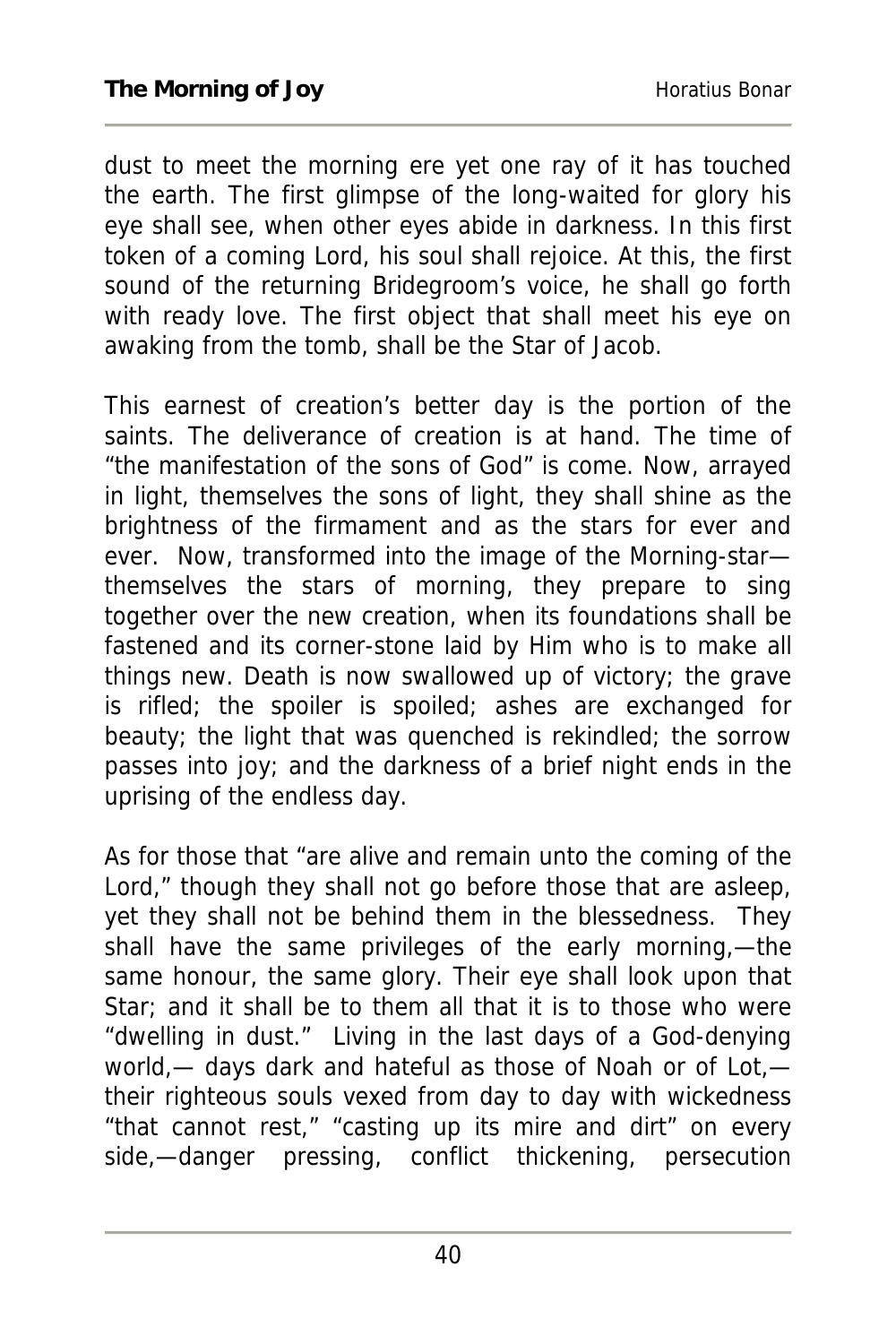assailing, sorrows multiplying,—how welcome shall that sign be to them, springing up like hope when all is hopeless, and foretokening life, refreshment, rest, gladness, to the troubled and despairing earth!

Like the anxious watchman on some fortress, they have been wearying for the morning; and it has come at last! Like the belated traveller, pressing on over hill and moor and rock and waste and thicket, they have been seeking at every turn to catch the light of their cottage window; and it is seen at last! Like the tempest-tost apostle, when neither sun nor stars for many days appeared, "they wish for day," and are glad beyond measure at the tokens of its approach. The glimmer of the light-house has hitherto been their comfort and their guide. By it they have shaped their way and cheered their hearts. But, of a sudden, the beacon seems to sink away, and ere they are aware, its light is lost amid the far-outrivalling brightness of the Morning-star.

But upon the unready and unwatching world that Star rises with no ray of blessing. It rises only to shed "disastrous blight," and give token of the desolations that are at hand. For when Noah entered the ark the flood burst forth, or as when Lot entered Zoar the fire came down, so when the saints are caught up then the wrath is poured out and the door is shut.

Till then the gate of peace stands wide open, and into the chambers of safety all are beckoned. The most unready of all the children of men may go freely in; for the grace that invites makes no exceptions, but welcomes the unworthiest. It would fain allure the seekers of vain joy, from joys that are so vain. It would fain win the heart of the sorrowful, who mourn and yet have no comforter, because they have no God.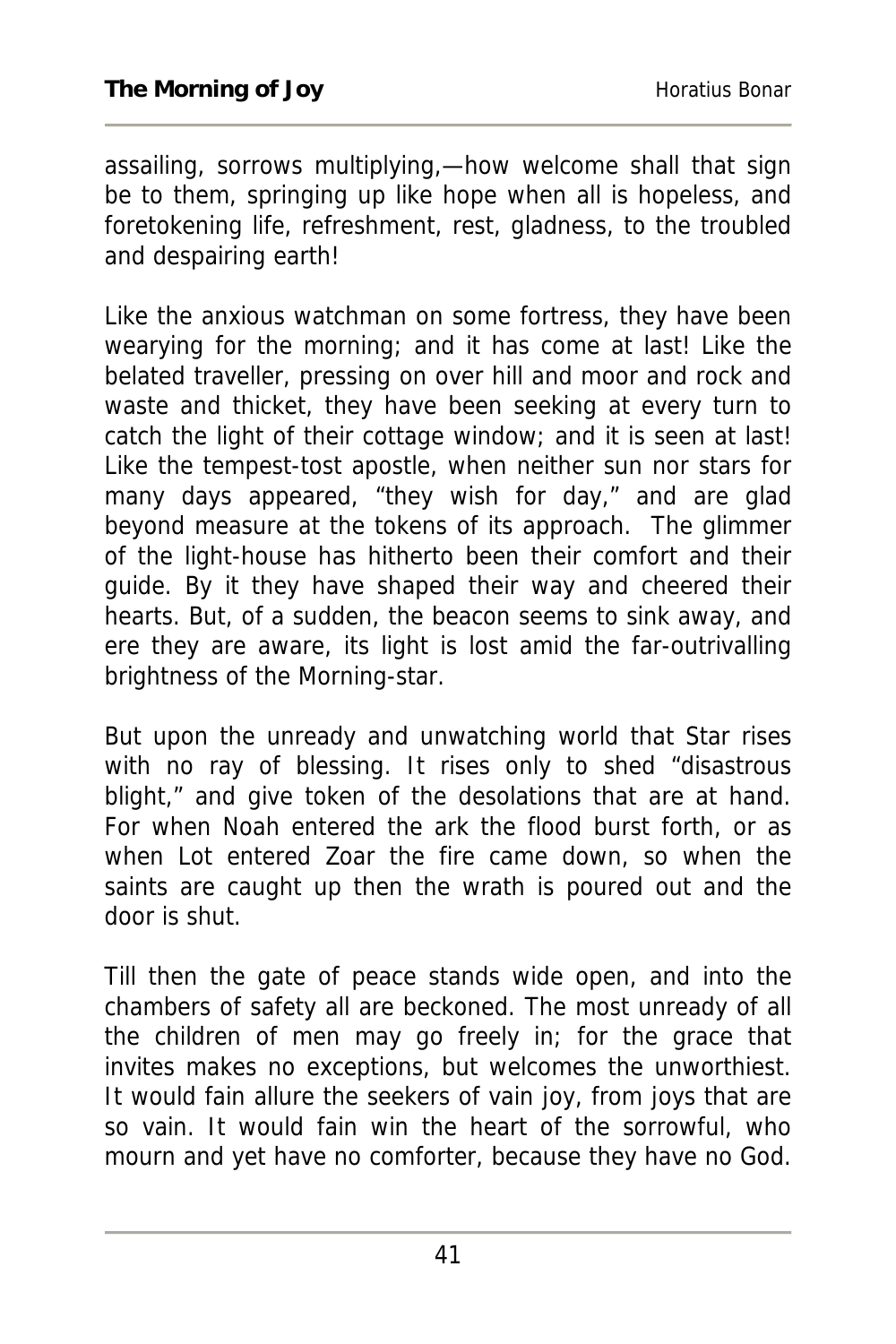It would fain draw in the secure into a place of true safety, ere the storm arise that is to break in pieces the strong foundations of the earth.

Children of the earth!—you especially whose sorrows are multiplied, and whose hearts are sick with disappointment, give heed to the gracious warning. Enter the hiding-place and be safe for ever. Thrice blessed are those griefs and disappointments that lead you out of lying refuges into the sure covert from the storm, that call you from the joy of the world into the joy of God.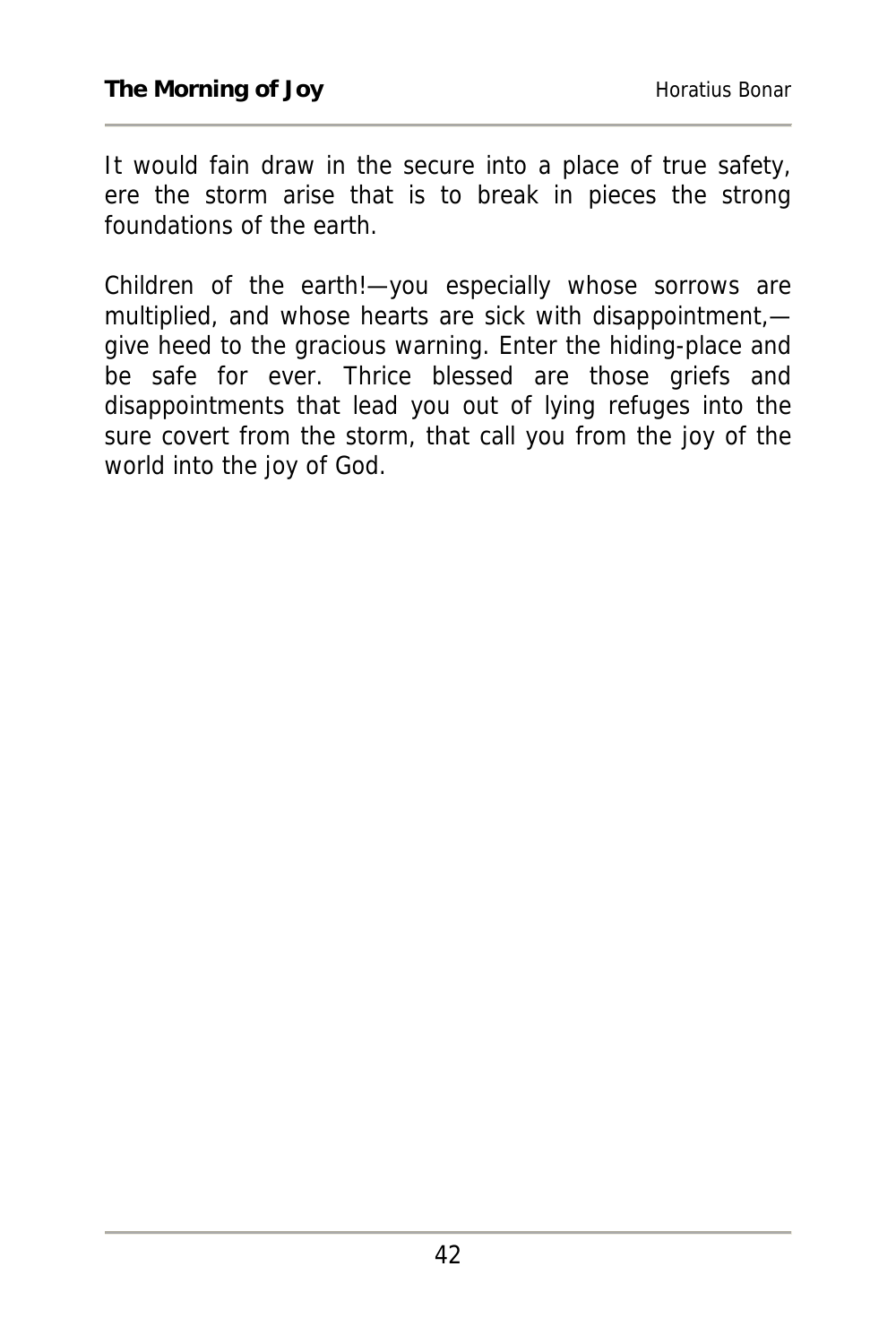# **CHAPTER 6**

#### **The Morning**

The watchman said, "The morning cometh" (Isaiah 21:12); and though, while making this answer, he forewarns us of night, he also assures us of morning. There is a morning, says he, therefore do not give way to faintness of spirit; but there is a night between, therefore take warning: that you may not be surprised nor dismayed, as if the promise were broken, or some strange thing allowed to befall you.

There may be delay, he intimates, before the morning,—a dark delay, for which we should be prepared. During this he calls to watchfulness: for the length of the night is hidden, the time of daybreak is left uncertain. We must be on the outlook, with our eyes fixed on the eastern hills. We have nothing wherewith to measure the hours, save the sorrows of the church and the failing of hearts.

During this delay the watchman encourages us to "inquire," to "return," to "come." He expects us to ask "how long," and say, "When will the night be done?" He takes for granted that such will be the proceeding of men who really long for morning. To the hills of Seir they will again and again return, to learn from the watchman what is the promise of day. For no familiarity with the night can ever reconcile them to its darkness, or make morning less desirable and welcome.

It is right for us to desire the morning, to hope for it, to weary for it, to inquire as to the signs of it hour after hour. God has set this joy before us, and it were strange indeed if, when compassed about with so many sorrows, we could forget it, or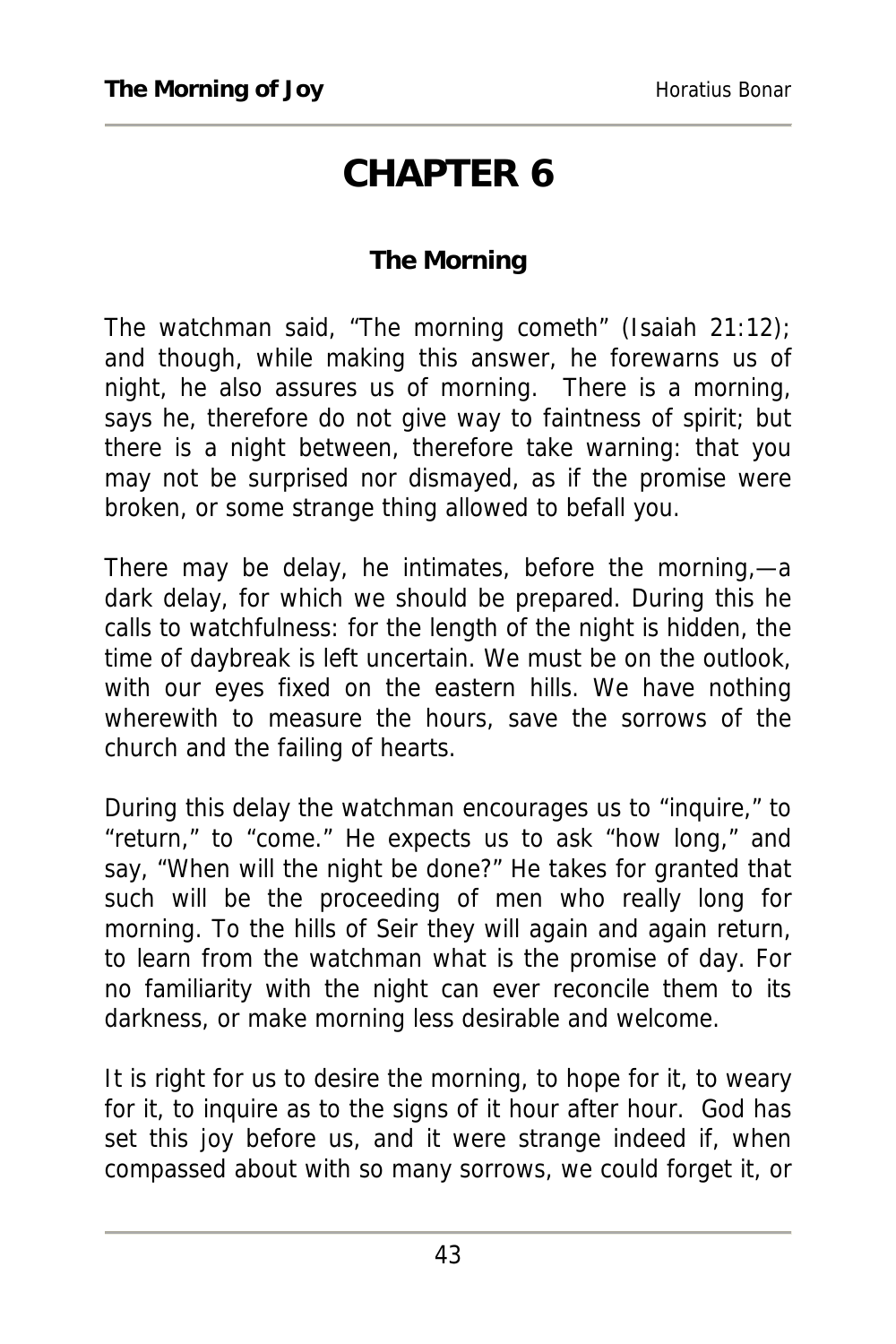be heedless as to its arrival. For the coming of the morning is the coming of Him whom we long to see. It is the coming of Him "who turneth the shadow of death into the morning" (Amos 5:8). It is the return of Him whose absence has been night, and whose presence will be day. It is the return of Him who is the resurrection and the life, and who brings resurrection with Him; the return of Him who is creation's Lord, and who brings with Him deliverance to creation; the return of Him who is the church's Head, and who brings with Him triumph and gladness to his church.

All the joy, the calm, the revivifying freshness of the morning are wrapt up in Him. When He appears, day appears, life appears, fruitfulness appears. The curse departs. The "bondage of corruption" is no more. Clouds, storms, troubles, sorrows vanish. The face of nature reassumes the smile of unfallen times. It is earth's festival, the world's jubilee. "The heavens rejoice, the earth is glad, the sea roars and the fullness thereof, the fields are joyful and all that is therein, the trees of the wood rejoice, the floods clap their hands, and the hills are joyful together before the Lord; for He has come, for He has come to judge the earth; with righteousness shall he judge the world, and the people with his truth" (Psalm 96:11; 98:7).

This morning has been long anticipated. Age after age it has attracted the church's eye, and fixed her hope. On the promise of it her faith has been resting, and towards the hastening of it her prayers have gone forth. Though afar off, it has been descried, and rejoiced in as the sure consummation towards which all things are moving forward according to the Father's purpose. "There is a morning" has been the word of consolation brought home to the burdened heart of many a saint when ready to say, with David, "I am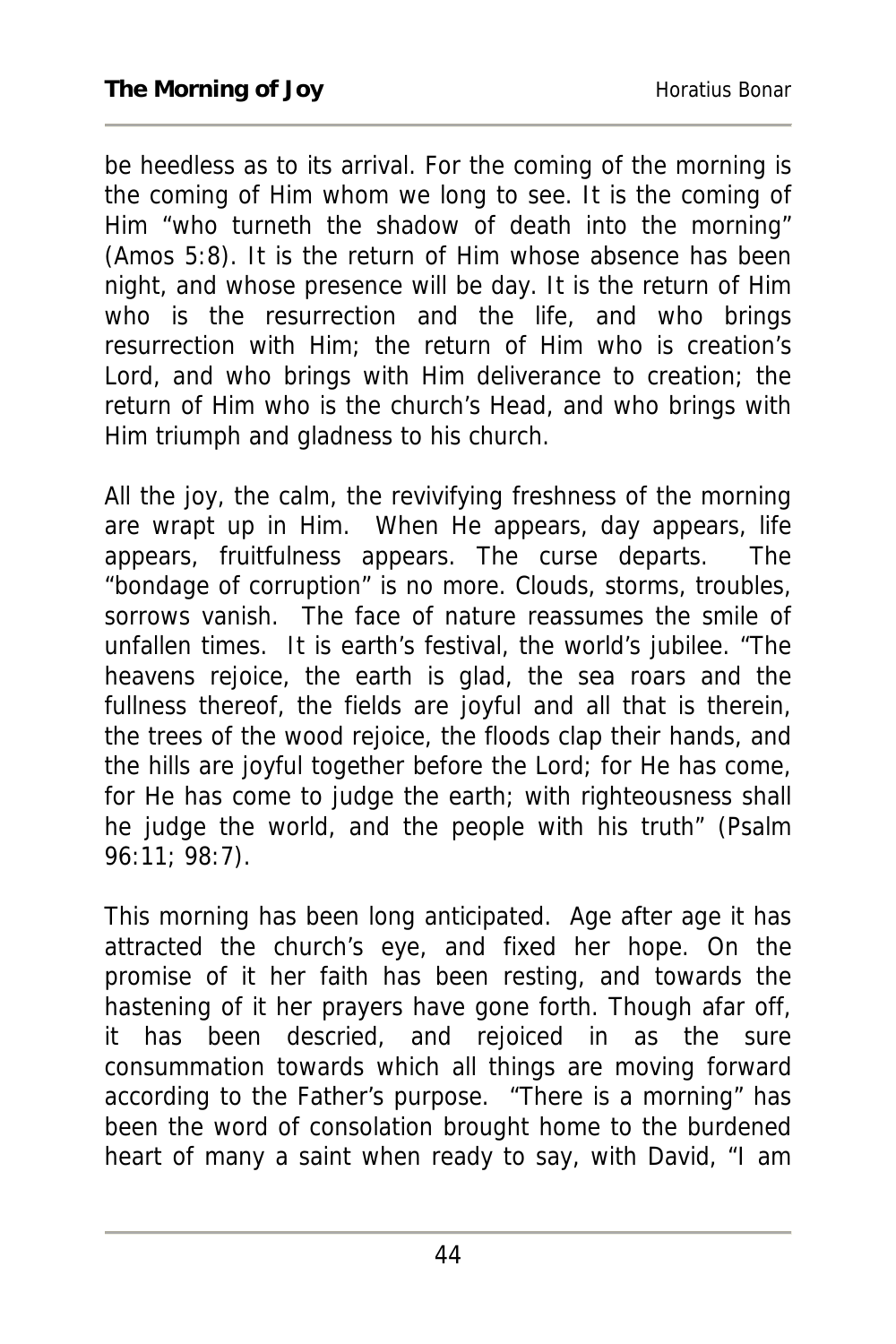desolate," or with Jeremiah, "He hath set me in dark places as they that be dead of old."

Let us dwell for a little on some of these Old Testament allusions to the morning. Let us take first the 30th Psalm.

David had been in sorrow, and in coming out of it he makes known to the saints his consolations:—"Sing unto the Lord, O ye saints of his, and give thanks at the remembrance of his holiness. For there is but a moment in his anger; in his favour is life; weeping may endure for a night, but joy cometh in the morning" (Psalm 30:4, 5). The earnest of that morning he had already tasted, but the morning itself he anticipates. Then joy has come. Then he can say (verse 11), "Thou hast turned for me my mourning into dancing: thou hast put off my sackcloth, and girded me with gladness." But it is the voice of a greater than David that is heard in this Psalm. It is one of Christ's resurrection Psalms, like the 18th and the 116th. He was "lifted up," so that his foes were not made to rejoice over him. He cried, and was "healed." His "soul was brought up from the grave." There was anger against Him "for a moment," when as the sinner's substitude he bore the sinner's curse. But in Jehovah's favour there was "life." He had a night of weeping, a night of "strong crying and tears," when his soul was "sorrowful even unto death," and when beneath the waves of that sorrow he sunk, commending his spirit into the Father's hands. But it was a night no more. Morning came, and with morning, joy. Coming forth from the tomb, he left all his sorrow behind: his sackcloth was put off, and he arose "girded with gladness." He found morning and joy; and he is "the first-fruits of them that slept." His rising was the rising of his saints. There was a morning for him, therefore there shall be one for us,—a morning bright with resurrection-glory.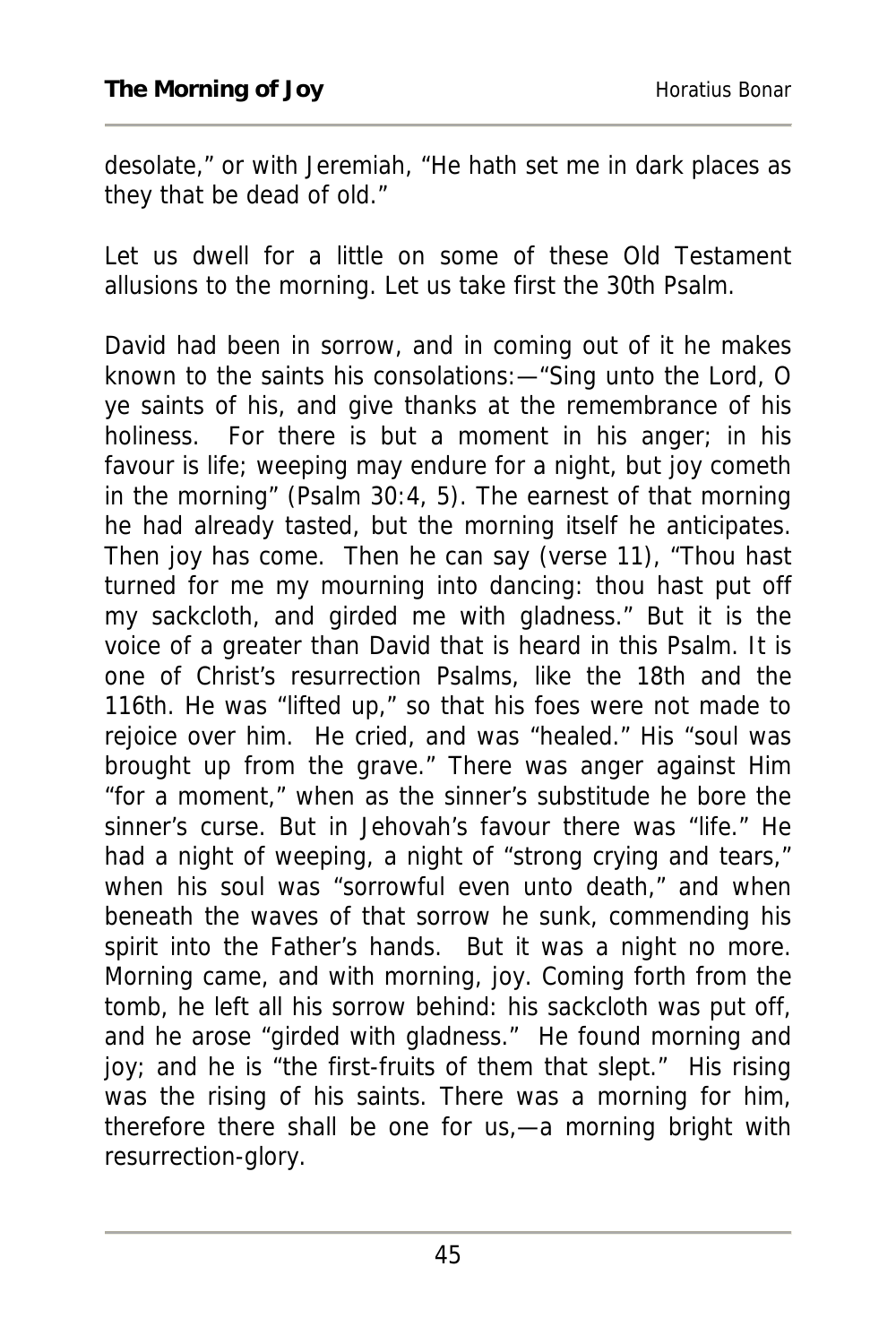Let us next take Psalm forty-ninth. These are Christ's words, as is proved from the quotation of verse 4th in Matthew 13:35. He summons the whole world to listen. He "speaks of wisdom," for he is Wisdom. He points to the vanity of riches, and their insufficiency to redeem a soul; and who knew so well as he what a ransom was needed? He sees men going on in their wickedness, self-confidence, and vain-glory. He proclaims their madness and guilt,—speaking of them as incurable from generation to generation. He contrasts the end of the wicked and the end of the righteous; "like sheep the former are laid in the grave,"—buried out of sight, forgotten, unmourned. "Over them the righteous shall have dominion in the morning." The morning then brings dominion to the righteous,—redemption from the power of the grave. In this Jesus rejoiced; in this let us rejoice. This joy of the morning was set before him; it is the same joy that is set before us. Dominion in the morning is that to which we look forward,—a share in the first resurrection, of which they who are partakers live and reign with Christ.

Look again at the forty-sixth Psalm. It is the utterance of the faith of Israel's faithful ones, in the time of "Jacob's trouble." The earth is shaken (verse 2, compared with Haggai 2:6; and Hebrews 12:26, 27); the sea and the waves roar (verse 3, comp. with Luke 21:25): but there is a river whose streams gladden them. God is in the midst of her. Nay, "God helps her when the morning appeareth" (ver 5. margin), just as in the morning watch he looked out from the fiery cloud and troubled the Egyptians. Then the heathen are scattered at his voice,—he sweeps off every enemy, he makes wars to cease, and sets himself on high over the nations, as King of kings, "exalted in the earth." From which we gather that the morning brings with it deliverance from danger,—victory over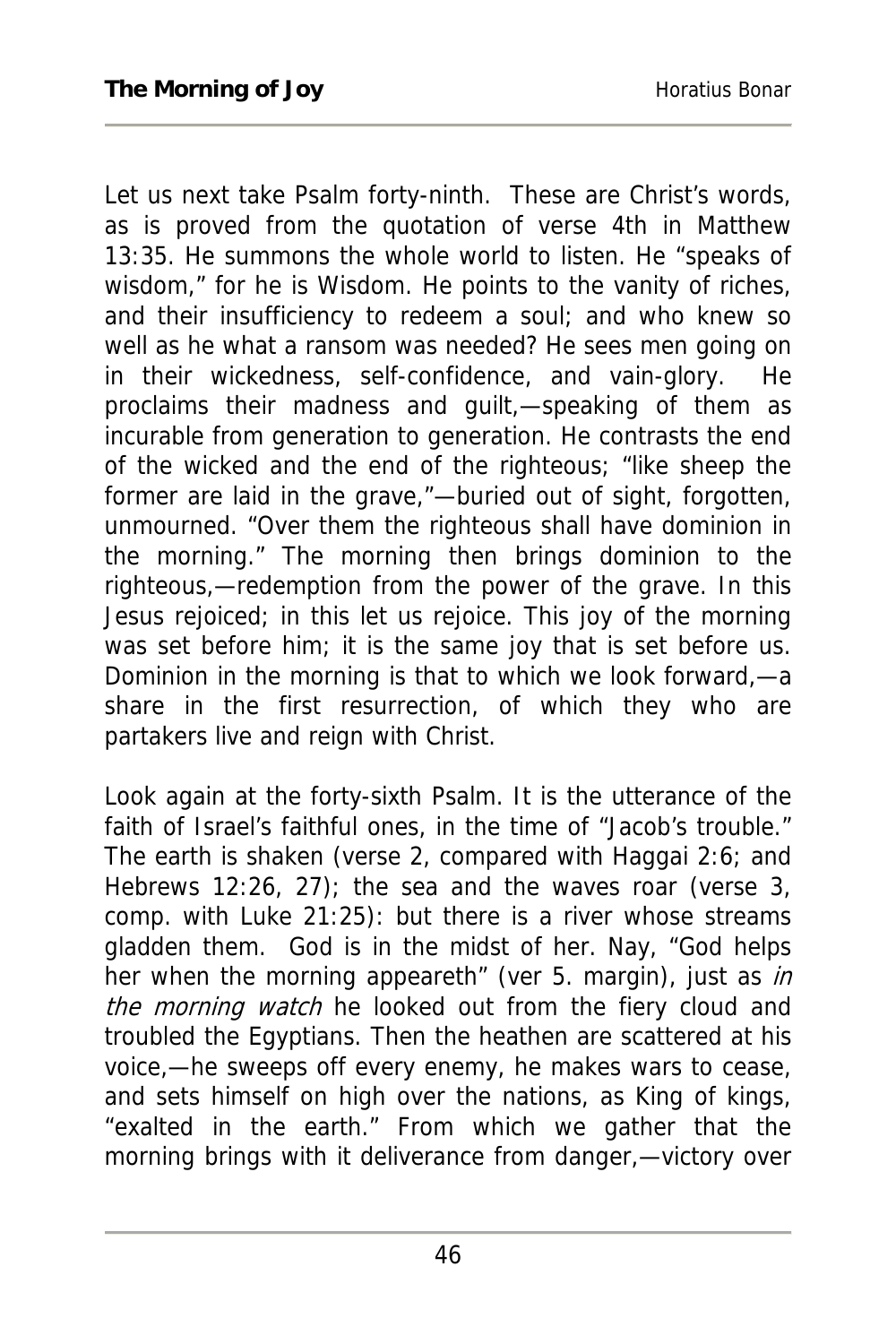enemies,—the renewal of the earth,—peace to the nations, the establishment of Messiah's glorious throne. What a morning of joy must that be, for the church, for Israel, for the whole earth!—resurrection for the church, restoration for Israel, restitution for the earth!

Look at the 110th Psalm. We see Jesus at Jehovah's right hand,— waiting till his enemies be made his footstool; and then He who said unto him "Sit," shall say "Arise" (Psalm 82:8). He is yet to have dominion on earth, and to sit upon the throne of his father David. Instead of "a gainsaying people," as he had in the day of his weakness, he is to have "a willing people in the day of his power;" all arrayed in the beauties of holiness; more numerous and resplendent than the dew from the womb of the morning. Willingness, beauty, holiness, brightness, number;— these shall mark his people in that morning of joy which his coming shall produce. "The dew (says one) is deposited in greatest plenty about the breaking of the dawn, and refresheth with its numerous drops the leaves and plants and blades of grass on which it resteth; so shall the saints of God, coming forth from their invisible abodes out of the womb of the morning, refresh the world with their benignant influence; and therefore are they likened to the dew, for all nature is so constituted of God, as to bear witness of that day of regeneration which then shall dawn."

Read also "the last words of David" (2 Samuel 23:1-4), in which, as in the 72nd Psalm, "the prayers of David are ended," or summed up. "There shall be a just one ruling over men, ruling in the fear of God; as the light of the morning shall he arise, the Sun of an unclouded morning,

shining after rain upon the tender grass of the earth." Not till that Just One comes is the morning to dawn, for he is its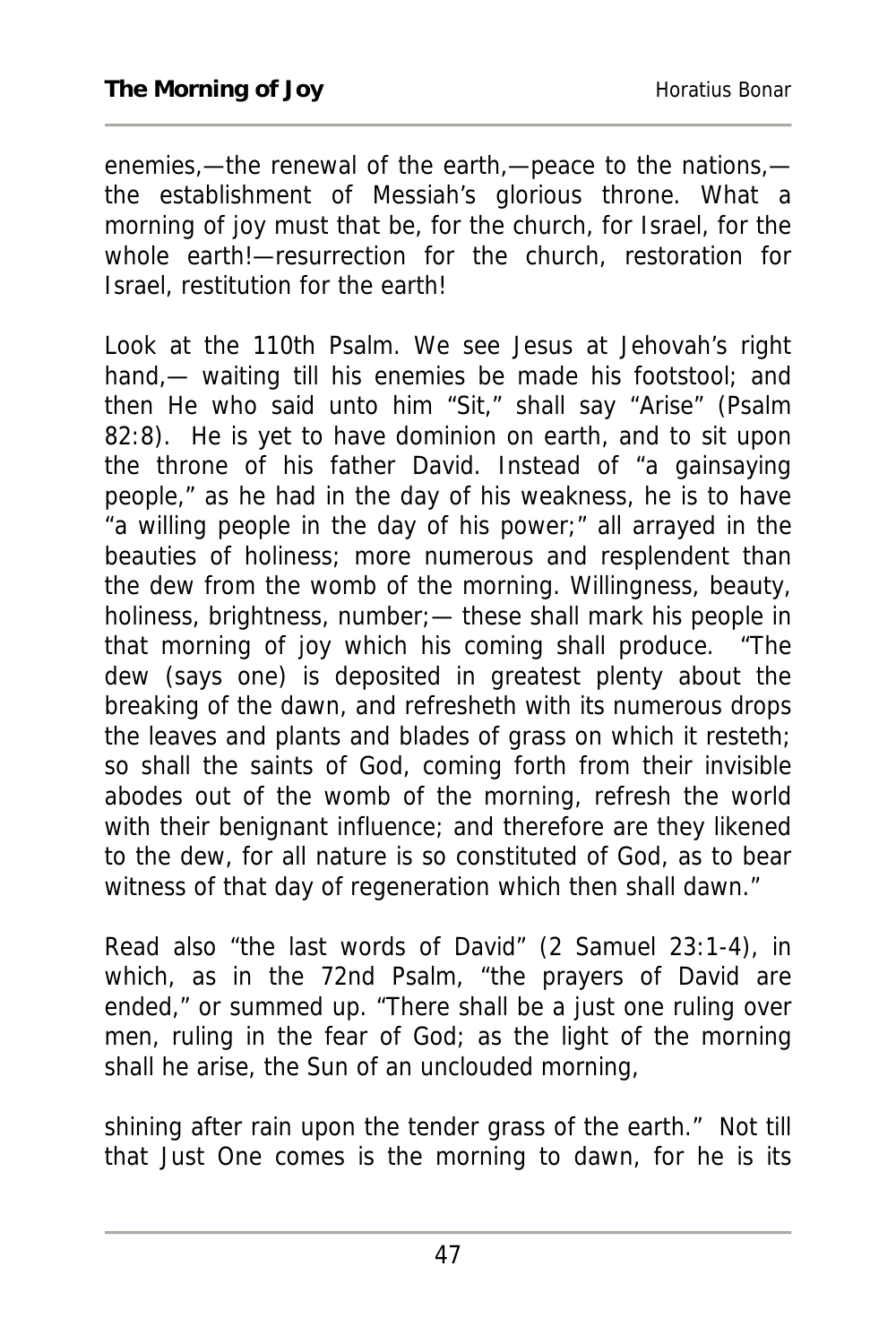light; and from his countenance is to break forth that light in which all earth is to rejoice. Then the darkness of the long night shall disappear, and the brief tribulation tasted in the time of absence be forgotten in the abounding blessedness of his everlasting presence.

Let us hear how, in "the Song," the bride refers to this same morning. She rejoices in the Bridegroom's assured love, and her desires or longings are not questionings as to the relationship in which she stands to him. This is with her a settled thing, for she has tasted that the Lord is gracious. "I am my beloved's, and my beloved is mine." What direction then do her longings take? Her "eyes are towards the hills," over which she expects to behold him coming like a roe. Thus she pleads with him not to tarry; "Make haste, my beloved, and be thou like to a roe, or to a young hart upon the mountains of spices" (8:14). Thus also she anticipates the morning of fuller joy, even while enjoying present fellowship; "He feedeth among the lilies until the day break and the shadows flee away" (2:16, 17). And thus the Bridegroom himself, feeling, if one may so speak, the loneliness of the night, and that it is "not good to be alone," longs, like herself, for day, and resolves to climb the hills, where he may not only be regaled with freshest odours, but may catch the earliest gleam of dawn: "Until the day break, and the shadows flee away, I will get me to the mountain of myrrh, and to the hill of frankincense" (4:6). On that hill let us meet him in faith, and watch with him in hope, yet ever remembering, that though this joy which faith gives here is unspeakably comforting, it is not the gladness of the marriage supper,—it is not the blessedness of the bridal day. For he himself, while telling his disciples, "Lo, I am with you always," says also this, "I will not henceforth drink of this fruit of the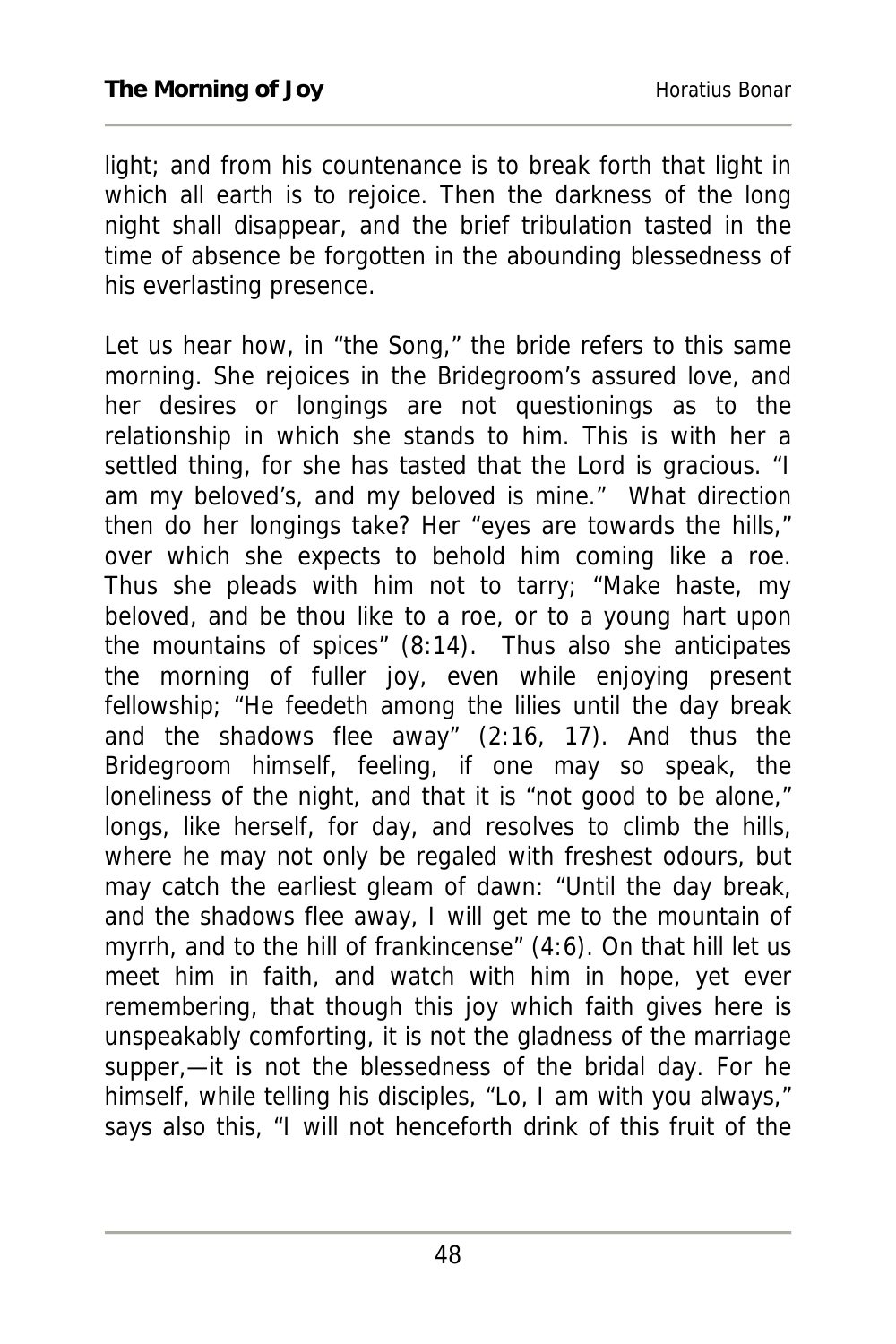vine until the day that I shall drink it new with you in my Father's kingdom" (Matthew 26:29).

Thus we see all kinds of joy brought within the circle of this morning. It is a morning of joy, because it is the morning introduced by Him, who said, "These things have I spoken unto you, that my joy might remain in you, and that your joy might be full" (John 15:11); by Him "in whose presence there is fullness of joy, and at whose right hand there are pleasures for evermore" (Psalm 16:11). But let us mark the different kinds of joy and the different figures denoting it.

There is the joy of deliverance from overwhelming danger. This was the joy of the Jews when their adversary perished, and Mordecai was exalted; "The Jews had light, and gladness, and joy, and honour, …the Jews had joy and gladness, a feast and a good day" (Esther 8:16). Such shall be the church's joy in the morning of her great deliverance. There is the joy of escape from captivity and return from exile, such as made Israel feel "as men that dream." Such shall be the church's joy when her long captivity is done. "Then shall her mouth be filled with laughter, and her tongue with singing; having sowed in tears she reaps in joy" (Psalm 126) There is the joy of harvest (Isaiah 9:3); and such shall be the church's joy. There is the mother's joy when her pangs are over, and the child is born into the world (John 16:20). With such joy shall we rejoice, and our joy no man taketh from us. The joy in reserve for us is manifold and large; it will abide and satisfy; it is the joy of the *morning*; — a long glad day before us; no evening with its lengthening shadows, no night with its chills and darkness. "There shall be no night there, and they need no candle neither light of the sun, for the Lord God giveth them light, and they shall reign for ever and ever" (Revelation  $22:5$ ).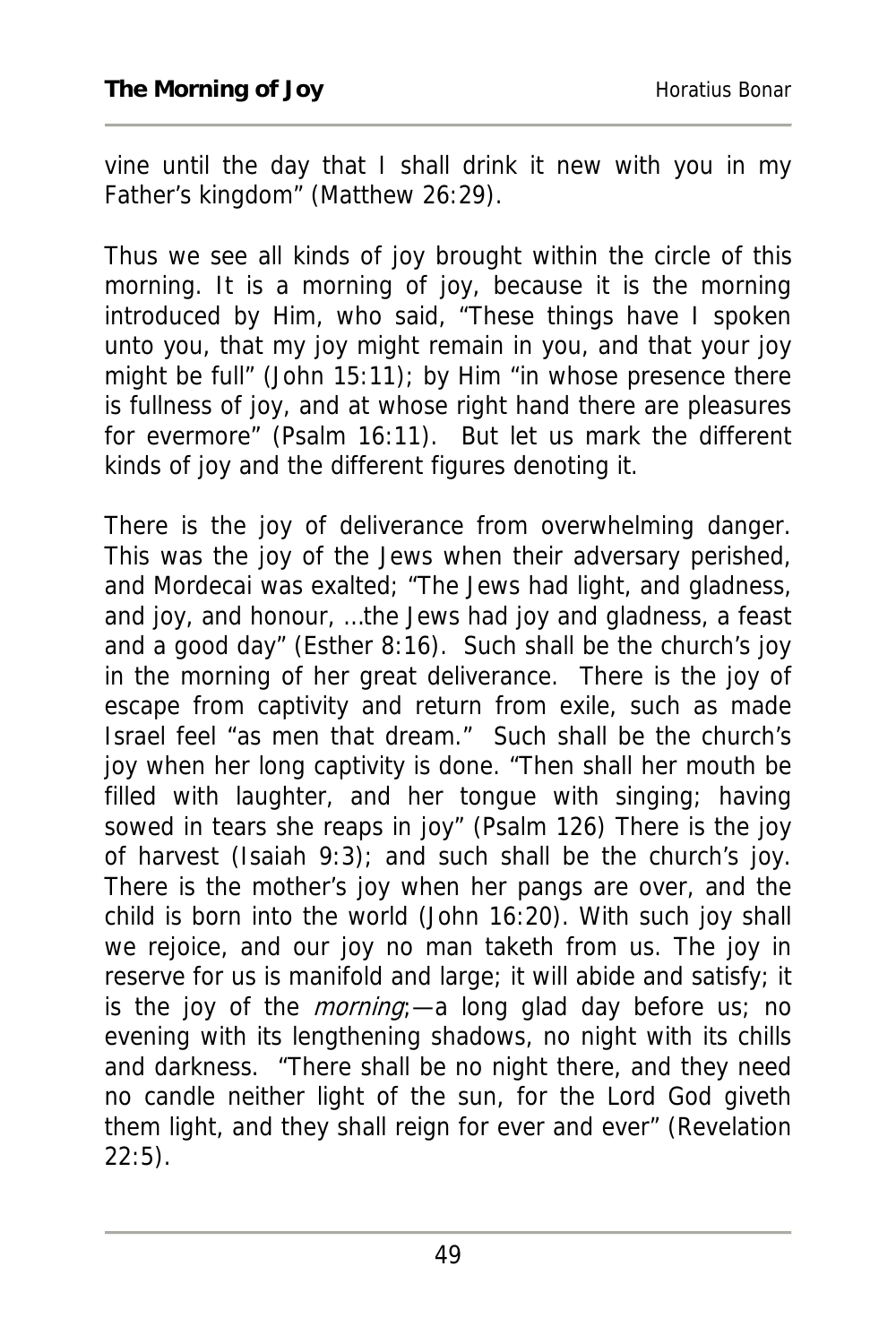The prospect of this morning—this "morning of joy"—nerves and cheers us under all our tribulation. Were this morning an uncertainty, how dark would the night seem! how difficult for us to fight against faintness and despair! But the thought of morning invigorates and braces us. We can set our faces to the storm, for behind it lies the calm. We can bear the parting, for the meeting is not distant. We can afford to weep, for the tear shall soon be wiped away. We can watch the tedious sick bed, for soon "the inhabitant shall not say, I am sick." We can look quietly into the grave of buried love and cherished hope for resurrection shines beyond it. Things may be *against us* here, but they are for us hereafter. The *here* is but an hour; the *hereafter* is a whole eternity.

But for the world—the heedless, pleasure-chasing world, they have no such brightening for their dark hours of sorrow. No morning comes to them. Their sun sets, but rises not again; their, life goes down in darkness, without a hope. It is night night infinite and endless, to them; "the blackness of darkness for ever!" No healing of their wounds, no wiping away of their tears, no binding up of their broken hearts! They reject the infinite sacrifice, they sport away their day of salvation, and their history winds up in judgment and the second death. "If they speak not according to this word" (says the prophet), "there is no morning for them" (Isaiah 8:20, margin). This word, "which by the gospel is preached unto them" (1 Peter 1:25) they slight or scorn, and vengeance overtakes them for rejection! "Therefore," says the same prophet, "shall evil come upon you; thou shalt not know its morning" (Isaiah 47:11, margin). An evil without a deliverance, a night without a morning, is their portion!

Sad closing of a life-time's weariness! Joy they have never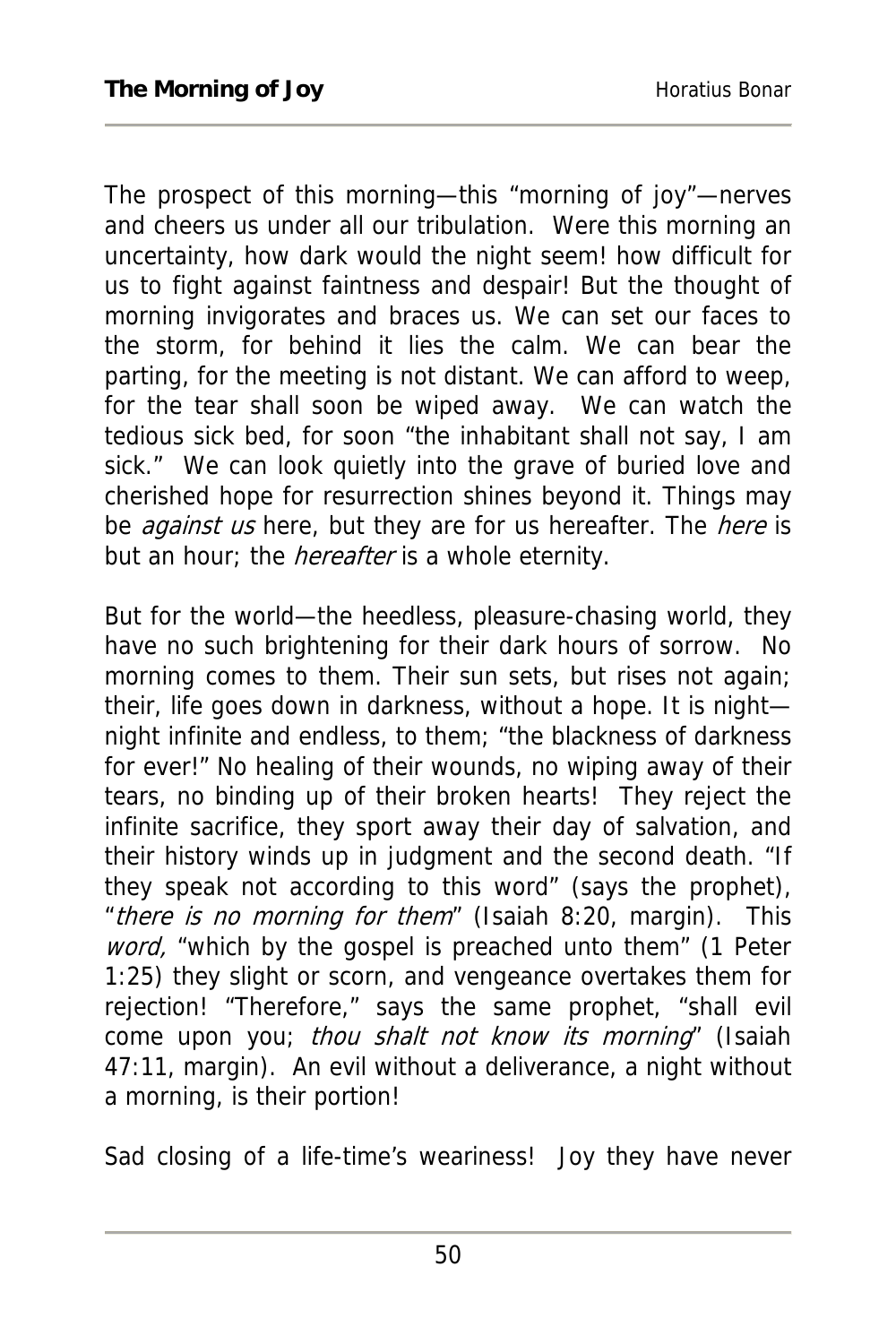known, though its full cup has often been handed to them by God, and they pressed to drink it! For what is each message, each summons, each warning, but God saying to them, "Come share my love, come taste my joy!" Sorrow they have known, for how could they miss knowing it in such a world! Heavy burdens, keen griefs, sharp stings, bitter memories, hard misgivings, intolerable forebodings, dark selfquestionings, "What am I, or what shall I be?" all these, crowding in upon a soul that has no God, pouring into a heart that has no outlet for its sorrows in the bosom of a Saviour, are enough to dry up life's springs even when deepest. Yet all these are but the beginning of sorrows! There is a fuller cup yet to be given to them to drink—eternal wormwood! Then the heart would fain break, but cannot. For the sorrow is as eternal as it is infinite. They shall seek for death, but shall not be able to find it; for the second death is the death that never dies.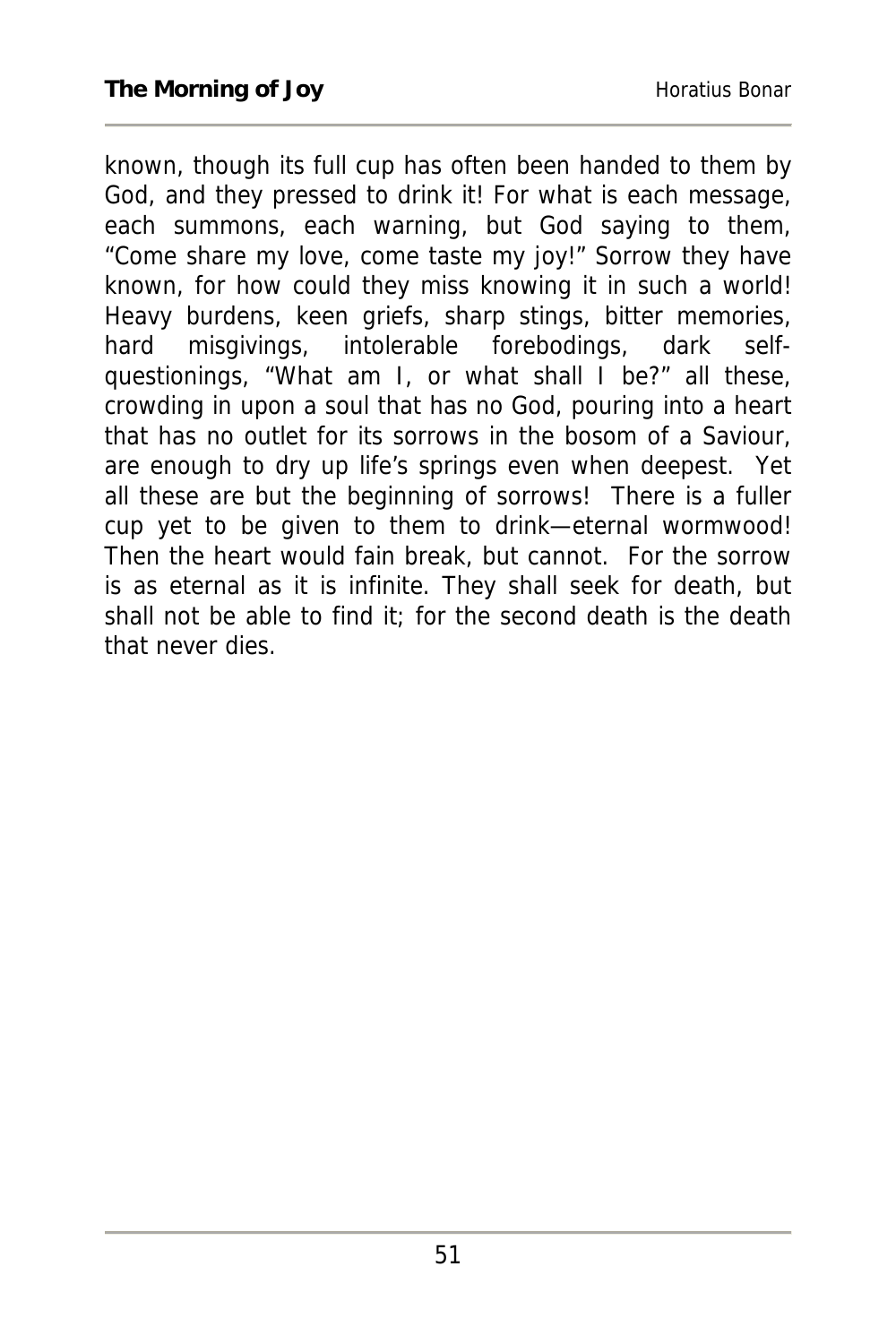## **CHAPTER 7**

### **The Victory Over Death**

The issue of the conflict between the saints and death was decided when the Lord arose. He met the enemy on his own territory, his own battle-field, and overcame. He entered the palace of the king of terrors, and there laid hold of the strong man, shaking his dwelling to its foundations as he came forth, carrying away its gates along with him, and giving warning of being about to return, in order to complete his conquest by "spoiling his goods," and robbing him of the treasures which he had kept so long,—the dust of sleeping saints.

The first act of spoiling the strong man of his goods begins at the resurrection. Of this we have already spoken *generally*, but the subject is so largely dwelt upon in Scripture, that something more special is needed. For it is a hope so fruitful in consolation to us who are still sojourners in a dying world like this, and yet so little prized, that we must not pass it slightly by.

Let us look at it in the aspects in which the apostle spreads it out before us in the 15th of his first Epistle to the Corinthians.

The vision which he there holds before us, is one of glory and joy. It is a *morning* landscape, and contrasts brightly with present night and sorrow. It draws aside the veil that hides from view our much-longed-for heritage, showing us from our prospect-hill the excellence of the land that shall so soon be ours,—plains richer than Sharon, valleys more fruitful than Sibmah, mountains goodlier than Carmel or Lebanon. The then and the now, the there and the here, are strangely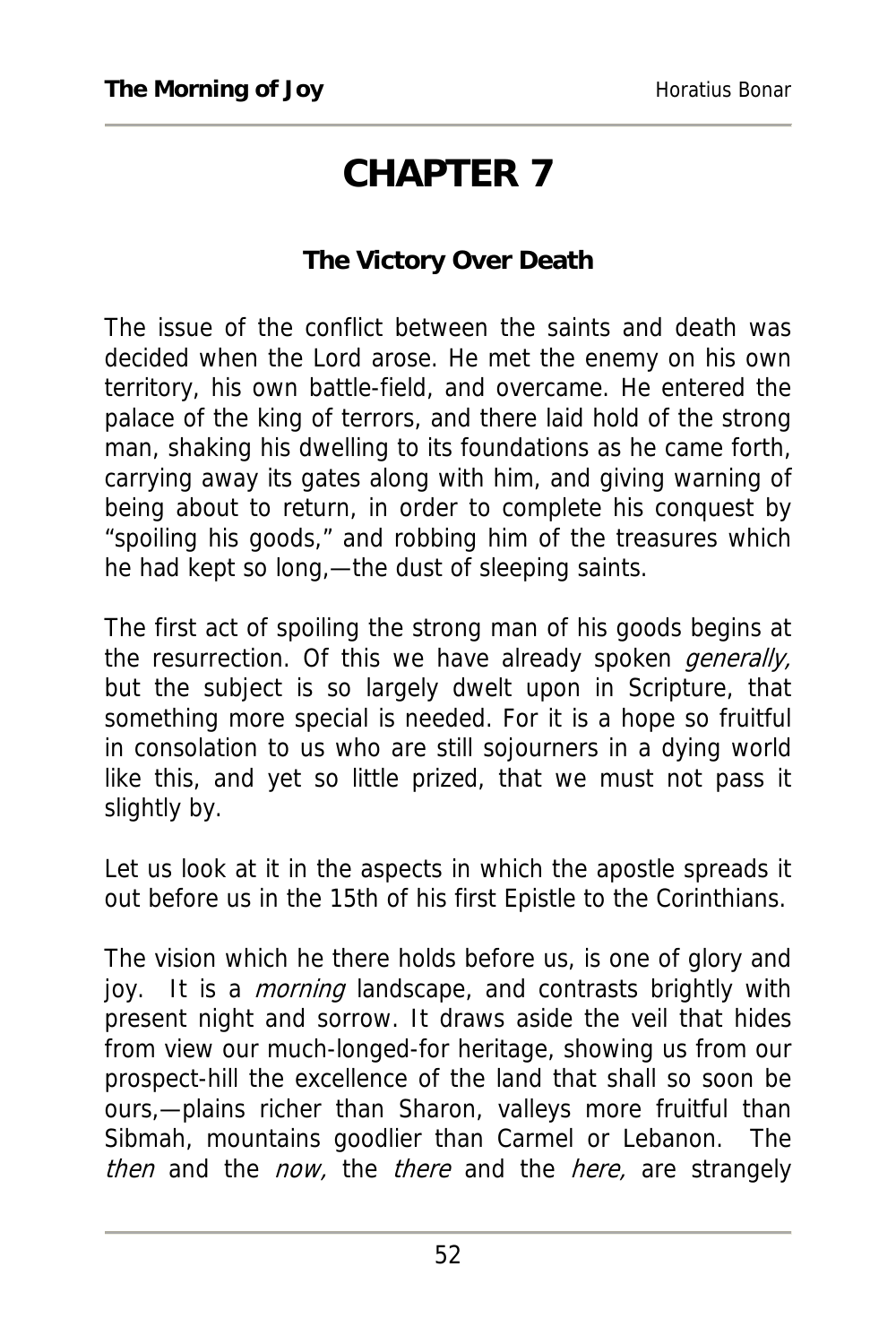diverse. Here the mortal, there the immortal; here the corruptible, there the incorruptible; here the earthly, there the heavenly; here the dominion of death, there death swallowed up of victory; here the grave devouring its prey, there the spoiler of the grave coming forth in resurrection-power, to claim each particle of holy dust, undoing death's handiwork, spoiling the spoiler, bringing forth in beauty that which had been laid down in vileness, clothing with honour that which had been sown in shame.

"The trumpet shall sound, the dead shall be raised incorruptible, and we shall be changed!" All this "in a moment, in the twinkling of an eye." Other changes are gradual, this sudden. There is the ebbing and the flowing; there is the growing up into manhood, and the growing down into old age; there is the slow opening of spring into summer, and of summer into autumn; but this shall be unlike all these changes. It shall be instantaneous,—like the lightning's flash, or the twinkling of an eye. He who spake and it was done, shall speak again, and it shall be done;

he who said, Let there be light, and there was light, shall speak, and light shall come forth out of the grave's thick darkness.

"This corruptible shall put on incorruption!" There will be an entire casting aside of mortality with all its wrappings of corruption, with all its relics of dishonour. Every particle of evil shall be shaken out of us, and "this vile body" transfigured into the likeness of the Lord's own glorious body. We entered this world mortal and corruptible; all our life long we are imbibing mortality and corruption, becoming more and more thoroughly mortal and corruptible; the grave sets its seal to all this, and crumbles us down into common earth. But the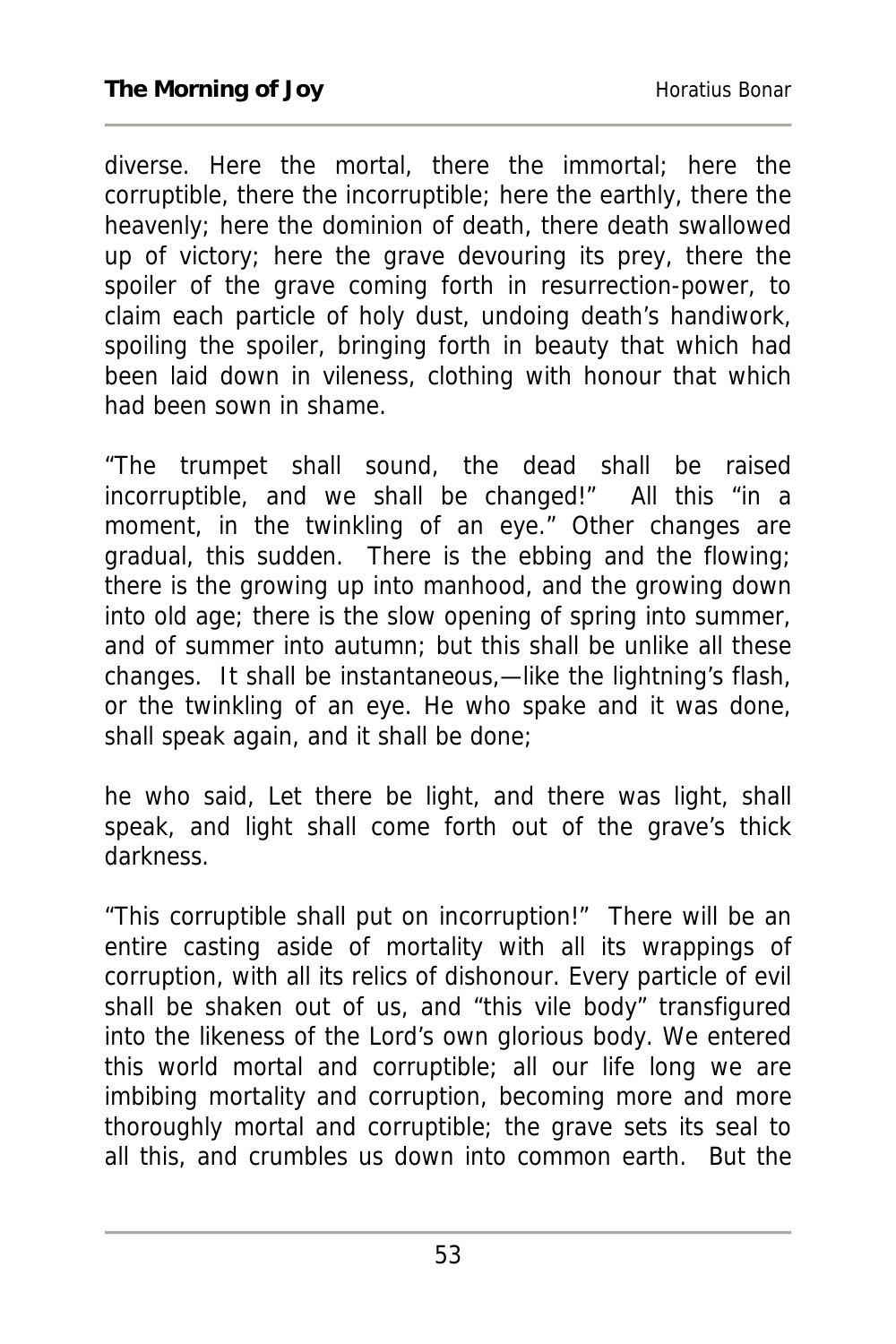trumpet sounds, and all this is gone. Mortality falls off, and all pertaining to it is left behind. No more of dross or disease in our frame. We can then defy sickness, and pain, and death. We can say to our bodies, be pained no more; to our limbs, be weary no more; to our lips, be parched no more; to our eye, be dim no more.

"O death, where is thy sting?" He that hath the power of death is the devil, the old serpent, and he torments us here. Sin gave him his sting, and the law gave sin its strength; but now that sin has been forgiven and the law magnified, the sting is plucked out. The stinging begins with our birth; for life throughout is one unceasing battle with death, until, for a season, death conquers, and we fall beneath his power. But the prey shall be taken from the mighty and his victims rescued for ever. Now sin has passed away, and what has become of death's sting,—its sharpness, its pain, its power to kill? It cannot touch the immortal and the incorruptible!

"O grave, where is now thy victory?" A conqueror all along hast thou been,—never yet baffled,—thy course one perpetual triumph,—the ally of death, following in his footsteps; not only smiting down the victim, but devouring it, taking it into thy den, and consuming it bone by bone, till every particle is crumbled into dust, as if to make victory so sure that a retrieval of it would be absolutely impossible. Yet thy victories are over; the tide of battle is turned in the twinkling of an eye. Look at these rising myriads,—thou canst hold them no longer: thou thoughtest them thy prey, when they were but given to keep for a little moment. See these holy ones, without one spot, not one stain on which thy sting, O death, can fasten; not a weakness, which might encourage thee again to hope for a second victory! All thy doings of six thousand years undone in a moment! Not a scar remaining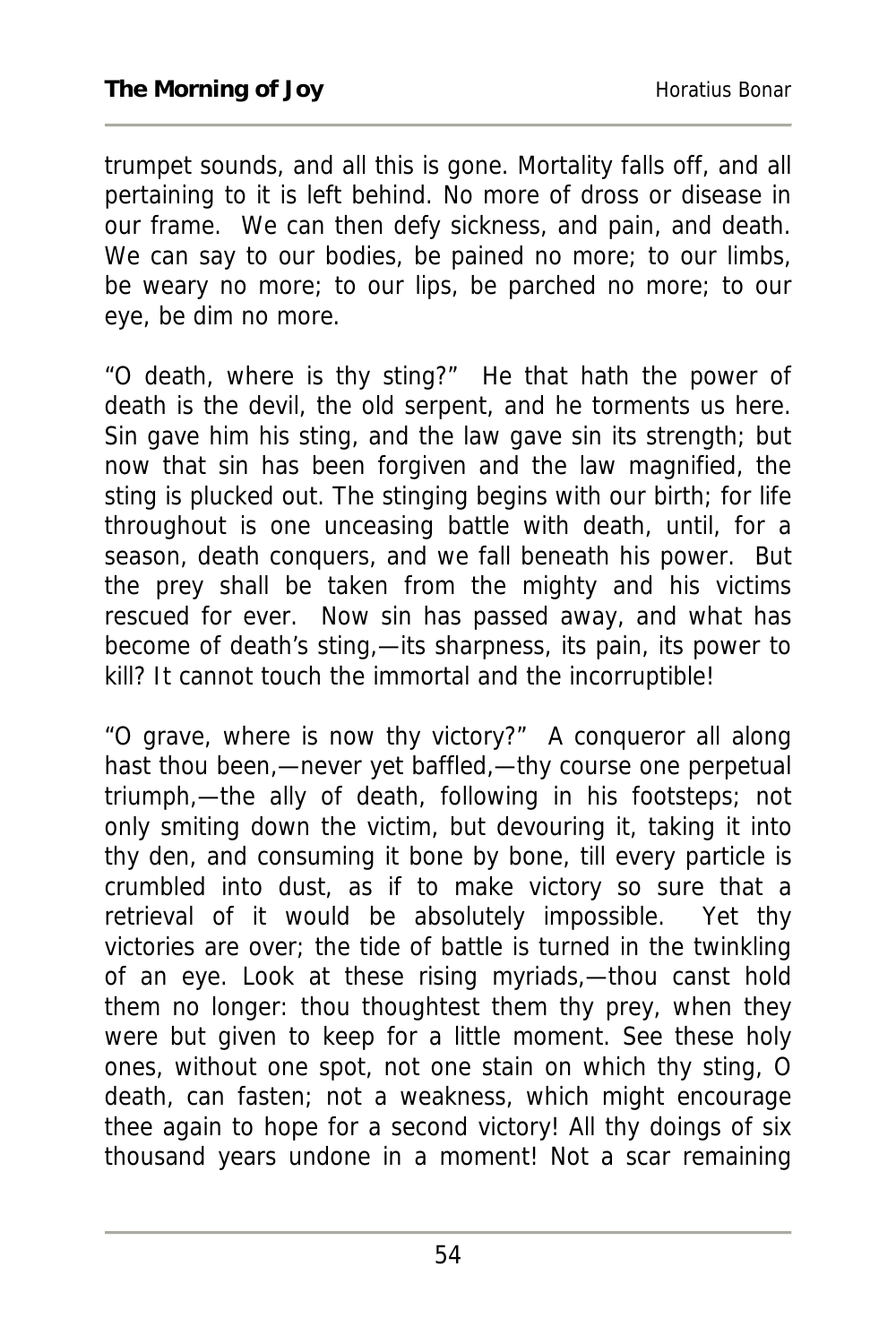from all thy many wounds; not a trace, or disfigurement, or blot,—all perfection,—eternal beauty! And look at these other holy ones, also glorified! They have not tasted death, nor passed down into the grave. Over them thou hast had no power. Thou hast waged war with them in vain. They have seen no corruption, and they remain monuments that thou wert not invincible. They have defied the power, and now they are beyond thy reach!

Ah, this is victory! It is not escaping by stealth out of the hands of the enemy, it is conquering him! It is not bribing him to let us go; it is open and triumphant victory,—victory which not only routs and disgraces the enemy, but swallows him up,—victory achieved in righteousness, and in behalf of these who had once been "lawful captive."

And the victor, who is he? Not we, but our Brother-king. His sword smote the mighty one, and under his shield we have come off conquerors. The wreath is his of victorious battle, not ours; we are the trophies, not the conquerors. He overcame. How? By allowing himself to be overcome! He plucked the sting from death. How! By allowing it to pierce himself! He made the grave to let go its hold. How? By going down into its precincts and wrestling with it in the greatness of his strength. He brought round the law which was against us to be upon our side. How? By giving the law all that it sought, so that it could ask no more either of him or of us.

How complete the victory over us seemed for a while to be! yet how complete the reversal! These enemies are not only conquered, but more than conquered. No trace of their former conquests remains. We not only live, but are made immortal. We not only are rescued from the corruption of the grave, but made incorruptible for ever.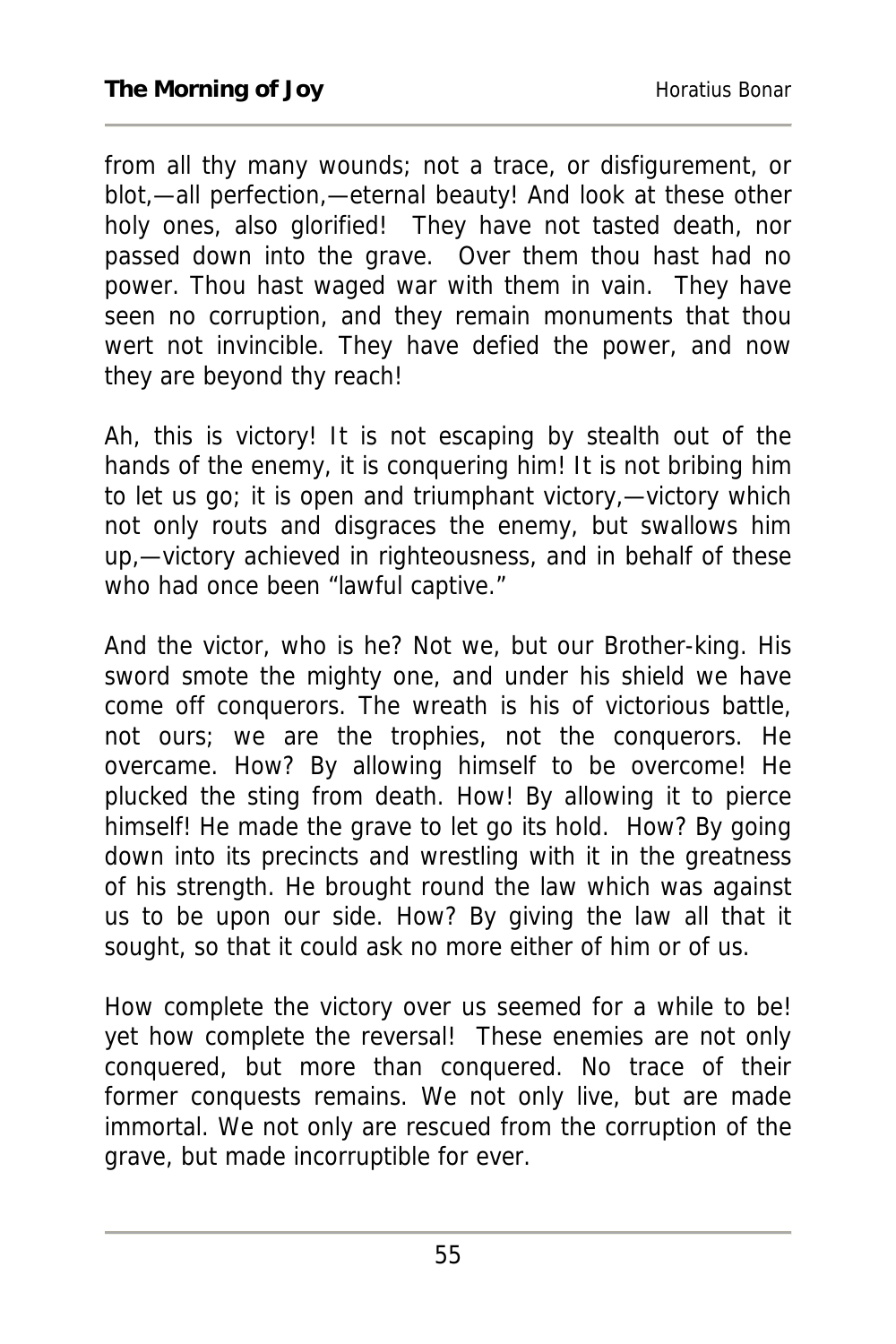Victory, then, is our watchword. We entered on the conflict at first, assured of final victory by Him who said, "I am the resurrection and the life; he that believeth on me, though he were dead yet shall he live, and whosoever liveth and believeth on me shall never die;"—by Him who to all his many promises of spiritual life and blessing added this, "and I will raise him up at the last day." When taking up sword and shield, we were sure of success; we could boast when putting on the harness as he that putteth it off in triumph. Victory was our watchword during every conflict, even the hardest and the sorest. Victory was our watchword on the bed of death, in the dark valley, when going down for a season into the tomb. Victory is to be our final watchword when reappearing from the grave, leaving mortality beneath us, and ascending to glory.

"Then shall Jehovah God wipe away tears from off all faces" (Isaiah 25:8; 30:19; 35:10; 60:20; Jeremiah 31:12; Revelation 7:17; 21:4). We shall weep no more. The furrows of past tears are effaced. Tears of anguish, tears of parting, tears of bereavement, tears of adversity, tears of heartbreaking sorrow, these are forgotten. We cannot weep again. The fountain of tears is dried up. God our Lord wipes up the tears. It is not *time* that heals the sorrows of the saints, or dries up their tears, it is God; God himself; God alone. He reserves this for himself, as if it were his special joy. The world's only refuge in grief is *time*, or pleasure; but the refuge of the saints is God. This is the true healing of the wound; and the assurance to us that tears once wiped away by God cannot flow again.

"The rebuke of his people shall he take away from off all the earth" (Isaiah 25:8). As he is to do this for Israel, so also for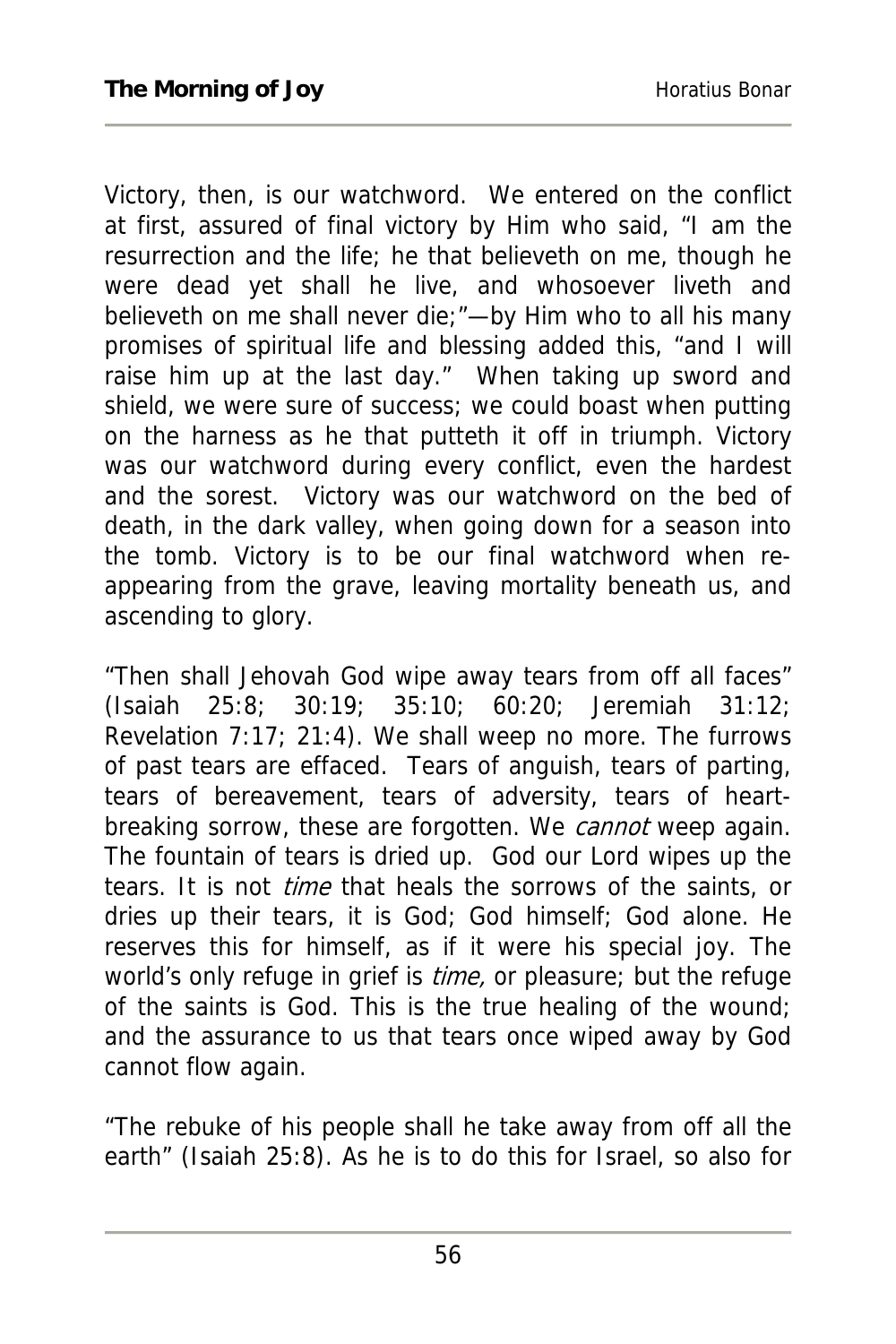the church. Rebuke, reproach, persecution, have been the church's lot on earth. The world hated the Master, and they have hated the servant. "The reproach of Christ" (Hebrews 11) is a well-known reproach. Shame for his name is what his saints have been enduring, and shall endure until he comes again. But all this is to be reversed. Soon the world's taunt shall cease. They shall scorn no more; they shall hate no more; they shall revile no more, and no more cast out our names as evil. Honour crowns the saints, and their enemies are put to shame. It is but one day's reviling before men, and then an eternity of glory in the presence of God and of the Lamb. Then the name of saint shall be a name of glory, both in earth and heaven.

Why shrink then from the world's reproach, when it is but a breath at the most, and when we know that it so soon shall cease? Why not rejoice that we are counted worthy to suffer shame for the name of Jesus, when we know that all that afflicts us here is not worthy to be compared with the glory that shall be revealed in us? The morning, and the glory which the morning brings with it, will more than compensate for all. Let us be of good cheer then, and press onward, through evil report as well as through good, having respect unto the recompence of reward.

"Creation shall be delivered from the bondage of corruption into the glorious liberty of the sons of God." That morning which brings resurrection to us brings restitution to creation deliverance to a groaning earth. The same Lord that brings us out of the tomb, rolls back the curse from off creation, effacing the vestiges of the first Adam's sin, and presenting a fresh memorial of the second Adam's righteousness. Happy world! when Satan is bound, when the curse is obliterated, when the bondage is broken, when the air is purged, when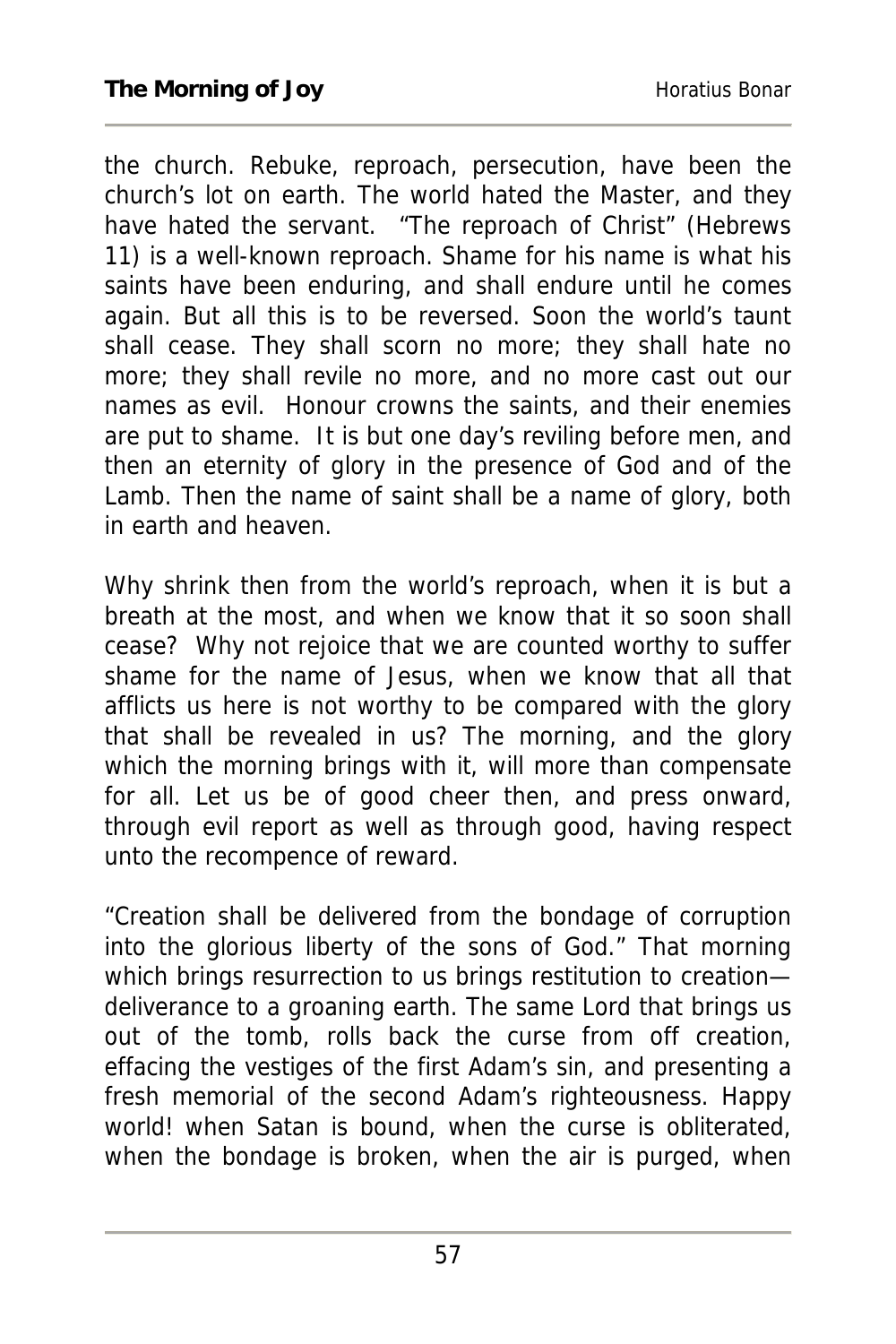the soil is cleansed, when the grave is emptied, and when the risen saints take the throne of creation to rule in righteousness with the sceptre of the righteous King.

Resurrection is our hope; our hope in life, our hope in death. It is a purifying hope. It is a gladdening hope. It comforts us when laying in the grave the clay of those whom we have loved. It cheers us when feeling the weakness of our own frame, and thinking how soon we shall lie down in dust. It refreshes and elevates when we remember how much precious dust earth has received since the day of righteous Abel. How sweet that name—resurrection! It pours life into each vein and vigour into each nerve at the very mention of it!

It is not carnal thus to bend over the clay-cold corpse and long for the time when these very limbs shall move again; when that hand shall clasp ours as of old; when those eyes shall brighten; when those lips shall resume their suspended utterance; when we shall feel the throbbings of that heart again! No, it is scriptural, it is spiritual. Some may call it sentimental; but it is our very nature. We cannot feel otherwise, even if we would. We cannot but love the clay. We cannot but be loth to part with it. We cannot but desire its reanimation. The nature that God has given us can be satisfied with nothing less. And with nothing less has God purposed to satisfy it. "Thy brother shall rise again." "Them that have been laid to sleep by Jesus will God bring with him."

We feel the weight of that mortality that often makes life a burden; yet we say, "Not that we would be unclothed, but clothed upon, that mortality may be swallowed up of life." We lay within the tomb the desire of our eyes, yet we cling to the remains, and feel as if the earth that struck the coffin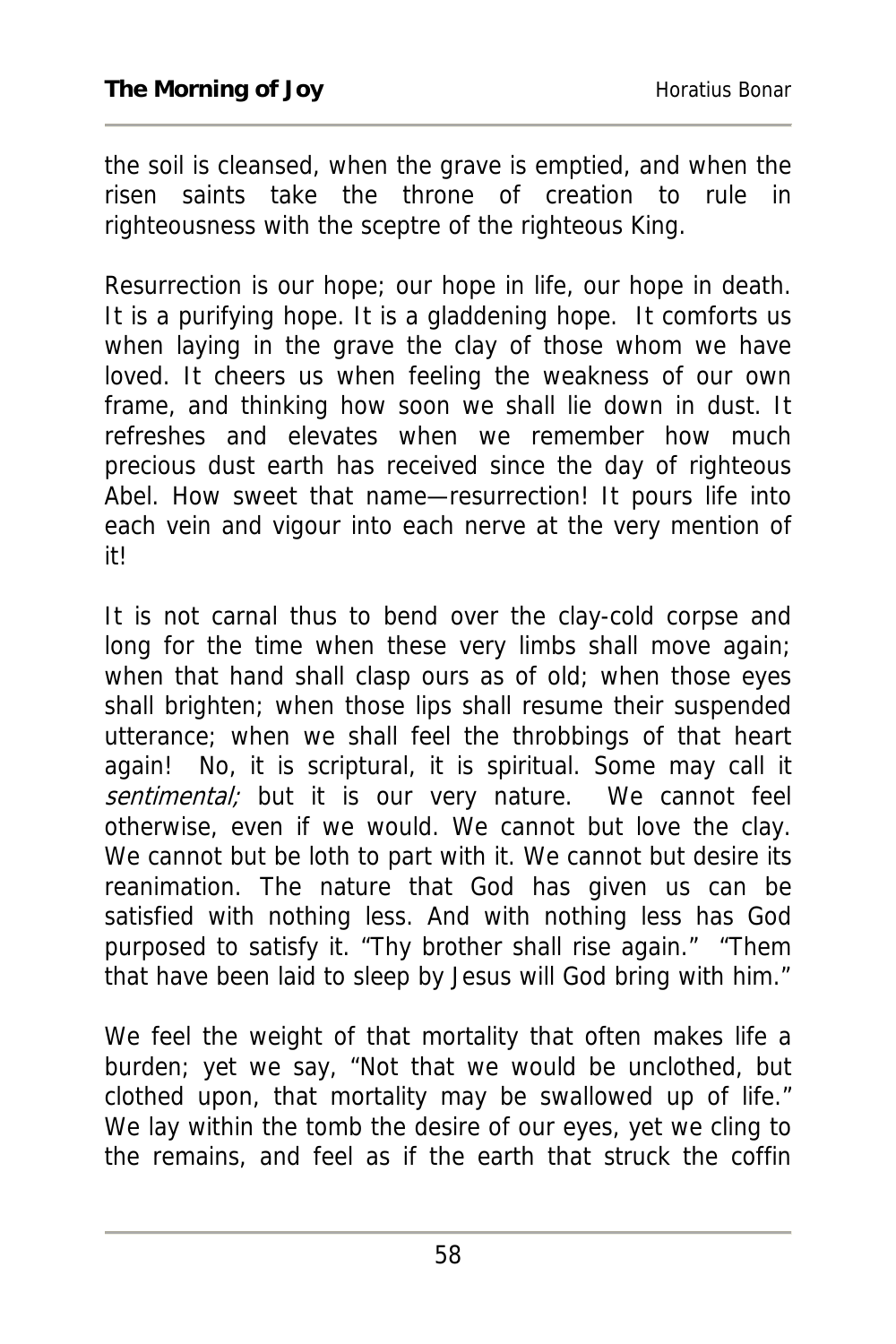were wounding the body on which it falls. At such a moment the thought of opening graves and rising dust is unutterably precious. We shall see that face again. We shall hear that voice again. Not only does the soul that filled that clay still live; but that clay itself shall be revived. Our *risen* friend shall be in very deed—form, look, voice—the friend that we have known and loved. Our risen brother will be all that we knew him here when, hand in hand, we passed through the wilderness together, cheered with the blessed thought that no separation could part us long, and that the grave itself could unlink neither hands nor hearts.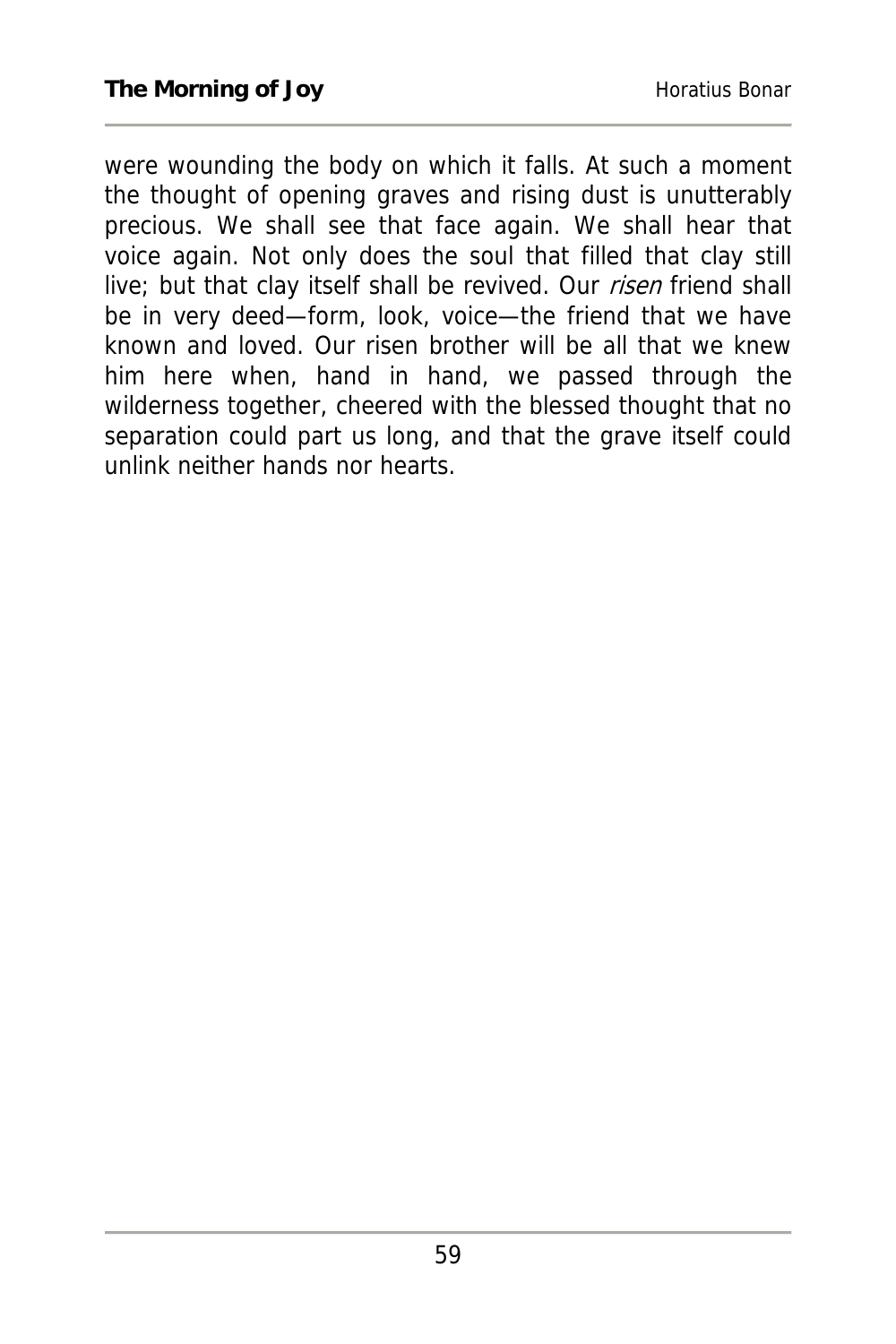# **CHAPTER 8**

#### **The Reunion**

The family has been all along a scattered one. Not only has it been scattered along the ages, but it has been dispersed over every land. "Children of the dispersion" might well be the name of its members. They have no continuing city, nay, no city at all that they can call their own; sure of nothing here beyond their bread and raiment; no where able to reckon upon a certain dwelling, yet having always the promise of it somewhere.

Besides this scattering, arising from their being thus called out of every kindred and nation, there are others more bitter. There is the scattering which persecution makes, when it drives them from city to city. There is the scattering which adversity makes when happy circles are broken up, and their fragments sent far asunder. There is the scattering which oftentimes jealousy and contention and selfish rivalry produce, even among the saints. There is the scattering which bereavement makes, when strong ties are broken, and warm love spilt like water on the ground; when fellowship is rent asunder, and living sympathies chilled by death, and tears of choking anguish are all the relief of loneliness and sorrow.

As Israel was scattered among the nations, so have the saints been; not indeed like Israel, because of the wrath of God against them, but still scattered everywhere. "The Lord shall scatter thee among all people, from the one end of the earth even unto the other" (Deuteronomy 28:64), were God's words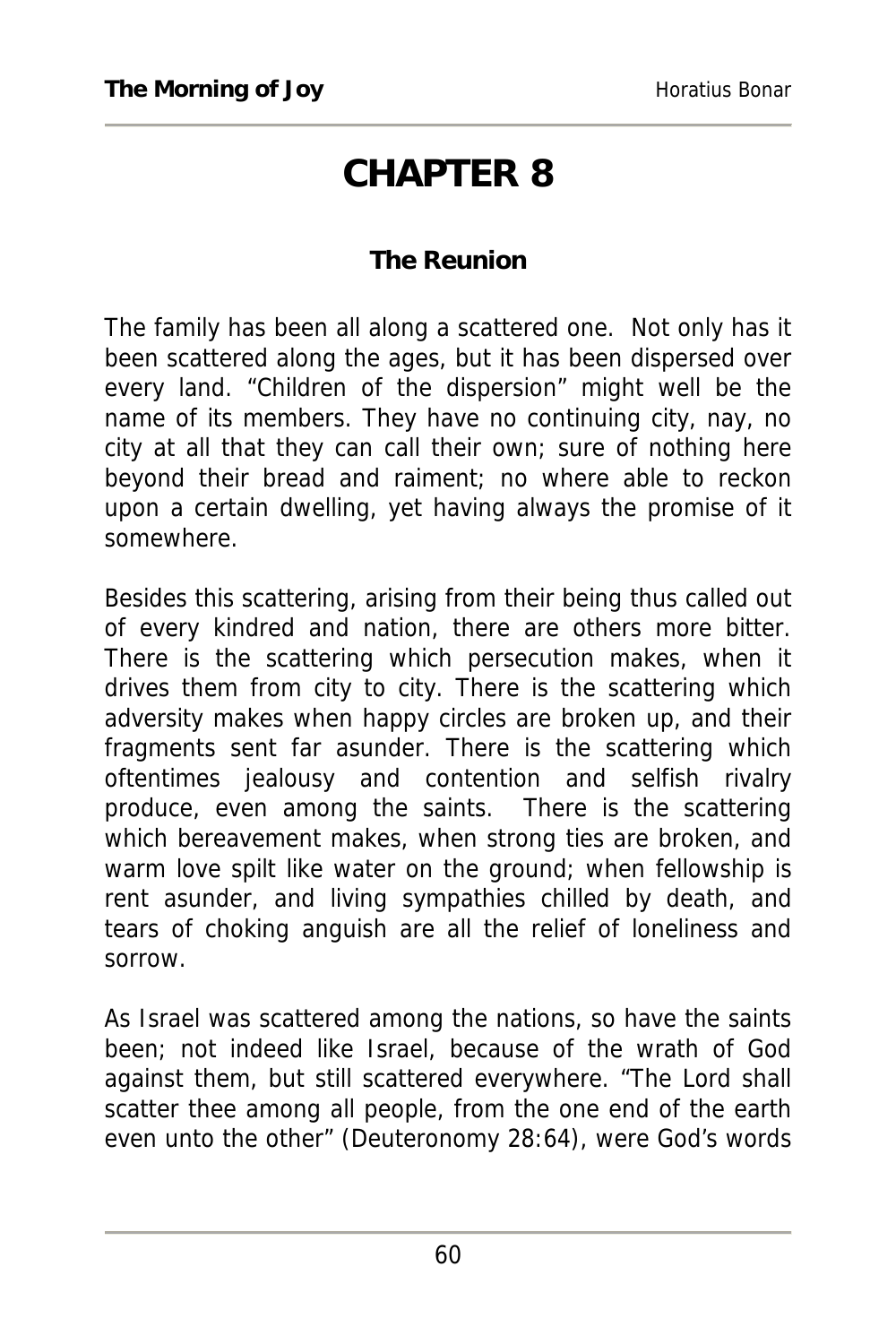to Israel, and the church feels how truly they suit her condition as a scattered flock.

In primitive times, and often since that, in days of trouble and persecution, it was truly and literally a *scattering*, just as when the autumn wind shakes down and tosses the ripe leaves to and fro. But in our day it is not so much a scattering, as a simple dwelling asunder,—by the calling out of every nation the few that make up the little flock. It is a gathering *out*, but not a gathering *together*. It is one family, yet the members know not, see not each other in the flesh. They are drawn by the Father's hand, and according to the Father's purpose, out of kingdoms and families wide asunder. They have no local centre, either of interest, or of residence, or of government; no common home, no common meetingplace, save that which faith gives them now in their Head above, or that hope which assures them of in the world to come, where they shall come together, face to face, as one household, gathered under one roof, and seated around one table.

This separation and apparent disunion is not natural or congenial. For there is a hidden magnetic virtue which unconsciously and irresistibly draws them towards each other. Separation is the present law of the kingdom, but this only because *election* is the law of the dispensation. There is an affinity among the members which neither time nor distance can destroy. There is a love kindled they know not how, kept alive they know not how, but strong and unquenchable, the love of kin, the love of brotherhood:

No distance breaks the tie of blood. Brothers are brothers evermore.—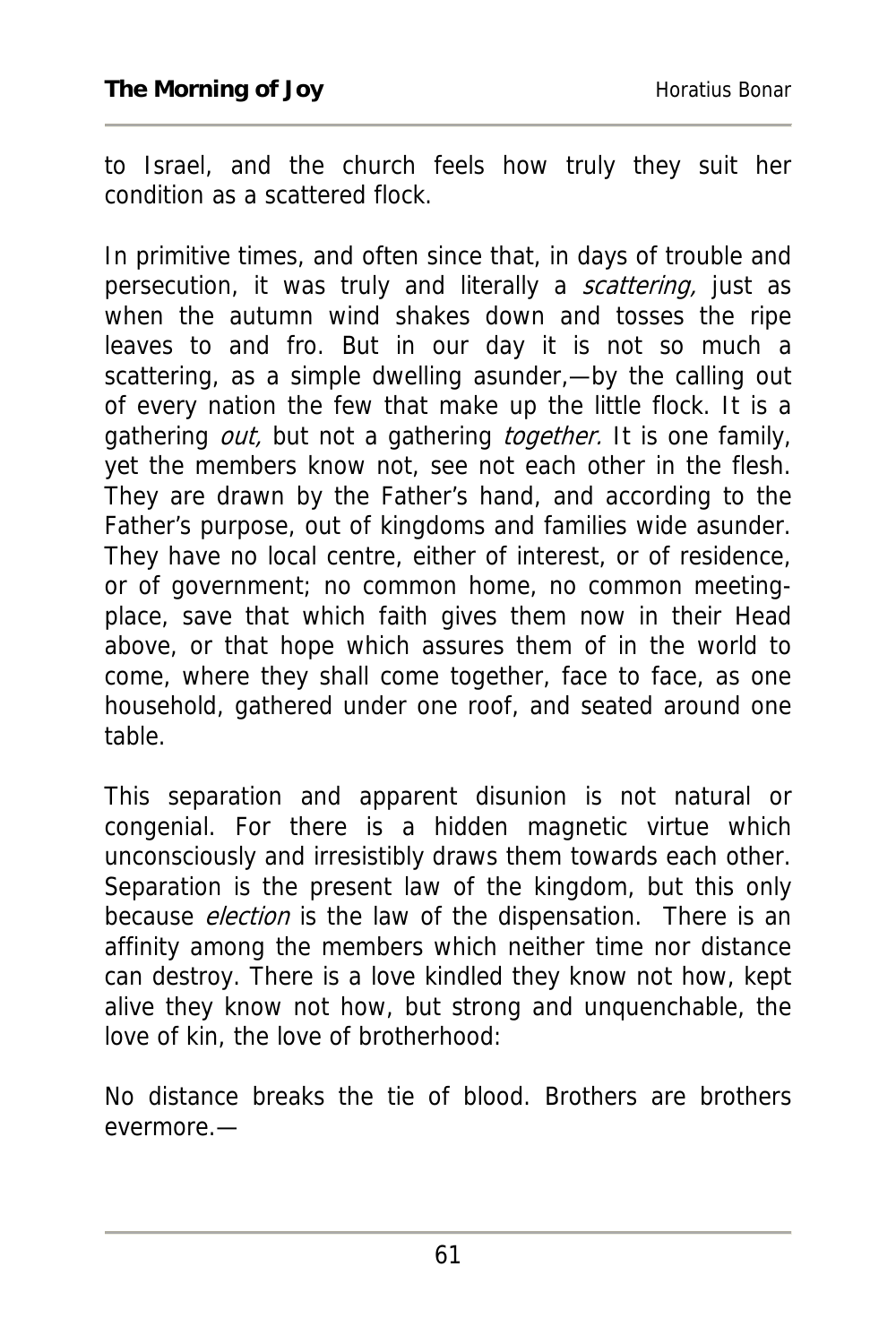And they feel this. Knit by the ties of a strange and unearthly union, they have a conscious feeling of oneness which nothing can shake. Deep hidden in each other's "heart of hearts" they cannot consent to be perpetually asunder, but eagerly anticipate the day of promised union.

But there is another kind of separation which they have had to endure. Death has torn them from each other. From Abel downward there has been one long scene of bereavement. The griefs of parting make up the greatest amount of earthly suffering among the children of men. And from these griefs the saints have not been exempted. Bitter have been the farewells that have been spoken on earth,—around the deathbed, or in the prison, or on the sea-shore, or on the home threshold, or in the city of strangers,—the farewells of men who knew that they should no more meet till the grave gave up its trust. Death has been the great scatterer, and the tomb has been the great receiver of the fragments.

Our night of weeping has taken much of its gloom and sadness from these rendings asunder. The pain of parting, in the case of the saints, has much to alleviate it, but still the bitterness is there. We feel that we must separate, and though it be only for a while, still our hearts bleed with the wound.

But there is *reunion*. And one of the joys of the morning is this reunion among the saints. During the night they had been scattered, in the morning they are gathered together. In the wilderness they have been separated, but in the kingdom they shall meet. During this age they have been like the drops of the fitful shower; in the age to come they shall be like the dew of Hermon, the dew that descended upon the mountains of Zion, one radiant company, alighting upon the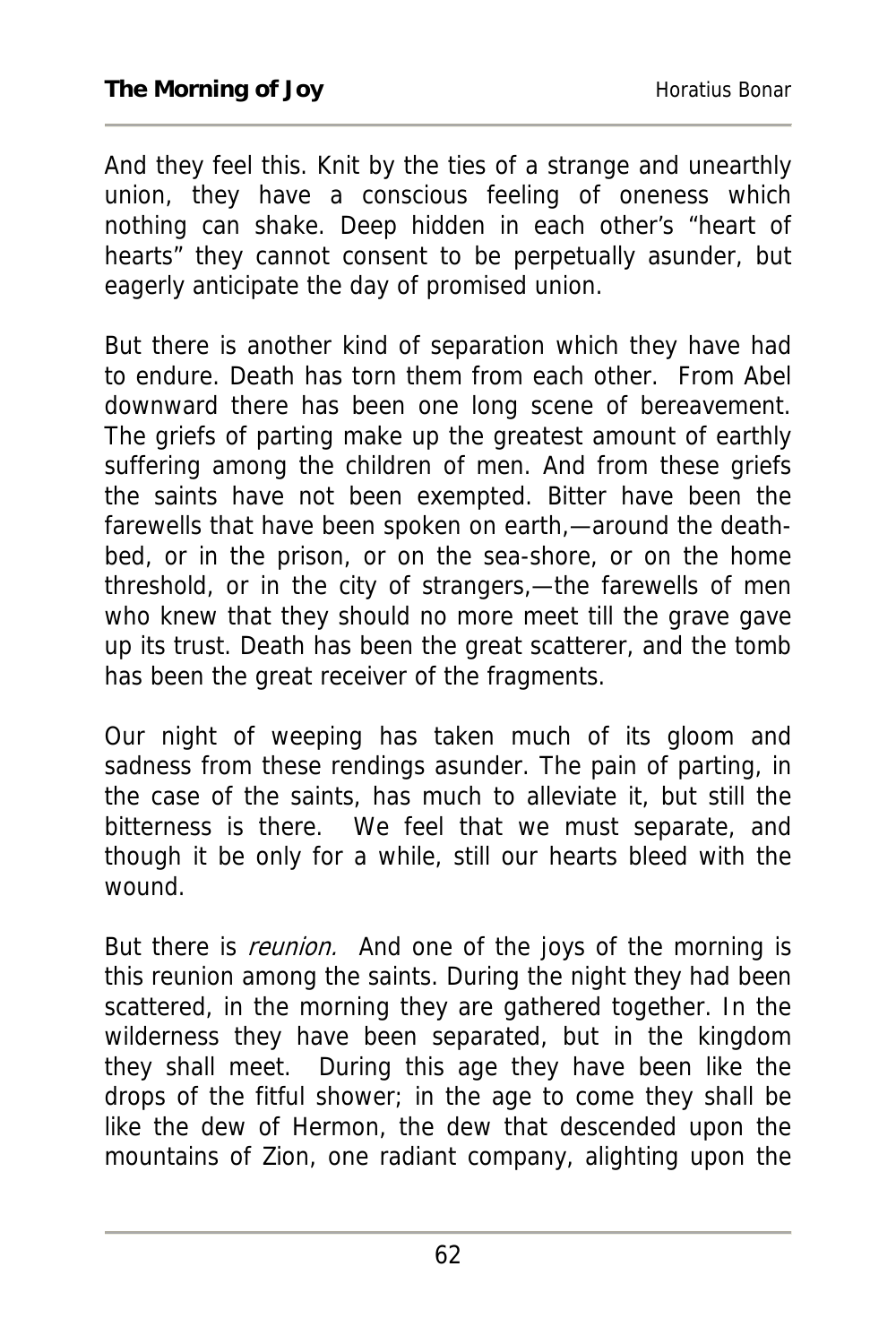holy hills, and bringing with them refreshment to a weary earth. Then shall fully be answered the prayer of the Lord, "That they all may be one; as Thou, Father, art in me, and I in thee, that they also may be one in us: that the world may believe that thou hast sent me. And the glory which thou gavest me I have given them; that they may be one, even as we are one; I in them, and thou in me, that they may be made perfect in one; and that the world may know that thou hast sent me, and hast loved them as thou hast loved me" (John 17:21-23).

"I will smite the Shepherd, and the sheep of the flock shall be scattered abroad" (Matthew 26:31). Such is our present position-a smitten Shepherd and a scattered flock! But the day is at hand when "he that scattered shall gather," and there shall be a *glorified* Shepherd and a *gathered* flock; not merely one flock, one fold, and one Shepherd, but one flock gathered into the one fold around the one Shepherd, the scattering ceased, the wandering at an end, the famine exchanged for the green pastures, the danger forgotten, and the devouring lion bound. Then shall fully come to pass the prophesy regarding the issues of the Surety's death, "that he should gather together in one the children of God that were scattered abroad" (John 11:52). Then what is written of Israel shall, in a higher sense, be fulfilled in the church: "Behold, I, even I, will both search my sheep, and seek them out. As a shepherd seeketh out his flock in the day that he is among his sheep that are scattered; so will I seek out my sheep, and will deliver them out of all places where they have been scattered in the cloudy and dark day. I will feed them in a good pasture, and upon the high mountains of Israel shall their fold be. And I will set up one shepherd over them, and he shall feed them, even my servant David; he shall feed them, and he shall be their shepherd." And as the ingathering of Israel is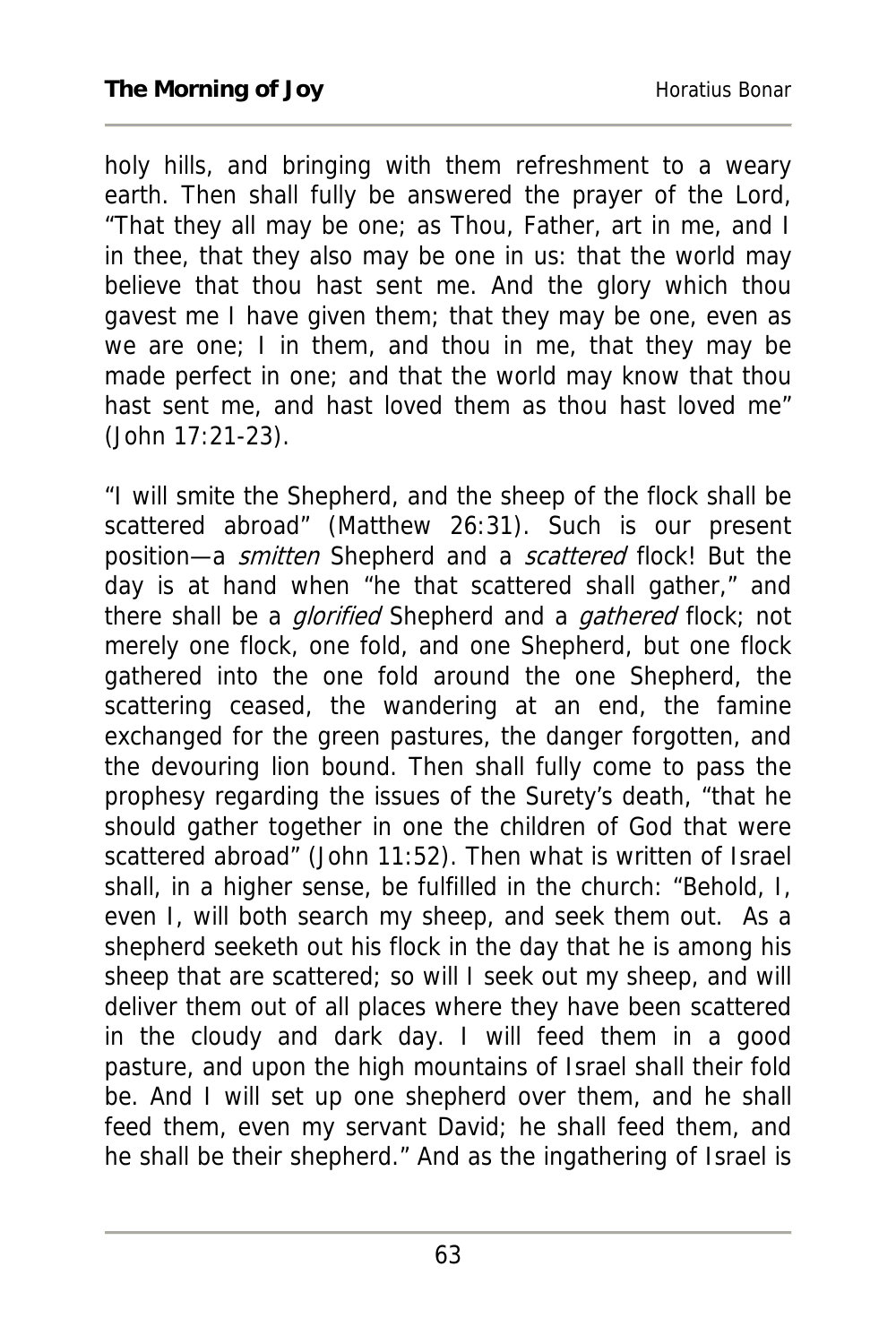to be a blessing diffusing itself on every side, so is the reunion of the scattered church to be to the world; so that we may use Israel's promise here also; "I will make them and the places round about my hill a blessing; and I will cause the shower to come down in his season; there shall be showers of blessing" (Ezekiel 34:11-26).

This reunion is when the Lord returns. When the Head appears, then the members come together. They have been always united,—for just as the Godhead was still united to the manhood of Christ, even when his body was in the tomb, so the oneness between the members, both with each other and with their Head, has been always kept unbroken. But when he comes, this union is fully felt, realized, seen, manifested. "When Christ who is our life shall appear then shall we also appear with him in glory" (Colossians 3:4).

This reunion is at "the resurrection of the just." Then every remaining particle of separation is removed,—soul and body meet,—both perfect; no trace of this vile body," or this dustcleaving soul. The corruptible has gone, and the incorruptible has come. Our reunion shall be in incorruption; hands that shall never grow palsied clasping each other, and renewing broken companionships,—eyes that shall never dim gazing on each other with purer love.

This reunion is in the cloud of glory, in which the Lord comes again. When he went up from Olivet, this cloud received him, and fain would his disciples have gone up along with him. But into that glorious pavilion,—his tabernacle,—shall they yet ascend; there to meet with him, and to embrace each other, coming together into that mysterious dwelling-place, from the four winds of heaven, "out of every kindred, and nation, and tongue, and people."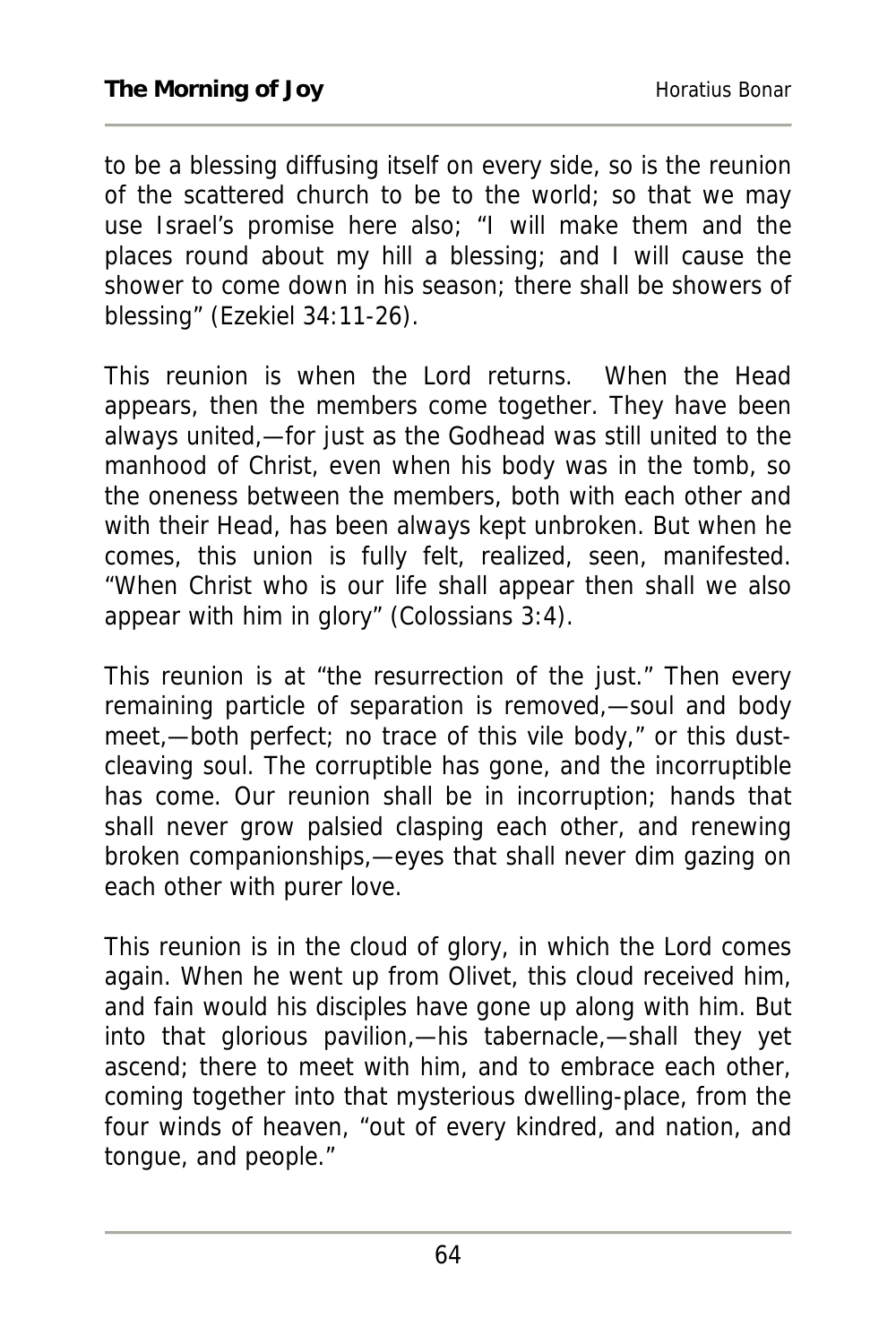This reunion is the marriage-day, and that cloud-curtained pavilion the Bridegroom's chamber. There the bride is now seen as ONE. And there she realizes her own oneness in a way unimagined before. There too the marriage-feast is spread, and the bride takes her place of honour at the marriage-table,—"glorious within," as well as without,—not, like the harlot-bride, decked with purple, and scarlet, and gold, and gems (Revelation 17:4; 18:16); but "arrayed in fine linen, clean and white" (19:8).

It is to this reunion, and to the honours that shall then be given to the whole church at once, that the apostle refers, when he says, that "they (the Old Testament saints, to whom the promises came) without us should not be made perfect" (Hebrews 11:39, 40). Thus he intimates that the actual possession of the thing promised has not yet been given. It is deferred until the Lord comes, in order that no age, nor section, nor individuals of the church should be perfectly blest and glorified before the rest; for all must be raised up together, all caught up together, all crowned together, seeing they are one body,—one bride. He points to the day of the Lord as the day of our common introduction into the inheritance,—the day of our common re-entrance into Eden, the day when, as one vast multitude of all kindred's, we shall enter in through the gates into the city;—the day of our common crowning, our common triumph. For it is to be one crowning, one enthroning, one festival, one triumph, one entrance for the whole church, from the beginning. The members are not crowned alone, nor in fragments, nor in sections; but in one glorious hour they receive their everlasting crowns, and take their seats, side by side, with their Lord, and with each other, in simultaneous gladness, upon the long-expected throne.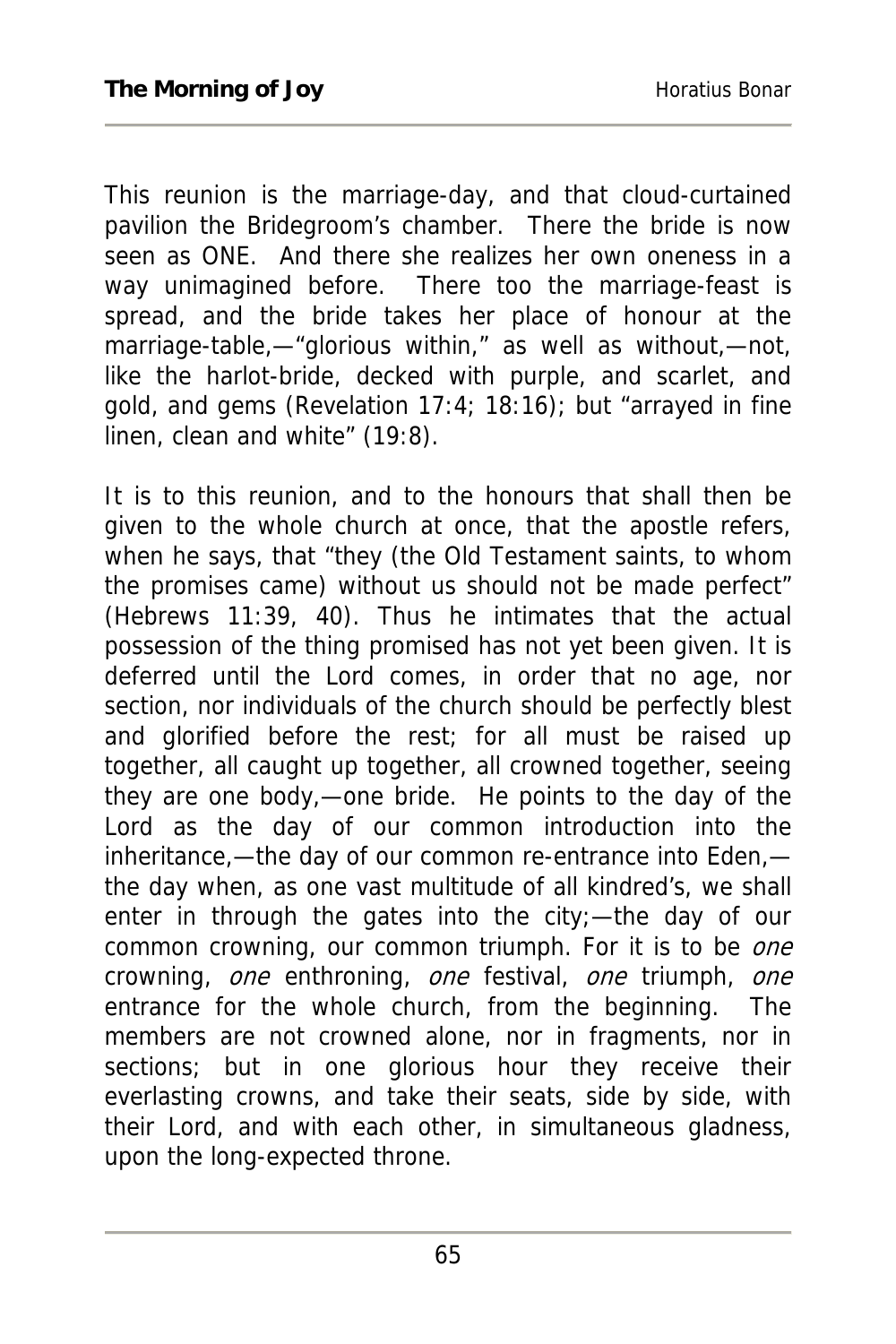The preparations for this union have long been making. They began with us individually, when first the scattered fragments of our souls were brought together by the Holy Ghost, at our conversion. Before that, our "hearts were divided;" and this was our special sin (Hosea 10:2). But then they "were united,"—at least in some measure, though still calling for the unceasing prayer, "Unite my heart to fear thy name" (Psalm 86:11). It was first the *inner* man that came under the power of sin and was broken into parts; then the outer man followed. Both were created whole in every sense of that word, and both have ceased to be whole in any sense of it. When restoration begins, it begins with the reunion of the inner man, and in the resurrection passes on to the outer, bringing together the two restored parts. It was the *individual* that first was subjected to sin, and then the *mass*. So it is the individual that is first restored. And this is the process that is now going on under the almighty, vivifying, uniting energy of the Holy Spirit. But the reunion is not complete till oneness is brought back to the mass, to the body,—till all those members that have been singly restored, be brought together, and so the body made whole.

It is for this we wait until the Lord come. For as it was the first Adam that broke creation into fragments, so it is the second Adam that is to restore creation in all its parts and regions, and make it one again. The good and the evil then are parted for ever, but the good and the good are brought into perfect oneness,—a oneness so complete, so abiding, as more than to compensate for brokenness and separation here.

The soul and the body come together and form one glorified man. The ten thousand members of the church come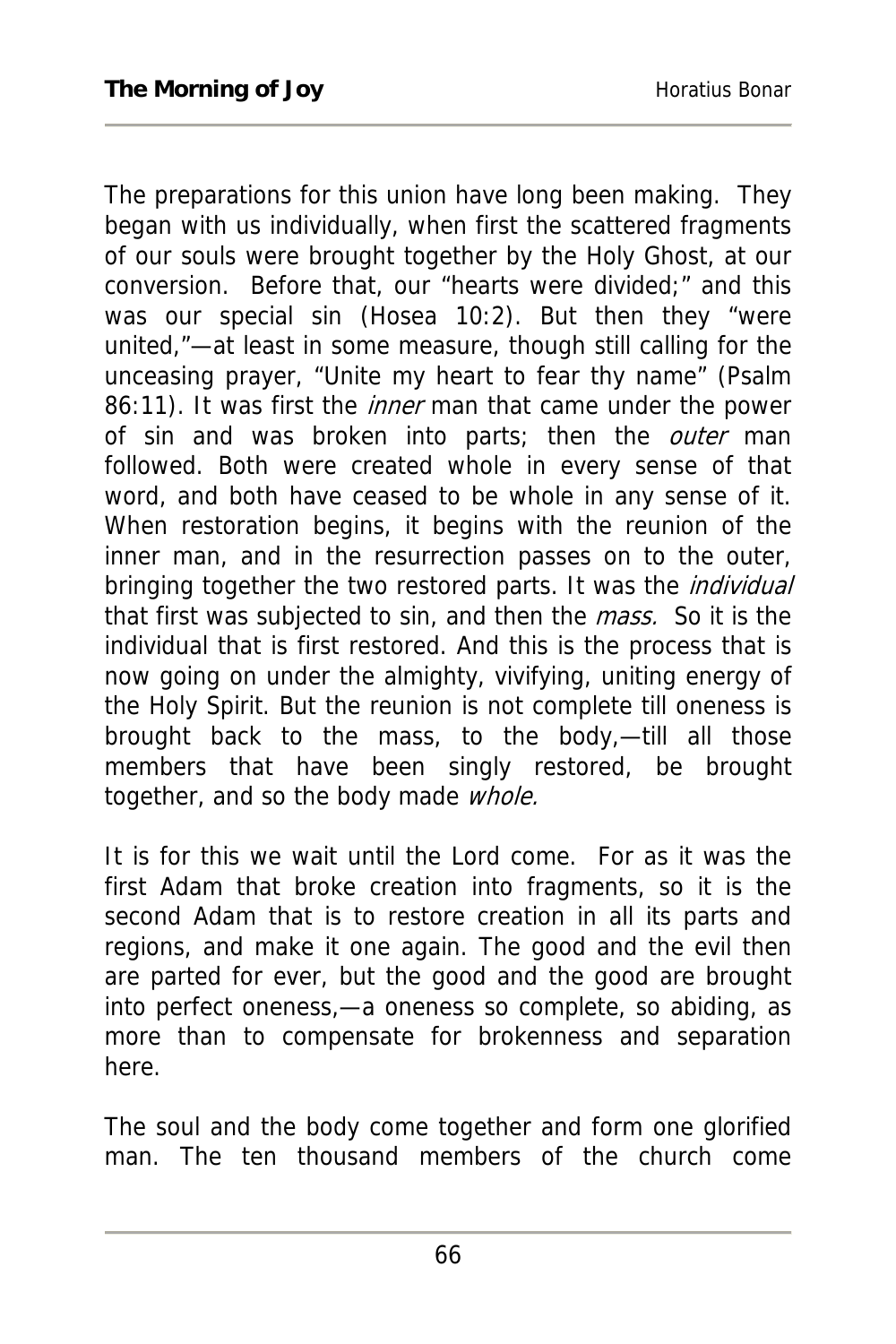together and form one glorified church. The scattered stones come together and form one living temple. The bride and the Bridegroom meet. Here it has been one Lord, one faith, one baptism; *there* it shall be one body, one bride, one vine, one temple, one family, one city, one kingdom.

The broken fruitfulness, the fitful inconstancy, of the cursed earth shall pass into the unbroken beauty of the new creation. The discord of the troubled elements shall be laid, and harmony return. The warring animals shall lie down in peace.

Then shall heaven and earth come together into one. That which we call distance is annihilated, and the curtain drawn by sin is withdrawn from between the upper and the lower glory, and the fields of a paradise that was never lost are brought into happy neighborhood with the fields of paradise regained; God's purpose developing itself in the oneness of a two-fold glory,—the rulers and the ruled,—the risen and the unrisen, the celestial and the terrestrial,—the glory that is in the heaven above, the glory that is in the earth beneath; for "there are celestial bodies and bodies terrestrial, but the glory of the celestial is one, and the glory of the terrestrial is another."

Such scenes we need to dwell upon, that as our tribulations abound, so also our consolations may abound. Our wounds here are long in healing. Bereavements keep the heart long bleeding. Melancthon, with a tender simplicity so like himself, refers to his feelings when his child was taken from him by death. He wept as he recalled the past. It pierced his soul to remember the time, when once, as he sat weeping, his little one with its little napkin wiped the tears from his cheeks.

Recollections like these haunt us through life, ever and anon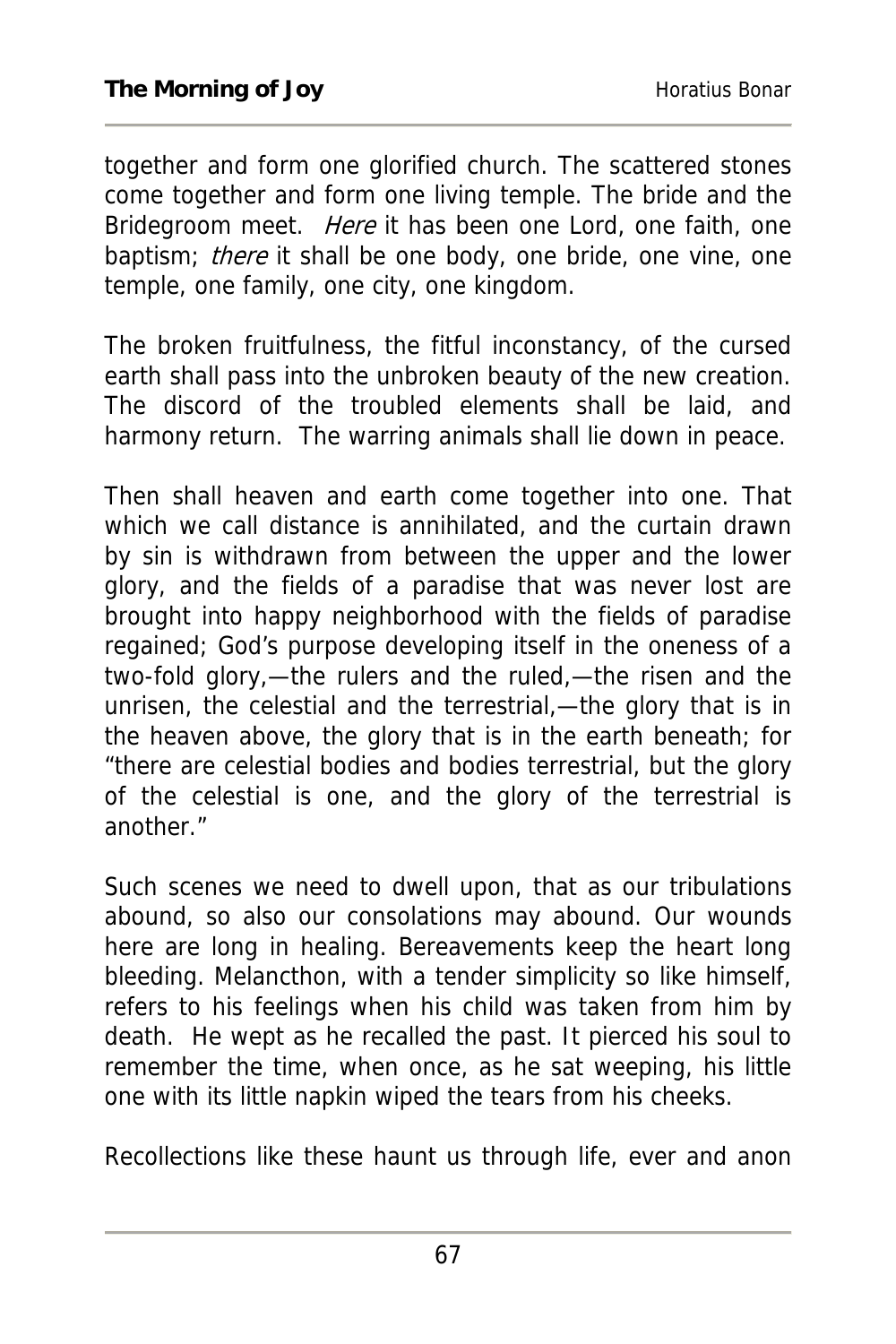newly brought up by passing scenes. Some summer morning's sun recalls, with stinging freshness, the hour when that same sun streamed in through our window upon a dying infant's cradle, as if to bring out all the beauty of a parting smile, and engrave it upon our hearts for ever. Or is it a funeral scene that comes up to memory,—a funeral scene that had but a few days before been a bridal one,—and never on earth can we forget the outburst of our grief, when we saw the bridal flowers laid upon a new-made tomb. Or some wintry noon recalls the time and the scene when we laid a parent's dust within its resting-place, and left it to sleep in winter's grave of snows. These memories haunt us, pierce us, and make us feel what a desolate place this is, and what an infinitely desirable thing it would be to meet these lost ones again, where the meeting shall be eternal.

Hence the tidings of this reunion in the many mansions are like home-greetings. They relieve the smitten heart. They bid us be of good cheer, for the separation is but brief, and the meeting to which we look forward will be the happiest ever enjoyed. The time of sorrowful recollections will soon pass, and no remembrance remain but that which will make our joy to overflow.

Every thing connected with this reunion is fitted to enhance its blessedness. To meet again any where, or any how, or at any time would be blessed; how much more at such a time, in such circumstances, and in such a home! The dark past lies behind us like a prison from which we have come forth, or like a wreck from which we have escaped in safety and landed in a quiet haven. We meet where separation is an impossibility, where distance no more tries fidelity, or pains the spirit, or mars the joy of loving. We meet in a kingdom. We meet at a marriage-table. We meet in the "prepared city," the New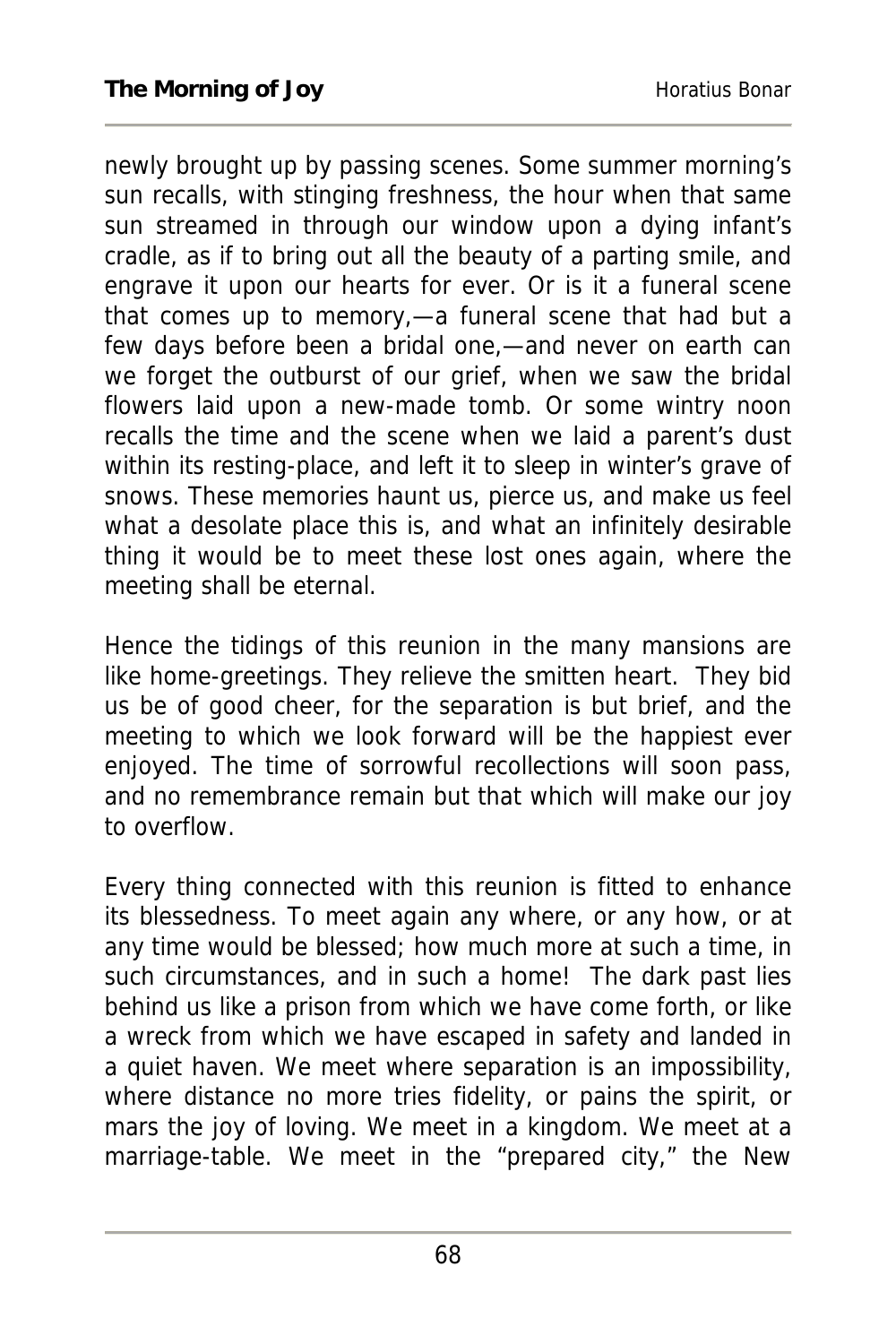Jerusalem. We meet under the shadow of the tree of life, and on the banks of the river of life. We meet to keep festival and sing the songs of triumph. It was blessed to meet here for a day; how much more to meet in the kingdom for ever! It was blessed to meet, even with parting full in view; how much more so when no such cloud overhangs our future! It was blessed to meet in the wilderness and the land of graves; how much more in paradise, and in the land where death enters not! It was blessed to meet "in the night,"— though chill and dark; how much more in the morning, when light has risen, and the troubled sky is cleared, and joy is spreading itself around us like a new atmosphere, from which every element of sorrow has disappeared.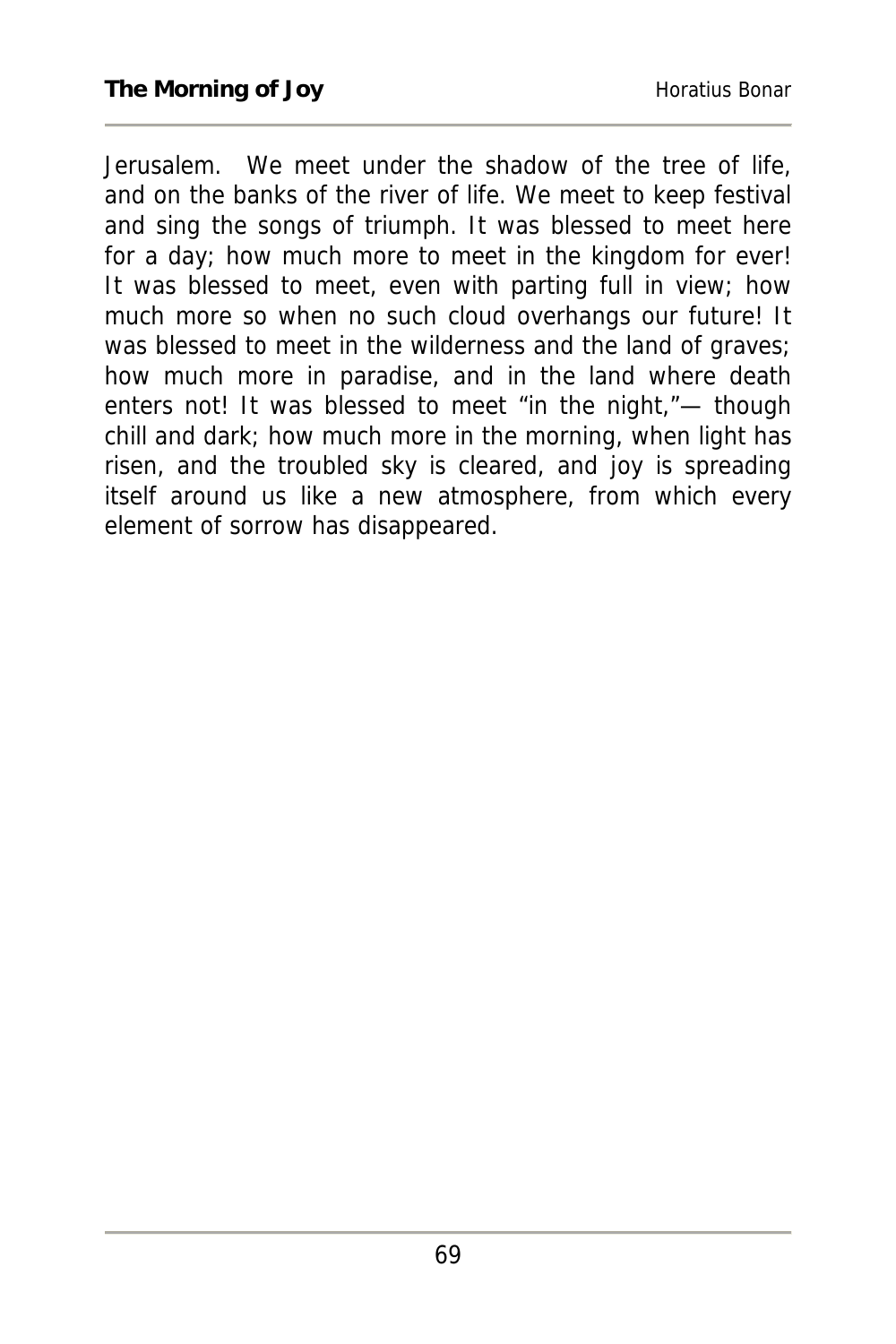## **CHAPTER 9**

### **The Presence Of The Lord**

To love in absence, though with the knowledge of being beloved, and with the certainty of meeting ere long, is but a mingled joy. It contents us in the room of something better and more blessed, but it lacks that which true love longs for, the presence of the beloved one. That presence fills up the joy and turns every shadow into brightness.

Especially when this time of absence is a time of weakness and suffering, and endurance of wrong; when dangers come thickly around, and enemies spare not, and advantage is taken by the strong to vex or injure the defenceless. Then love in absence, though felt to be a sure consolation, is found to be insufficient, and the heart cheers itself with the thought that the interval of loneliness is brief, and that the days of separation are fast running out.

It is with such feelings that we look forward to our meeting with Him "whom having not seen we love," and anticipate the joy of being for ever "with the Lord." That day of meeting has in it enough of gladness to make up for all the past. And then it is eternal. It is not meeting today, and parting to-morrow; it is meeting once and for ever. To see him face to face, even for a day, how blessed! To be "with him" for a lifetime, or an age, even though with intervals of absence between, how gladdening! But to be with him for ever,—or *always*, as it stands in the original,—this surely is the very filling up of all our joy.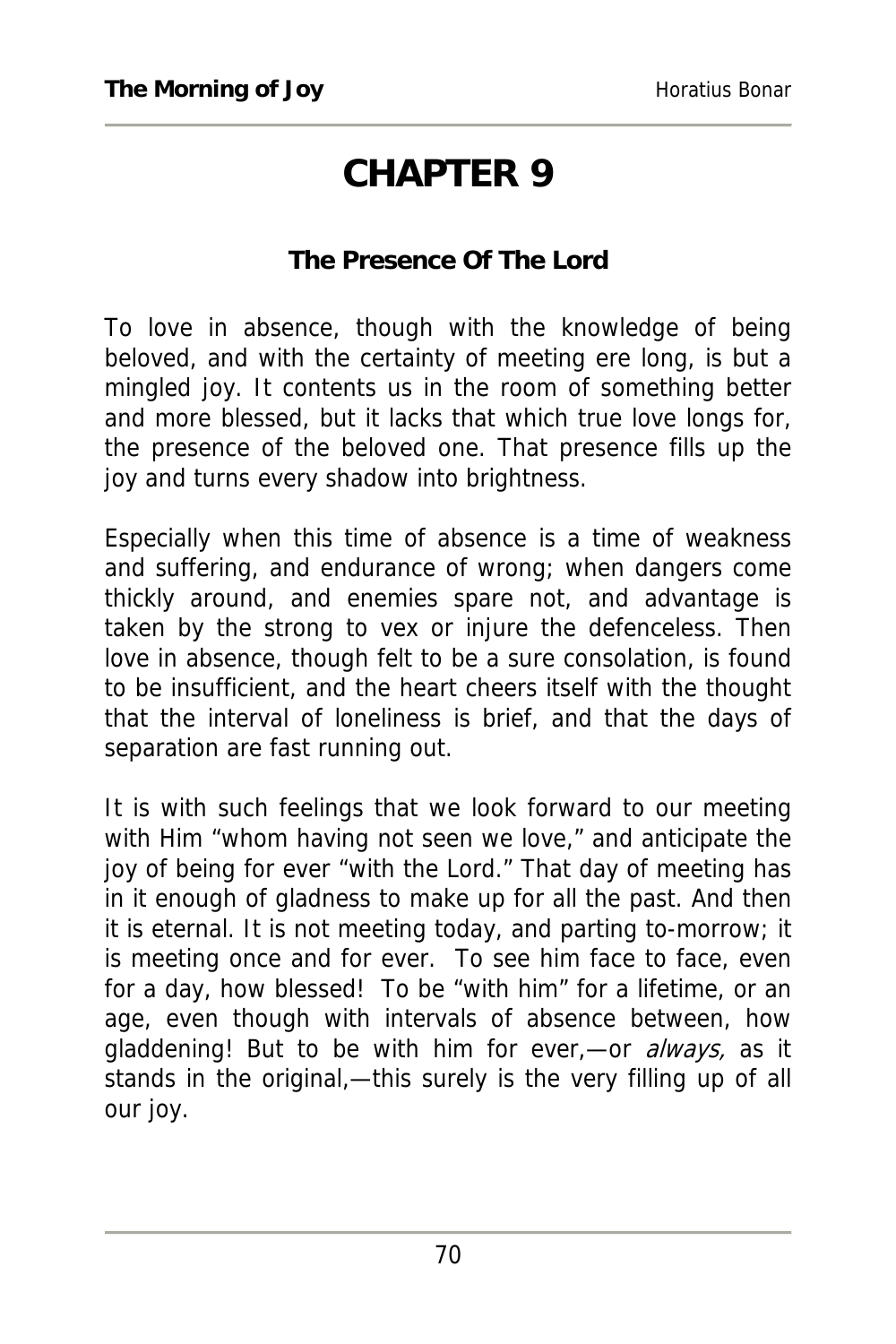Has not the Lord, however, been always with us? Has he not said, "Lo, I am with you alway, even unto the end of the world?" Yes. Nor ought the church to undervalue this nearness, this fellowship. It is no shadow or fancy; it is reality. It is that same reality to which the Lord referred when he said, "He that loveth me shall be loved of my Father; and I will love him, and will manifest myself to him" (John 14:21); or, as the old versions have it, "will show mine own self to him." For when Jude put the question, "Lord, how is it that thou wilt manifest thyself to us and not unto the world?" that is, "how shall it be that the world shall not see thee, and yet we who are living in the world shall see thee? how is it that we shall have thy presence, and yet the world have it not?" "Jesus answered and said unto him, If a man love me he will keep my words; and my Father will love him, and we will come unto him, and make our abode with him."

So that thus we have had the Lord always with us, nay, making his abode with us. It was when first we gave credit to the Divine testimony concerning the free love of God, in the gift of his Son, that we drew nigh to him and he to us. It was then that he came in unto us, and took up his abode with us. It was when we heard his voice and opened the door, that he came in to sup with us. And it is this conscious presence, this presence which faith realizes—that cheers us amid tribulation here. In the furnace we have one like the Son of man to keep us company, and to prevent the flame from kindling upon us.

But this is, after all, incomplete. It is the enjoyment of as much fellowship as can be tasted in absence, but it is no more. Nor is it intended to supersede something nearer and more complete,—far less to make us content with absence. Nay, its tendency is to make us less and less satisfied with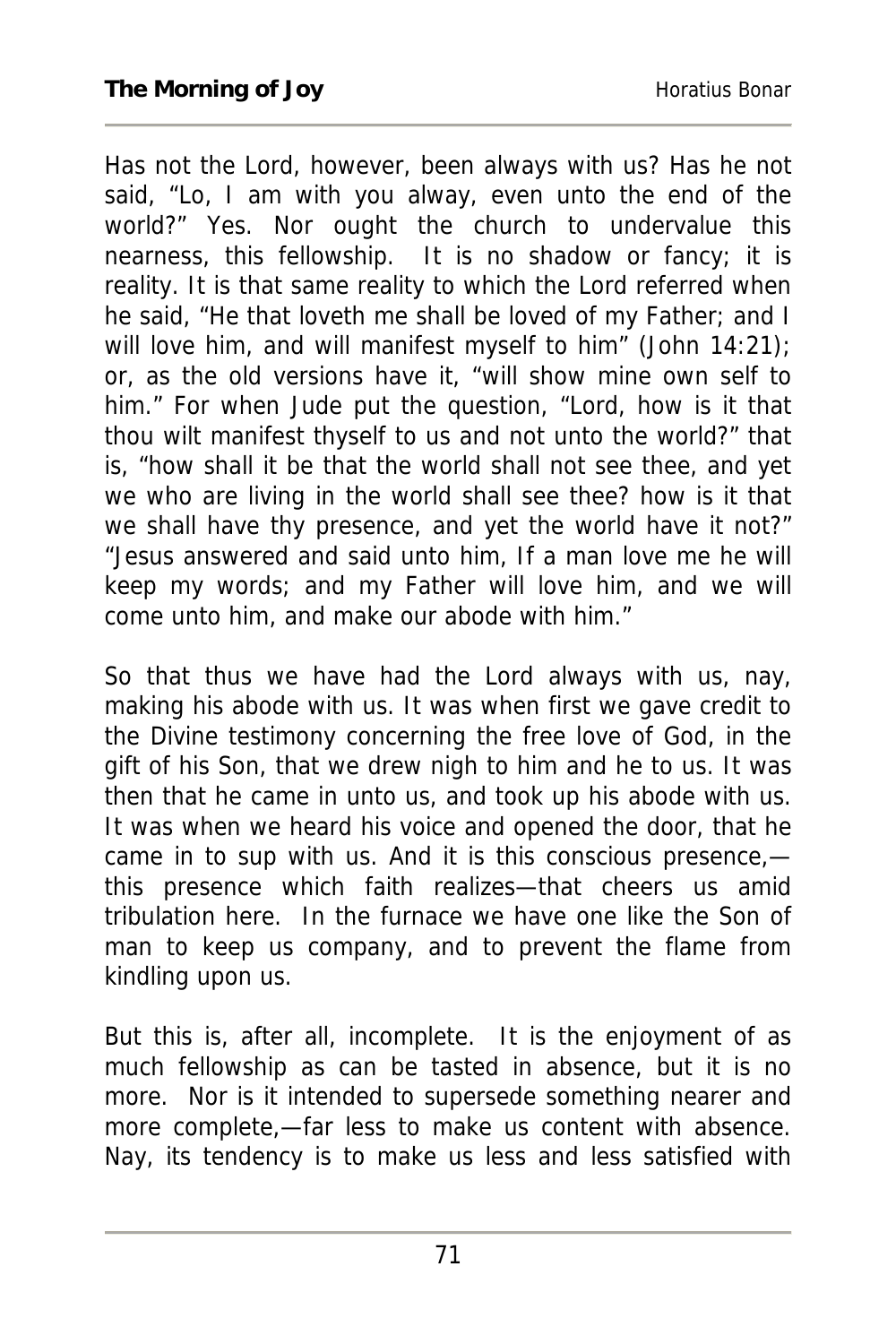absence. It gives us such a relish for intercourse, that we long for communion more unhindered,—eye to eye and face to face. This closer intercourse, this actual vision, this bodily nearness, we are yet to enjoy. The hope given us is to be "with the Lord,"—with him in a way such as we have never been.

Let no one despise this nearness, nor speak evil of it, as if it were material and carnal. Many speak as if their bodies were a curse,—as if matter were some piece of mis-creation to which we had unnaturally and unhappily been fastened. And others tell us that actual intercourse, such as we refer to, the intercourse of vision and voice, is a poor thing, not to be named beside the other, which is, as they conceive, the deeper and the truer.

But is it so? Is matter so despicable? Are our bodies such hinderances to true fellowship? Is the eye nothing, the ear nothing, the smile nothing, the voice nothing, the embrace nothing, the clasping of the hand nothing? Is personal communion a hinderance to earthly friendships? Can the friend enjoy the friend as well afar off as near? Is it no matter to the wife though her husband be unseen and distant? Granting that we can still love and receive love in return, is distance no barrier, does absence make no blank? Do we slight bodily presence, visible intercourse, as worthless, almost undesirable? Is not the reverse one of the most deepseated feelings of our nature? And is it not to this deepseated feeling that the incarnation appeals? Is that incarnation useless, save as furnishing a victim for the altar, and providing blood for the cleansing of the worshipper? No. The incarnation brings God nigh to us in a way such as could not have been done by any other means. He became bone of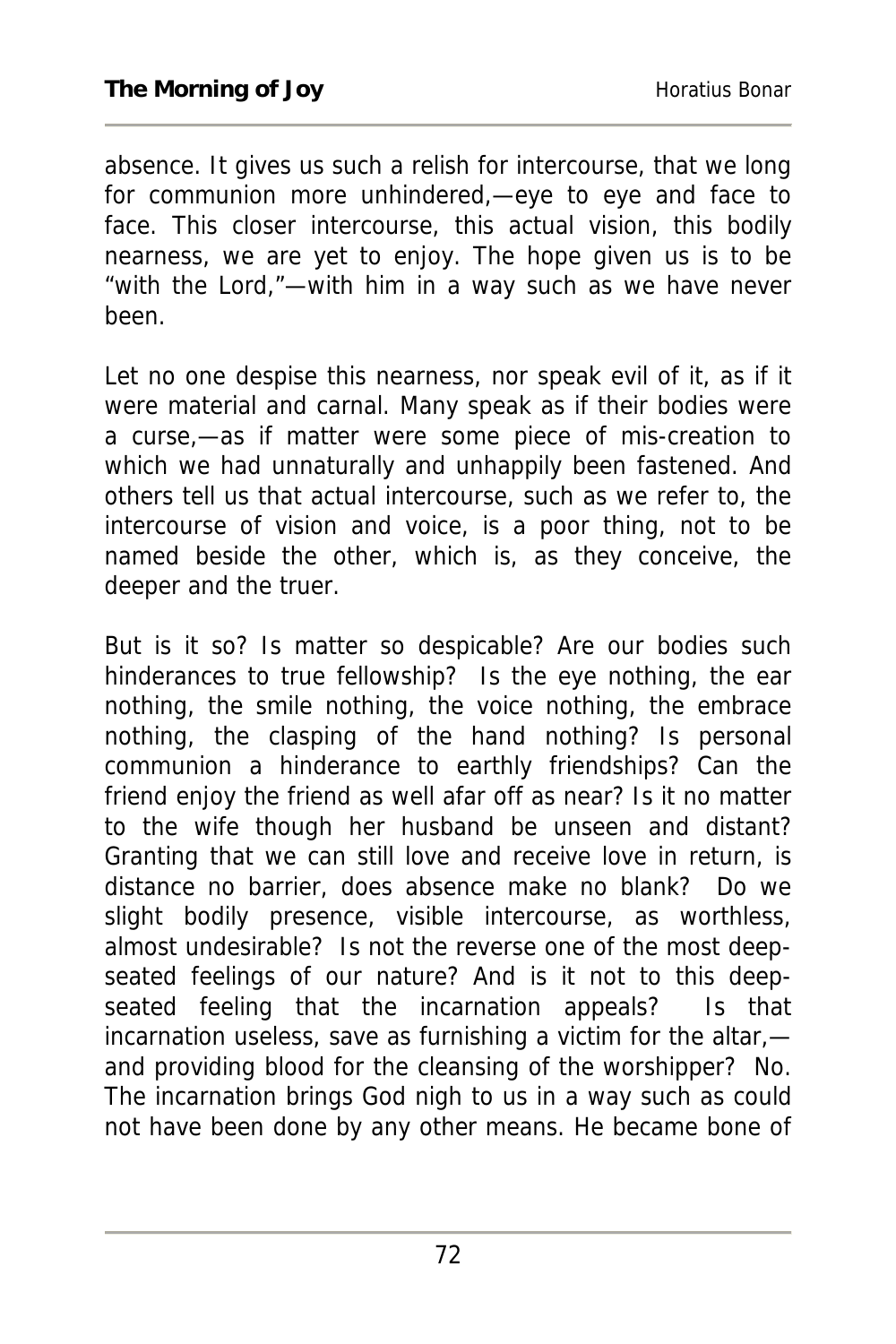our bone and flesh of our flesh, that we might have a being like ourselves to commune with, to love, to lean upon.

In that day when we shall be "with the Lord," we shall know to the full the design of God in the incarnation of his Son, and taste the blessedness of seeing him as he is.

The time of this meeting is his coming; not till then. Before that there is distance and imperfection. I know that in the disembodied state there will be greater nearness and fuller enjoyment than now. And this the apostle longed for when he had the "desire to depart and be with Christ,

which is far better." Even before the resurrection there is a "being with Christ," more satisfying than what we enjoy here; a "being with Christ" which is truly "far better." Nor would I disparage this blessedness. But still this is not to be compared with resurrection-nearness, and resurrectionfellowship, when, in a way up till that time unknown, we shall be introduced into the very presence of the King, all distance annihilated, all fellowship completed, all joy consummated, all coldness done away, all shadows dissipated, and "so we shall ever be with the Lord."

But, for the better understanding of this subject, let us look to the way in which the apostle handles it in administering comfort to the Thessalonian church, some of whom had been giving way to immoderate grief for the dead.

The grief of the heathen was immoderate, and their expressions of it equally so. No wonder. Their hearts beat with as firm a pulse as ours, and natural affection was as strong with them as with us. The husband mourned the wife, the wife the husband; the parent mourned the child, the child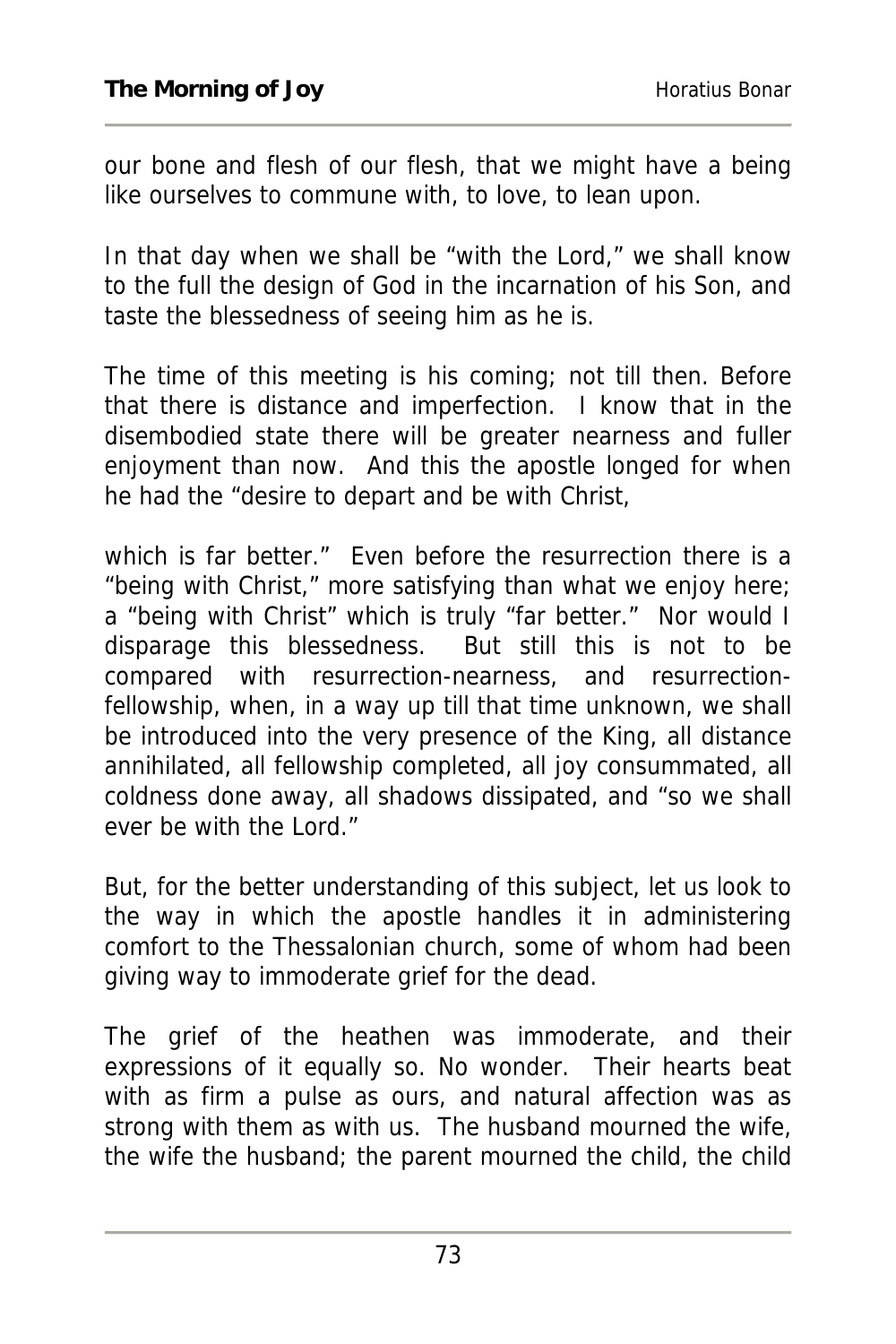the parent; friends wept over the grave of friends. The breaking of these ties was bitter; and the special sting was, that they had no hope of reunion. Death to them was a parting for ever; not as when one parts in the morning to meet at even, or as when one parts this year to meet a few years hence. It was a hopeless separation. At the best it was a vague uncertainty, to which deep grief gives no heed; more commonly it was despair. Their sorrow was desperate, their wound incurable.

The Thessalonian saints were sorrowing as those that had no hope, as if they had buried their beloved brethren in an eternal tomb. For this the apostle reproves them. He points out the hope,—a sure hope, a blessed hope, a hope fitted to bring true comfort. "Them that sleep in Jesus will God bring with him." They are not lost; they have only been laid to sleep by Jesus, and he will awake them when he returns, and bring them up out of their tombs. Their departure cannot be called dying; it is only sleeping. It has nothing of the despair of death about it. Death has lost its sting; the shroud its gloom; the grave its terrors. It is an end of pain; it is a ceasing from toil. "Blessed are the dead that die in the Lord, for they rest from their labours."

But the apostle looks beyond the resting-place. "Thy brother shall rise again." God himself will uncover their tomb and call them up, at the return of Him who is the resurrection and the life. And this, says he, "we say unto you by the word of the Lord." He gives this consolation to them as a certainty; having in it nothing vague or doubtful; a certainty proclaimed by himself and resting on the Lord's own words to his disciples ere he left the earth, regarding his advent, and the gathering of his elect to him.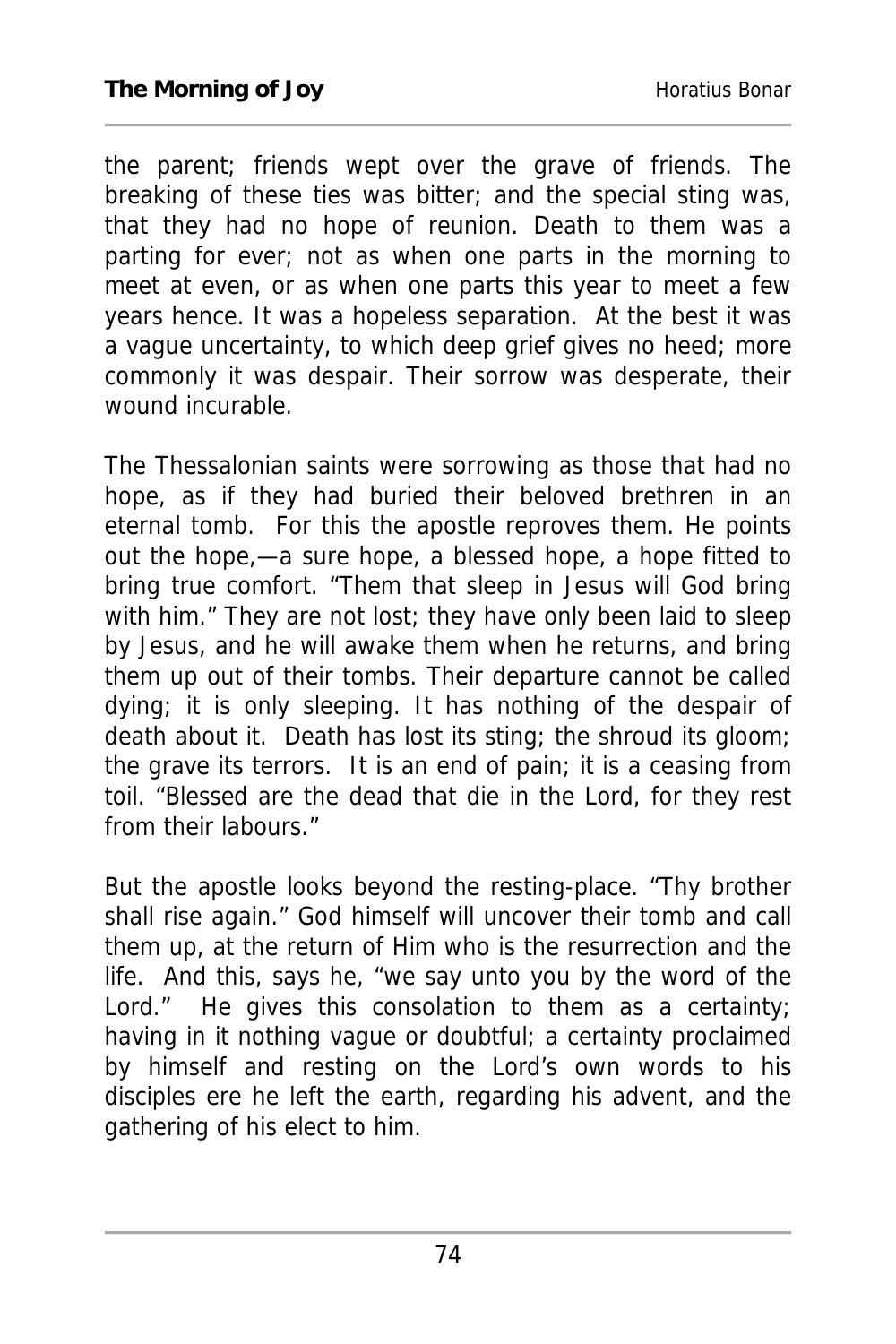The Lord is to come! This is the certainty. The Lord is to come! And in that coming are wrapt up all the hopes of his saints.

Of these saints there will be two classes when he comes (l). Those that are alive and remain; the last generation of the church. For, says the apostle elsewhere, "We shall not all sleep, but we shall all be changed" (1 Corinthians 15:51). (2). Those that have fallen asleep; these forming the larger number, doubtless; for the sleeping ones of all ages shall be there. It might be supposed that the living ones would have the advantage, as being alive when the Lord arrives. But, no. It is not so. They may have some advantages. They never taste death. They are like Enoch and Elijah. They know not the grave. They see no corruption. In their case soul and body are never separated. They do not meet the king of terrors, nor fall under his power.

These are privileges; and yet it might be said, on the other hand, that these saints do not taste the gladness of resurrection; that they are not conformed to their Lord in this, that he died and rose. Still the end in both cases is the same,—the one shall have no advantage, no preeminence over the other. Both are "presented faultless before the presence of his glory with exceeding joy;" both equally faultless, though each has undergone a different process for the accomplishing of this. Thus, the one being changed and the other raised, they are formed into one company, marshalled into one mighty army, and then caught up into the clouds to meet the Lord in the air.

The particulars of this coming, in so far as the apostle gives them, let us briefly look into. The Lord himself shall descend from heaven. The same Jesus that ascended; he who loved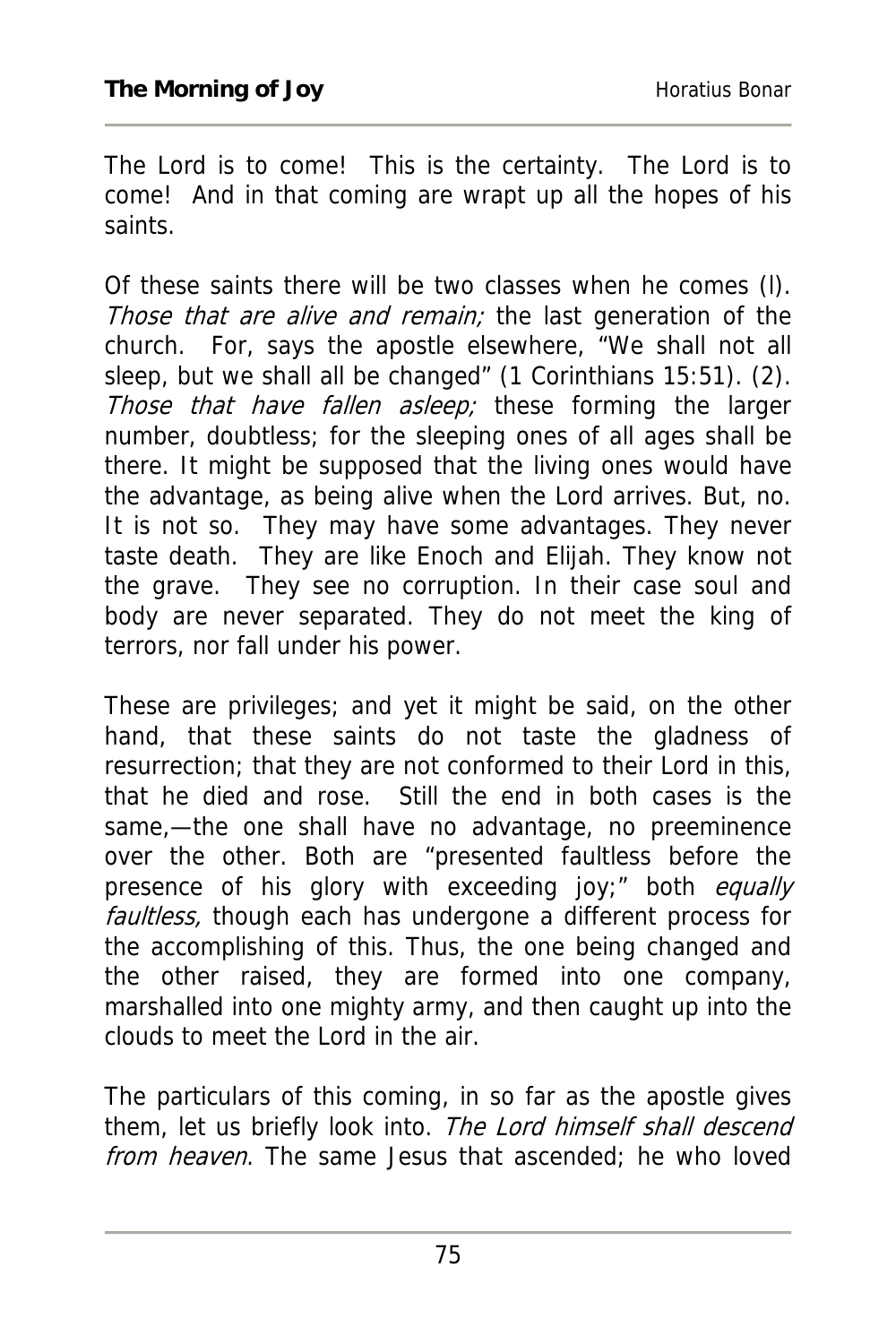us and washed us from our sins in his own blood; he—his own self—shall come—come in like manner as he was seen go into heaven. *With a shout*. This is the shout of a monarch's retinue, the shout of a great army. Just as God is said to have gone up with shouts, so is he to return; return with the shout of the conqueror, the shout of triumph. The voice of the archangel. A solitary voice is then heard making some mighty announcement, such as that of the angel standing upon sea and earth, and proclaiming that there should be time no longer (Rev. 10:6); or of that other angel, with whose glory the earth was lightened, crying with a loud voice, Babylon is fallen (Revelation 18:2); or of that other angel, who cried with a loud voice to all the fowls of heaven, "Come, gather yourselves unto the supper of the great God" (Revelation 19:17). The trump of God. It is elsewhere called "the last trump" (1 Corinthians 15:52). It is God's own trumpet, the trumpet that awakes the dead; not a voice merely,—as if that were too feeble for such a purpose, nor a common trumpet, but the trump of God, one that can pierce the grave and awake the dead.

These are the steps and the accompaniments of the advent. There is first the shout of the angelic host, as the Redeemer leaves his seat above to take possession of his kingdom here. This shout is continued as he descends. Then, as he approaches nearer, the multitude of the heavenly host is silent, and a solitary voice is heard, the voice of the archangel uttering God's message; then comes the trumpet that calls forth the sleeping just. They obey the call. They arise. No holy dust remains behind. They put on immortality. Then, joined by the transfigured and glorified living, they hasten upwards to the embrace of their beloved Lord.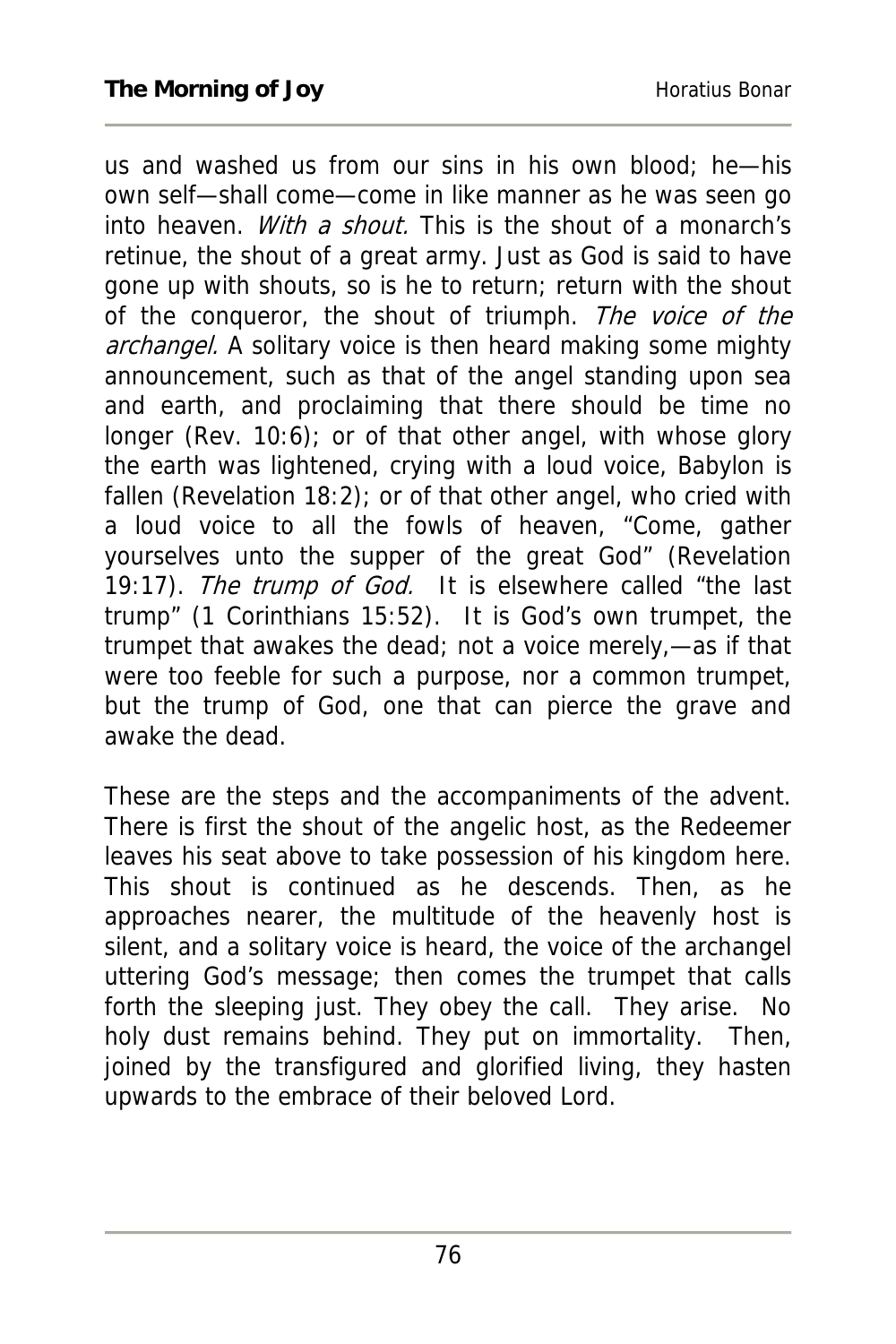It is into "the clouds," or "cloud," that they are caught up; that cloud, or clouds, which in all likelihood rested above Eden, making it the place of "the presence of the Lord" (Genesis 3:8; 4:14, 16); which appeared to Moses at the bush; which led Israel over the Red Sea and through the desert; which covered Sinai; which dwelt in the tabernacle and in the temple; which Isaiah saw; which Ezekiel described; which shone down upon the Son of God at his baptism and transfiguration; which received him out of sight at his ascension; which Stephen saw when breathing out his soul; which smote Saul to the ground on his way to Damascus; which last of all, appeared to John in Patmos; and which we know shall yet reappear in the latter day. Into this cloud of the Divine presence, this symbol of the excellent glory, Jehovah's tent or dwelling-place, the ark of our safety against the flood of fire, shall the saints be caught up when the Lord appears, and the voice is heard from heaven, "Awake and sing, ye that dwell in dust;" and as it was said in Israel, "the song of the Lord began with trumpets" (2 Chronicles 29:27), even so with the trump of God shall our resurrection-song begin.

Thus with *songs* shall we go up on high; our songs in the night being exchanged for the songs of the morning. They shall be "songs of deliverance," with which we shall then be "compassed about" in that day when we get up into our "hiding-place" to be "preserved from trouble" (Psalm 32:7); when we "enter into our chambers" and "shut our doors about us," until "the indignation be overpast" (Isaiah 26:20). No longer in a strange land or by the rivers of Babylon shall we sing our songs; no longer in "the house of our pilgrimage" or in the wilderness shall we make melody; but in the King's own presence, in the great congregation, in the New Jerusalem which cometh down out of heaven from God. Then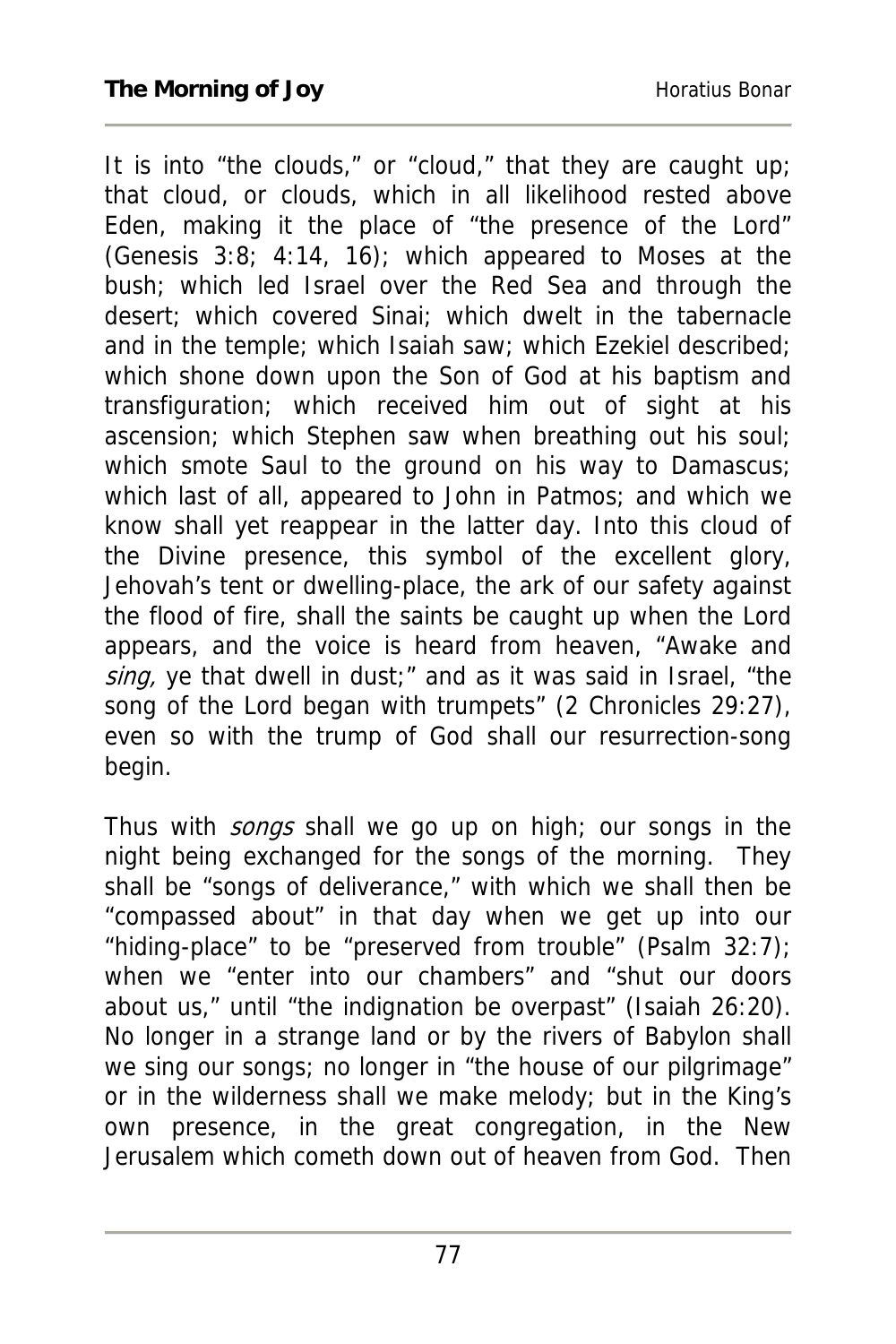"standing upon the sea of glass," and beholding the "judgments of God made manifest" (Revelation 15:2-4), as Israel did when Pharaoh and his chariots sank like lead in the mighty waters, we sing the song of Moses and the song of the Lamb.

Thus "caught up" into the cloud, we *meet* the Lord "in the air," as those do who go forth to meet a friend already on his way to them (Acts 28:15); we meet him in order that, being there acquitted, acknowledged and confessed by him before his Father and before the angels, we may form his retinue, and come with him to execute vengeance, to judge the world, to share his triumphs, to reign with him in his glorious kingdom (Zechariah 14:5; 1 Thessalonians 3:13; Jude 14; Revelation 2:26; 3:21).

Thus "meeting the Lord," we are to be "ever with him." He with us and we with him for ever. "So shall we ever be with the Lord;" that is, "as we then shall meet, so we shall never part;" as is our meeting, so is our eternal communion, our continuance in the presence of his glory. We shall see him face to face, and his name shall be in our foreheads. Sitting upon the same throne, dwelling under the same roof, hearing his voice, having free access to him at all times, doing his will, going forth on his errands,—this shall be the joy of our eternity. No distance; that is annihilated. No estrangement, that is among the things that are absolutely impossible. No cloud between; that is swept away and cannot re-appear. No coldness; for love is always full. No interruption; for who can come between the Bridegroom and the bride? No change; for he makes us like himself, without variableness. No parting; for we have reached our home to go out no more. No end; for the duration of our fellowship is the life of the Ancient of days, of Him who is "from everlasting to everlasting."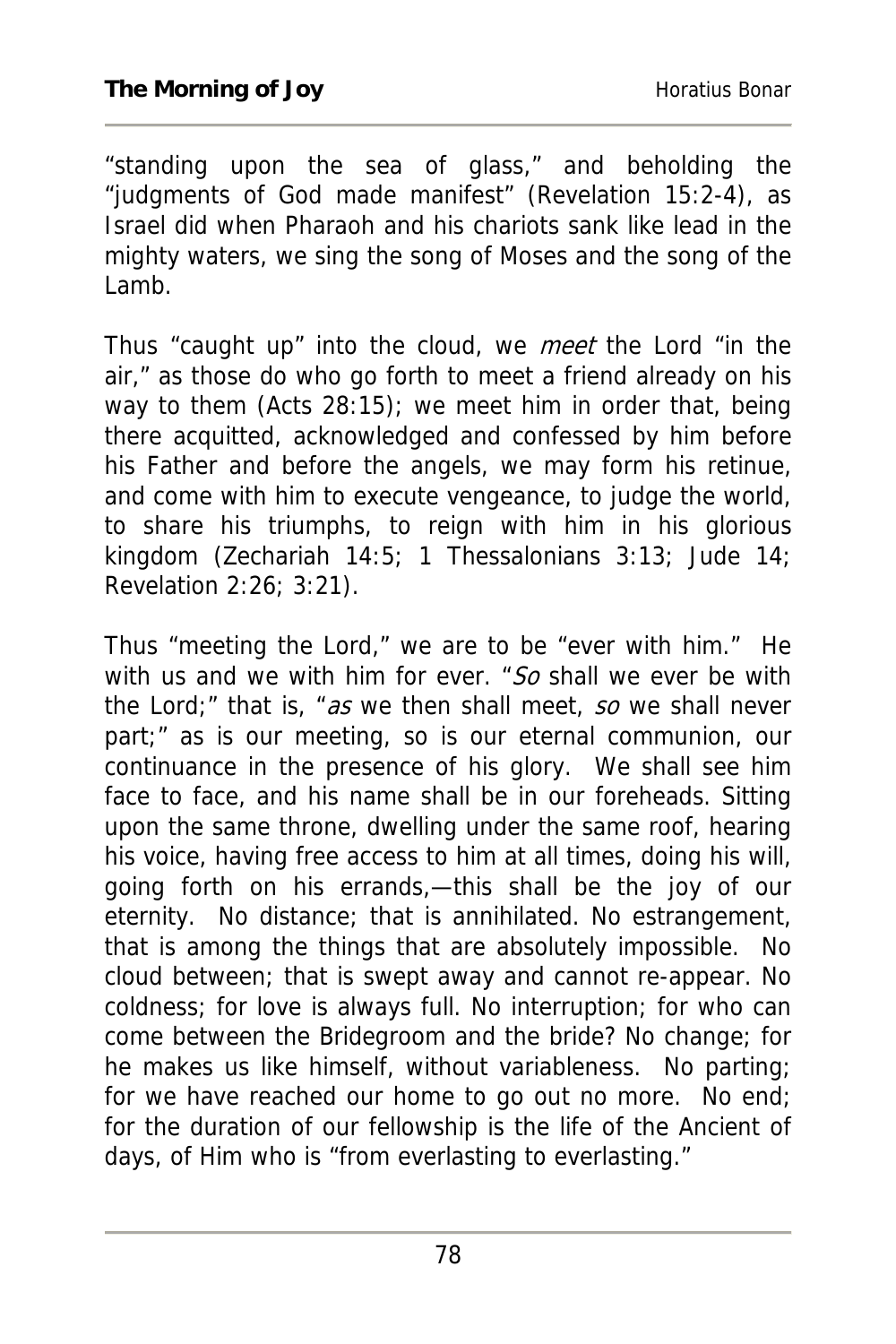"With the Lord!" It would be much to be with Enoch, or with Abraham, or with Moses, or with Elijah, or with Paul; much to share their fellowship, to have converse with them on the things of God and the story of their own wondrous lives; how much more to be "with the Lord!" To be like Peter at his side, like Mary at his feet, like John in his bosom. To have met him in the streets of Jerusalem, or by the sea of Galilee, or at Jacob's well; to have heard him name your name, and salute you, as he passed, with the wish of "peace;" to have dwelt in the next house to his at Nazareth, to have been the guest at the table of Lazarus when he was there, to have slept under that roof, it might be in the apartment next the Lord of glory! How much should we have valued privileges such as these, treasuring them in memory, like gold! Nay, even to hear the tidings of his love, to have a message from him, to be told that he was gracious to us and kept us in mind, to be any where beyond the reach of sin and pain, how much! Oh, what then must it be to be "with the Lord,"—with him in his glory; "with him," as the friend is with the friend; "with him," as the bride is with the bridegroom; saying without fear or check, "Let him kiss me with the kisses of his mouth, for thy love is better than wine;" and hearing him say in return, "Thou art all fair, my love; there is no spot in thee Come with me from Lebanon, my spouse, with me from Lebanon look from the top of Amana, from the top of Shenir and Hermon...thou hast ravished my heart, my sister, my spouse, thou hast ravished my heart with one of thine eyes, with one turn of thy neck. How fair is thy love, my sister, my spouse! How much better is thy love than wine!" (Song 4:7-10).

"Ever with the Lord!" This soothes all sorrow and sums up all joy. If even here we can say so gladly and so surely, "I am persuaded that neither death, nor life, nor angels, nor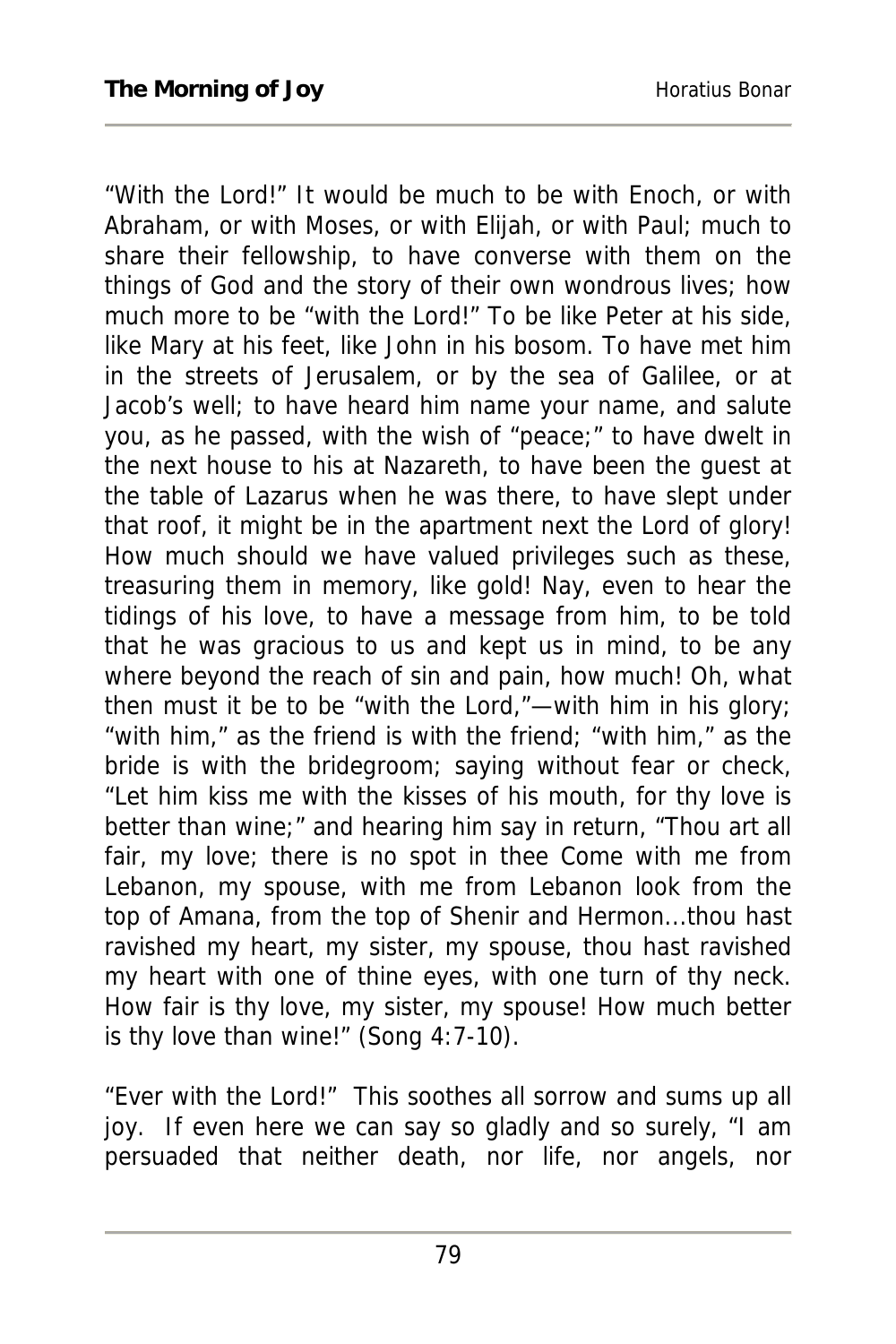principalities, nor powers, nor things present, nor things to come, nor height, nor depth, nor any other creature, shall be able to separate us from the love of God which is in Christ Jesus or Lord," how much more gladly and surely shall we be able to say it then!

For ever to behold him shine, For evermore to call him mine!

This is what we look for; this is our watchword and our song even in the day of absence and sorrow; and it is this that makes the expected morning so truly a morning of joy. "As for me, I will behold thy face in righteousness; I shall be satisfied, when I awake, with thy likeness" (Psalm 17:15).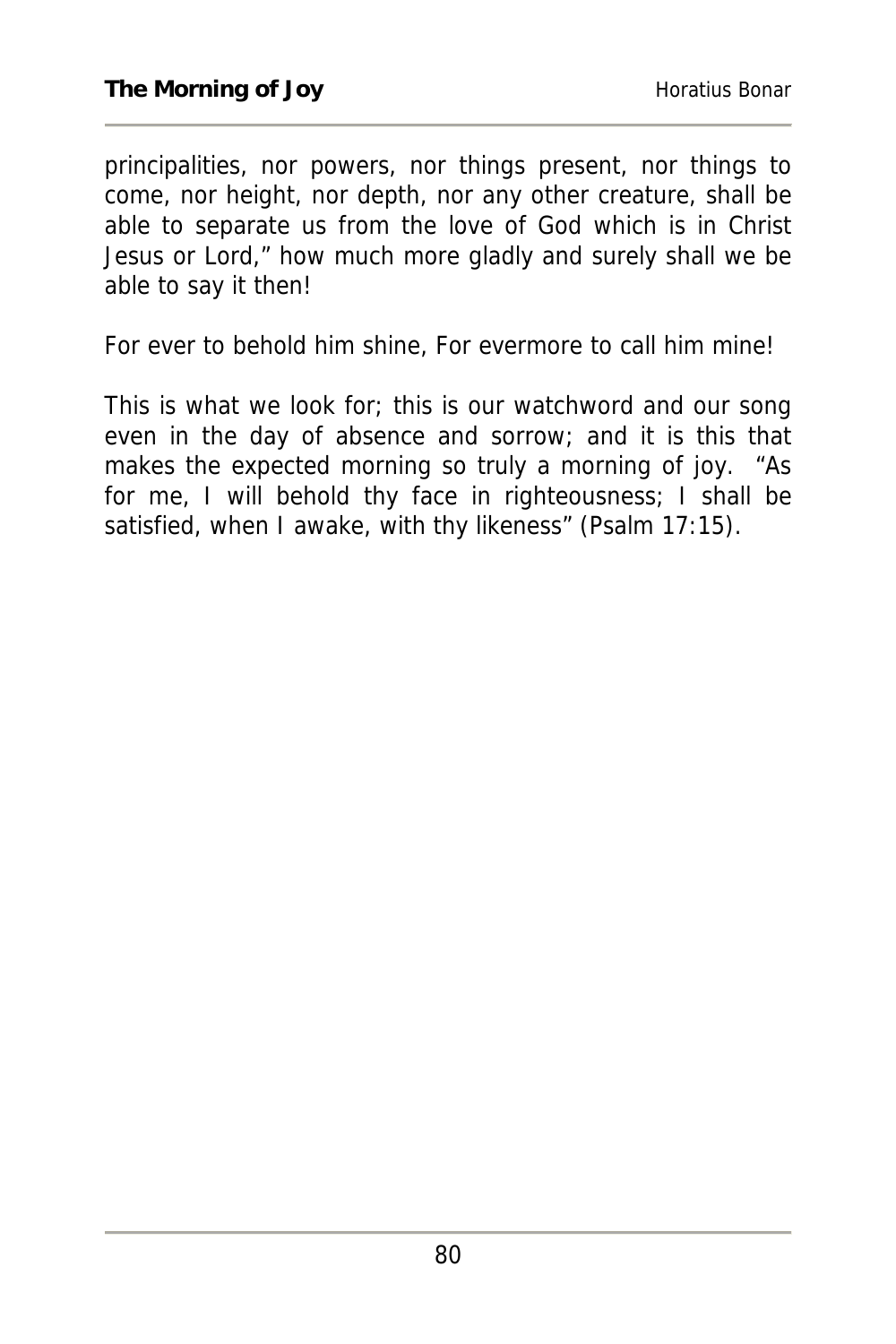# **CHAPTER 10**

#### **The Kingdom**

That to which the "much tribulation" leads us, is a kingdom (Acts 14:22). It is to this that it ministers an "abundant entrance" (2 Peter 1:11) an entrance in itself not joyous indeed, but grievous, yet in its issues glorious.

Hitherto it has been *midnight and the wilderness;* ere long it shall be morning and the kingdom. For it is "in the morning" that the righteous are to "have dominion" (Psalm 49:14). Just as the night has been the time of down-treading, and "wearing out," so the morning is the time of having dominion, the time of "bringing judgment to light" (Zephaniah 3:5). When "the Just One shall rule over men," he shall be "as the light of the morning when the sun riseth, a morning without clouds" (2 Samuel 23:3, 4). The time when "the Lord shall help," is when "the morning appeareth" (Psalm 46:5, *margin*); at evening-tide there is trouble, but "before the morning he is not" (Isaiah 17:14). The reign of Antichrist is over, and the reign of Christ begins. The kingdom of the unrighteous is broken to pieces, and the kingdom of the righteous rises in its stead. Lucifer, the mock "light-bringer," the false "son of the morning," vanishes from the heavens, and "the true light," the "bright and morning-star," takes his place in the firmament, unclouded and unsetting in his glory. "The kingdom and dominion, and the greatness of the kingdom under the whole heaven, is given to the people of the saints of the Most High" (Daniel  $7:27$ ). The church's weary burden is no longer "How long, O Lord," but "The Lord reigneth, let the earth rejoice!" (Psalm 47:1). Her prayer "thy kingdom come," is exchanged for the thanksgiving of the "great voices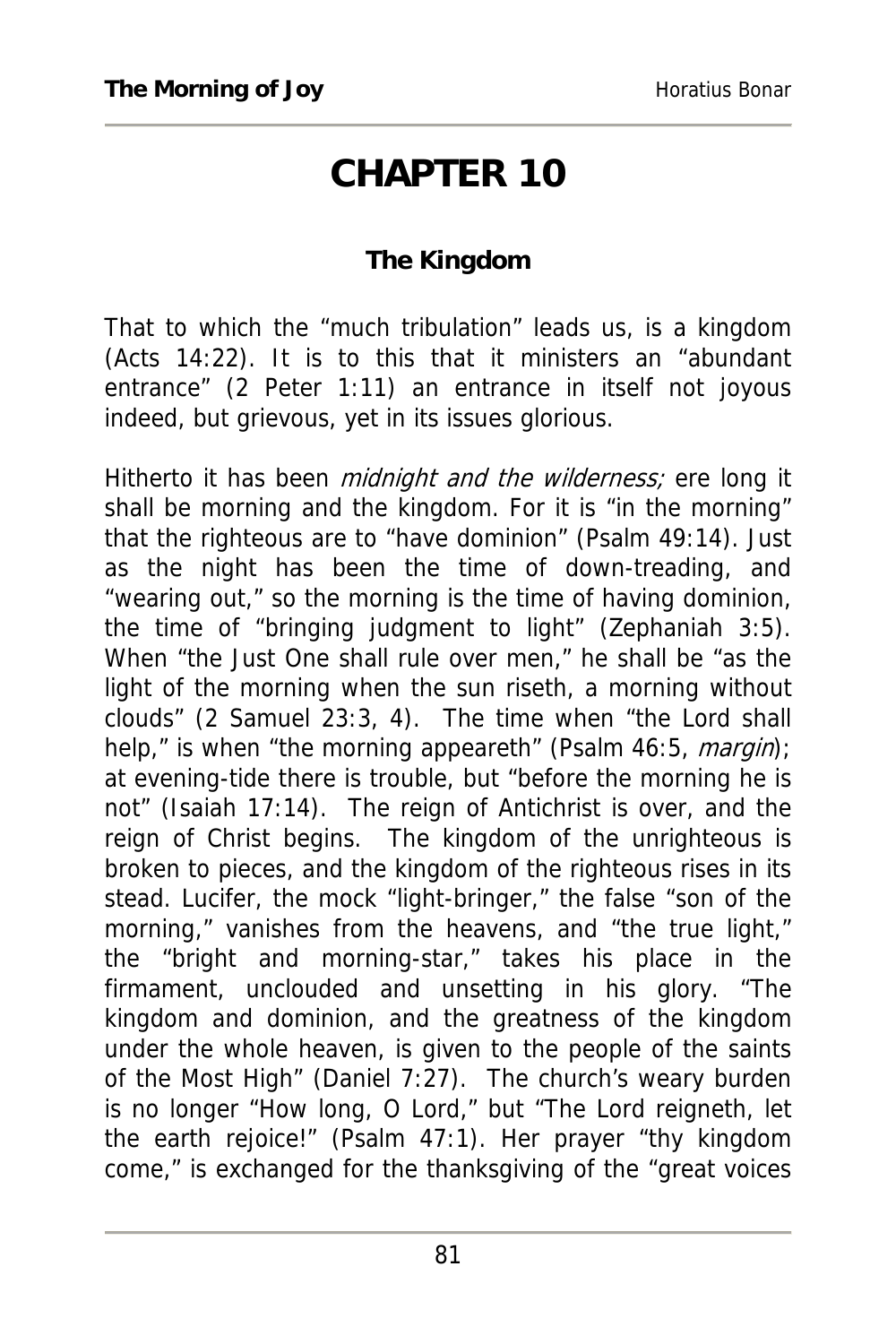in heaven," "The kingdoms of this world are become the kingdoms of our Lord, and of his Christ;" "We give thee thanks, O Lord God Almighty, which art, and wast, and art to come, because thou hast taken to thee thy great power, and hast reigned;" "Alleluia, for the Lord God Omnipotent reigneth" (Revelation 11:15; 19:6).

That to which we are hastening on is not merely an inheritance, but a royal inheritance,—a kingdom. That for which we suffer is a crown. "If we suffer, we shall also reign with him." As we have been truly fellow-sufferers, we shall be as truly fellow-reigners. The suffering has been real, so shall the reigning be. This is "the recompense of reward" to which we have respect when we "choose rather to suffer affliction with the people of God, than to enjoy the pleasures of sin for a season" (Hebrews 11:25). This is "the better and the enduring substance," for which we are willing to "endure the great fight of afflictions" (Hebrews 10:32, 34). This is the summing up of earth's toil and grief,—the issue of a life-time's conflict with weariness, and wrong, and sin.

To think of trial as a preparation for the kingdom is much; but to look at it as an *entrance* into it is more. At the end of time's dark avenue stands the mansion-house, the palace! At the edge of our desert-track lies the kingdom! The avenue may be rugged under foot, thorny on every side, and gloomy over head; the wilderness may be "waste and howling;" yet they are passages,—entrances; they are not interminable, and their end is gladness. They usher us into a state which will, in a moment, efface the bitter past, so that it "shall not once be remembered nor come into mind." Thus, though in one aspect tribulation seems a path or gateway fenced with the brier, and hard to fight through; yet in another it is the conqueror's triumphal arch under which we pass into the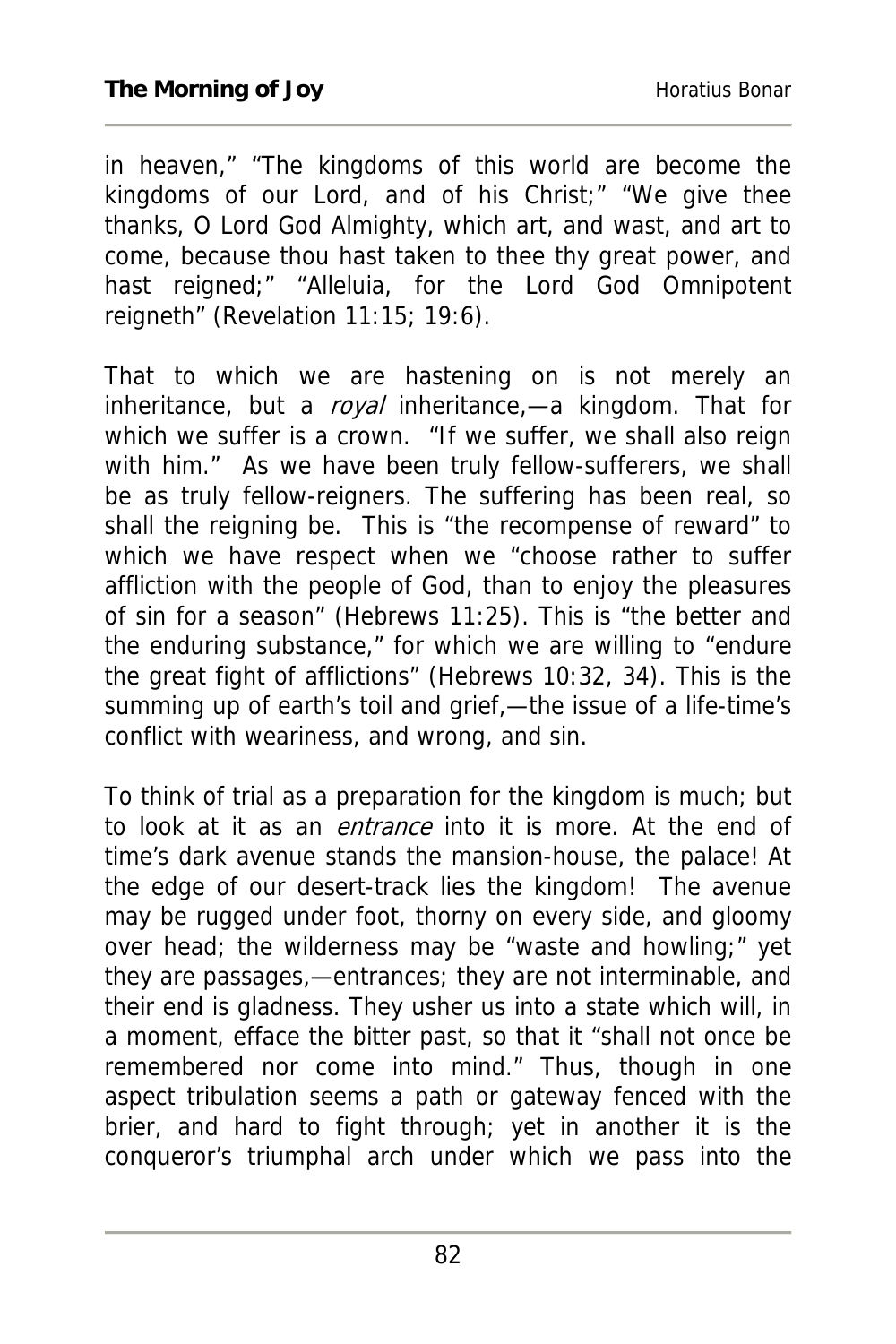kingdom; so that while passing through we can sing the song of him who long ago went this way before us: "I reckon that the sufferings of this present time are not worthy to be compared with the glory that shall be revealed in us" (Romans 8:18).

The thought of the kingdom cheers us, and the stray gleams of it which faith gives us are like the lattice-lights of a loved dwelling, sparkling through the thicket, to the weary eye of a benighted wanderer. Yes, we are heirs of nothing less than a kingdom, however unlike such we may seem at present, and however ambitious it may be reckoned to claim so much, and to aspire so high. Robes of royalty shall soon cover all our unseemliness; and beneath the glory of a throne we shall bury all our poverty, and shame, and grief.

But this is not all. The varied excellences of that kingdom, as made known to us by prophets and apostles, are such as specially to meet our case, and contrast with our present condition. This fitness,—this contrast makes the thoughts of the kingdom doubly precious and consoling.

 1. It is the kingdom of God (1 Corinthians 6:9). Man's kingdoms have passed away,—those kingdoms under which the saints of God have been trodden down. And now all that is *man's* is gone, and nothing remains but what is *God's*! The glory of the kingdom is this, that it is altogether God's. It must, then, be perfect and blessed,—wholly unlike any thing that these eyes of ours have seen. If it were but a reformation of human kingdoms, if it were a mere change of dynasty, the prospect of it would be but doubtful comfort; but it is an entire passing away of the old, and a making all things new. It is the return of God to his own world;—and oh, what will not that return effect for us! His re-enthronement is what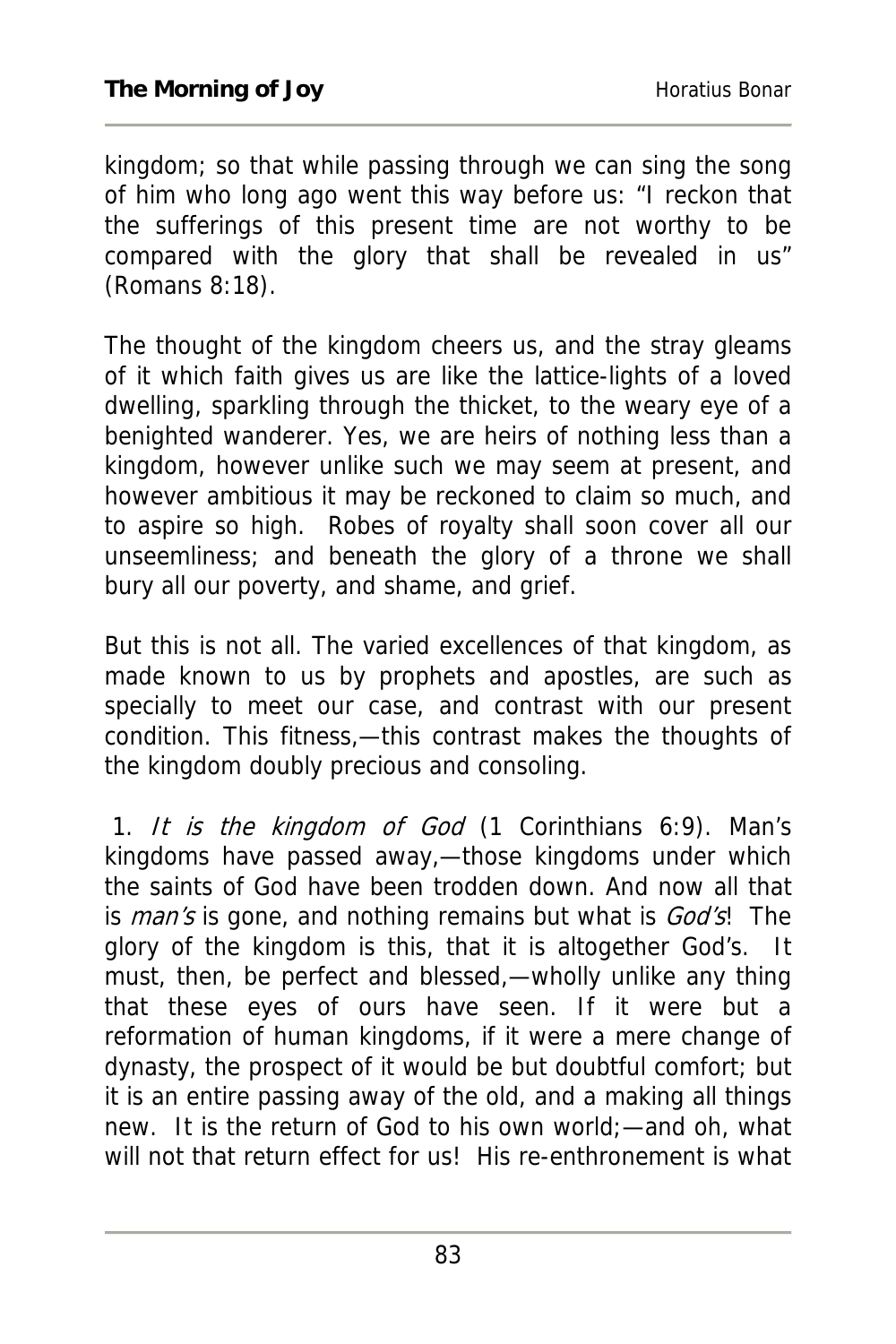we desire; for it is this alone that gives us the assurance of perpetuity and stability, against which no enemy shall prevail. It was to that re-enthronement that Jesus looked forward when about to ascend the cross, and of which he spoke twice over at the paschal-table (Luke 22:16, 18); as if this were "the joy set before him," because of which he "endured the cross. despising the shame" (Hebrews 12:2). It is that reenthronement that we also anticipate as the day of our triumph, for then shall we "shine as the sun in the kingdom of our Father" (Matthew 13:43).

2. It is the kingdom of Christ (Colossians 1:13). This assures that we shall feel at home there. It is no stranger who is to seat us on the throne beside him; but our nearest of kin,—the Man who died for us. It is the pierced hands that wield the sceptre. This meets our case. For we are strangers here, specially feeling not at home in the courts and palaces of earth. But then it shall be otherwise. Here we are as men standing outside the kingdoms of the world. They belong to the "prince of this world," but not to Christ, and therefore not to us. They greet us with no friendly welcome. They have no honours for us. They make us stand without. They are to us what Pilate, and Herod, and Annas were to Jesus; they bid us be wronged and smitten, or, at least, look on while we endure "tribulation, distress, persecution, famine, nakedness, peril, sword." Much of the church's tribulation has arisen from the kingdoms of this world *not* being Christ's. But in the age to come, it is Christ that is to reign, all things being put in subjection to him. He who is to reign knows what it is to be hated by the world, and knows, therefore, how to make up to us, in his kingdom, for all the hatred wherewith we have been hated, and for all the sorrow which has bowed us down while here. And such is obviously the point of Christ's declaration to his disciples (Luke 22:28-30). For having said to them, "Ye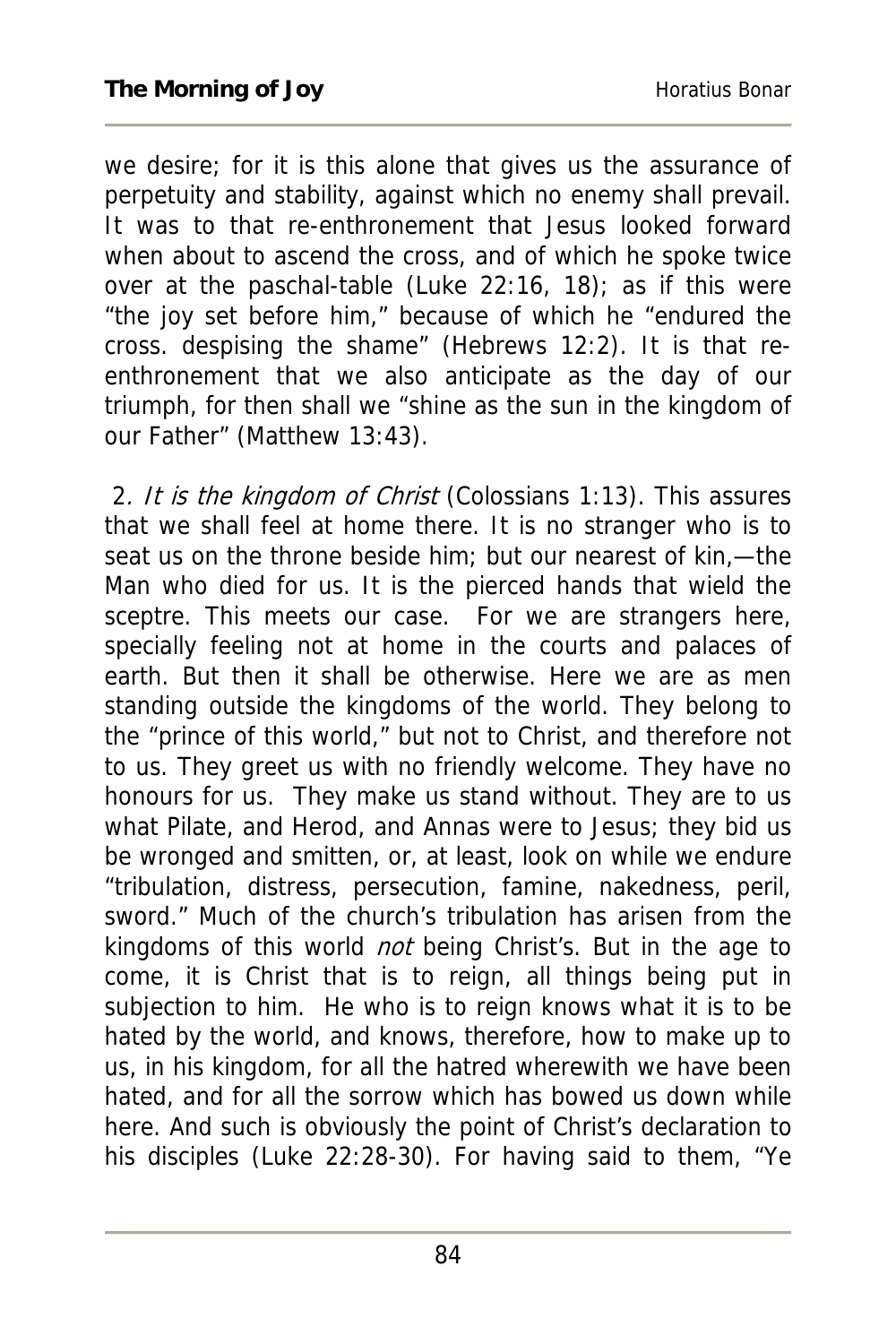are they which have continued with me in my temptations," he adds, "and I appoint unto you a kingdom, as my Father hath appointed unto me; that ye may eat and drink at my table in my kingdom, and sit on thrones, judging the twelve tribes of Israel;" thus linking together present suffering for Christ and future reigning with Christ,—present continuance with him in trial, and future association with him in his own kingdom, when he returns to receive the crown.

3. It is a kingdom not of this world (John 18:36). The words "not of this world" are, literally, "not out of, or not taken out of, this world;" just as when Christ says, "Ye are of this world, I am not of this world" (John 8:23). This world is wholly evil, and under the dominion of the evil one. Its territory is under a curse. It is called "this present evil world" (Galatians 1:4). It lieth in wickedness (1 John 5:19). Its kingdoms are compared to hideous beasts of prey (Daniel 7). Satan and his hosts, the rulers of the darkness of this world (Ephesians 6:12). Thus everything pertaining to it is unholy. Now, the kingdom to come is not fashioned out of its materials, so as to retain any thing of its likeness. Between the kingdoms of this world and the kingdom of the world to come, there is no congeniality or resemblance. Of "this world" it is said, that it rejects the Spirit, nay, it cannot receive him (John 14:17); but that world is to be full of the Spirit, for "the Spirit is to be poured from on high, and the wilderness is to become a fruitful field" (Isaiah 32:15). Of this world Satan is king; of that world Christ is King. This world knows not God, neither the Father nor the Son; but in that world "all shall know him, from the least unto the greatest." In this world all is darkness; in that world all is light. This world is to be fought against and overcome; that world is to be loved and enjoyed. Thus the kingdom of which we are the heirs, is as unlike this world as Eden was unlike the wilderness. And it is this that makes it so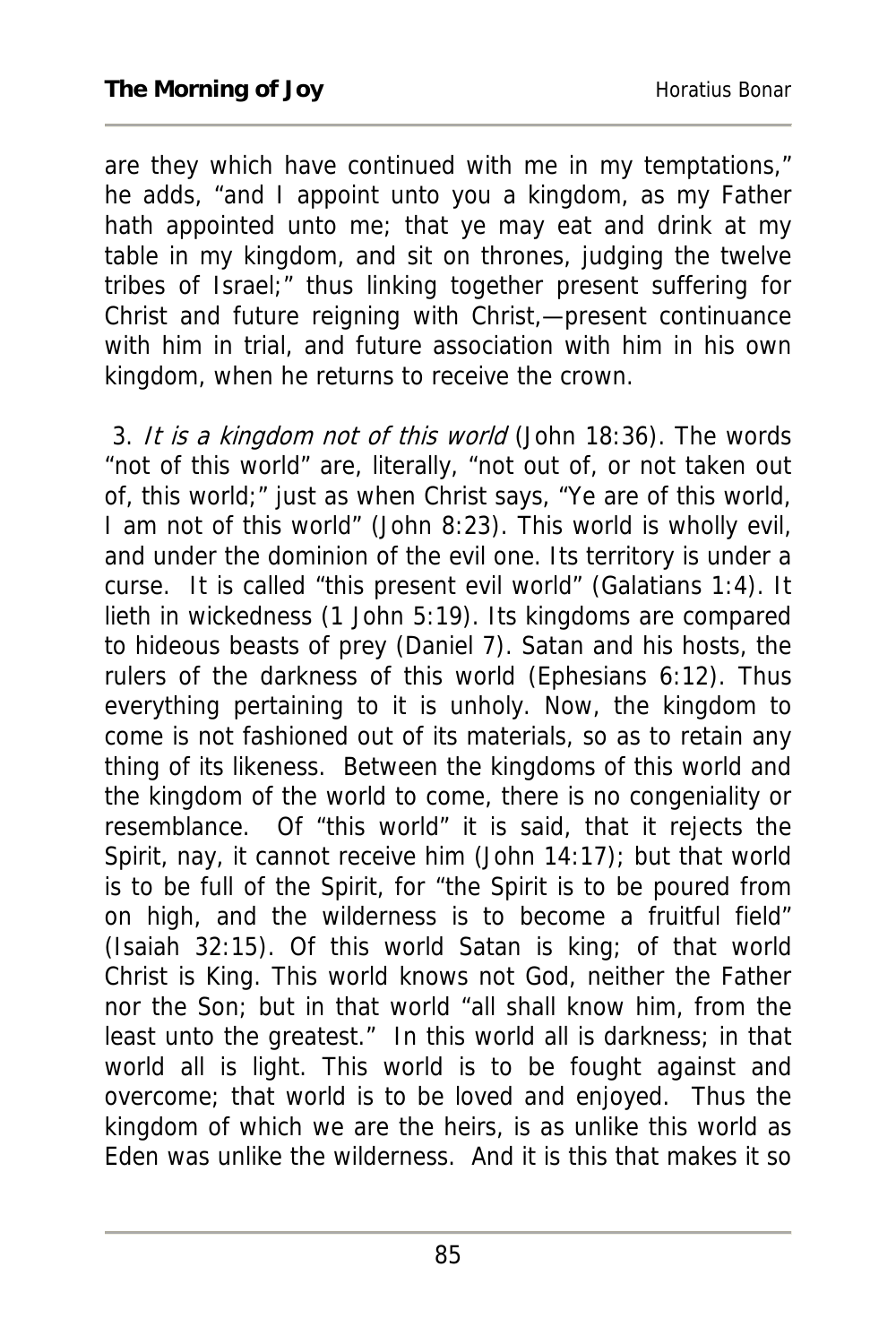desirable. Had it retained any fragments of this world's evil, had it been a mere re-construction of its carnal fabric; had it taken up into itself any of its corrupt qualities, then our comfort were but poor in anticipating its arrival, and counting on the exchange. But it is not of this world,—and this is our joy. We have had enough of this world to make us long for its passing away; and to welcome a kingdom in which no taint or trace of it shall be found.

4. It is a righteous kingdom. "The kingdom of God is not meat and drink," that is, not a carnal kingdom, made up of outward observances and sensual dainties, but "righteousness, and peace, and joy in the Holy Ghost;" that is, a righteous, peaceful, joyful kingdom, dwelt in and pervaded by the Holy Spirit, so that all belonging to it must be like itself (Romans 14:17). It is a kingdom whose territory is the "new earth, wherein dwelleth righteousness" (2 Peter 3:13). The "unrighteous shall not inherit it" (1 Corinthians 6:9); but the saints alone shall possess it (Daniel 7:18). The "sceptre of this kingdom is a righteous sceptre" (Psalm 45:6). He who wields it is the *righteous* King (Isaiah 32:1); "and in his days shall the righteous flourish" (Psalm 72:7). It is a "crown of righteousness," that is laid up for us (2 Timothy 4:8). And then shall "the work of *righteousness* be peace, and the effect of *righteousness* quietness and assurance for ever" (Isaiah 32:17). The righteousness of this kingdom makes it unspeakably attractive to those who have been wearied out with the unrighteousness of an unrighteous world. The thought that "the morning" is to bring in that righteous kingdom, comforts us amid the clouds and thick darkness of this night of weeping.

5. It is a kingdom of peace. War has by that time run its course; its spears are broken and turned to ploughshares;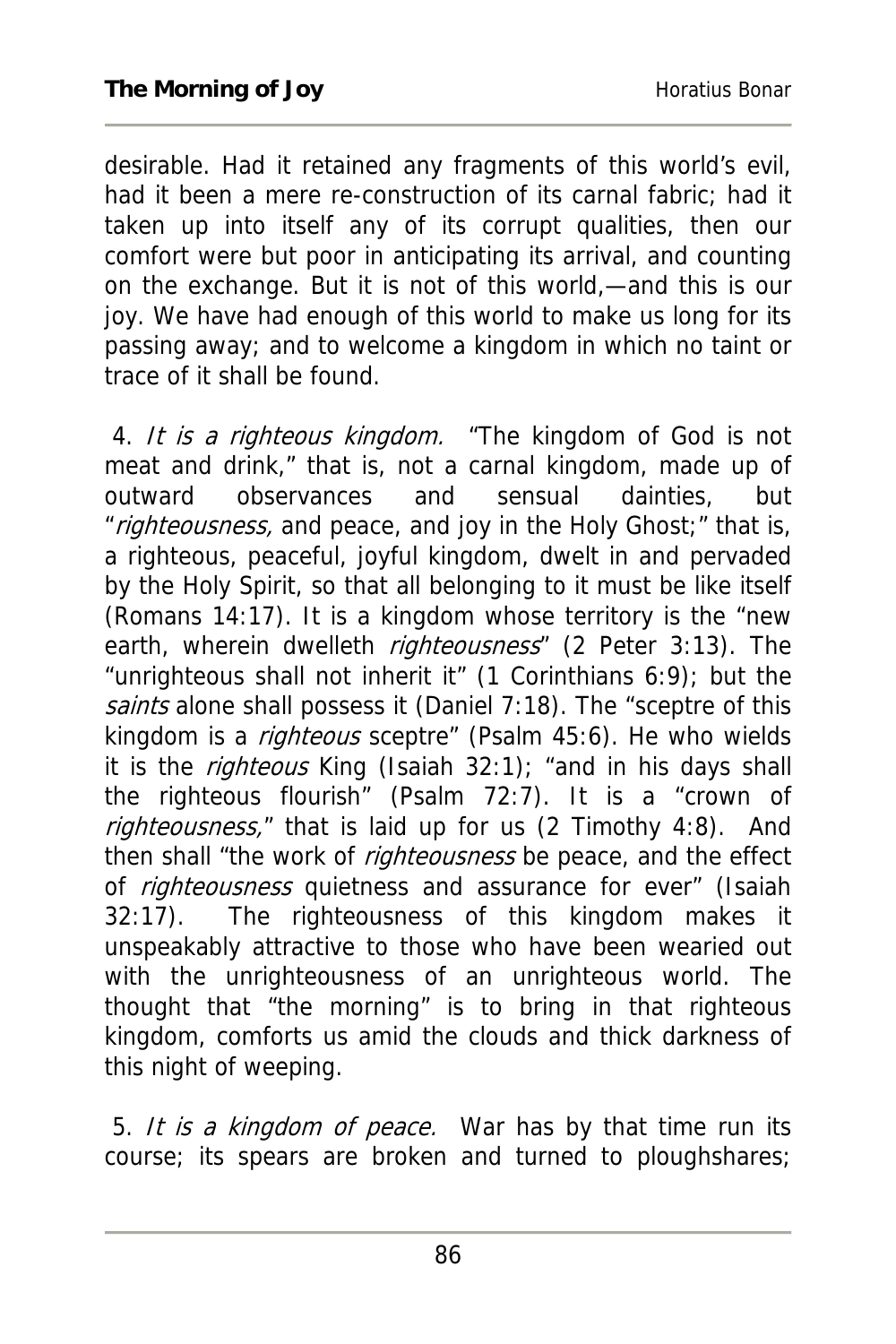strife and hatred have fled. The storm has become a calm, and the vexed sea is still. Holy tranquillity breathes over earth. "The mountains bring peace to the people, and the little hills, by righteousness;—there shall be abundance of peace so long as the moon endureth (Psalm 72:3-7). "Upon David, and upon his seed, and upon his house, and upon his throne, there shall be *peace for ever* from the Lord" (1 Kings 2:33). Far more truly than in the days of Solomon there shall be "peace on all sides round about" (1 Kings 4:24); yea, the Lord God will give rest on every side, so that there shall be "neither adversary nor evil occurrent" (1 Kings 5:4). Every where shall be inscribed the motto upon Gideon's altar, "Jehovah-Shalom" (Judges 6:24, margin). "The beasts of the field shall be at peace with us" (Job

5:23); for "the wolf shall dwell with the lamb, and the leopard shall lie down with the kid, and the calf and the young lion and the fatling together, and a little child shall lead them; and the cow and the bear shall feed, their young ones shall lie down together. They shall not hurt nor destroy in all my holy mountain" (Isaiah 11:6). The groans of creation shall then be over, and its deliverance accomplished. All shall be peace; for the great peace-maker is come. His name is King of Salem, that is, King of peace (Hebrews 7:2). He is called "the Prince of Peace," and "of the increase of his government and peace there shall be no end" (Isaiah 9:6, 7).

With what longing hearts do we desire the arrival of that kingdom, so unlike what this troubled earth has yet known from the beginning hitherto. Each new sorrow stirs the longing. Each new conflict makes us glad at the thought that there is such a kingdom in reserve. Were it not for this, how we should "fret because of evildoers;" and how soon should our patience give way! But with our eye upon this kingdom of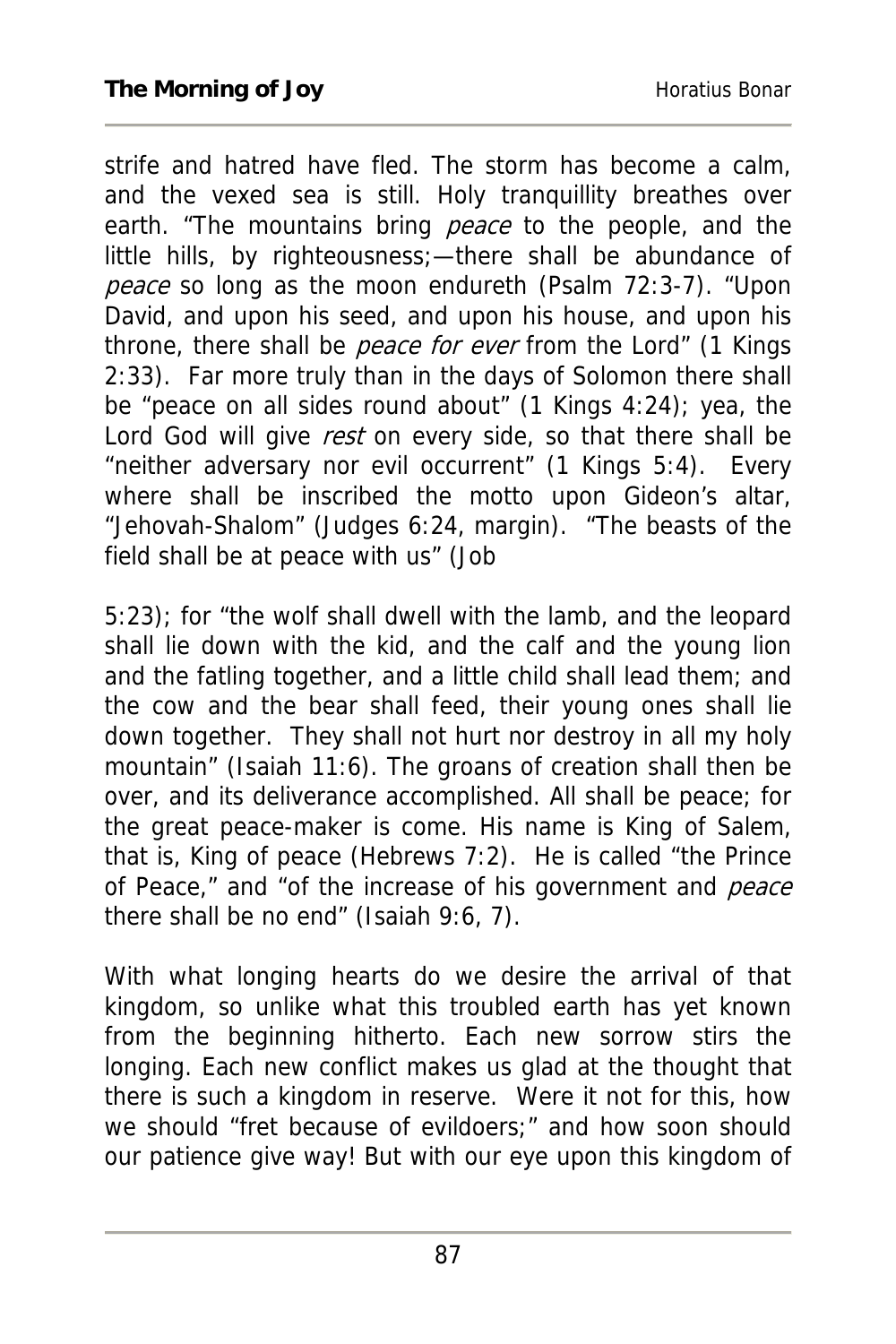peace, we can "glory in tribulation," we can drink the bitterest cup, we can face the thickest storm, we can endure the rudest clamour; and when the world's uproar waxes loudest we can "lift up our heads, knowing that our redemption draweth nigh."

 6. It is a kingdom that cannot be moved (Hebrews 12:28). All other kingdoms have not only been moved, but shaken to pieces. Great Babylon, "the glory of kingdoms," has been a sand-wreath, raised by one tide, and levelled by the next. So have all others been, greater or lesser. One by one they have been overthrown and crushed, or they have crumbled down and become like the chaff of the summer threshing-floor. But the kingdom that we look for is "the everlasting kingdom of our Lord and Saviour Jesus Christ" (2 Peter 1:11). It abides for ever. Neither force nor age can affect it. It rises out of the ruins of earth's present empires, though unlike them all. The things that can decay or moulder are "shaken," in order that they may be *shaken off*, and that those things that cannot be shaken may remain. And thus there comes forth the immovable kingdom,—the kingdom into which sin comes not; in which change has no place; into which the curse eats not; of which wisdom and holiness are the strong pillars; where misrule is unknown; where order triumphs; and of which the glory never dims. It is joy to us in such a world of instability and convulsion, to think of such a kingdom. Driven to and fro with the changes of the kingdoms we inhabit here; wearied with the falling and the rising, the casting down and the building up, we long for a kingdom that shall give us rest, a kingdom that cannot be moved. From this uncertainty and fickleness, how many of our griefs have come! For what is there so saddening, so sickening, as the thought that every inch of ground beneath us is shifting,—that every prop on which we lean is breaking, that every twig to which we cling is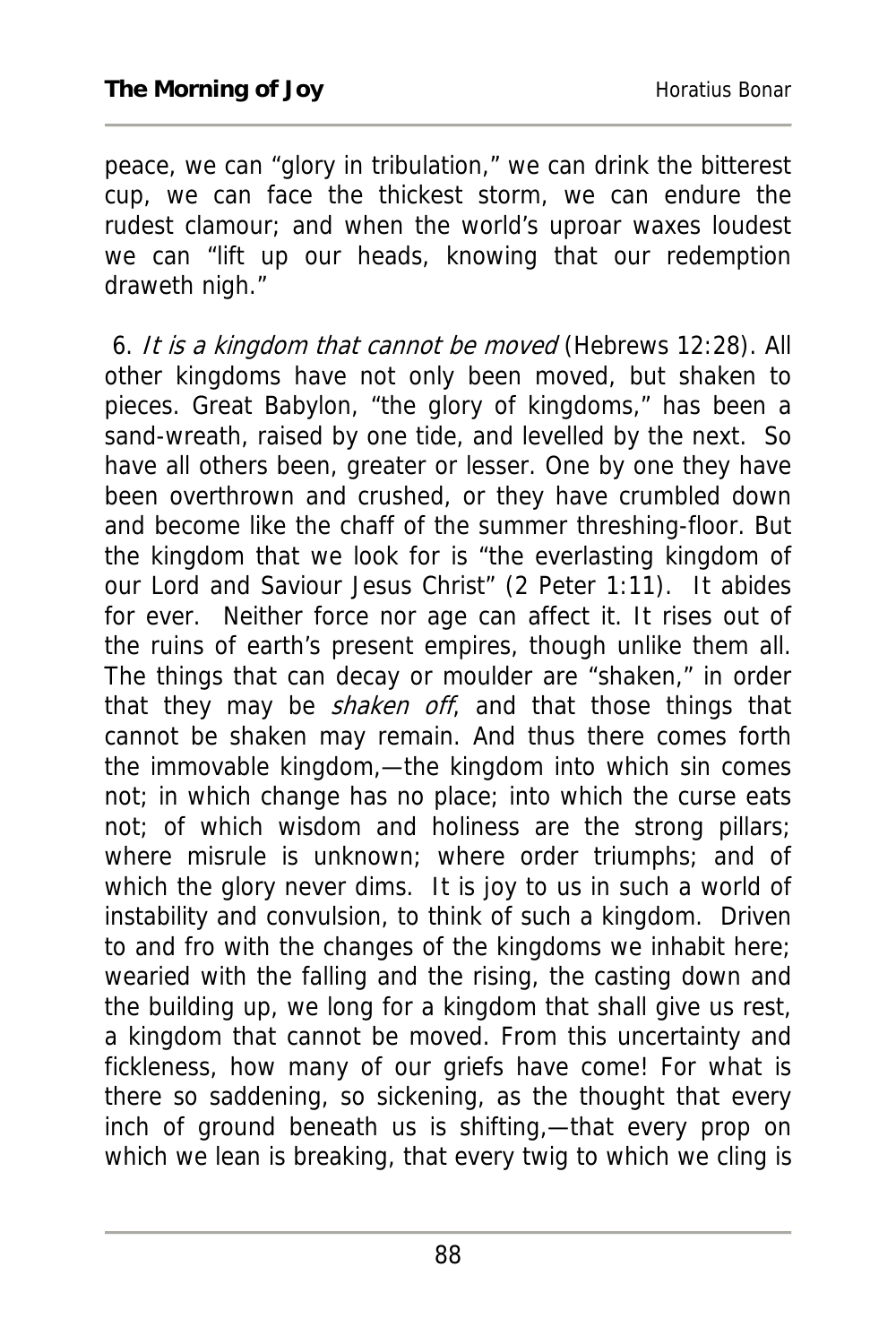snapping? As we draw our curtains around us, we know not what change, what loss, what sorrow shall greet us on the morrow. Or though going forth light-hearted and unburdened in the morning, we tremble to think what clouds may have gathered over our dwelling ere the evening has fallen. Such is the perishableness, the changeableness of earth and its kingdoms! What joy to look beyond them all, and see through their shadows the everlasting kingdom! Nay, to be assured that this kingdom is at hand, and that ere long He "who is without variableness or shadow of turning," shall bid us welcome to its unchanging rest; and He who is "the same yesterday, today and for ever," shall seat us upon the eternal throne.

"Heaven," says an old writer, "is a company of noble venturers for Christ;" and we may add, of "noble sufferers too."—Of such is the kingdom of heaven! It is in that kingdom that we shall rest from our labours, and find the end of all our sufferings. We shall find that we have not ventured too much, nor laboured too much, nor suffered too much. The glory of the kingdom will make up for all.

"Fear not, little flock, it is your Father's good pleasure to give you the kingdom." Along with "the King of glory," we shall take our place upon the throne, in that day when, after "raising the poor out of the dust, he shall set them among princes, and make them to inherit the throne of glory;" when the wicked shall be silent in darkness and the adversaries of the Lord shall be broken in pieces;" when "the Lord shall judge the ends of the earth, giving strength unto his king, and exalting the horn of his anointed" (1 Samuel 2:8-10).

"Thy kingdom come!" This is the burden of our cries. Weary of man's rule, we long for God's. Sick at heart with this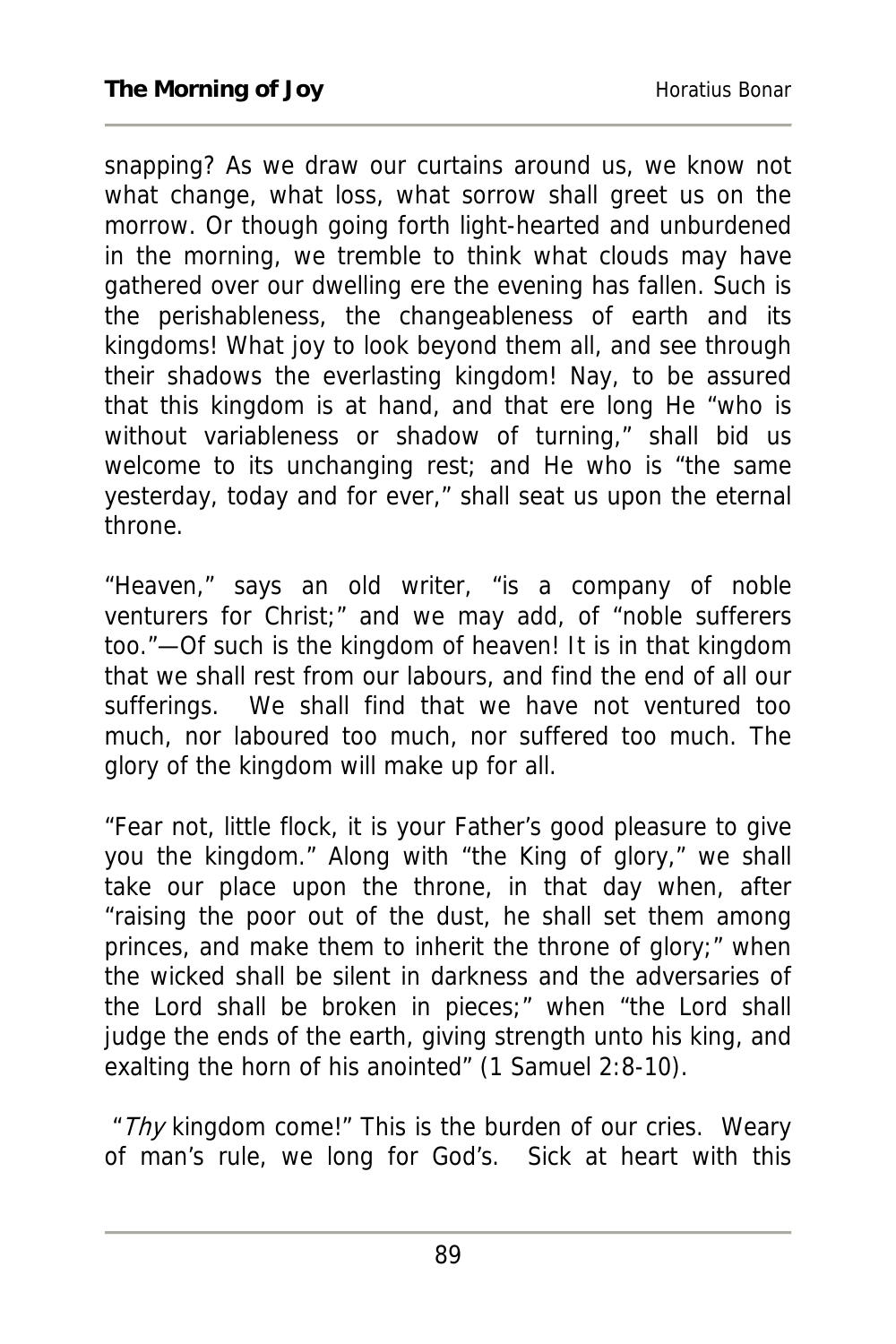world's scenes of evil,— man spoiling man; man enslaving man; man wounding man; man defrauding man; man treading upon man;—we long for the setting up of the righteous throne. Oh, what a world will this be, when man's  $\frac{1}{2}$  will as well as man's *rule* shall be exchanged for Christ's rule and will; when God's "will shall be done on earth even as it is done in heaven"!

It is our joy to think that this kingdom is near; and that there are no centuries of sin and wrong still in reserve either for the church or for the earth. Its *nearness* is our consolation. The hope that it will come cheers us; but the thought *that it is* coming soon cheers us more. For both faith and hope are fed by the thought of nearness. We do not fret at delay, nor grow faint and disconsolate. Yet in some respects our feelings are not unlike those thus described by one of other days,

…So tedious is this day, As is the night before some festival To an impatient child that hath new robes, And may not wear them…

Our bridal robes are ready, and we long to put them on. Our priestly royal raiment is also ready, and we desire to exchange for it these weeds of poverty, and shame, and widowhood. Yet "in patience we possess our souls."

We are on the daily out-look for a kingdom, lifting up our heads knowing that our redemption draweth nigh. It will not tarry. The signs of its approach are multiplying. The shadows are still passing and repassing along the grey cliffs, but their increasing rapidity of movement shows a momentous change at hand. Kingdoms are still rising as well as falling, but the deep force of the vibrations—the brevity as well as the abruptness of oscillation—betoken a crisis. At this crisis the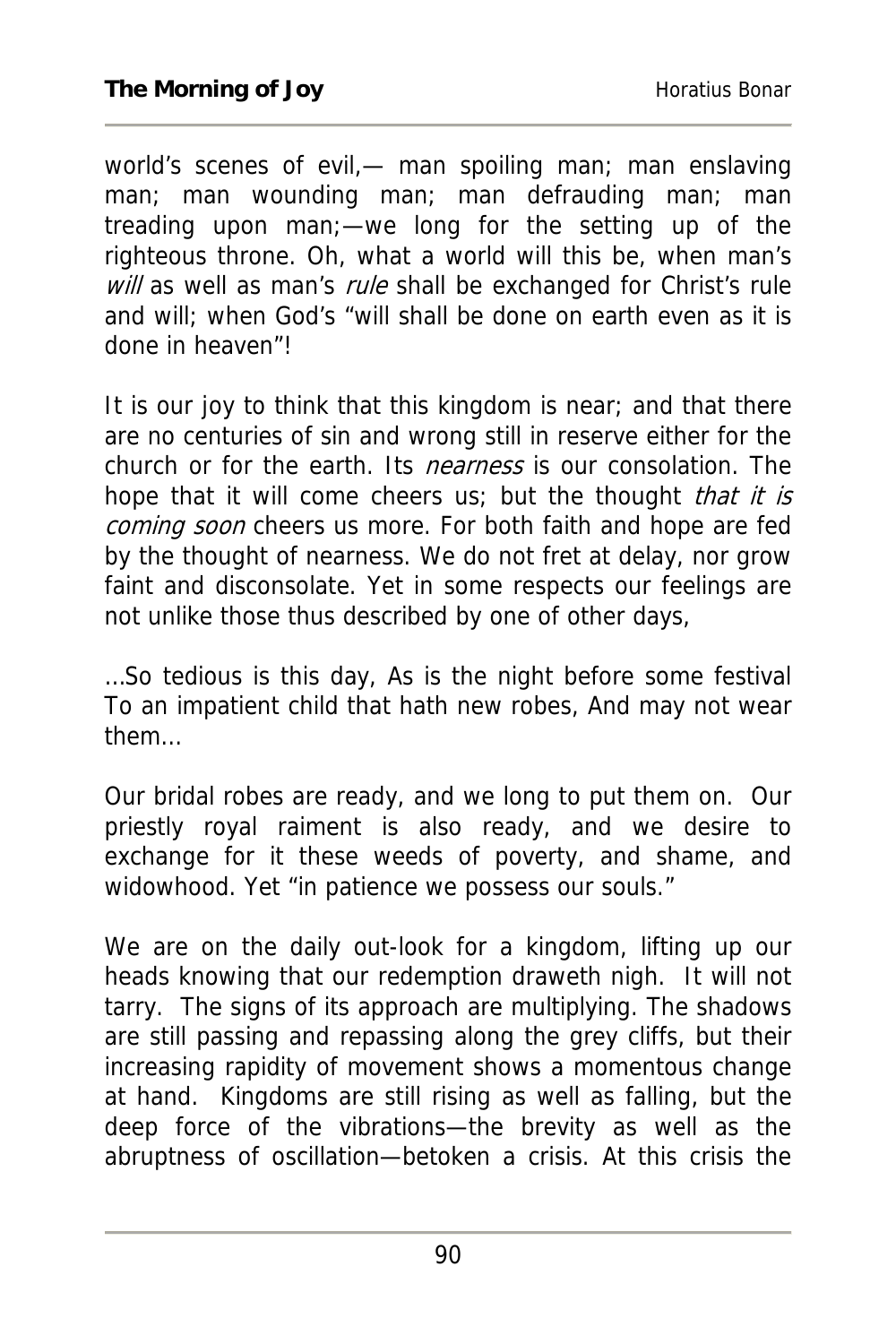world's movements are brought to a stand. Then, touched by a Divine hand, they recommence. A better order of rule begins. Satan has been bound (Revelation 20:1-3). "The oppressor has ceased" (Isaiah 14:4). He who "smote the people in wrath" is smitten (Isaiah 14:6). The misgoverned world rejoices. "The whole earth is at rest and is quiet; they that dwell in it break forth into singing" (Isaiah 14:7). The anointed King has appeared. The great kingdom has come!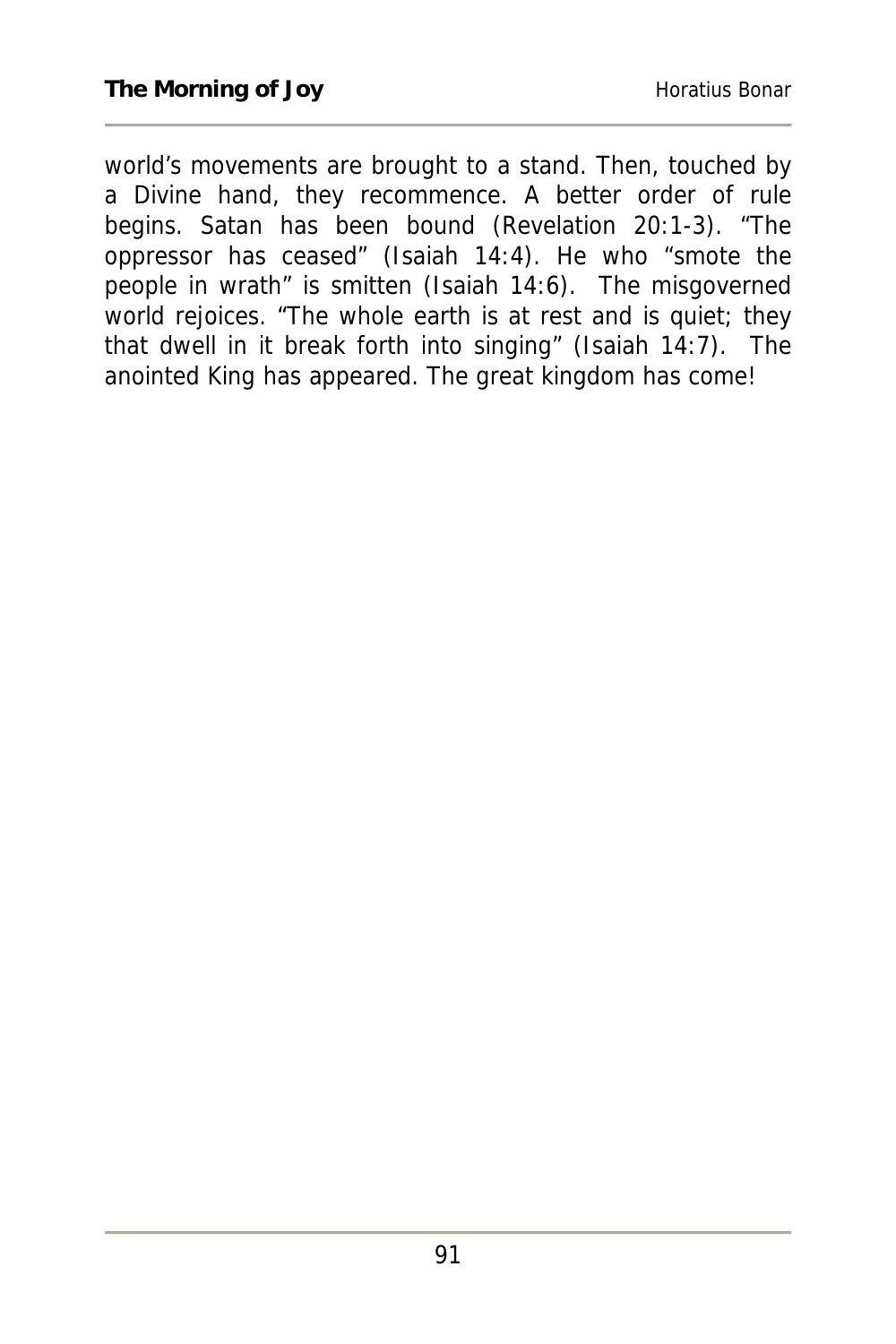# **CHAPTER 11**

#### **The Grace**

Our fountain-head of blessing here is grace. It was to this grace or free love of God that we came when first the consciousness of want and sin awoke within us. This grace of God we found to be large enough for us, and altogether suitable; so that while we felt ourselves unfit objects for any thing else, we were just the more, on that account, fit objects for grace. Either for wrath or for grace we were fit, but for nothing else—for nothing between. We shrank from the wrath, and we took refuge in the grace. Between the one and the other, the blood of the accepted sacrifice has made a way, "a way of holiness;" we saw that way, we saw it to be free and unchallenged, we fled along that way, and soon found ourselves beyond the reach of wrath, under the broad covering of grace, nay, under the very wing of the gracious One, of him who is "full of grace and truth."

It was the knowledge of this grace that rooted up our doubts, that quieted our fears, and made us blush for our unbelief and suspicious mistrust. It is the knowledge of this grace that still keeps our souls in peace, in spite of weakness, and sin, and conflict. Being permitted to draw upon it without limit and without restriction, we feel that no circumstances can arise, in which we shall not be at liberty to use it, nay, in which it is not our chief sin to stand aloof from it, as if it had become less wide and free. With all this large grace placed at our disposal, to draw upon continually, what folly to be afraid of enemies, and evils, and days of trouble! For thus saith the prophet, "Blessed is the man that trusteth in the Lord, and whose hope the Lord is. For he shall be as a tree planted by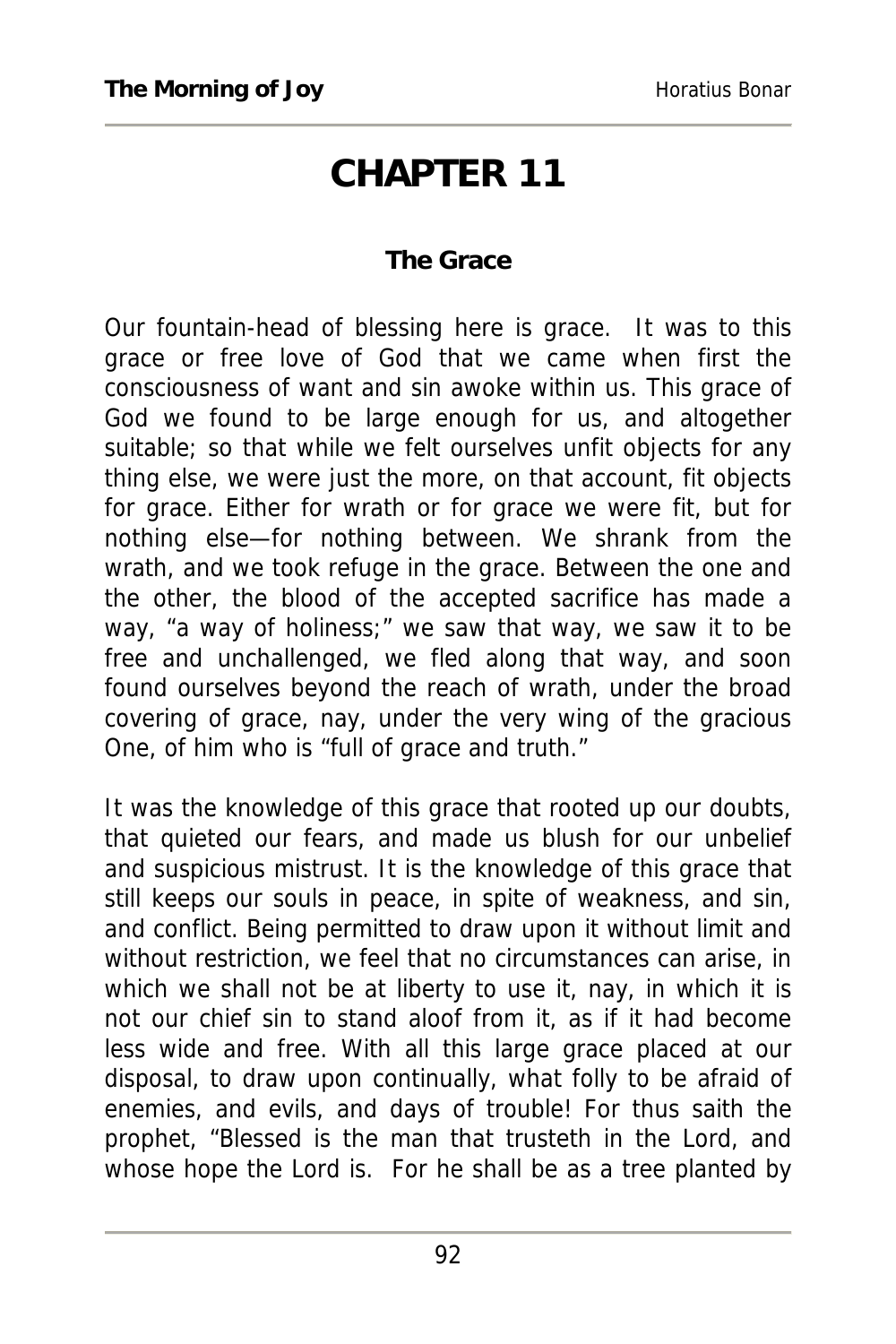the waters, and that spreadeth out her roots by the river, and shall not see when heat cometh, but her leaf shall be green; and shall not be careful in the year of drought, neither shall cease from yielding fruit" (Jeremiah 17:7, 8).

It is in this grace that we "continue" (Acts 13:43). It is in this grace that we "stand" (Romans 5:2). It is in this grace that we are to "be strong" (2 Timothy 2:1). It is this grace that we are to "hold fast" (Hebrews 12:28, margin). It is this grace that is "sufficient for us" (2 Corinthians 12:9). It is this grace that we desire for others, saying, "The grace of our Lord Jesus Christ be with you" (Ephesians 6:24). All is grace, from the beginning to the end, unmingled grace, in which no respect is had to aught of good done, felt, thought, spoken by us. So that the history of our life is wrapt up in these blessed words, "Where sin abounded, grace did much more abound" (Romans 5:20). We have found that the new sins of each hour, so far from closing the fountain of grace against us, opened new springs of grace for us—springs of grace which we should never otherwise have known, nor thought it possible to exist. Not as if sin were less vile on this account. David's horrid sins were the occasions of opening up new depth of grace, unimagined before; yet his iniquity lost none of its hatefulness thereby. So grace is ever gushing forth upon us to sweep away each new sin, yet in doing so it makes the sin thus swept away to appear more hideous and inexcusable. The brighter the sun, the darker and sharper are the shadows, so the fuller the grace, the viler the sin appears.

And as our personal history, as saved men, is the history of abounding sin met by more abounding grace, so is the history at large of all things in this fallen world. What is all Israel's history, every step of it, but the history of man's boundless sin drawing out the more boundless grace of God? What is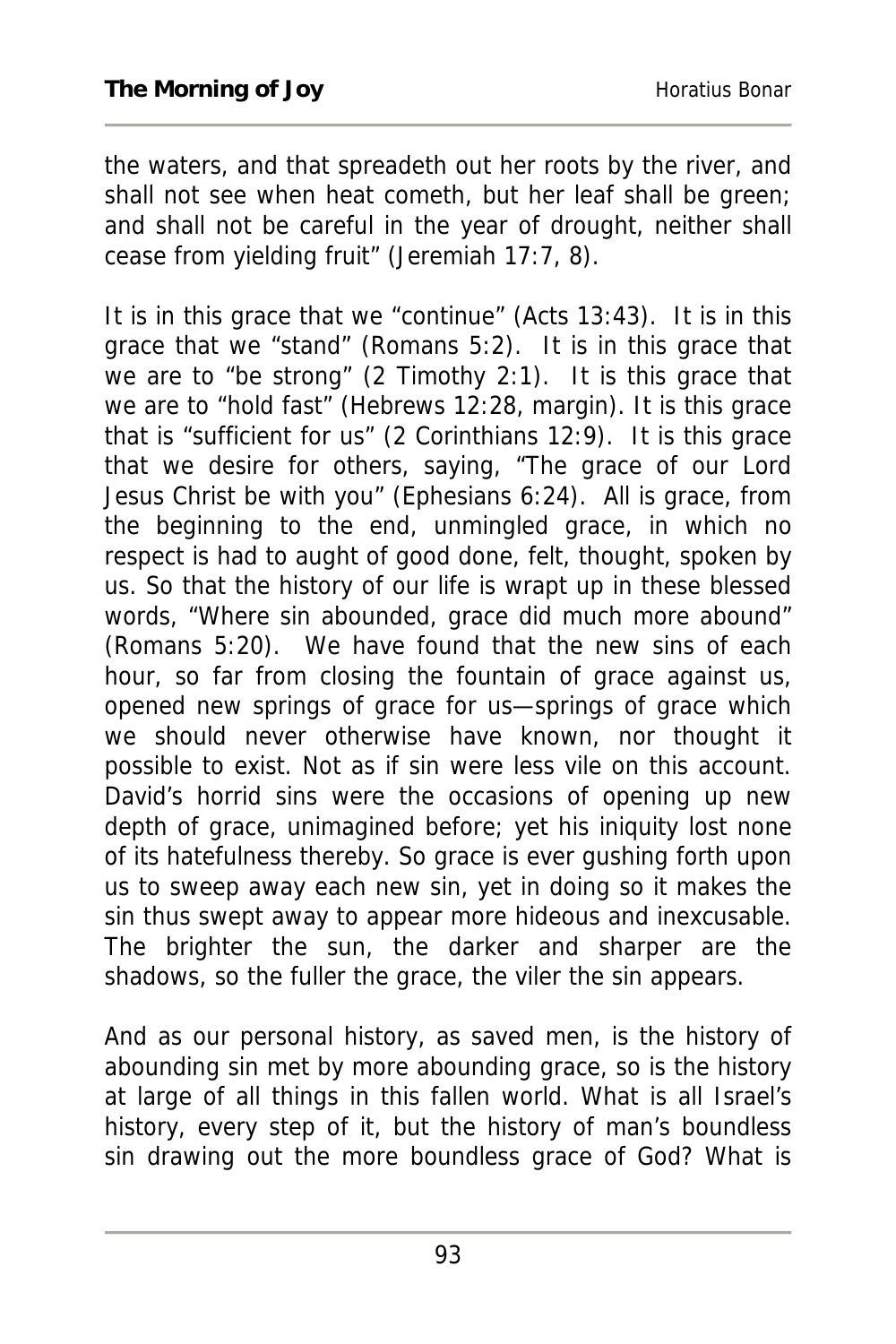the church's history but the same, so that each of the chosen and called ones who make up its mighty multitude, can say with him of old, whose name was *chief of sinners*, "The grace of our Lord was exceeding abundant with faith and love which is in Christ Jesus" (1 Timothy 1:14). And what is even the history of this material creation, on which the curse has pressed so long and heavily, but the history of grace abounding over sin and rescuing from the devouring fire this polluted soil?

All has been of *grace* hitherto. And all shall be of grace hereafter. In this respect there shall be no change.

Yet this is not the *whole* truth. For the brightest disclosures are yet to come. The first coming of the Lord opened up to us heights and depths of most wondrous grace, but his second coming is to bring with it discoveries of grace as marvellous, and as yet unrevealed. That promise, "The Lord will give grace and glory" (Psalm 84:11) seems specially to refer to the time, when, after days of sad longing (verse 2), and weary journeying through the valley of Baca (verse 6), we appear in Zion before God, and standing with the New Jerusalem we sing the song of blessed contrast, "A day in thy courts is better than a thousand," as if this new outburst of grace, which meets us as we enter the gates of pearl, overpasses all that we had tasted before. The apostle Peter also points forward to the same period for the full display of grace, when he speaks of "the grace that is to be brought unto us at the revelation of Jesus Christ" (1 Peter 1:13); indicating this to us, that in that day, new and larger circles of grace shall open out, just as the horizon widens when the sun ascends. To this same day the prophet Zechariah points when he says, "He shall bring forth the headstone with shootings, crying, grace, grace unto it" (Zechariah 4:7). But especially is this truth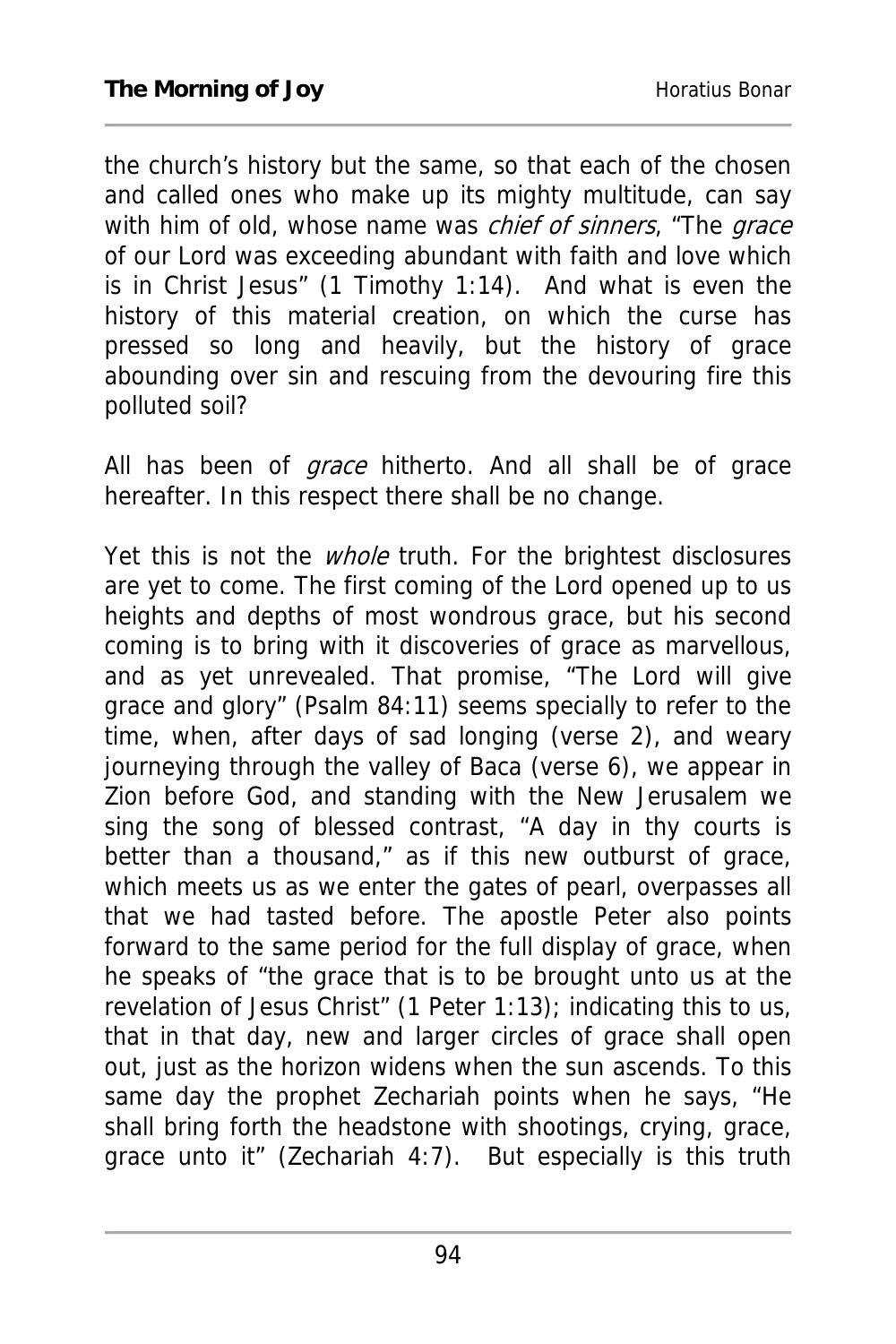taught us by the apostle Paul when he tells us, that God's object in quickening us together with Christ, in raising us up together and making us sit together in heavenly places, is, that "in the ages to come he might show the exceeding riches of his grace in his kindness towards us through Christ Jesus." Here he heaps word upon word, as if he could find none strong enough for his purpose; it is not merely grace, but it is riches of grace; nay, it is not this only, it is exceeding riches of grace; riches of grace not only excelling all other riches, but excelling all those riches of grace that have hitherto been known, as if past grace were to be forgotten in the plenteousness of that which is to come.

How often in Israel's past days, when sin abounded, has grace come pouring in, obliterating it all as if it had never been! But in the day when "the Redeemer shall come to Zion and turn away ungodliness from Jacob,"—at the moment when their cry of despair may be, "Hath God forgotten to be gracious?" shall grace come in upon them like a flood, fuller and richer than any thing that they or their fathers knew, bearing down mightier obstacles, and levelling higher mountains of iniquity. For it is written, in reference to this time, "Therefore will the Lord wait, that he may be *gracious* to you...he will be very gracious to thee at the voice of thy cry" (Isaiah 30:18,19). In that day shall "grace" not merely bring forgiveness to Israel, but raise her to a height of glory in the earth and eminence among the nations; so that the past shall not be remembered nor come into mind.

How often in the *church's* past history has grace been magnified! Each age has brought out to view new wonders of grace, because of which she has praised the God of all grace. But the abundance of the past is not all that is in store for her. Her returning Lord shall bring with him all the "exceeding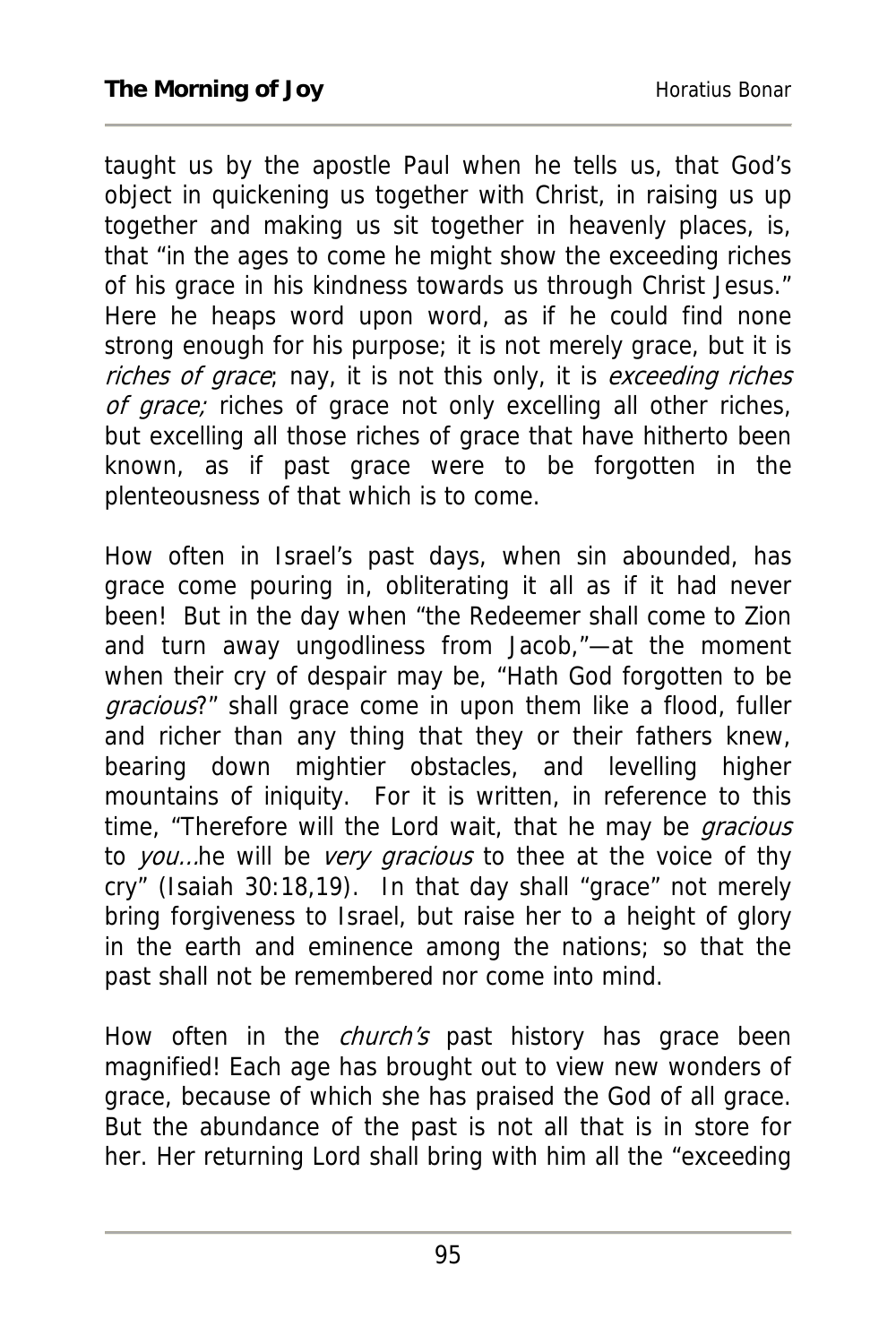riches of his grace," and upon her shall these riches be expended. When caught up into the clouds to meet her Lord in the air and to be for ever with him, she shall be led into the treasure-house of grace and get a glimpse of its vastness. Each step in her past course has drawn forth a fresh outflow of abounding grace. Grace found her in the desert land and in the waste howling wilderness. Grace drew her out of the horrible pit and out of the miry clay. Grace washed her, and "clothed" her, and "shod" her, and "girded" her, and "decked her with ornaments" (Ezekiel 16:9-11), giving her beauty for ashes, the oil of joy for mourning, the garments of praise for the spirit of heaviness. Grace strengthened her for warfare, and hardship, and labour, making her more than conqueror through him that loved her. Grace comforted her in the evil day, wiped away tears, poured in fresh joys, and threw round her the everlasting arms. Grace taught her to pray, and praise, and love, and trust, and serve, in spite of the everrevolting heart within. Grace kept her as a stranger and a pilgrim here, without a city and without a resting-place on earth, looking for the city of foundations, watching for her Lord's appearing, amid all the heart-sickenings of hope deferred, and wearying for the Bridegroom's embrace, undazzled and undistracted by the false splendour of a present evil world. But the grace that has brought her thus far is not exhausted. For it is absolutely boundless, like the heart of Him out of whom it comes; and as it raises the church from one level to another, its own circle is ever enlarging.

The resurrection-dawn, the morning of joy, brings with it new stores of grace. We had thought that grace could go no further than it had gone here, in forgiving so many sins, in saving us with so complete a salvation; but we then shall find that grace had only begun to display itself.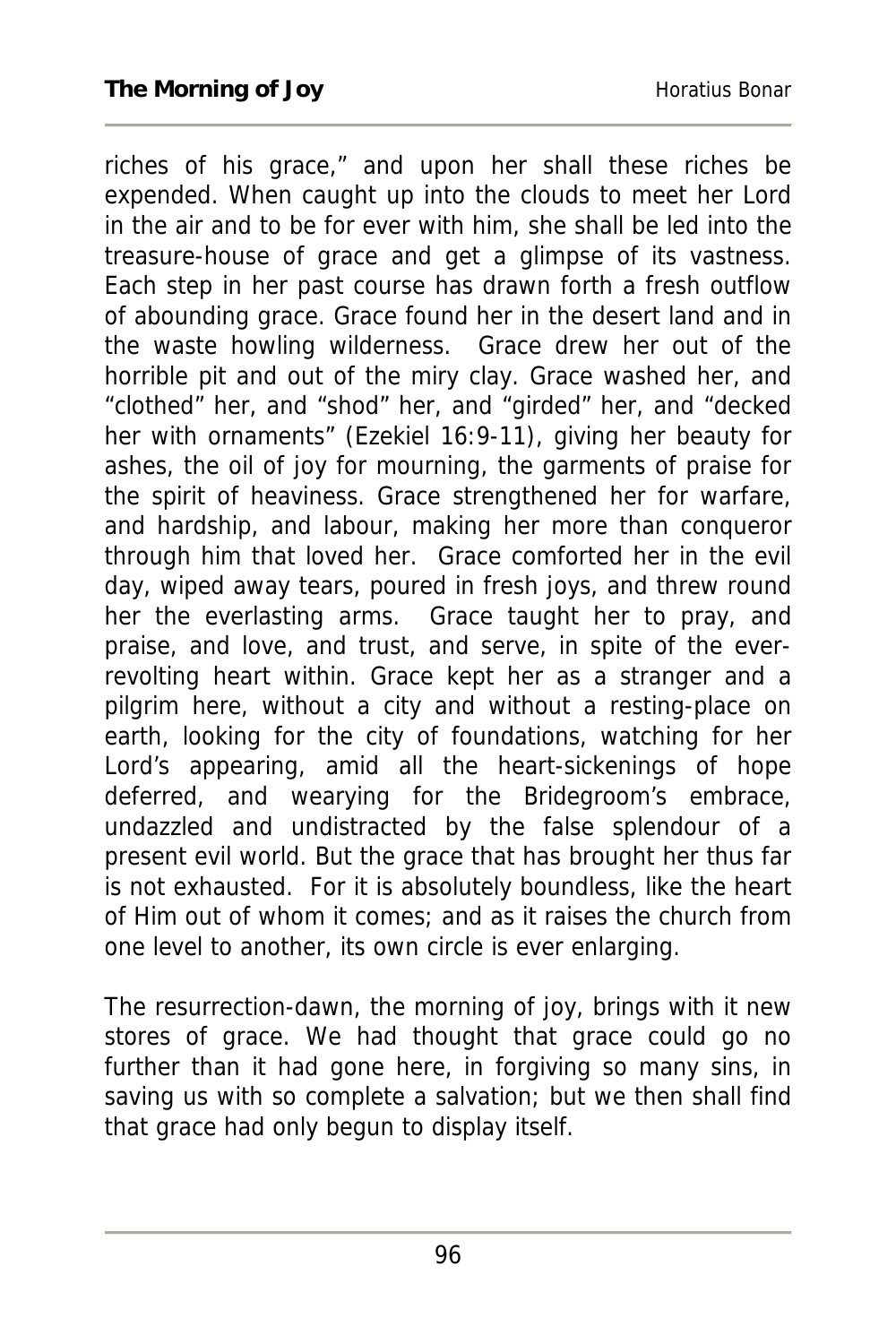It was but the first draught from the deep well that we tasted here. Grace meets us as we come up from the tomb to load us with new blessings, such as eye hath not seen nor ear heard. It clothes us with the royal raiment. It seats us upon the throne. It gives us the "crown of life" (Revelation 2:10); the "crown of righteousness" (2 Timothy 4:8). It makes us pillars in the temple of our God. It writes upon us the name of our God, and the name of the city of our God. It gives us "the morning-star." It gives us the white stone, and in the stone a new name written which no man knoweth, saving he that receiveth it. It makes us to eat of the hidden manna. It leads us back to the tree of life which is in the midst of the paradise of God. It brings us into the bridal chamber; it sets us down at the marriage table, teaching us to sing, "Let us be glad and rejoice, and give honour to him, for the marriage of the Lamb is come, and his wife hath made herself ready." It carries us into the midst of that city which has no need of the sun, neither of the moon to shine in it; whose wall is of jasper, whose foundations gems, whose gates pearls, whose streets translucent gold. It gives us to drink of the pure river of the water of life, clear as crystal, proceeding out of the throne of God and of the Lamb.

All these things grace is yet to do for us in that morning which is to dawn when this night of weeping is at an end. All this glory—this exceeding and eternal weight of glory—we shall owe to the exceeding riches of that grace which is then so marvellously to unfold itself, heaping honour upon honour, and gift upon gift, and joy upon joy, without end for ever.

In this let us mark the difference between Christ and his church, the Bridegroom and the bride. The same glory invests both; but the way of receiving it is widely different. To him it is a reward of *righteousness*, to her of *grace*. Righteousness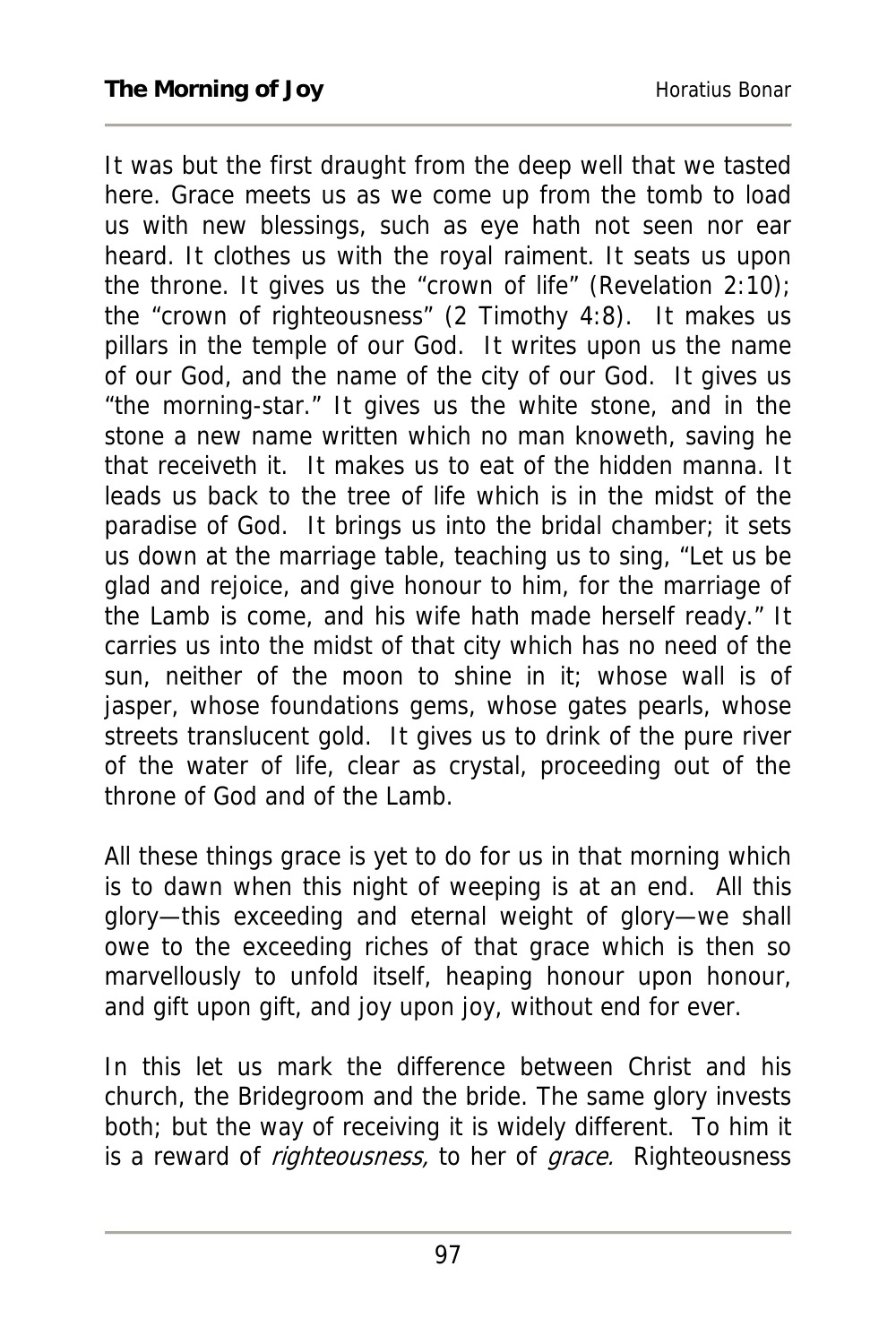crowns him, grace crowns her. These marvellous honours are in his case the claim of righteousness, in hers the mere award of grace. Of him it is written, "Thou hast loved righteousness and hated iniquity, therefore God, even thy God, hath anointed thee with the oil of gladness above thy fellows" (Psalm 45:7); while of her it is said, "Who hath saved us and called us with an holy calling, not according to our works, but according to his own purpose and grace, given us in Christ Jesus before the world began" (2 Timothy 1:9). What righteousness does for him, grace does for her. And oh how boundless must that grace be, when it can do for her all that righteousness can do for him!

That coming day of grace sheds light upon the present, by showing us how vast and inexhaustible that grace is which is pouring itself out from the bosom of the Father through the blood of the Son. If these riches of grace be so exceeding great, then how is it possible for us to entertain the suspicion that so often haunts us now, "Is there grace enough for the pardon of sins like mine,—grace enough to secure welcome and acceptance to a sinner like me?" What! is there grace enough to receive myriads, washing them clean and presenting them blameless in the day of the Lord with exceeding joy, and is there not enough for one? Is there grace enough to pour out such wondrous glory upon the multitudes of the undeserving hereafter, and is there not enough to bring forgiveness to one undeserving soul just now? So that in thus telling of the grace which the ages to come are to unroll, we are proclaiming good news to the chief of sinners—good news concerning the infinite largeness of grace,—good news concerning Him out of whom this blessed stream is flowing. Oh, what a rebuke to fear, to doubt, to suspicion, to unbelief, is the truth concerning these exceeding riches of grace yet to be developed! Is it possible that we can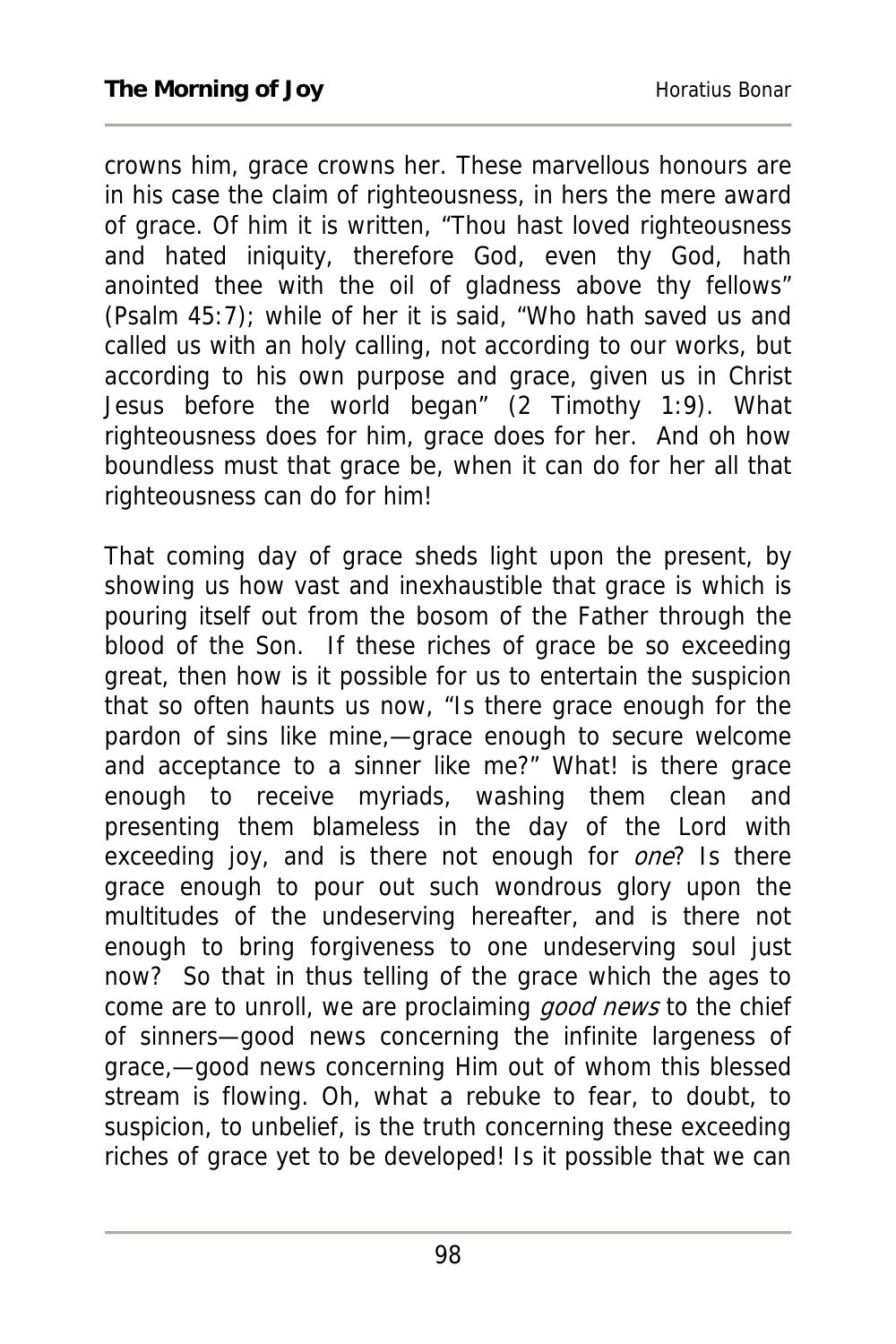go on, fearing, doubting, suspecting, misbelieving, with the assured knowledge that grace is so free and large, so sufficient to embrace the whole circumstances of our case, so suitable to each special want, each special burden, each special sin? Shall we dare to make more of the sin than of the grace, of the want than of the supply, of the burden than of the relief? Shall we not be ashamed to magnify our sin beyond the *grace of God*, and to reason as if the grace that can confer on us the kingdom and the crown of Christ were not large enough in compass to cover our sins? Oh the folly of unbelief!— folly without a name and without an equal, to believe in a grace willing to place us on the throne of the universe by the side of the everlasting Son, yet not willing to pardon us,—a grace large enough to say, "Come, ye blessed of my Father, inherit the kingdom prepared for you before the foundation of the world," yet not large enough to say, "Be of good cheer, thy sins are forgiven thee!"

"It doth not indeed yet appear what we shall be." Yet, as the womb of grace knows no abortions, we know "that he who has begun the good work in us will perform it until the day of Jesus Christ." The grace has not had full room to expand itself and show all the vastness of its compass. Our life is hid; our glory is hid; our inheritance is hid, our city has not yet come down out of heaven from God. In the pit of Dothan it did not appear what Joseph was to be. His strange dreams did betoken something, yet who could have thought that he was to sit upon Pharaoh's throne? It did not appear what Ruth was to be when she lived in Moab, a stranger to the true God, or even when she left home and kindred to cast in her lot with Israel. That blessed scene of love and faith when "Orpah kissed" and "Ruth clave," giving forth a heart of no common mould, did intimate something, but who could have thought that she was to be a mother in Israel, from whom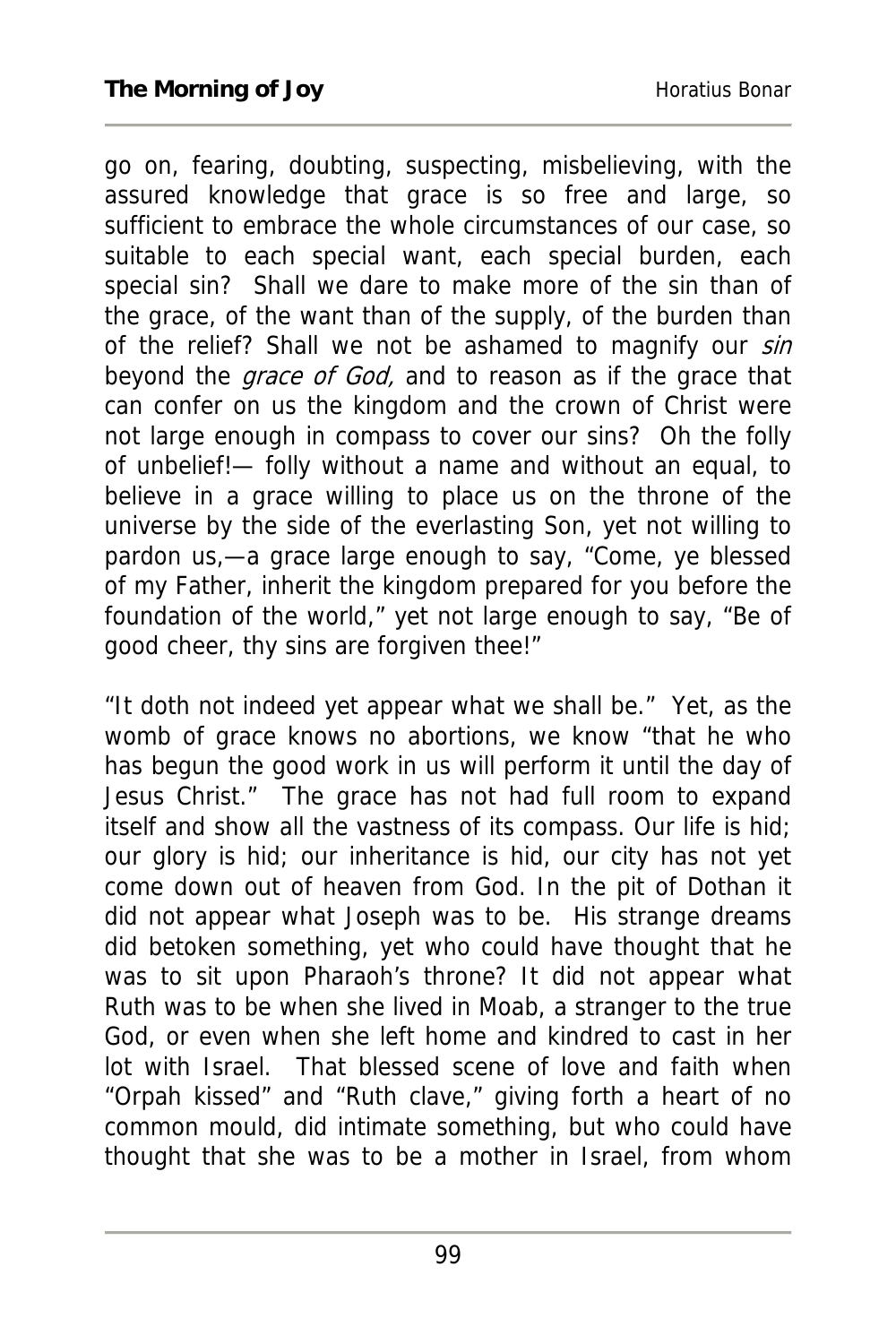Messiah was to spring?

So we do not now wear the aspect of that which we shall be. We do not look like kings. And though at times, when we get a glimpse of the promised crown, and when a vision of its nearness passes before us, our face flushes, our eye kindles, our gait unconsciously assumes unusual dignity, yet in general we look very unlike that which we shall be. Sometimes the star of nobility—the badge of our order—flashes out from the sordid covering and glitters on our breast, yet this is seldom; more seldom now in these last days than formerly. For religion, even the best, has sunk down from its primitive loftiness into a tame, second-rate, inferior thing, and the stillclinging garments of the old man cover in or quench every rising ray of anticipated glory.

What different beings grace would make us would we but allow it! Yet, instead of allowing it, we put it from us, content with just as much of it as will save us from the wrath to come. We shrink from its fullness, as if we should thereby stand committed to a far holier walk and higher style of living than we are prepared for. For "the grace of God that bringeth salvation teacheth us to deny ungodliness and worldly lusts, and to live soberly, righteously, and godly in this presnt world, looking for that blessed hope, even the glorious appearing of the great God, and our Saviour Jesus Christ, who gave himself for us that he might redeem us from all iniquity, and purify unto himself a peculiar people zealous of good works."

The grace that flowed in upon us during our long night has been large and manifold; but it is not ended with the night. The morning brings with it new stores of grace. When that grace unfolds itself, then shall it appear what we really are.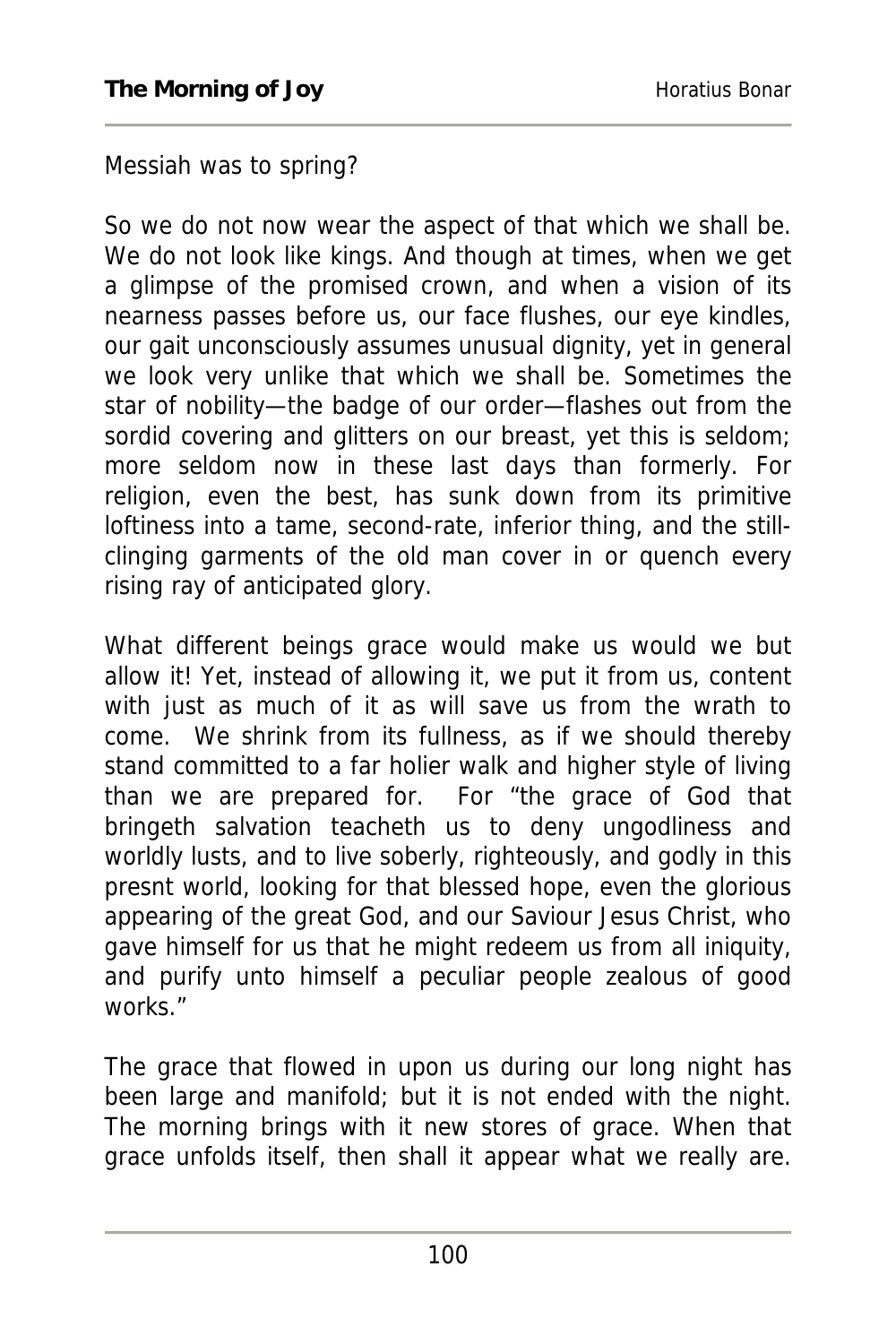Our present guise will fall from us, we shall stand forth as "heirs of God," and he who hath given us grace shall also give us glory; he who led us through the night shall bring us forth to the joy of the morning.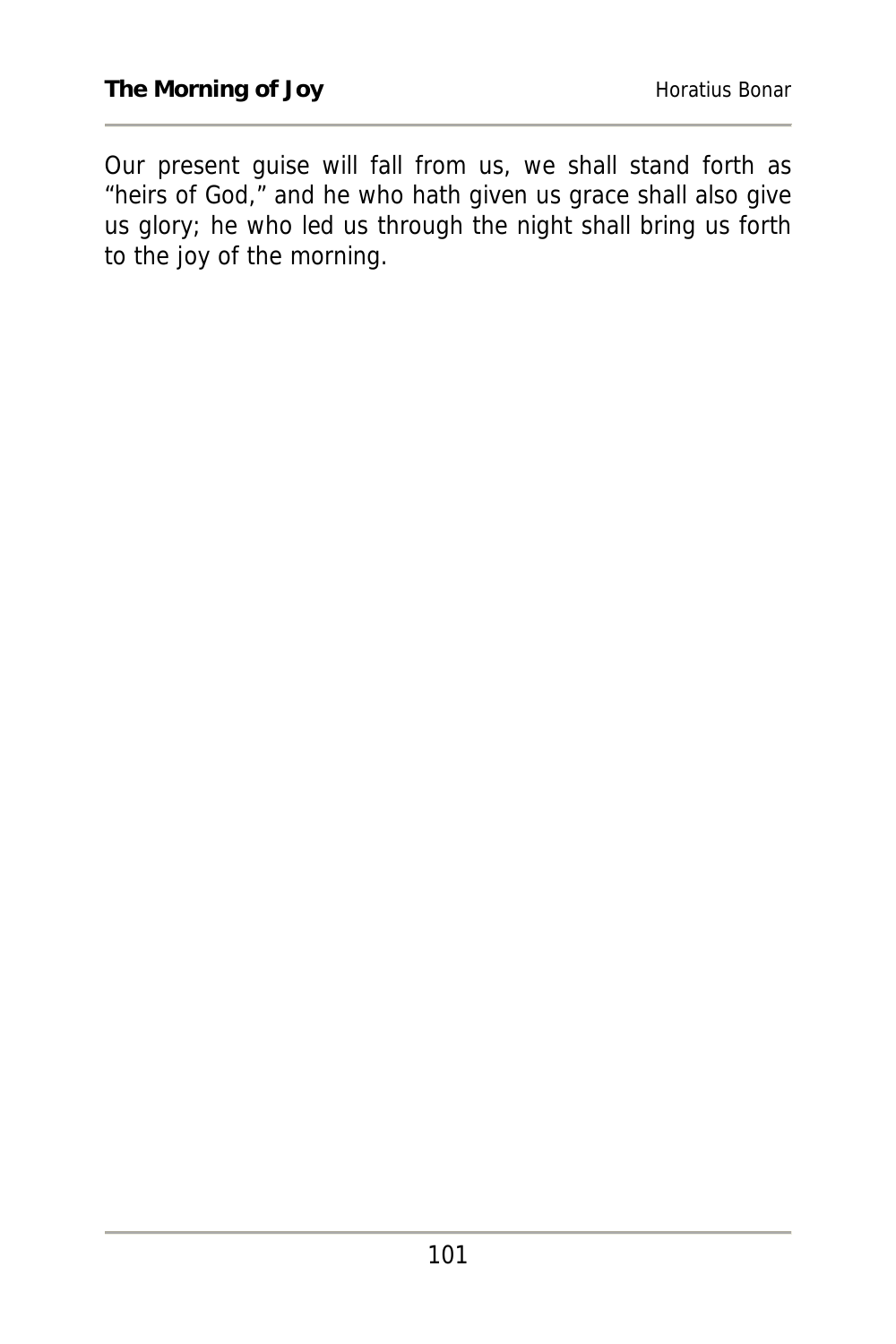# **CHAPTER 12**

### **The Glory**

Not only a man's true life, but a man's true history begins with his conversion. Up till that time, he is a being without a history He has no story to tell. He is but part of a world lying in wickedness, having nothing about him worthy of a record.

But from the moment that he is born again, and thus taken out of the mass, he receives a *personality* as well as a dignity which fit him for having a history,—a history which God can own as such, and which God himself will record. From that time he has a story to tell, wondrous and divine, such as angels listen to, and over which there is joy in heaven.

In that broad ocean, there are millions of drops; yet they are one mingled mass of fluid; no one of them has a history. There may be a history of the ocean, but not of its individual drops. But, see, your drop is beginning to part from the mass. It takes hold of a sunbeam and rises into the firmament. There it gleams in the rainbow or brightens in the hues of sun-set. It has now a history. From the moment that it came out of the mass and obtained a personality, it had a story to tell, a story of its own, a story of splendour and beauty.

In those vast blocks of unquarried rock what various forms are lying concealed! What shapes of statuary or architecture are there! Yet they have no history. They can have none. They are but parts of a hideous block, in which not one line or curve of beauty is visible. But the noise of hammers is heard. Man lifts up his tool. A single block is severed. Again he lifts up his tool, and it begins to assume a form; till, as stroke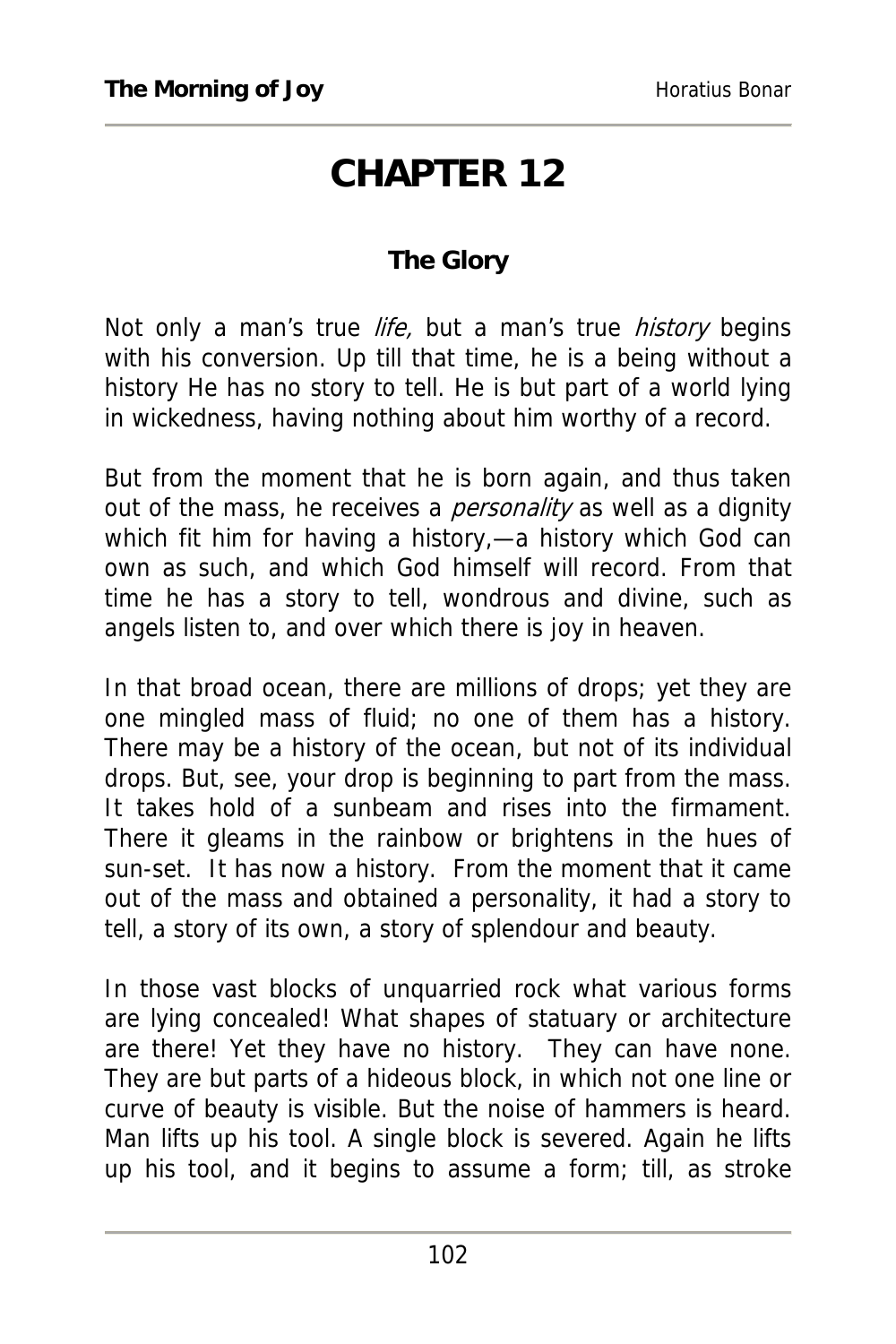after stroke falls on it, and touch after touch smooths and shapes it, the perfect image of the human form is seen, and it seems as if the hand of the artist had only been employed in unwrapping the stony folds from that fair form, and awakening it from the slumber of its marble tomb. From the moment that the chisel touched that piece of rock its history began.

Such is the case of a saint. From the moment that the hand of the Spirit is laid on him to begin the process of separation, from that moment his history begins. He then receives a conscious, outstanding personality, that fits him for having a history—a history entirely marvellous; a history whose pages are both written and read in heaven; a history which in its divine brightness spreads over eternity His true dignity now commences. He is fit to take a place in story. Each event in his life becomes worthy of a record. "The righteous shall be in everlasting remembrance."

On earth this history is one of suffering and dishonour, even as was that of the Master; but hereafter, in the kingdom, it is one of glory and honour. "All the time," says Howe, "from the soul's first conversion God has been at work upon it, labouring, shaping it, polishing it, spreading his own glory on it, inlaying, enamelling it with glory; now at last the whole work is revealed, the curtain is drawn aside, and the blessed soul awakes." Then a new epoch in its history begins.

What that history is to be, we know not now. That it will be wondrous, we know; how wondrous we cannot conceive. That it will be very unlike our present one, we know; yet still not severed from it, but linked to it, nay, springing out of it as its root or seed. Our present life is the *under-ground* state of the plant; our future life, the shooting, and blossoming, and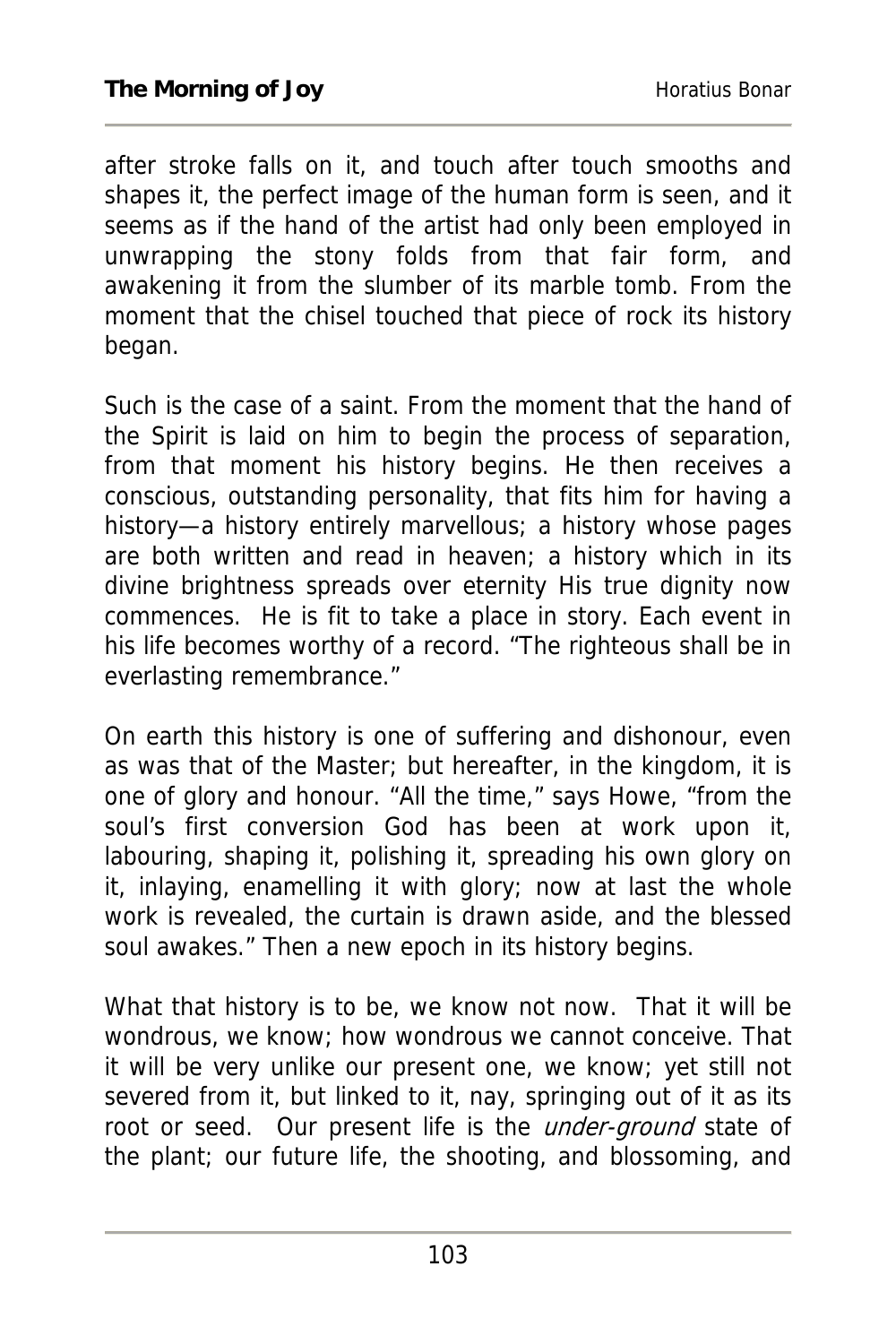fruitbearing; but the plant is the same, and the future depends for all its excellency and beauty upon the present. Night is not the shutting up of day, but day is the opening out of night. Day is but the night in blossom,—the expanded petals of some dark, unsightly bud, containing within it glories of which no glimpses have yet reached us here. It is moody sentiment, as well as false philosophy, to say as one in our day has done, "Night is nobler than day; day is but a motleycoloured veil, spread transiently over the infinite bosom of night, hiding from us its purely transparent, eternal deeps." Night is at best but the beauty of death; day, of life. And it is life, not death, that is beautiful. And if life on earth, in all its various forms and unfoldings, be so very beautiful, what will it not be hereafter, when it unfolds itself to the full, transfused throughout all being, with an intensity now unknown, as if almost becoming visible by means of the new glory which it then shall spread over all creation.

"The wise shall inherit *glory*" (Proverbs 3:35). "The saints shall be joyful in *glory*" (Psalm 149:5). They are "vessels of mercy, afore prepared unto *glory*" (Romans 9:23). That to which we are called is "eternal *glory*" (1 Peter 5:10). That which we obtain is "salvation in Christ Jesus with *eternal* glory" (2 Timothy 2:10). It is to glory that God is "bringing many sons" (Hebrews 2:10); so that as he, through whom we are brought to it, is "crowned with *glory* and honour," so shall we be (Hebrews 2:9). We are "to rejoice with joy unspeakable and full of *glory*" (1 Peter 1:8). We are not only "witnesses of the sufferings of Christ, but partakers of the glory that shall be revealed" (1 Peter 5:1). So that the word of exhortation runs thus: "Rejoice, inasmuch as ye are partakers of Christ's sufferings; that when his *glory* shall be revealed, ye may be glad also with exceeding joy" (1 Peter 4:13). And the promise is not only, "if we suffer we shall also reign with him;" but, "if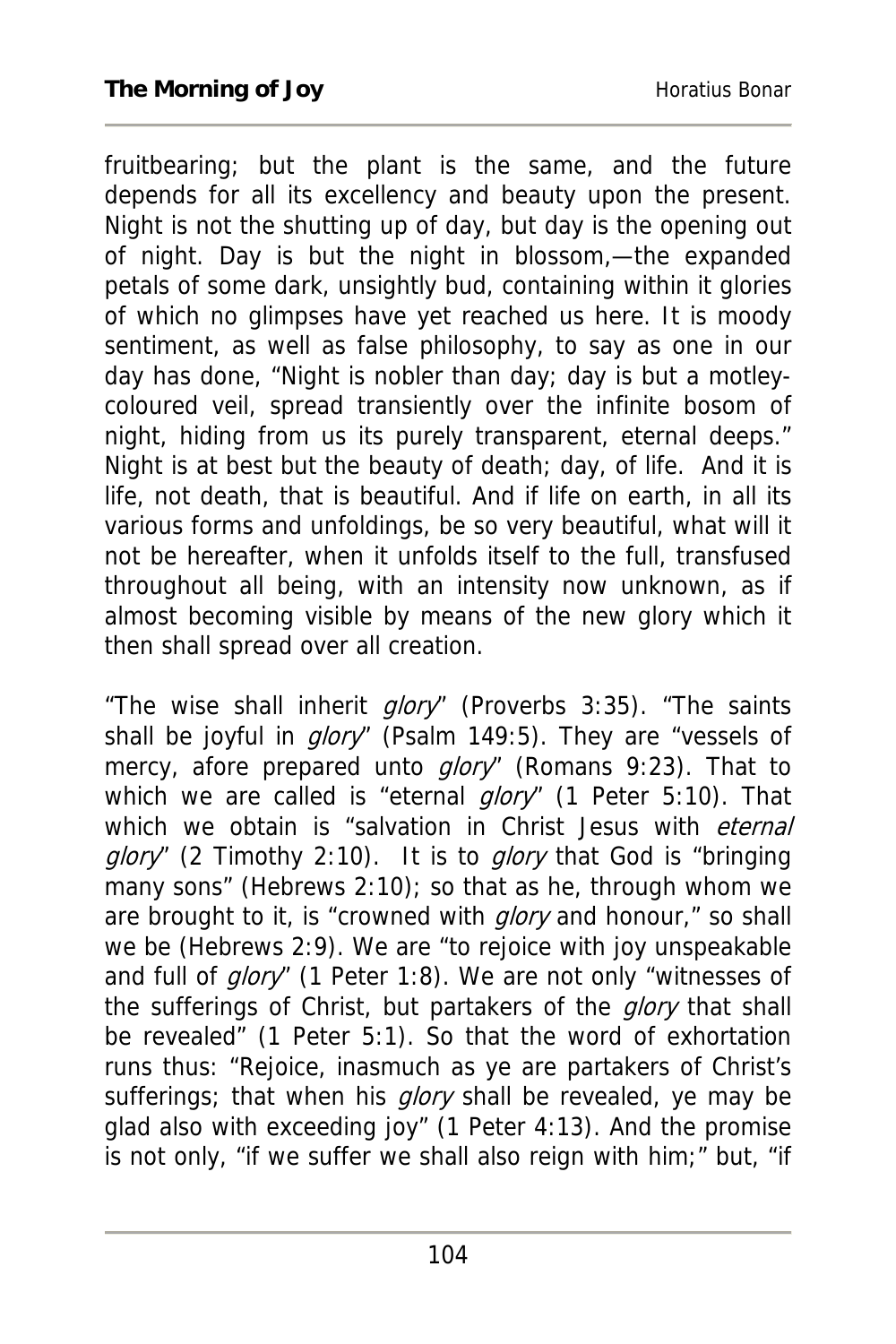we suffer with him. We shall be also *glorified* together" (Romans 8:17).

This glory, then, is our portion. It is the "better thing" that God has provided for us, and because of which he is not ashamed to be called our God. This is the glory that throws all present suffering into the shade, making it to be eternally forgotten.

Glory is the concentrated essence of all that is holy, excellent, and beautiful. For all being has its more and its less perfect parts. And its glory is that which is most perfect about it, to which of course that which is less perfect has, according to its measure, contributed. Light is the glory of the sun. Transparency is the glory of the stream. The flower is the glory of the plant. The soul is the glory of the man. The face is the glory of the body. And this glory is strangely manifold: "There is one glory of the sun, and another glory of the moon, and another glory of the stars, for star differeth from star in glory."

What is really glorious is so hidden, so blighted, so intermixed with deformity and corruption here, that Scripture always speaks as if the whole glory were yet in reserve,—none of it yet revealed. So that when He came to earth who was "the brightness of Jehovah's glory," he was not recognized as the possessor of such glory; it was hidden; it shone not. Few eyes saw *any* glory at all in him; none saw the extent or greatness of it. Even in *his* case it did not appear what he was and what he shall be, when he comes "to be *glorified* in his saints."

All that is glorious, whether visible or invisible, material or immaterial, natural or spiritual, must have its birth-place in God. "Of him, and through him, and to him are all things, to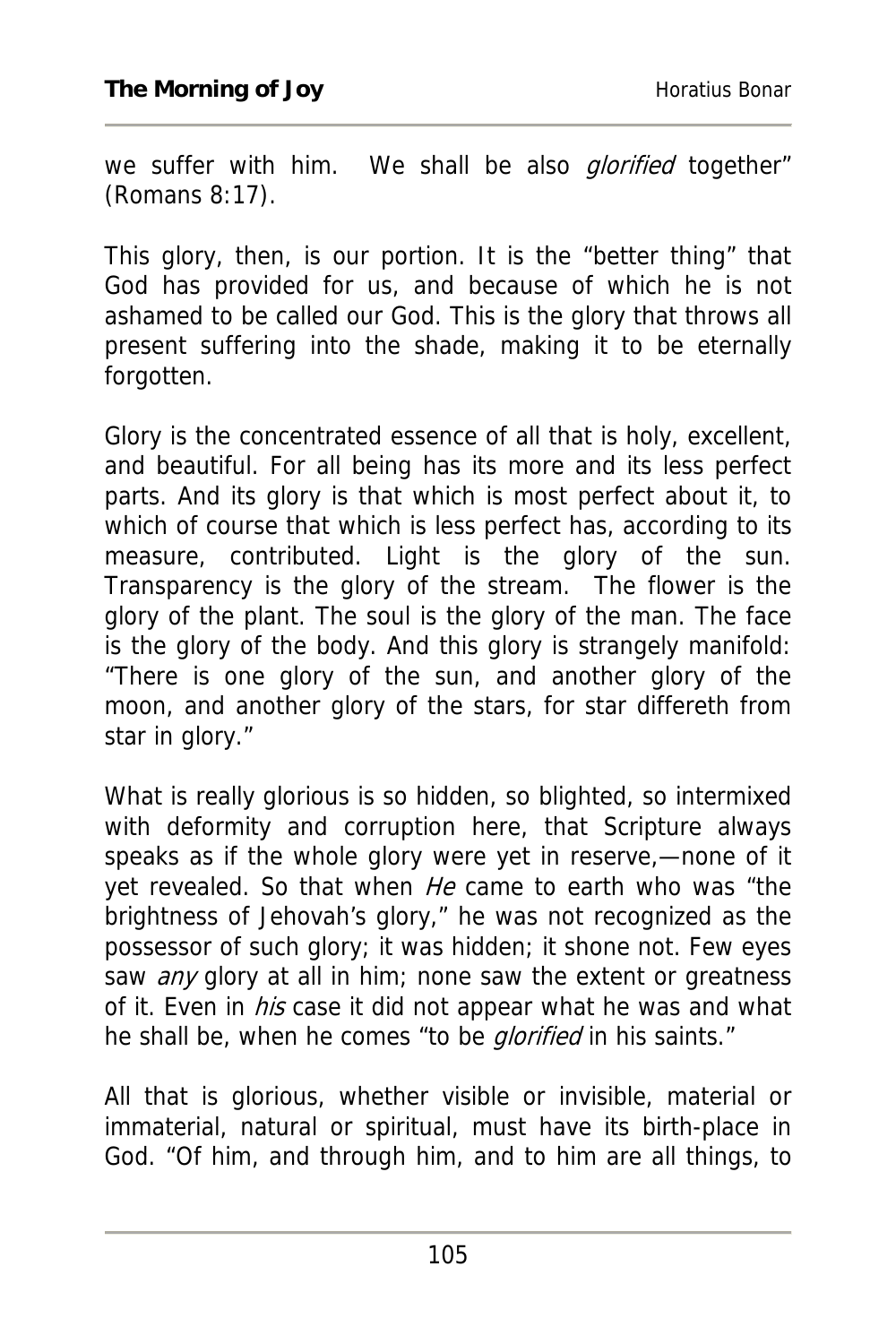whom be glory for ever" (Romans 11:36). All glorious things come forth out of him, and have their seeds, or gems, or patterns in himself. We say of that flower, "how beautiful;" but the type of its beauty,—the beauty of which it is the faint expression, is in God. We say of the star, "how bright;" "but the brightness which it represents or declares, is in God. So of every object above and beneath. And so especially shall it be seen in the objects of glory which shall surround us in the kingdom of God. Of each thing there, as of the city itself, it shall be said, "it has the glory of God" (Revelation 21:11).

Glory, then, is our inheritance. The best, the richest, the brightest, the most beautiful of all that is in God, of good, and rich, and bright, and beautiful, shall be ours. The glory that fills heaven above, the glory that spreads over the earth beneath, shall be ours. But while "the glory of the *terrestrial*" shall be ours, yet in a truer sense "the glory of the celestial shall be ours." Already by faith we have taken our place amid things celestial, "being quickened together with Christ, and raised up with him, and made to sit with him in *heavenly* places" (Ephesians 2:6). Thus we have already claimed the celestial as our own; and having risen with Christ, we "set our affection upon things above, not on things on the earth" (Colossians 3:2). Far-ranging dominion shall be ours; with all varying shades and kinds of glory shall we be encompassed, circle beyond circle stretching over the universe; but it is the celestial glory that is so truly ours, as the redeemed and the risen; and in the midst of that celestial glory shall be the family mansion, the church's dwelling-place and palace,—our true home for eternity.

All that awaits us is glorious. There is an inheritance in reversion; and it is "an inheritance incorruptible, and undefiled, and that fadeth not away" (1 Peter 1:4). There is a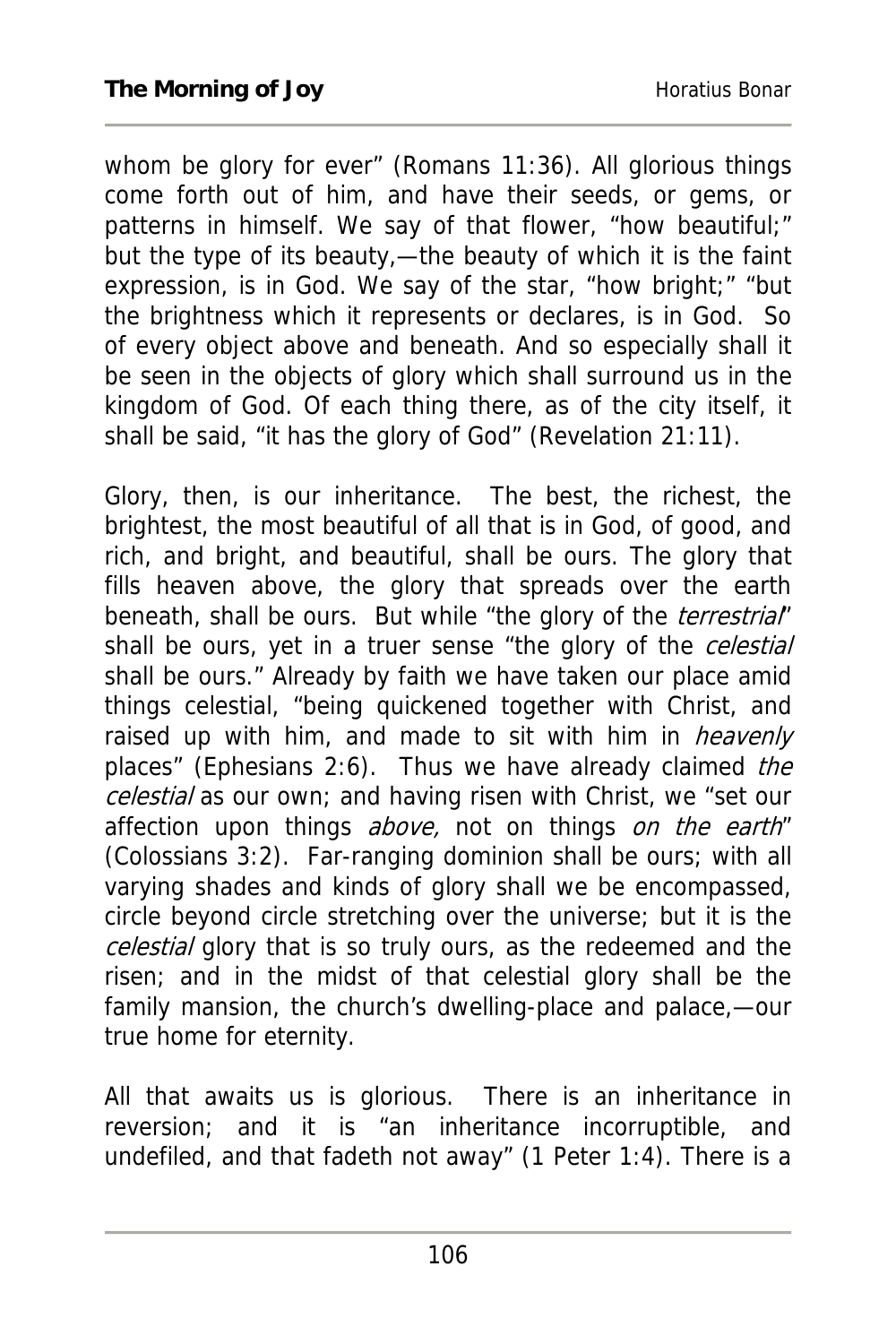rest, a sabbath-keeping in store for us (Hebrews 4:9); and this "rest shall be glorious" (Isaiah 11:10). The kingdom which we claim is a glorious kingdom. The crown which we are to wear is a glorious crown. The city of our habitation is a glorious city. The garments which shall clothe us are garments "for glory and for beauty." Our bodies shall be glorious bodies, fashioned after the likeness of Christ's "glorious body" (Philippians 3:21). Our society shall be that of the glorified. Our songs shall be songs of glory. And of the region which we are to inhabit it is said, that "the glory of God doth lighten it, and the Lamb is the light thereof" (Revelation 21:23).

The hope of this glory cheers us. From under a canopy of night we look out upon these promised scenes of blessedness, and we are comforted. Our dark thoughts are softened down, even when they are not wholly brightened. For day is near, and joy is near, and the warfare is ending, and the tear shall be dried up, and the shame be lost in the glory, and "we shall be presented faultless before the presence of his glory with exceeding joy."

Then the fruit of patience and of faith shall appear, and the hope we have so long been clinging to shall not put us to shame. Then shall we triumph and praise. Then shall we be avenged on death, and pain, and sickness. Then shall every wound be more than healed. Egypt enslaves us no more. Babylon leads us captive no more. The Red Sea is crossed, the wilderness is passed, Jordan lies behind us, and we are in Jerusalem! There is no more curse—there is no more night. The tabernacle of God is with us; in that tabernacle he dwells, and we dwell with him.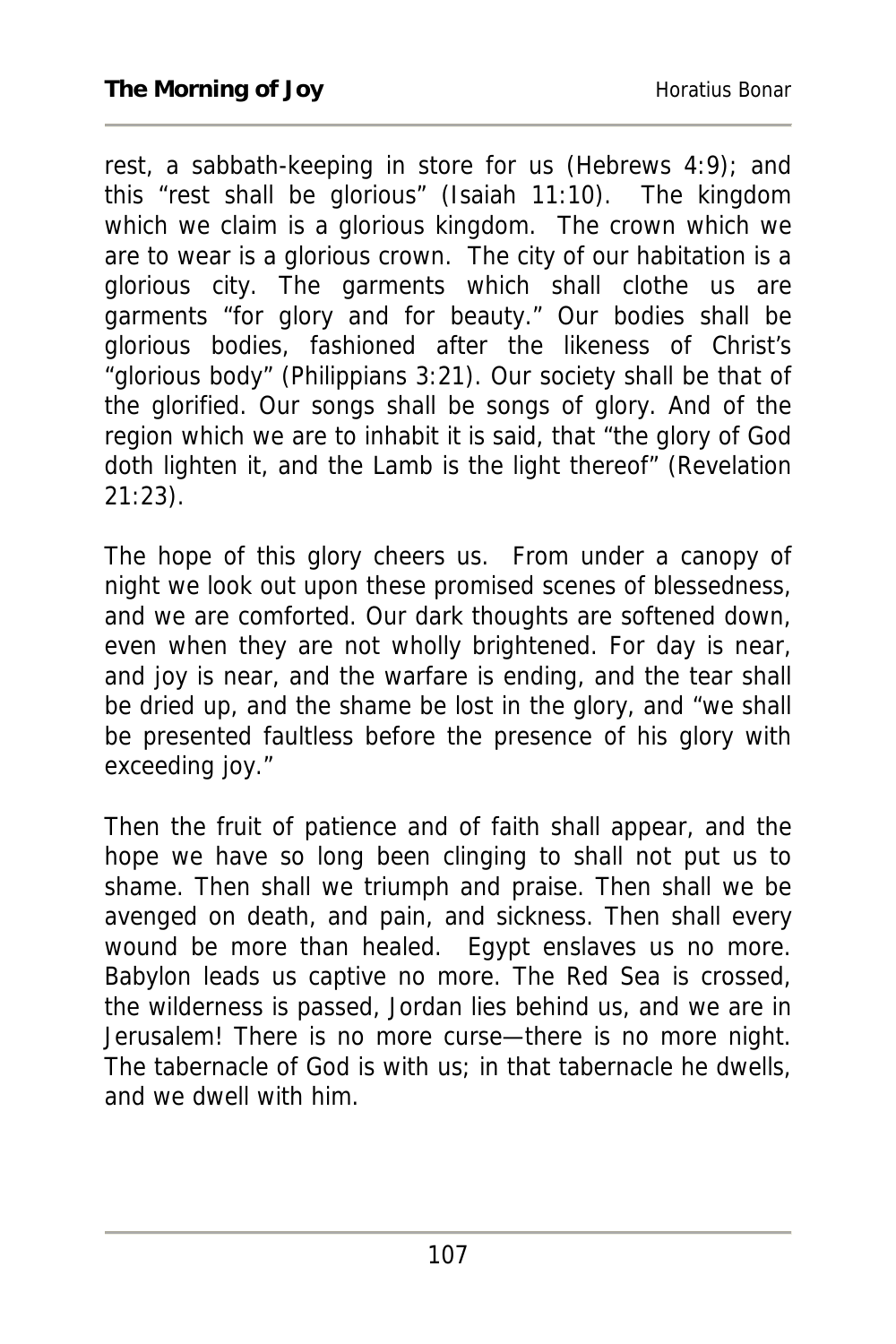It is "the God of all grace" who "has called us to his eternal glory by Christ Jesus." It is "when the chief Shepherd shall appear, that we shall receive the crown of *glory* that fadeth not away" (1 Peter 5:4, 10). And this "after we have suffered a while," and by suffering have been "made perfect, stablished, strengthened, settled." So that suffering is not lost upon us. It prepares us for the glory. And the hope of that glory, as well as the knowledge of the discipline through which we are passing, and of the process of preparation going on in us, sustains us, nay, teaches us to "glory in tribulation." This comfort, nay, it is happiness. Strange in the world's eye, but not strange in ours! All that the world has is but a poor imitation of happiness and consolation; ours is real, even now; how much more hereafter! Nor will a brief delay and a sore conflict lessen the weight of coming glory. Nay, they will add to it; and it is worth waiting for, it is worth suffering for, it is worth fighting for. It is so sure of coming, and so blessed when it comes.

"The mass of glory," says Howe, "is yet in reserve; we are not yet so high as the highest heavens." All this is hanging over us, inviting us on, stirring us up, loosening us from things present, so that the pain of loss, or sickness, or bereavement, falls more gently on us, and tends but to make us less vain and light,—more thoroughly in earnest.

"That they may behold my glory," the Lord pleaded for his own. This is the sum of all. Other glories there will be, as we have seen; but this is the sum of all. It is the very utmost that even "the Lord of glory" could ask for them. Having sought this he could seek no more; he could go no further. And our response to this is, "Let me see thy glory;" yes, and the glad confidence in which we rest is this, "As for me, I will behold thy face in righteousness; I shall be satisfied when I awake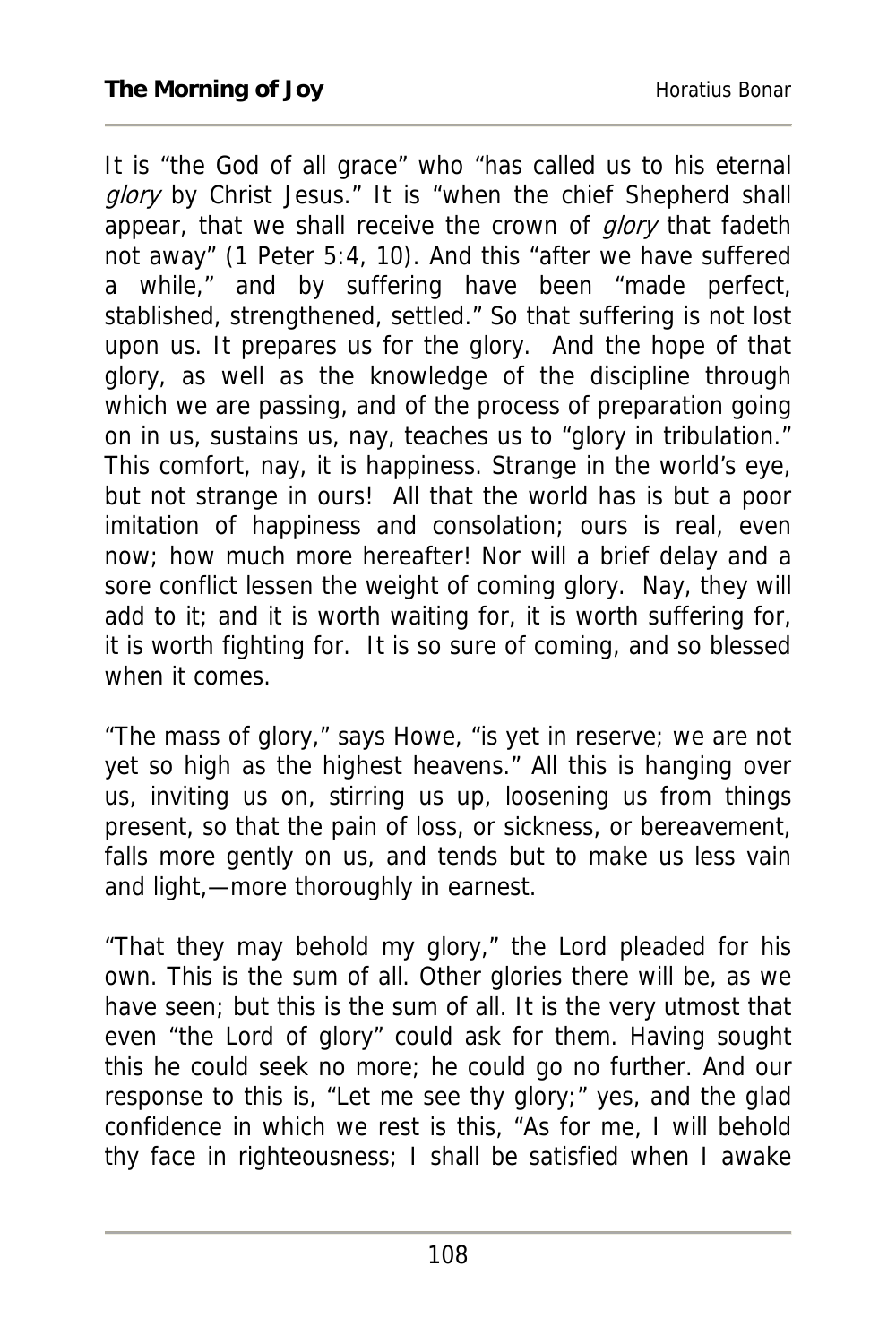with thy likeness." This is our ambition. Divine and blessed ambition, in which there is no pride, no presumption, and no excess! Nothing less can satisfy than the directest, fullest vision of incarnate glory. Self-emptied before the Infinite Majesty, and conscious of being wholly unworthy even of a servant's place, we yet feel as if drawn irresistibly into the innermost circle and centre, satisfied with nothing less than the fullness of Him that filleth all in all.

"The glory that thou gavest me I have given them" (John 17:22). No less than this, both in kind and amount, is the glory in reserve, according to the promise of the Lord. The glory given to him he makes over to them! They "are made partakers of Christ," and all that he has is theirs. Nay, and he says, "I *have* given;" as if it were already theirs by his gift, just as truly as it was his by the Father's gift. He receives it from the Father only for the purpose of immediately handing it over to them! So that even here they can say, "This glory is already mine, and I must live as one to whom such infinite glory belongs." "Beholding, as in a glass, this glory of the Lord, they are changed into the same image from glory to glory" (2 Corinthians 3:18). To fret or despond is sad inconsistency in one who can say, even under sorest pressures, "I reckon that the sufferings of this present time are not worthy to be compared with the glory that shall be revealed in us." Look at them by themselves, and they do seem at times most overwhelming; place them side by side with the eternal glory, and they disappear.

"The riches of his glory," says the apostle in one place (Romans 9:23); "the riches of the glory of his inheritance in the saints," writes he in another (Ephesians 1:18). Strange expressions these! They carry us up to a height of such infinite glory and joy, that we feel bewildered and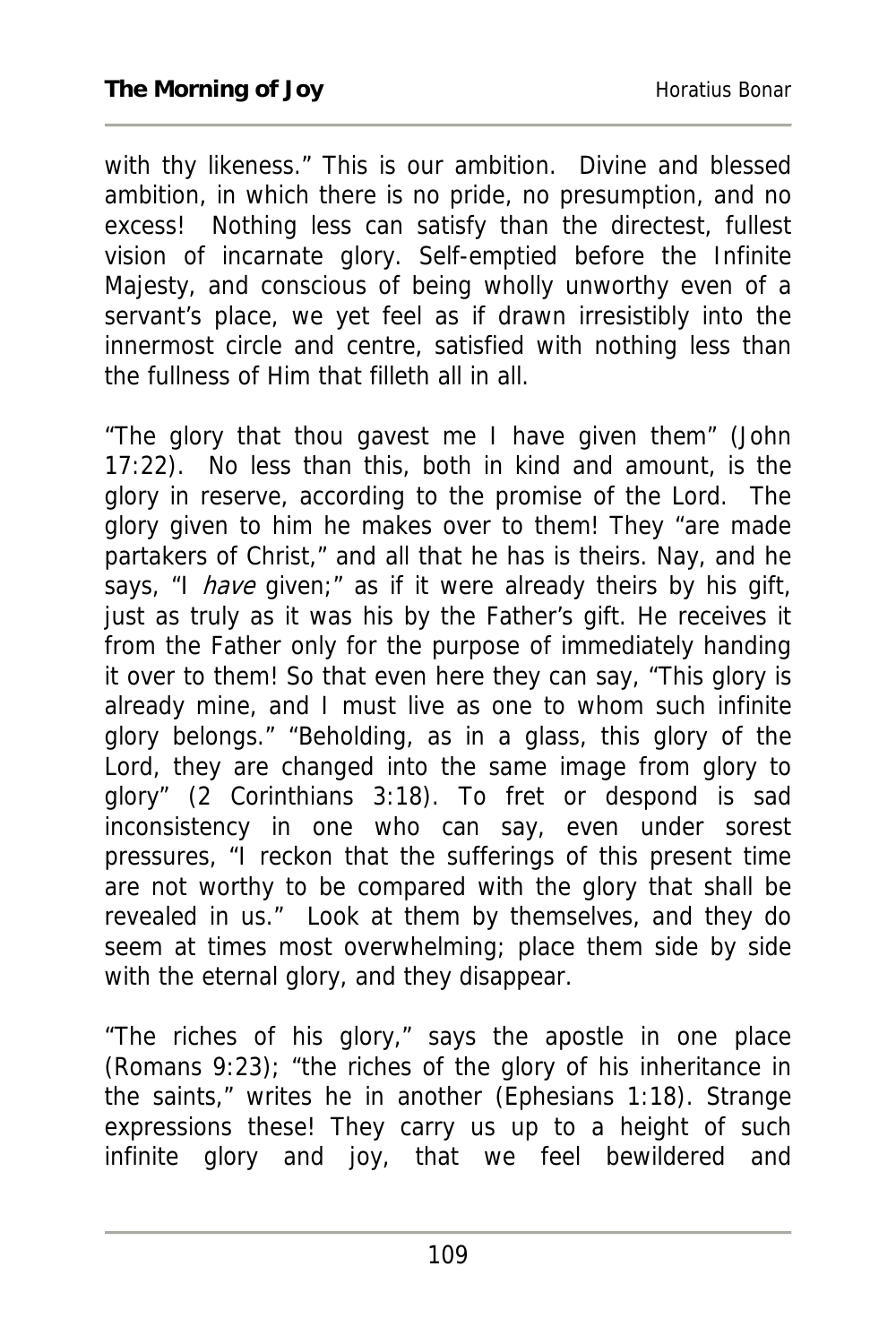overwhelmed. Just as there are "riches of grace," and "riches of mercy," and "riches of love," and "riches of wisdom," so there are "riches of glory;" glory in abundance,—such as shall make us rich indeed; glory spreads over our whole inheritance, so that we shall "have all and abound." Nay, this glory is that which God counts his riches, that which he reckons the perfection of his inheritance,—the very essence of its beauty and its blessedness.

"The liberty of the *glory* of the children of God," writes the apostle (Romans 8:21)—thereby telling us that there is a glory which is the peculiar property of the saints,—a glory of which they can say, it is our own, thereby marking it out from the glory of all other creatures. This glory contains liberty. It sets free those who possess it. Corruption had brought with it chains and bondage; glory brings with it divine liberty! It is not the liberty that brings the glory; it is the glory that brings the liberty. Blessed liberty! Freedom from every bondage! Not only the bondage of corruption and sin and death, but the bondage of *sorrow*! For is not sorrow a bondage? Are not it chains sharp and heavy? From this bondage of tribulation the glory sets us eternally free. It is the last fetter, save that of the grave, that is struck from our bruised limbs, but when it is broken, it is broken for ever!

And this liberty which the glory brings to us is one which shall extend to the unconscious creation around us. We brought that creation into bondage, covering it with dishonour, and making it the prey of corruption. It now groans and travails under this sore bondage. But as it has shared our bondage, it is also to share our liberty; and that same glory which brings liberty to us shall introduce the opressed and dishonoured creation into the same blessed freedom! O longed-for consummation! O joyful hope! O welcome day, when the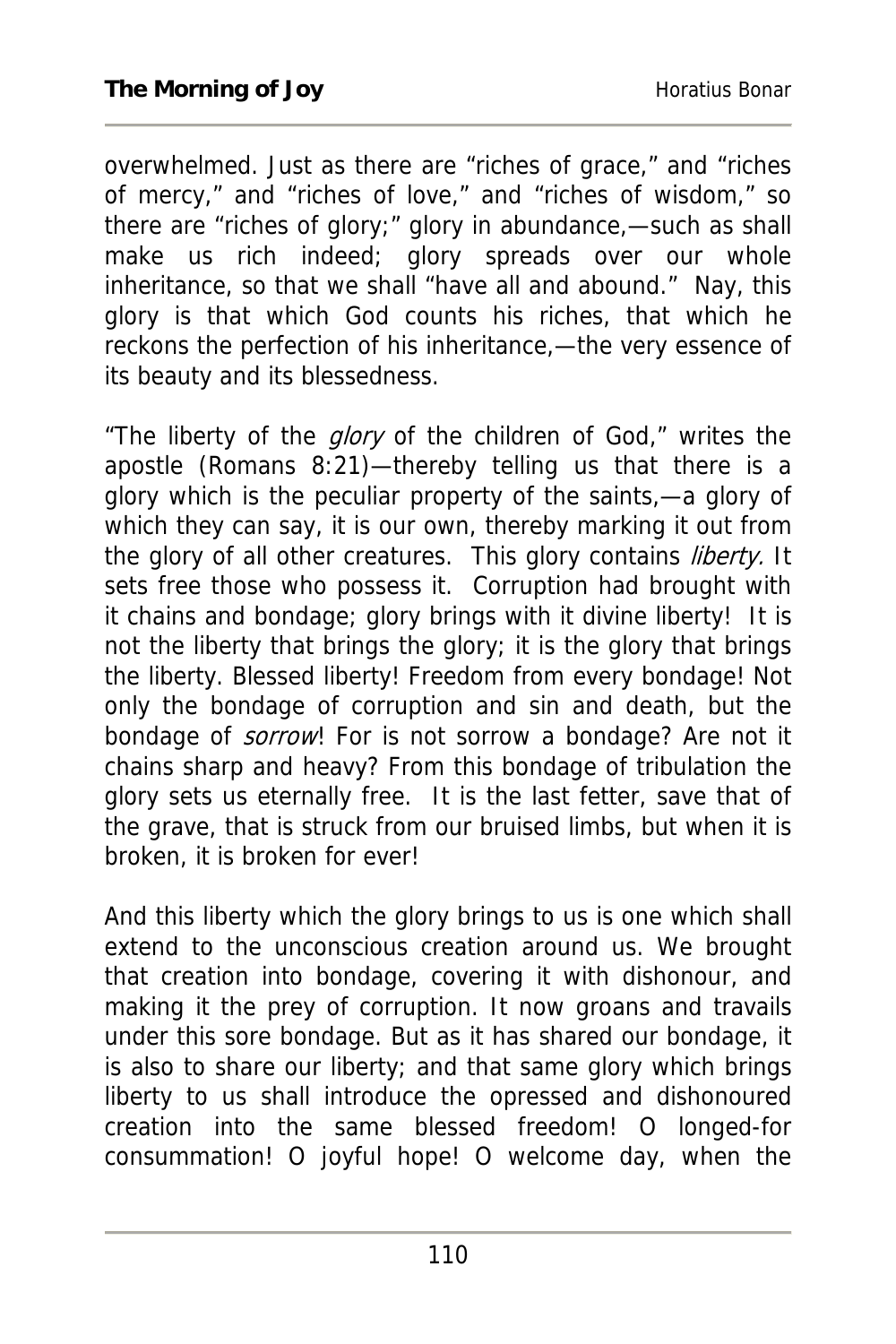Bringer of this glory shall arrive, and the voice be heard from heaven, "Behold, I make all things new."

Nor is it liberty only which this glory contains in it, but power also, as it is written, "strengthened with all might according to the power of his glory" (Colossians 1:11). This glory has, even now, a power giving energy, whereby we are strengthened "to all patience and longsuffering with joyfulness." Thus "rejoicing in hope of the glory of God" (Romans 5:2), we are fitted for all manner of tribulation and endurance. Though still among the things "not seen," it not only flings forward a radiance which brightens our path, but sheds down a strength which enables us to "run with patience the race that is set before us." And so, in an unholy world, we "walk worthy of Him who hath called us unto his kingdom and glory" (1 Thessalonians 2:12), having that prayer fulfilled in us, "The God of all grace, who hath called us unto his eternal *glory* by Jesus Christ, after that ye have suffered a while, make you perfect, stablish, strengthen, settle you" (1 Peter 5:10).

"Christ in you the hope of *glory*." An indwelling Christ is our earnest, our pledge, our hope of glory. Having Him, we have all that is his, whether present or to come. He is the link that binds together the *here* and the *hereafter*. We died with him, we went down into the tomb with him, we rose with him, and our life is now hid with him in God; but "when he who is our life shall appear, then shall we also appear with him in glory" (Colossians 3:4).

The joy with which we rejoice is a joy "unspeakable and full of glory," or more literally, a "glorified joy;" a joy such as Paul had when caught up into paradise; a joy such as John's when placed in vision within sight of the celestial city; a joy into whose very essence the thoughts of glory enter; a joy which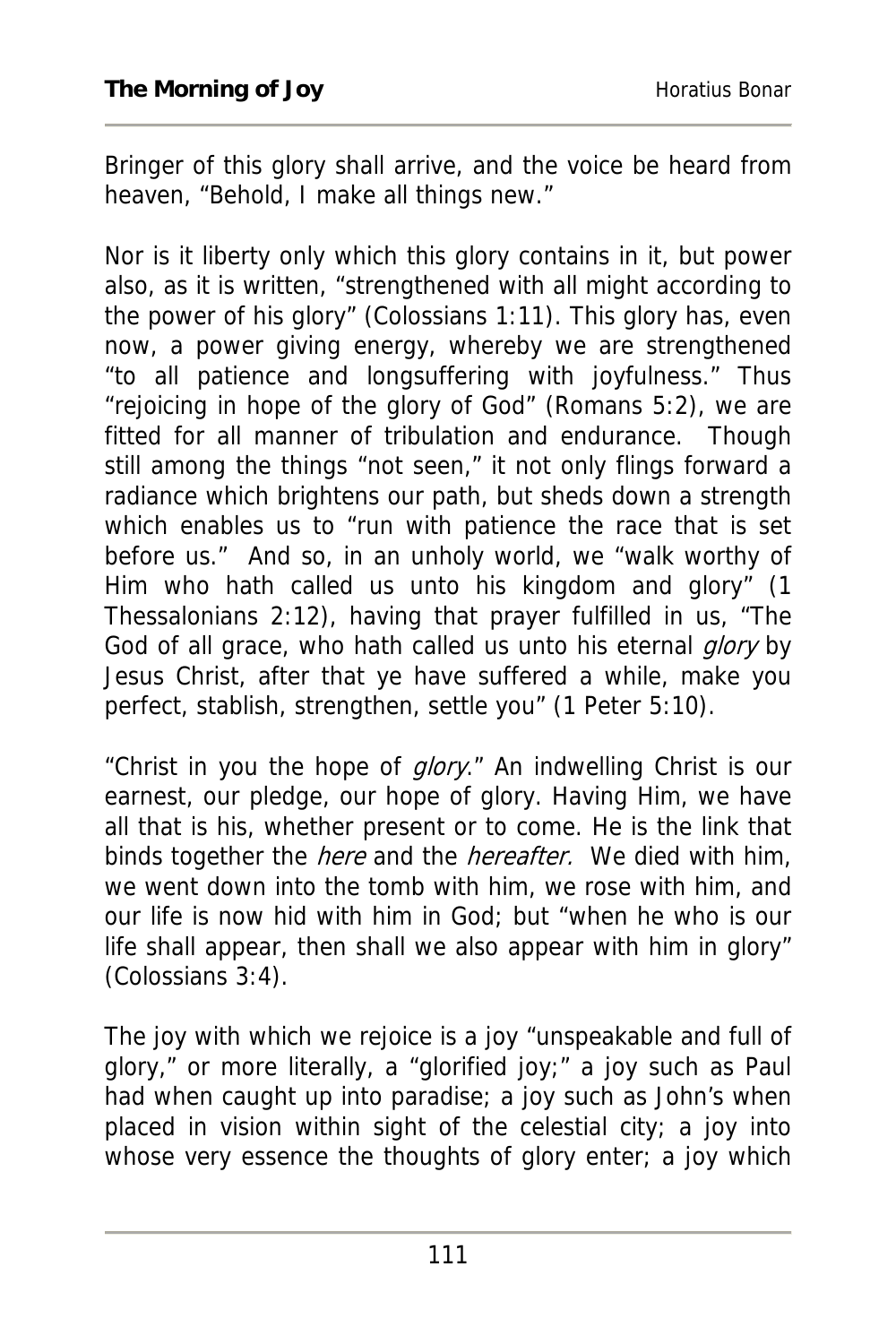makes the soul which possesses it feel as if it were already compassed about with glory, as if it had "come to Mount Zion, to the city of the living God, the heavenly Jerusalem, to an innumerable company of angels, to the general assembly and church of the first-born which are written in heaven" (Hebrews 12:22).

"The glorious gospel of Christ," says the apostle (2 Corinthians 4:4); and again, "the glorious gospel of the blessed God" (1 Timothy 1:11); or, more literally, "the gospel of the glory of Christ," that is, "the good news about the *glory* of Christ," and "the good news about the glory of the blessed God." As it is "the gospel of the kingdom," or good news about "the kingdom," that is preached, so it is good news about "the glory." These good news God has sent, and is still sending to this world. In believing them, and receiving God's record concerning the glory, we become partakers of it, and continue to be so, "if we hold the beginning of our confidence stedfast unto the end." These good news most fully meet our case, however sad or sinful, and shed light into our souls even in their darkest and most desponding hours.

Our present "light affliction, which is but for a moment, worketh for us a far more exceeding and eternal weight of GLORY." So that glory is not merely the *issue* of tribulation, but in some sense its *product*. Tribulation is the soil, and glory is the blossom and the fruit. The soil is rough and unseemly, but the produce is altogether perfect. It may seem strange that out of such a field there should spring verdure so fresh and fruit so divine. Yet we know that such is the case. How much we owe to that unlikely soil! Not only do all things work together for good to us, but they as truly work together for glory.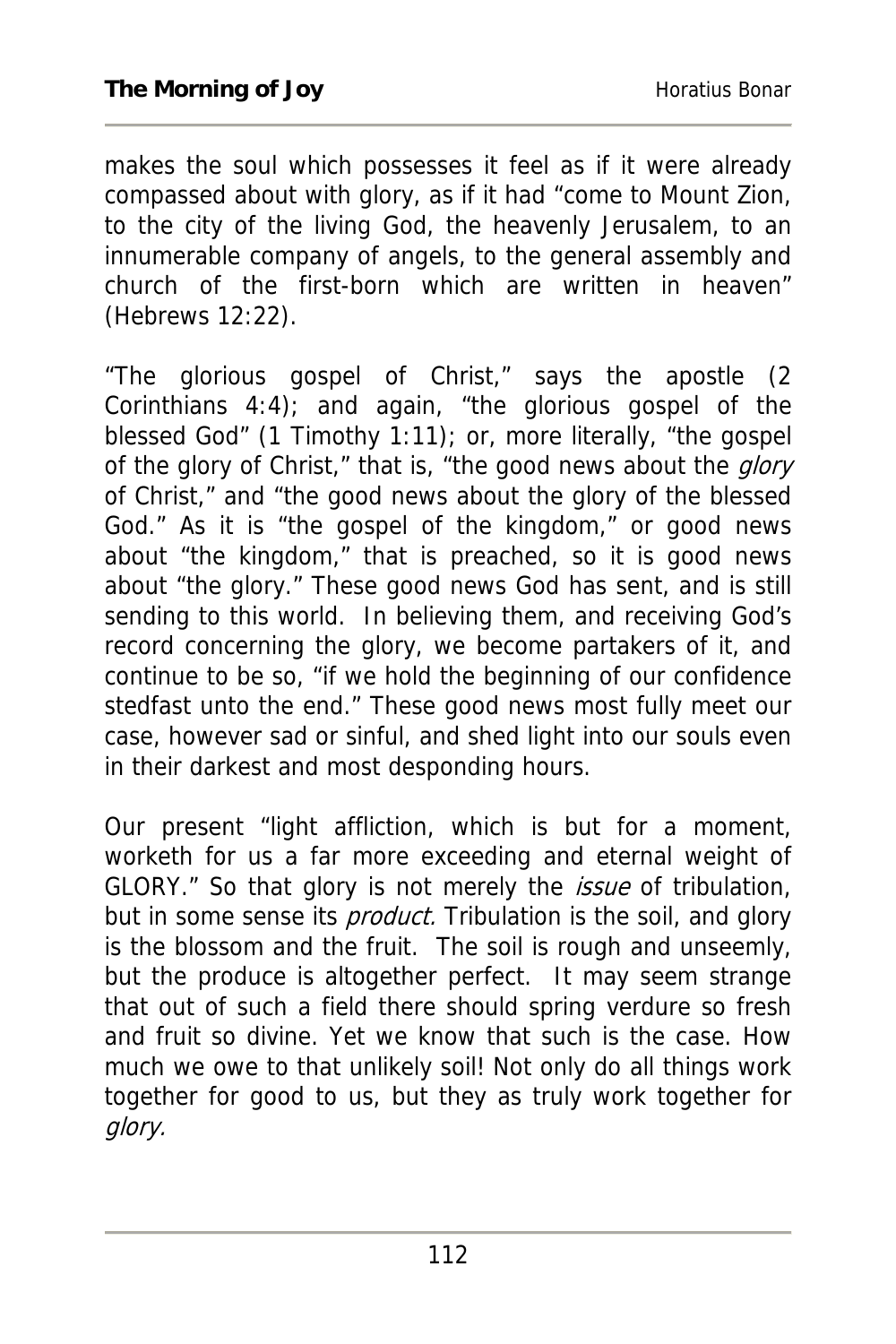Faith lays hold of this and *prizes* tribulation, nay, glories in it; so realizing the joy as to lose sight of the sorrow, save as contributing to the joy; so absorbed in the glory as to forget the shame, excepting in so far as it is the parent and precursor of the glory.

Most needful is it that we should realize these prospects, these glimpses which God has given us of what we are yet to be. It is not merely lawful to do so for the relief of the laden spirit, but it is most vitally important to do so for the health of our soul, for our growth in grace, and for enabling us to press on with cheerful energy in the path of service towards God and usefulness to our brother saints or fellow men.

The man of sorrows had joy set before him. And it was for this that he endured the cross, despising the shame (Hebrews 12:2). He needed it, and so do we; for He who sanctifieth and they who are sanctified are all of one. He found in it strength for the bearing of the cross and the endurance of the shame. So may we, for as the path he trod is the same that is given us to tread in, so the strength is to be found where our forerunner found it. There is joy in store for us, even as for him; joy not only like his own, but his own very joy (John 11). This makes us willing to bear the cross in all its weight and sharpness; nay, it lightens it so that ofttimes we do not feel its pressure. We can glory both in the cross and the shame. We have less of these than he had, and we have all his consolation, all his joy to the full.

When this is lost sight of, selfish melancoly often fastens on us. We brood over our griefs till they engross us entirely, to the shutting out of all else. We magnify them; we spread them out and turn them over on every side in order to find out the gloomiest. We take credit to ourselves for endurance,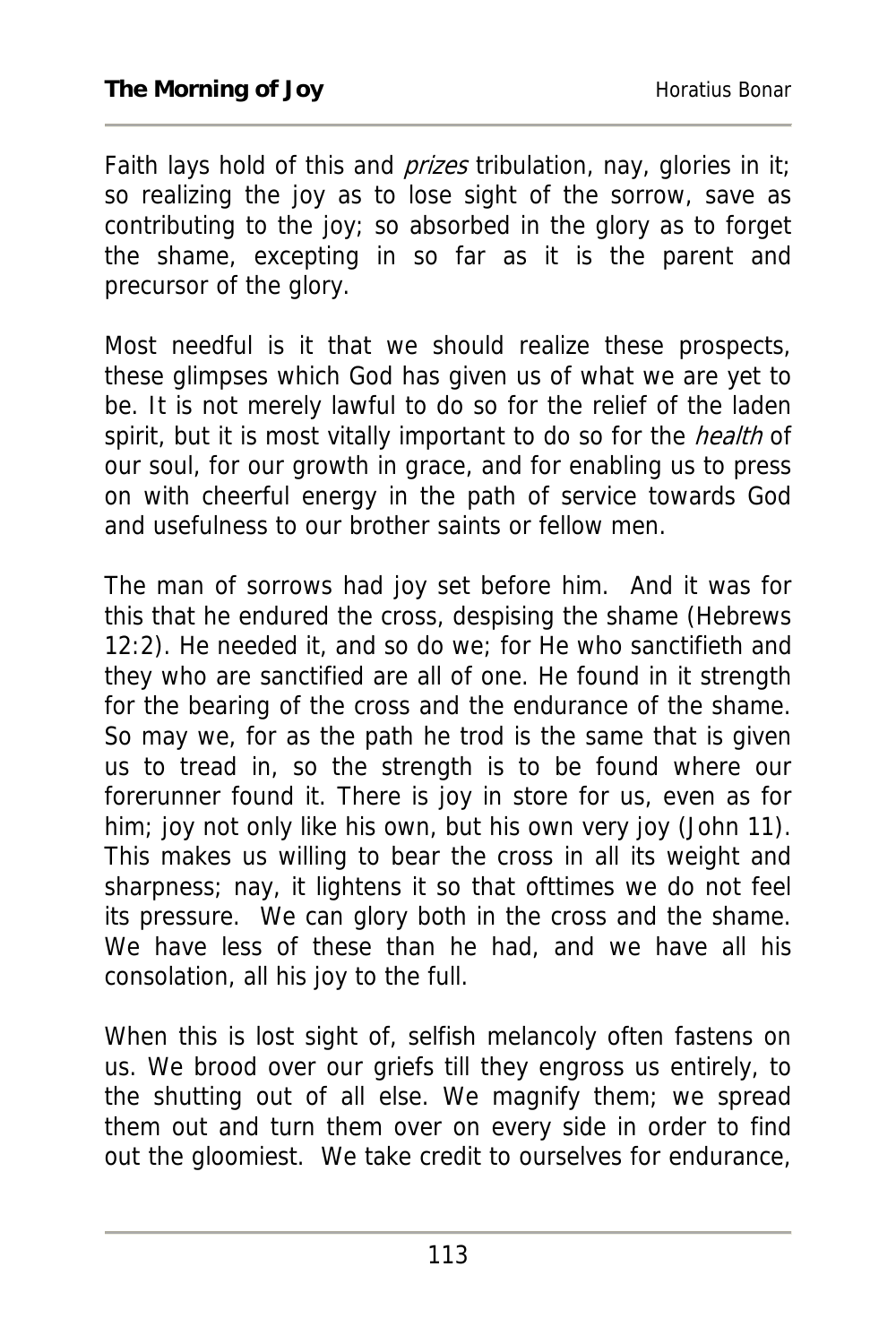and thus feed our pride and self-importance. We fret under them, and at the same time grow vain at being the objects of so much sympathy—at having so many eyes upon us, and so many words of comfort addressed to us.

Nothing can be more *unhealthy* than this state of soul, not more unlike that in which God expects a saint to be. It shuts us into the narrow circle of self. It contracts as well as distorts our vision. It vitiates our spiritual tastes, it lowers our spiritual tone, it withers and shrivels up our spiritual being, unfitting us for all offices of calm and gentle love, nay, hindering the right discharge of plain and common duty. It is in itself a sore disease, and is the source of other diseases without number.

To meet this unhealthy tendency God seeks to draw us out of ourselves. He does so in holding up the *cross* for us to look upon and be healed: but he also does this by exhibiting the crown and throne. The cross does not annihilate man's natural concern for self, but it loosens our thoughts from this, by showing us, upon the cross, One to whose care we may safely intrust self with all its interests, and in whose pierced hands it will be far better provided for than in our own. So the vision of the glory does not make away with self, but it absorbs it, and elevates it, by revealing the kingdom in which God has made such blessed and enduring provision for us, as to make it appear worse than folly in us to brood over our case, and make *self* the object of our sad and anxious care. If we are to have glory as surely and as cheaply as the lilies have their clothing, or the ravens their food, why be so solicitous about self? Or why think about self at all, save to remember and to rejoice that God has taken all our concerns into his own keeping for eternity.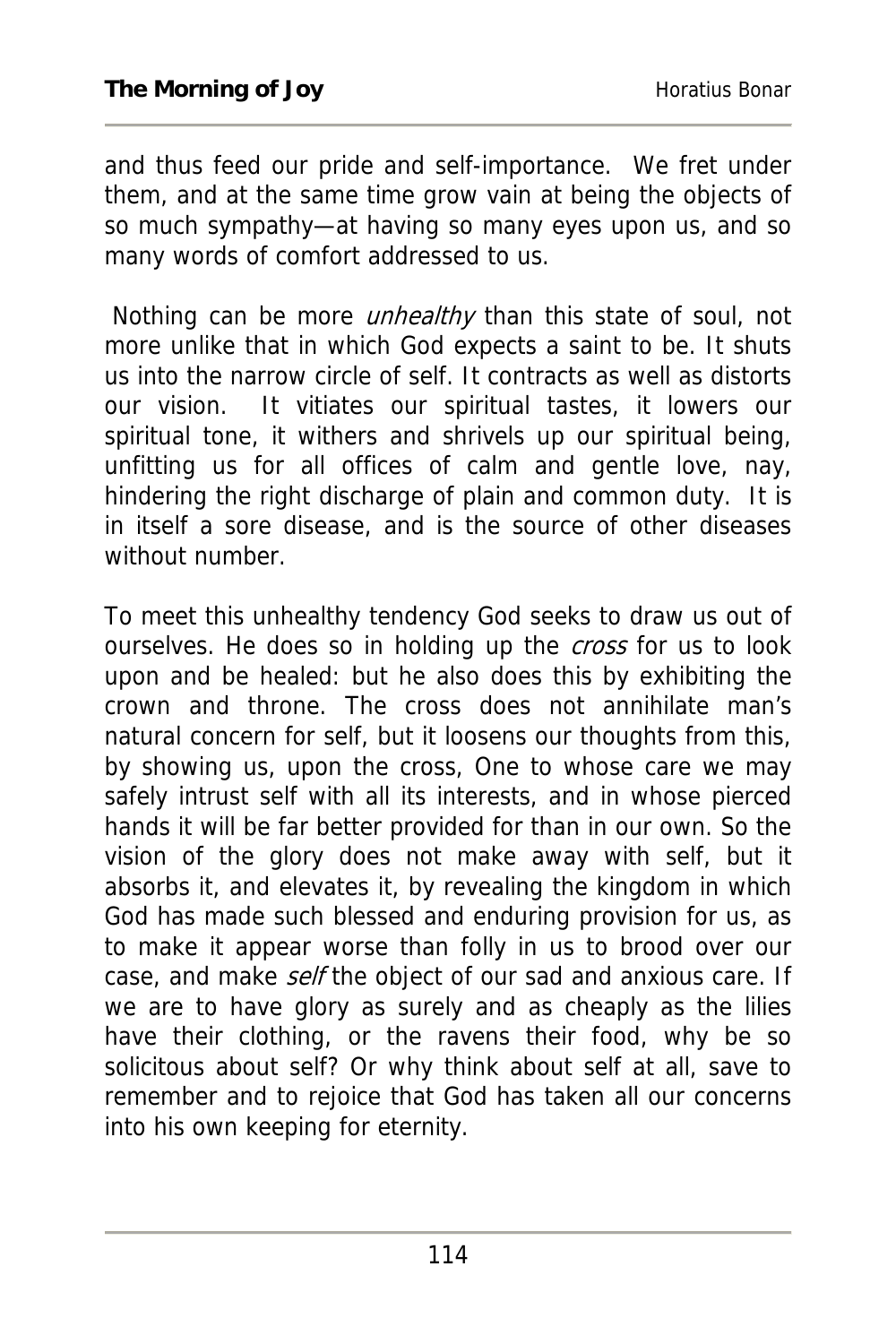Thus God beguiles us away from our griefs by giving us something else to muse over,—something more worthy of our thoughts. He allures us from the present, where all is dark and uncomely, into the future, where all is bright and fair. He takes us by the hand and leads us, as a father his child, out from the gloomy region which we are sadly pacing, with our eye upon the ground, bent only upon nourishing our sorrows,

into fields where all is fresh and Eden-like; so that, ere we are aware, joy, or at least the faint reflection of it, has stolen into our hearts, and lifted up our heavy eyes. He would not have us abiding always in the churchyard, or sitting upon the turf beneath which love is buried, as if the tomb to which we are clinging were our hope, not resurrection beyond it;—he would have us to come forth; and having allured us away from that scene of death, he bids us look upwards, upbraiding us with our unbelief and folly, and saying to us,—"They whom you love are yonder; ere long He who is their life and yours shall appear, and you shall rejoin each other, each of you embracing, not a weeping, sickly fellow mortal, but a glorified saint, set free from pain and sin."

There is nothing more *healthy* and genial for the soul than these anticipations of the morning, and of morning-glory. They are not visionary, save in the sense in which faith is "the substance of things hoped for, the evidence of things not seen." They transfuse the life of heaven through our frame, either, on the one hand, making our languid pulse to beat more swiftly, or, on the other, our feverish pulse to throb more calmly and evenly. They act as regulators of the soul in its wild and inconstant movements, neither allowing us to sink too low nor to soar too high. They tend to steady our extreme impulses by acting as a counterpoise to the weight of grief which so crushes us with its pressure.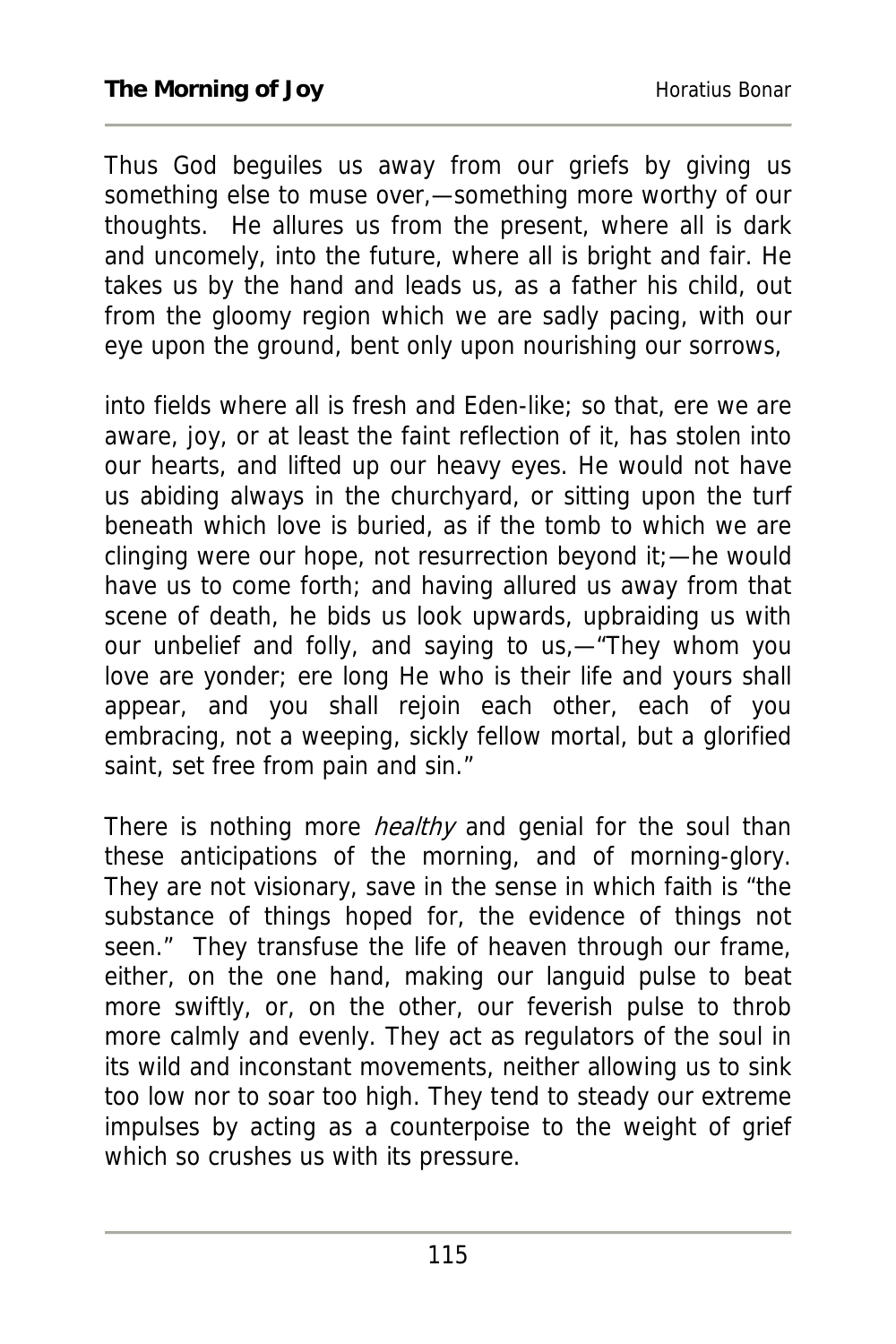They withdraw us from self and self-broodings, they widen the circle of our sympathies, and throw back into the distance the fence of exclusiveness, which, in times of suffering, we are apt to throw up around ourselves. They check mere sentimentality, and forbid us to indulge the flow of grief for its own luxury. They prohibit morbid gloom, which loves to shun out society, and chooses loneliness. They fill us with energy for facing the toils, and with ready courage for braving the dangers of the night. They animate us with the calm but indomitable confidence of hope,—a hope which expands and brightens as its object approaches.

The morning! That is our watchword. Our matin and even song are full of it. It gives the hue to life,—imparting colour to that which is colourless, and freshening that which is faded. It is the sum and term of our hopes. Nothing else will do for us or for our world,—a world over which the darkness gathers thicker as the years run out. Stars may help to make the sky less gloomy; but they are not the sun. And besides, clouds have now wrapped them so that they are no longer visible. The firmament is almost without a star. Torches and beaconlights avail not. They make no impression upon the darkness; it is so deep, so real, so palpable. We might give up all for lost, were we not assured that there is a sun, and that it is hastening to rise. The church's pilgrimage is nearly done. Yet she is not less a pilgrim as its end draws nigh. Nay, more so. The last stage of the journey is the dreariest for her. Her path lies through the thickest darkness that the world has yet felt. It seems as if it were only by the fitful blaze of conflagrations that we can now shape our way. It is the sound of falling kingdoms that is guiding us onward. It is the fragments of broken thrones lying across our path that assures us that our route is the true one, and that its end is